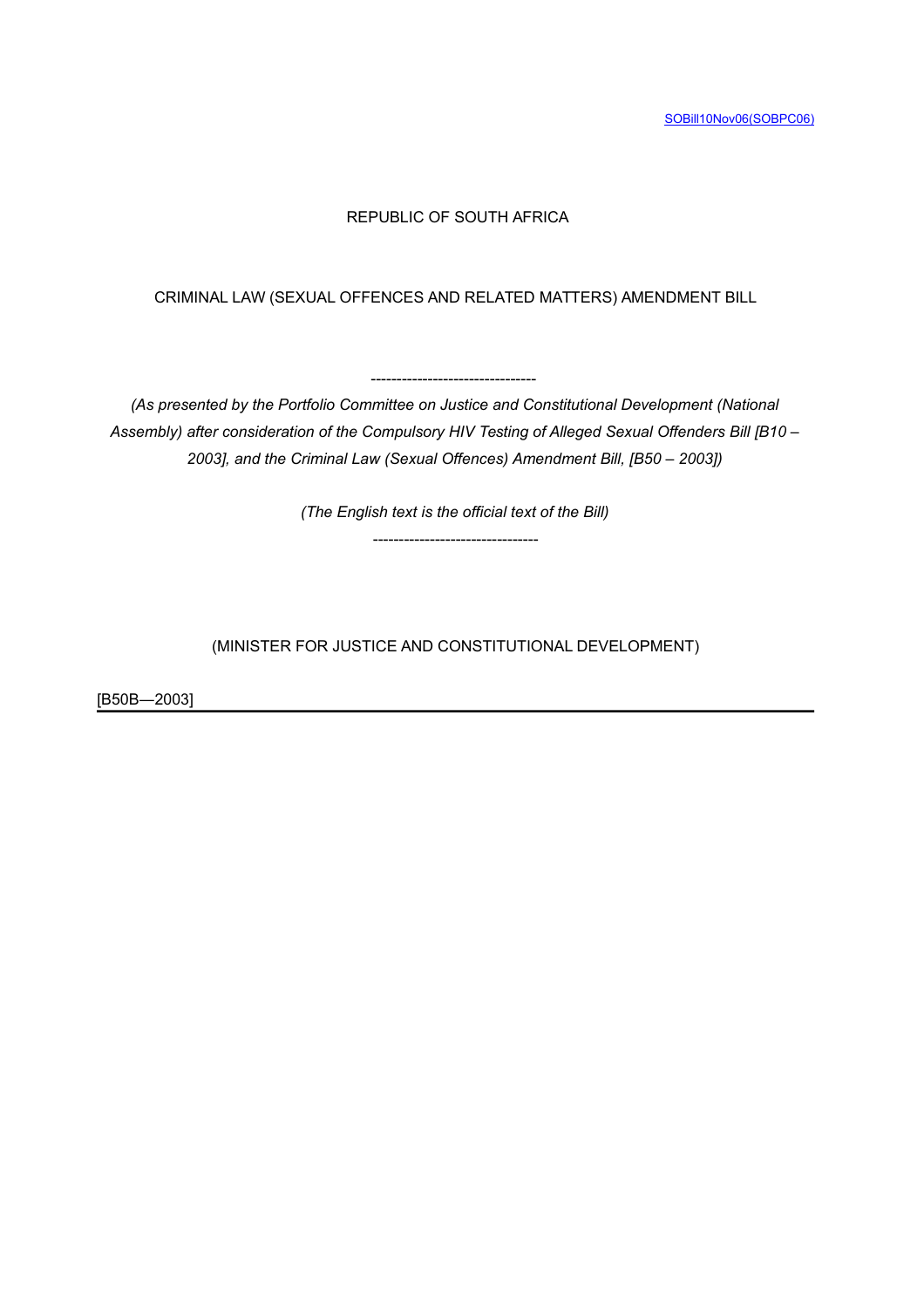GENERAL EXPLANATORY NOTE:

[ ] Words in bold type in square brackets indicate omissions from existing enactments. Words underlined with a solid line indicate insertions in existing enactments.  $\_$  ,  $\_$  ,  $\_$  ,  $\_$  ,  $\_$  ,  $\_$  ,  $\_$  ,  $\_$  ,  $\_$  ,  $\_$  ,  $\_$  ,  $\_$  ,  $\_$  ,  $\_$  ,  $\_$  ,  $\_$  ,  $\_$  ,  $\_$  ,  $\_$  ,  $\_$  ,  $\_$  ,  $\_$  ,  $\_$  ,  $\_$  ,  $\_$  ,  $\_$  ,  $\_$  ,  $\_$  ,  $\_$  ,  $\_$  ,  $\_$  ,  $\_$  ,  $\_$  ,  $\_$  ,  $\_$  ,  $\_$  ,  $\_$  ,

#### **BILL**

**To comprehensively and extensively review and amend all aspects of the laws and the implementation of the laws relating to sexual offences, and to deal with all legal aspects of or relating to sexual offences in a single statute, by—**

- **\* repealing the common law offence of rape and replacing it with a new expanded statutory offence of rape, applicable to all forms of sexual penetration without consent, irrespective of gender;**
- **\* repealing the common law offence of indecent assault and replacing it with a new statutory offence of sexual assault, applicable to all forms of sexual violation without consent;**
- **\* creating new statutory offences relating to certain compelled acts of penetration or violation;**
- **\* creating new statutory offences, for adults, by criminalising the compelling or causing the witnessing of certain sexual conduct and certain parts of the human anatomy, the exposure or display of child pornography and the engaging of sexual services of an adult;**
- **\* repealing the common law offences of incest, bestiality and a sexual act with a corpse and enacting corresponding new statutory offences;**
- **\* enacting comprehensive provisions dealing with the creation of certain new, expanded or amended sexual offences against children and persons who are mentally disabled, including offences relating to sexual exploitation or grooming, exposure to or display of pornography and the creation of child pornography, despite some of the offences being similar to offences created in respect of adults as the creation of these offences aims to address the particular vulnerability of children and persons who are mentally disabled in respect of sexual abuse or exploitation;**
- **\* eliminating the differentiation drawn between the age of consent for different consensual sexual acts and providing for special provisions relating to the prosecution and adjudication of consensual sexual acts between children older than 12 years but younger than 16 years;**
- **\* criminalising any attempt, conspiracy or incitement to commit a sexual offence;**
- **\* creating a duty to report sexual offences committed with or against children or persons who are mentally disabled;**
- **\* providing the South African Police Service with new investigative tools when investigating sexual offences or other offences involving the HIV status of the perpetrator;**
- **\* providing our courts with extra-territorial jurisdiction when hearing matters relating to sexual offences;**
- **\* providing certain services to certain victims of sexual offences,** *inter alia***, to minimise or, as far as possible, eliminate secondary traumatisation, including affording a victim of certain sexual offences the right to require that the alleged perpetrator be tested for his or her HIV status and the right to receive Post Exposure Prophylaxis in certain circumstances;**
- **\* establishing and regulating a National Register for Sex Offenders;**
- **\* further regulating procedures, defences and other evidentiary matters in the prosecution and adjudication of sexual offences;**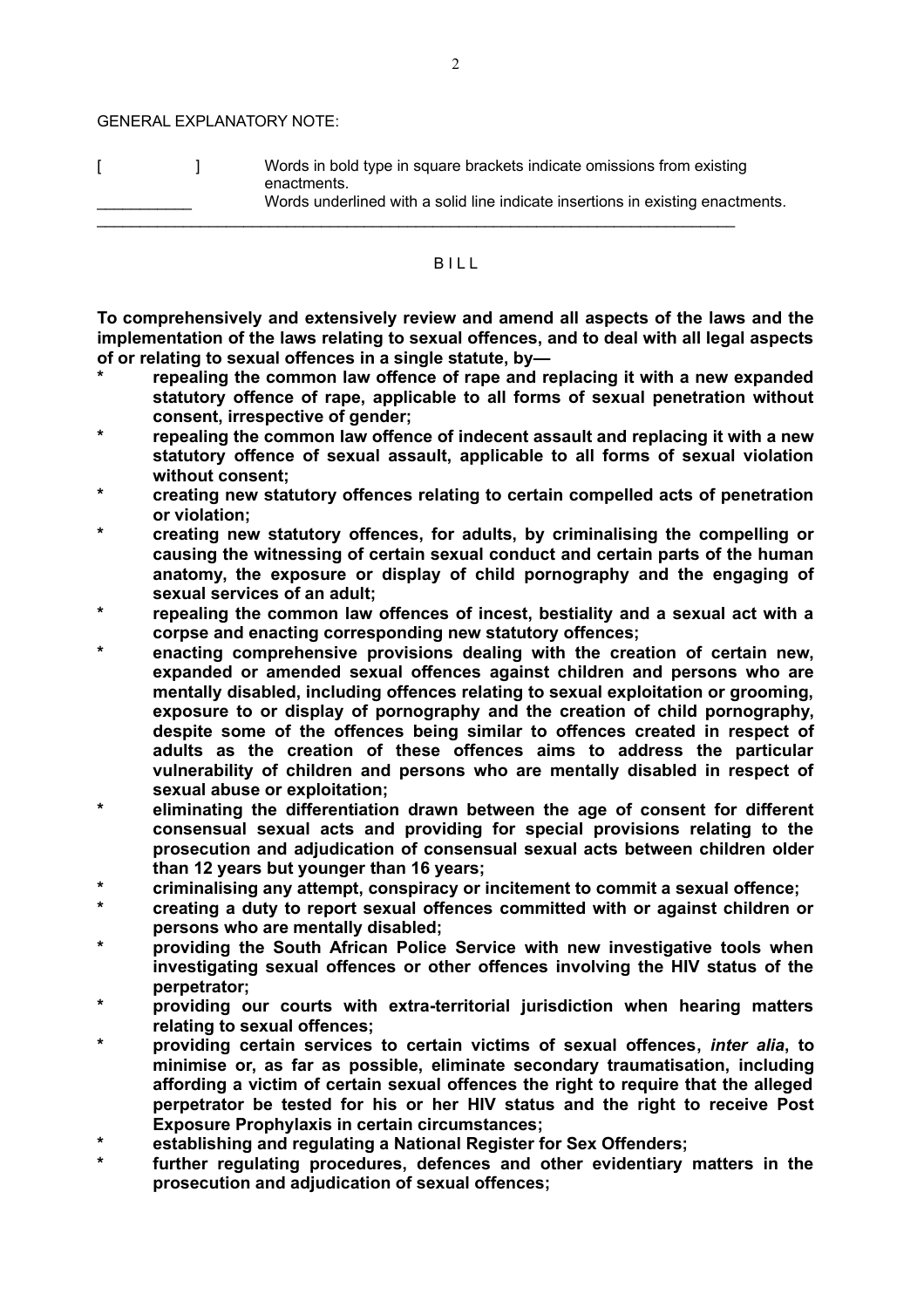- **\* making provision for the adoption of a national policy framework regulating all matters in this Act, including the manner in which sexual offences and related matters must be dealt with uniformly, in a co-ordinated and sensitive manner, by all Government departments and institutions and the issuing of national instructions and directives to be followed by the law enforcement agencies, the national prosecuting authority and health care practitioners to guide the implementation, enforcement and administration of this Act in order to achieve the objects of the Act;**
- **\* making interim provision relating to the trafficking in persons for sexual purposes; and**

**to provide for matters connected therewith.**

#### **PREAMBLE**

**WHEREAS** the commission of sexual offences in the Republic is of grave concern, as it has a particularly disadvantageous impact on vulnerable persons, the society as a whole and the economy;

**WHEREAS** women and children, being particularly vulnerable, are more likely to become victims of sexual offences, including participating in adult prostitution and sexual exploitation of children;

**WHEREAS** the prevalence of the commission of sexual offences in our society is primarily a social phenomenon, which is reflective of deep-seated, systemic dysfunctionality in our society, and that legal mechanisms to address this social phenomenon are limited and are reactive in nature, but nonetheless necessary;

**WHEREAS** the South African common law and statutory law do not deal adequately, effectively and in a non-discriminatory manner with many aspects relating to or associated with the commission of sexual offences, and a uniform and co-ordinated approach to the implementation of and service delivery in terms of the laws relating to sexual offences is not consistently evident in Government; and thereby which, in too many instances, fails to provide adequate and effective protection to the victims of sexual offences thereby exacerbating their plight through secondary victimisation and traumatisation;

**WHEREAS** several international legal instruments, including the United Nations Convention on the Elimination of all Forms of Discrimination Against Women, 1979, and the United Nations Convention on the Rights of the Child, 1989, place obligations on the Republic towards the combating and, ultimately, eradicating of abuse and violence against women and children;

**AND WHEREAS** the Bill of Rights in the Constitution of the Republic of South Africa, 1996, enshrines the rights of all people in the Republic of South Africa, including the right to equality, the right to privacy, the right to dignity, the right to freedom and security of the person, which incorporates the right to be free from all forms of violence from either public or private sources, and the rights of children and other vulnerable persons to have their best interests considered to be of paramount importance.

**BE IT THEREFORE ENACTED** by the Parliament of the Republic of South Africa, as follows: —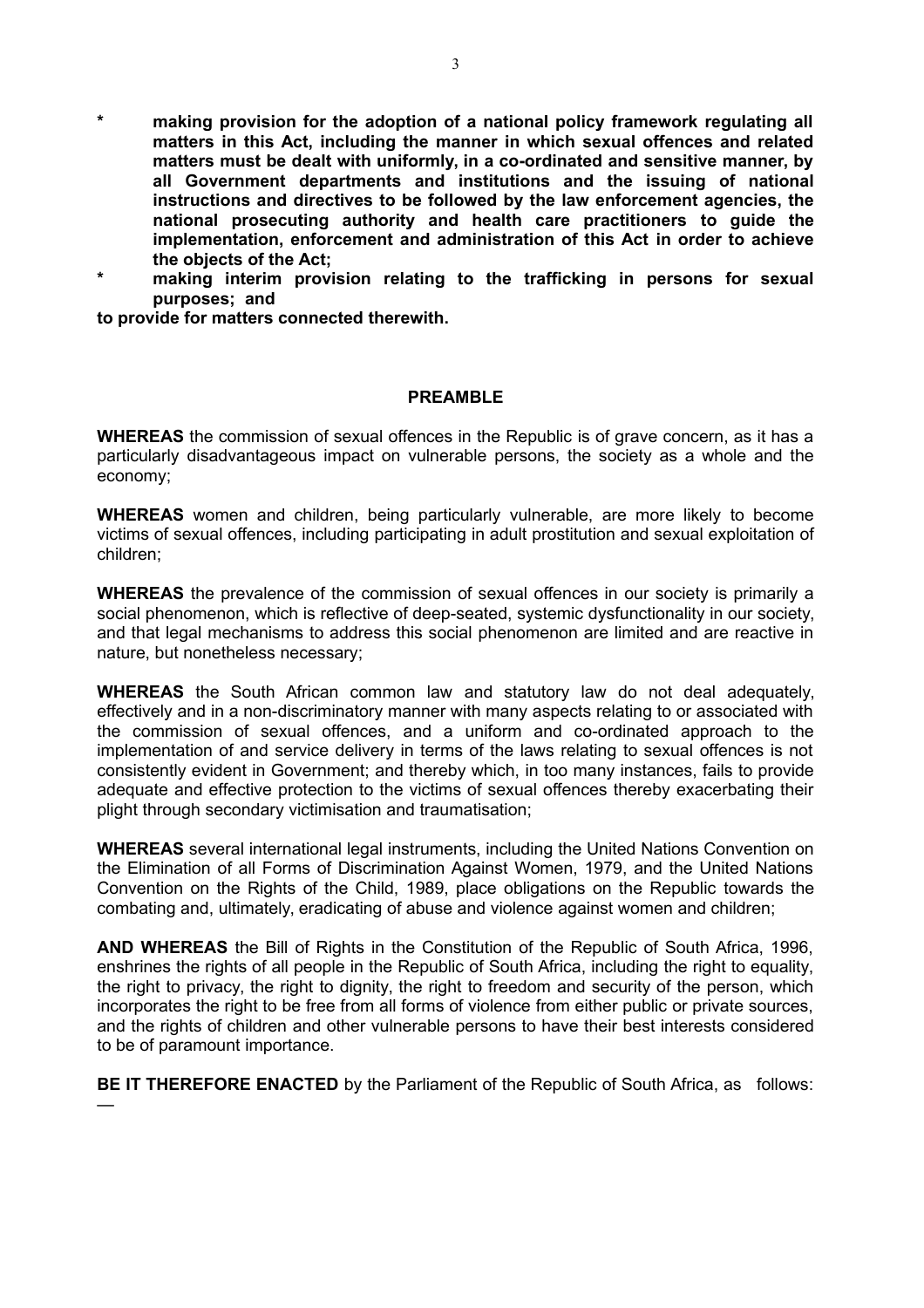#### **INDEX**

#### **CHAPTER 1 DEFINITIONS AND OBJECTS**

- 1. Definitions and interpretation of Act
- 2. Objects

## **CHAPTER 2 SEXUAL OFFENCES Part 1: Rape and compelled rape**

- 3. Rape
- 4. Compelled rape

### **Part 2: Sexual assault, compelled sexual assault and compelled self-sexual assault**

- 5. Sexual assault
- 6. Compelled sexual assault
- 7. Compelled self-sexual assault

#### **Part 3: Persons 18 years older: Compelling or causing persons 18 years or older to witness sexual offences, sexual acts or self-masturbation, exposure or display of or causing exposure or display of genital organs, anus or female breasts ("flashing"), child pornography to persons 18 years or older or engaging sexual services of persons 18 years or older**

- 8. Compelling or causing persons 18 years or older to witness sexual offences, sexual acts or self-masturbation
- 9. Exposure or display of or causing exposure or display of genital organs, anus or female breasts to persons 18 years or older ("flashing")
- 10. Exposure or display of or causing exposure or display of child pornography to persons 18 years or older
- 11. Engaging sexual services of persons18 years or older

# **Part 4: Incest, bestiality and sexual acts with corpse**

- 
- 12. Incest<br>13. Bestial **Bestiality**
- 14. Sexual act with corpse

# **CHAPTER 3 SEXUAL OFFENCES AGAINST CHILDREN**

## **Part 1: Consensual sexual acts with certain children**

- 15. Acts of consensual sexual penetration with certain children (statutory rape)
- 16. Acts of consensual sexual violation with certain children (statutory sexual assault)

#### **Part 2: Sexual exploitation and sexual grooming of children, exposure or display of or causing exposure or display of pornography to children and using children for pornographic purposes or benefiting from child pornography**

- 17. Sexual exploitation of children
- 18. Sexual grooming of children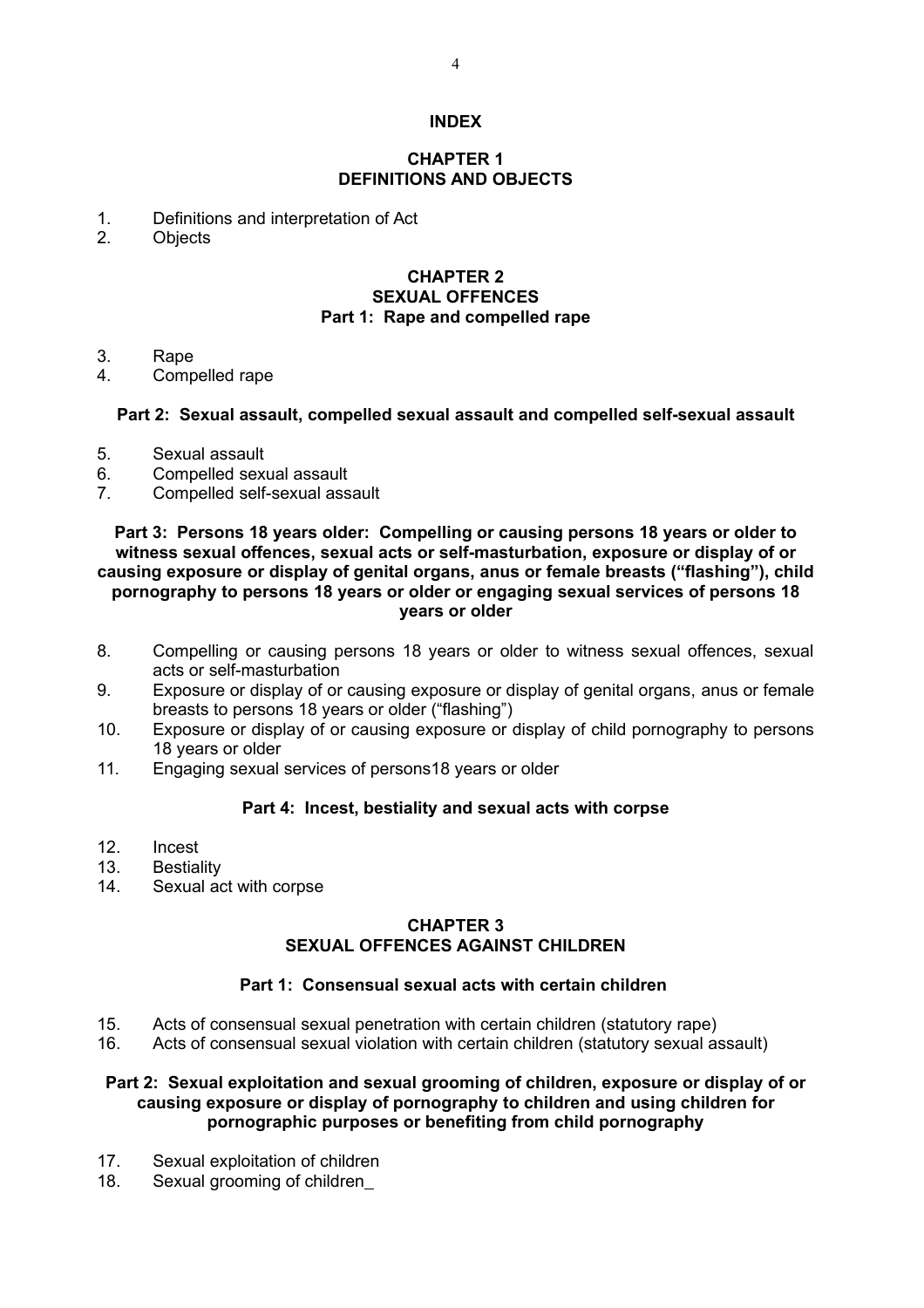- 19. Exposure or display of or causing exposure or display of pornography to children
- 20. Using children for or benefiting from child pornography

### **Part 3: Compelling or causing children to witness sexual offences, sexual acts or selfmasturbation and exposure or display of or causing exposure or display of genital organs, anus or female breasts ("flashing") to children**

- 21. Compelling or causing children to witness sexual offences, sexual acts or selfmasturbation
- 22. Exposure or display of or causing of exposure or display of genital organs, anus or female breasts to children ("flashing")

#### **CHAPTER 4**

# **SEXUAL OFFENCES AGAINST PERSONS WHO ARE MENTALLY DISABLED**

#### **Sexual exploitation and sexual grooming of, exposure or display of or causing exposure or display of pornography or harmful material to persons who are mentally disabled and using persons who are mentally disabled for pornographic purposes or benefiting therefrom**

- 23. Sexual exploitation of persons who are mentally disabled
- 24. Sexual grooming of persons who are mentally disabled
- 25. Exposure or display of or causing exposure or display of pornography or harmful material to persons who are mentally disabled
- 26. Using persons who are mentally disabled for pornographic purposes or benefiting therefrom

#### **CHAPTER 5**

# **SERVICES FOR VICTIMS OF SEXUAL OFFENCES AND COMPULSORY HIV TESTING OF ALLEGED SEX OFFENDERS**

## **Part 1: Definitions and services for victims of sexual offences**

- 27. Definitions
- 28. Services for victims relating to Post Exposure Prophylaxis and compulsory HIV testing of alleged sex offenders
- 29. Designation of public health establishments for purposes of providing Post Exposure Prophylaxis and carrying out compulsory HIV testing

## **Part 2: Application for compulsory HIV testing of alleged sex offender by victim**

- 30. Application by victim or interested person for HIV testing of alleged sex offender
- 31. Consideration of application by magistrate and issuing of order

#### **Part 3: Application for compulsory HIV testing of alleged sex offender by police official**

32. Application by police official for HIV testing of alleged sex offender

### **Part 4: Execution of orders for compulsory HIV testing and results of HIV tests**

- 33. Execution of order and issuing of warrant of arrest<br>34. Use of results of HIV tests
- Use of results of HIV tests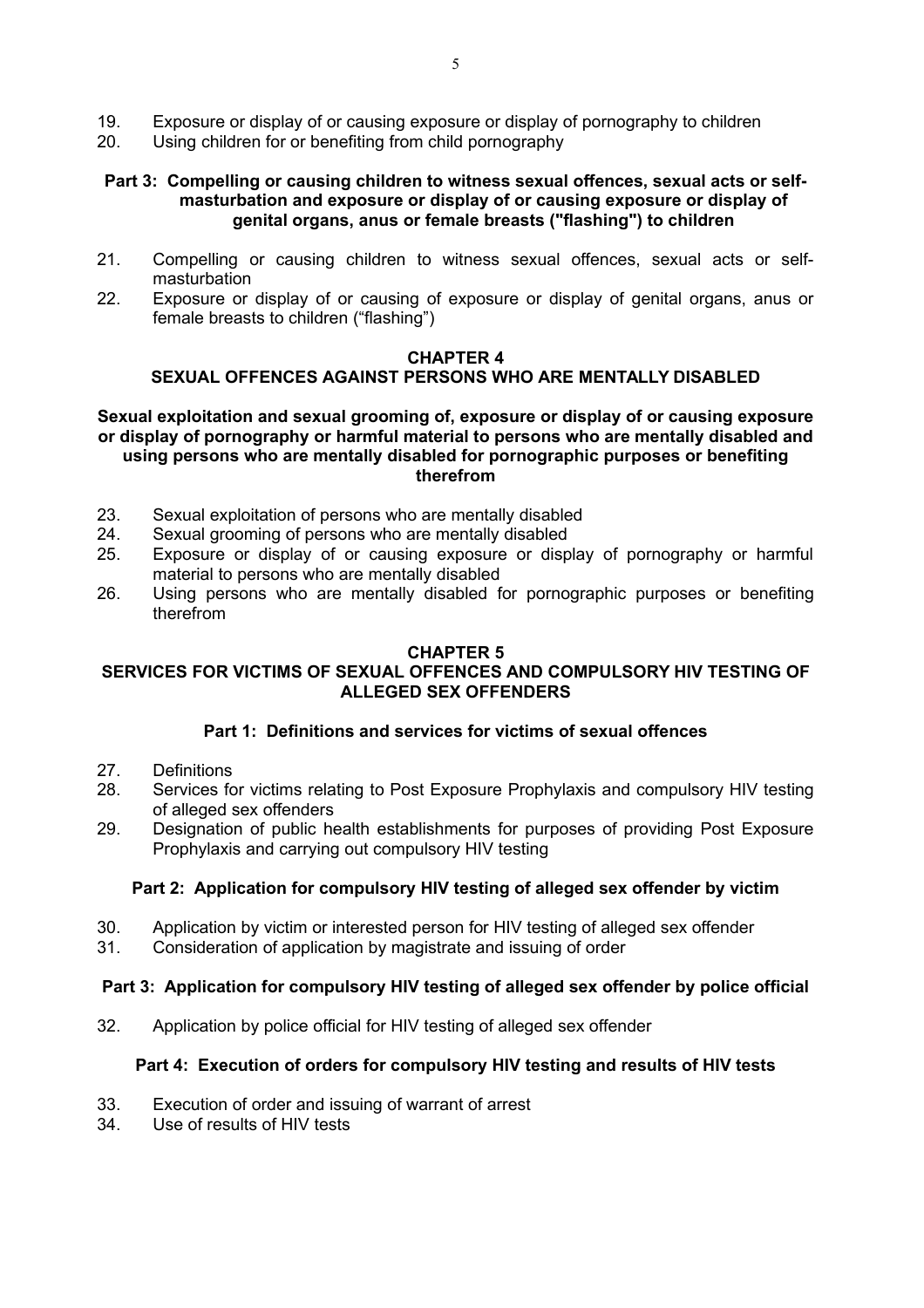## **Part 5: Miscellaneous**

- 35. Register of applications and orders
- 36. Confidentiality of outcome of application<br>37 Confidentiality of HIV test results obtaine
- Confidentiality of HIV test results obtained
- 38. Offences and penalties
- 39. Regulations

## **CHAPTER 6**

# **NATIONAL REGISTER FOR SEX OFFENDERS**

- 40. Definitions
- 41. Prohibition on certain types of employment by certain persons who have committed sexual offences against children and persons who are mentally disabled
- 42. Establishment of National Register for Sex Offenders and designation of Registrar of Register
- 43. Objects of Register
- 44. Persons entitled to apply for certificate
- 45. Obligations of employers in respect of employees
- 46. Obligations of employees
- 47. Obligations in respect of license applications
- 48. Obligations in respect of applications for fostering, kinship care-giving, temporary safe care-giving, adoption of children or curatorship
- 49. Contents of Register
- 50. Persons whose names must be included in Register and related matters
- 51. Removal of particulars from Register
- 52. Confidentiality and disclosure of information
- 53. Regulations pertaining to Register

### **CHAPTER 7 GENERAL PROVISIONS**

**Part 1: Miscellaneous offences: Obligation to report commission of sexual offences against children or persons who are mentally disabled and attempt, conspiracy, incitement or inducing another person to commit sexual offence**

- 54. Obligation to report commission of sexual offence against children or persons who are mentally disabled
- 55. Attempt, conspiracy, incitement or inducing another person to commit sexual offence

#### **Part 2: Defences, inability of children under 12 years and persons who are mentally disabled to consent to sexual acts, other evidentiary matters and extra-territorial jurisdiction**

- 56. Defences
- 57. Inability of children under 12 years and persons who are mentally disabled to consent to sexual acts
- 58. Evidence of previous consistent statements
- 59. Evidence of delay in reporting
- 60. Court may not treat evidence of complainant with caution on account of nature of offence
- 61. Extra-territorial jurisdiction

# **Part 3: National policy framework**

62. National policy framework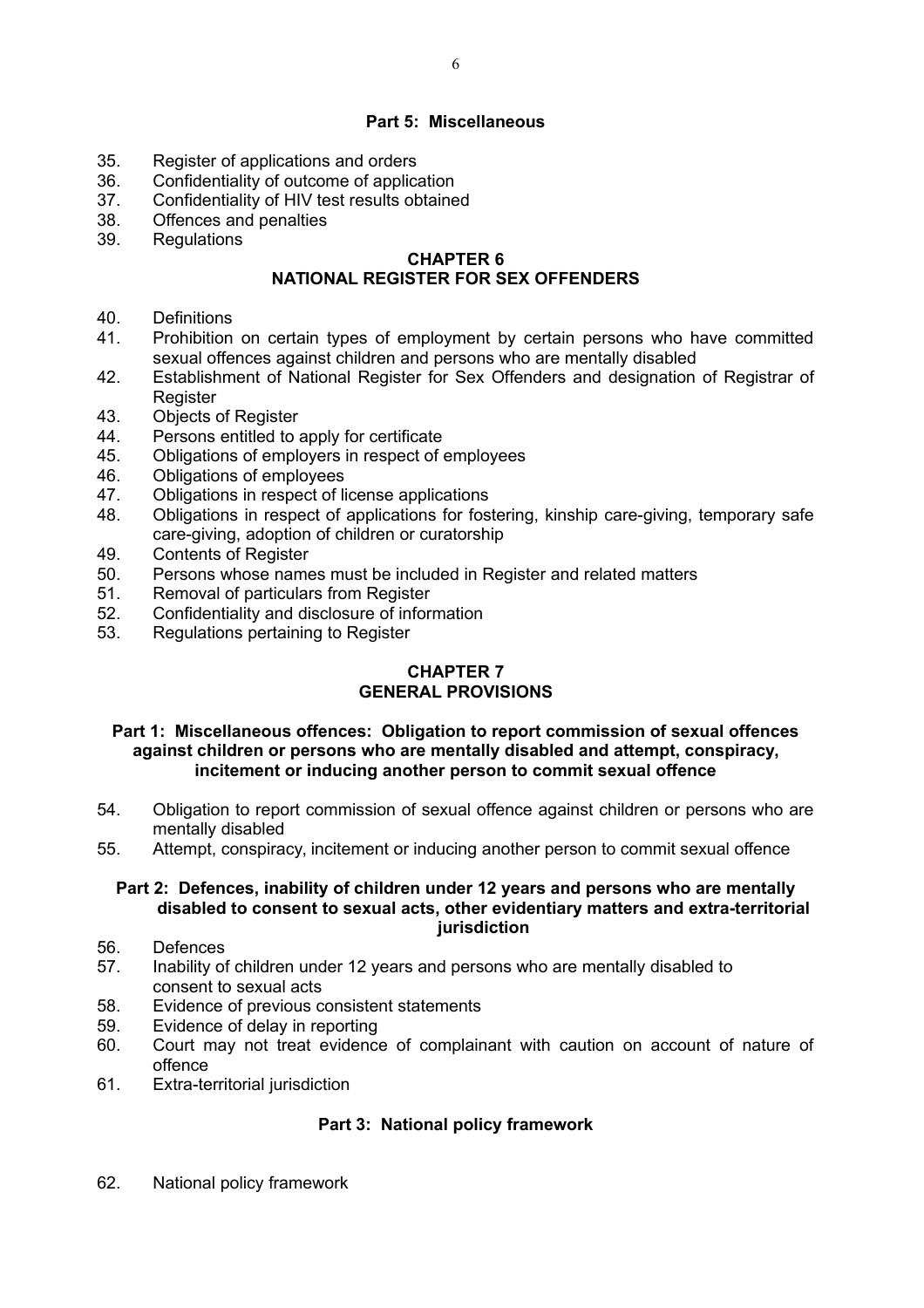- 63. Establishment of Inter-sectoral Committee
- 64. Meetings of Committee
- 65. Responsibilities, functions and duties of Committee

## **Part 4: National instructions and directives, regulations and repeal and amendment of laws**

- 66. National instructions and directives
- 67. Regulations
- 68. Repeal and amendment of laws

## **Part 5: Transitional provisions**

69. Transitional provisions

### **Part 6: Transitional provisions relating to trafficking in persons for sexual purposes**

- 70. Application and interpretation
- 71. Trafficking in persons for sexual purposes
- 72. Short title and commencement

#### **Schedule**

Laws amended or repealed by section 68

#### **CHAPTER 1 DEFINITIONS AND OBJECTS**

#### **Definitions and interpretation of Act**

**1.** (1) In this Act, unless the context indicates otherwise

**"care giver"** means any person who, in relation to a person who is mentally disabled, takes responsibility for meeting the daily needs of or is in substantial contact with such person;

**"child"** means—

- *(a)* a person under the age of 18 years; or
- *(b)* with reference to sections 15 and 16, a person 12 years or older but under the age of 16 years,

and **"children"** has a corresponding meaning;

**"complainant"** means the alleged victim of a sexual offence;

**"Director of Public Prosecutions"** means a Director of Public Prosecutions contemplated in section 179(1)*(b)* of the Constitution of the Republic of South Africa, 1996, and appointed in terms of section 13 of the National Prosecuting Authority Act, 1998 (Act No. 32 of 1998), acting in accordance with any directives issued under this Act by the National Director of Public Prosecutions, where applicable, or in accordance with any other prosecution policy or policy directives contemplated in section 21 of the National Prosecuting Authority Act, 1998;

**"genital organs"** includes the whole or part of the male and female genital organs, and further includes surgically constructed or reconstructed genital organs;

**"National Director of Public Prosecutions"** means the person contemplated in section 179(1)*(a)* of the Constitution of the Republic of South Africa, 1996, and appointed in terms of section 10 of the National Prosecuting Authority Act, 1998 (Act No. 32 of 1998);

**"Minister"** means the cabinet member responsible for the administration of justice;

**"person who is mentally disabled"** means a person affected by any mental disability,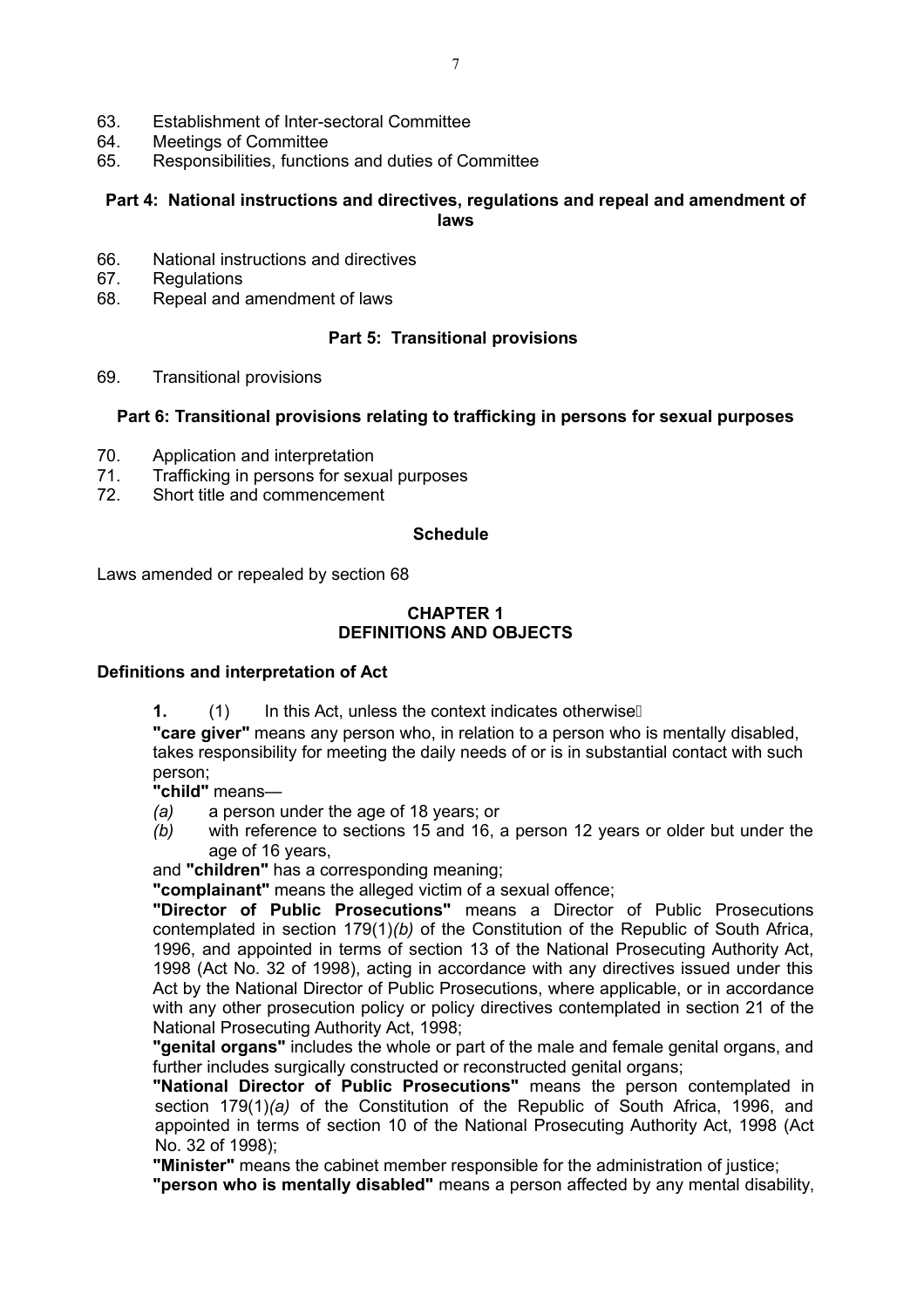including any disorder or disability of the mind, to the extent that he or she, at the time of the alleged commission of the offence in question, was—

- *(a)* unable to appreciate the nature and reasonably foreseeable consequences of a sexual act;
- *(b)* able to appreciate the nature and reasonably foreseeable consequences of such an act, but unable to act in accordance with that appreciation;
- *(c)* unable to resist the commission of any such act; or

*(d)* unable to communicate his or her unwillingness to participate in any such act; **"Republic"** means the Republic of South Africa;

**"sexual act"** means an act of sexual penetration or an act of sexual violation;

**"sexual offence"** means any offence in terms of Chapters 2, 3 and 4 and sections 55 and 71(1), (2) and (6) of this Act;

 **"sexual penetration"** includes any act which causes penetration to any extent whatsoever by—

- *(a)* the genital organs of one person into or beyond the genital organs*,* anus, or mouth of another person;
- *(b)* any other part of the body of one person or, any object, including any part of the body of an animal, into or beyond the genital organs or anus of another person; or
- *(c)* the genital organs of an animal, into or beyond the mouth of another person,

and **"sexually penetrates"** has a corresponding meaning;

**"sexual violation"** includes any act which causes—

- *(a)* direct or indirect contact between the—
	- (i) genital organs or anus of one person or, in the case of a female, her breasts, and any part of the body of another person or an animal, or any object, including any object resembling or representing the genital organs or anus of a person or an animal;
	- (ii) mouth of one person and*—*
		- *(aa)* the genital organs or anus of another person or, in the case of a female, her breasts;
		- *(bb)* the mouth of another person;
		- *(cc)* any other part of the body of another person, other than the genital organs or anus of that person or, in the case of a female, her breasts, which could—
			- *(aaa)* be used in an act of sexual penetration;
			- *(bbb)* cause sexual arousal or stimulation; or
			- *(ccc)* be sexually aroused or stimulated thereby; or
		- *(dd)* any object resembling the genital organs or anus of a person, and in the case of a female, her breasts, or an animal; or
	- (iii) the mouth of the complainant and the genital organs or anus of an animal;
- *(b)* the masturbation of one person by another person; or
- *(c)* the insertion of any object resembling or representing the genital organs of a person or animal, into or beyond the mouth of another person,

but does not include an act of sexual penetration, and **"sexually violates"** has a corresponding meaning; and

**"this Act"** includes any regulations made under this Act, including the regulations made under sections 39, 53 and 67.

(2) For the purposes of sections 3, 4, 5(1), 6, 7, 8(1), 8(2), 8(3), 9, 10, 12, 17(1), 17(2), 17(3)*(a)*, 19, 20(1), 21(1), 21(2), 21(3) and 22, "consent" means voluntary or uncoerced agreement.

(3) Circumstances in subsection (2) in respect of which a person ("B") (the complainant) does not voluntarily or without coercion agree to an act of sexual penetration, as contemplated in sections 3, and 4, or an act of sexual violation as contemplated in sections 5(1), 6, and 7 or any other act as contemplated in sections 8(1), 8(2), 8(3), 9, 10, 12, 17(1),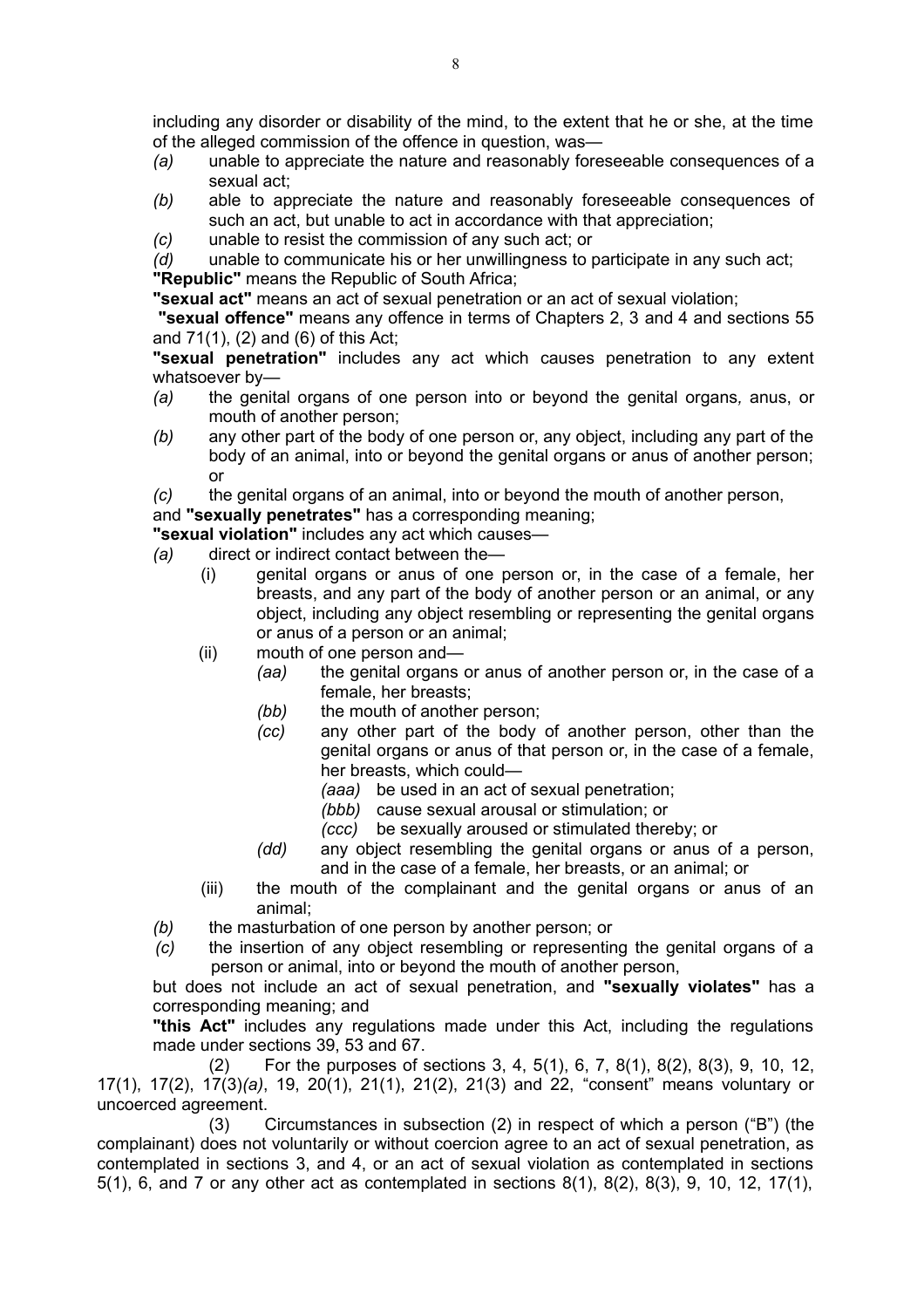17(2), 17(3)*(a)*, 19, 20(1), 21(1), 21(2), 21(3) and 22 include, but are not limited to, the following:

- *(a)* Where B (the complainant) submits or is subjected to such a sexual act as a result of—
	- $(i)$  the use of force or intimidation by A (the accused person) against B, C (a third person) or D (another person) or against the property of B, C or D; or
	- (ii) a threat of harm by A against B, C or D or against the property of B, C or D;
- *(b)* where there is an abuse of power or authority by A to the extent that B is inhibited from indicating his or her unwillingness or resistance to the sexual act, or unwillingness to participate in such a sexual act;
- *(c)* where the sexual act is committed under false pretences or by fraudulent means, including where B is led to believe by A that—
	- (i) B is committing such a sexual act with a particular person who is in fact a different person; or
	- (ii) such a sexual act is something other than that act; or
- *(d)* where B is incapable in law of appreciating the nature of the sexual act, including where B is, at the time of the commission of such sexual act—
	- (i) asleep;
	- (ii) unconscious;
	- (iii) in an altered state of consciousness, including under the influence of any medicine, drug, alcohol or other substance, to the extent that B's consciousness or judgement is adversely affected;
	- (iv) a child below the age of 12 years; or
	- (v) a person who is mentally disabled.

### **Objects**

**2.** The objects of this Act are to afford complainants of sexual offences the maximum and least traumatising protection that the law can provide, to introduce measures which seek to enable the relevant organs of state to give full effect to the provisions of this Act and to combat and, ultimately, eradicate the relatively high incidence of sexual offences committed in the Republic by:

- *(a)* enacting all matters relating to sexual offences in a single statute;
- *(b)* criminalising all forms of sexual abuse or exploitation;
- *(c)* repealing certain common law sexual offences and replacing them with new and, in some instances, expanded or extended statutory sexual offences, irrespective of gender;
- *(d)* protecting complainants of sexual offences and their families from secondary victimisation and trauma by establishing a co-operative response between all government departments involved in implementing an effective, responsive and sensitive criminal justice system relating to sexual offences;
- *(e)* promoting the spirit of *batho pele ("the People First")* in respect of service delivery in the criminal justice system dealing with sexual offences by $\not$ 
	- (i) ensuring more effective and efficient investigation and prosecution of perpetrators of sexual offences by clearly defining existing offences, and creating new offences;
	- (ii) giving proper recognition to the needs of victims of sexual offences through timeous, effective and non-discriminatory investigation and prosecution;
	- (iii) facilitating a uniform and co-ordinated approach by relevant Government departments in dealing with sexual offences;
	- (iv) entrenching accountability of government officials; and
	- (v) minimising disparities in the provision of services to victims of sexual offences;
- *(f)* providing certain services to victims of sexual offences, including affording victims of sexual offences the right to receive Post Exposure Prophylaxis in certain circumstances; and
- *(g)* establishing a National Register for Sex Offenders in order to establish a record of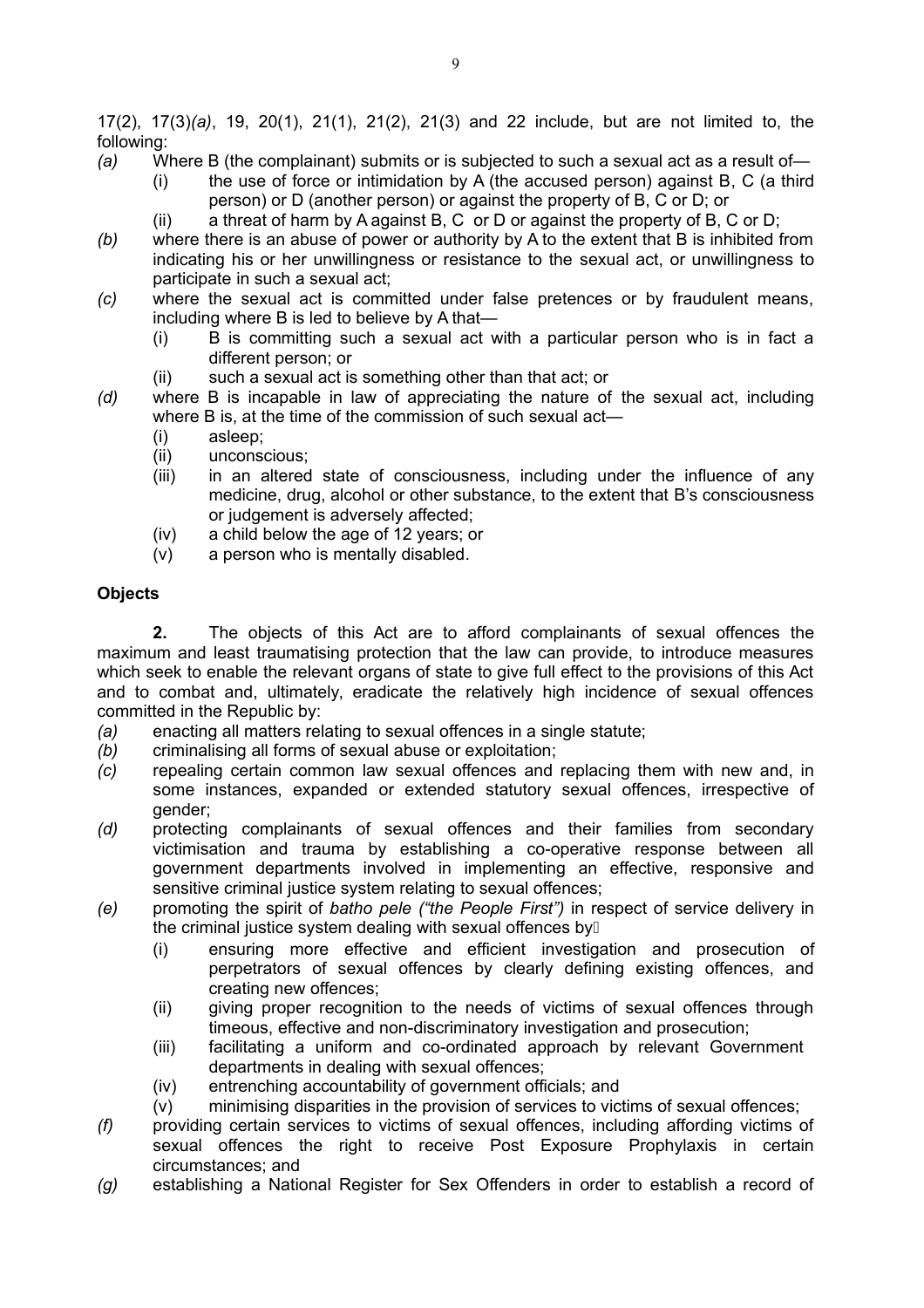persons who are or have been convicted of sexual offences against children and persons who are mentally disabled so as to prohibit such persons from being employed in a manner that places them in a position to work with or have access to or authority or supervision over or care of children or persons who are mentally disabled.

## **CHAPTER 2 SEXUAL OFFENCES**

## **Part 1: Rape and compelled rape**

## **Rape**

**3.** Any person ("A") who unlawfully and intentionally commits an act of sexual penetration with a complainant ("B"), without the consent of B, is guilty of the offence of rape.

# **Compelled rape**

**4.** Any person ("A") who unlawfully and intentionally compels a third person ("C"), without the consent of C, to commit an act of sexual penetration with a complainant ("B"), without the consent of B, is guilty of the offence of compelled rape.

## **Part 2: Sexual assault, compelled sexual assault and compelled self-sexual assault**

# **Sexual assault**

**5.** (1) A person ("A") who unlawfully and intentionally sexually violates a complainant ("B"), without the consent of B, is guilty of the offence of sexual assault.

(2) A person ("A") who unlawfully and intentionally inspires the belief in a complainant ("B") that B will be sexually violated, is guilty of the offence of sexual assault.

## **Compelled sexual assault**

**6.** A person ("A") who unlawfully and intentionally compels a third person ("C"), without the consent of C, to commit an act of sexual violation with a complainant ("B"), without the consent of B, is guilty of the offence of compelled sexual assault.

## **Compelled self-sexual assault**

**7.** A person ("A") who unlawfully and intentionally compels a complainant ("B"), without the consent of B, to—

- *(a)* engage in—
	- (i) masturbation;
	- (ii) any form of arousal or stimulation of a sexual nature of the female breasts; or
	- (iii) sexually suggestive or lewd acts,
	- with B himself or herself;
- *(b)* engage in any act which has or may have the effect of sexually arousing or sexually degrading B; or

*(c)* cause B to penetrate in any manner whatsoever his or her own genital organs or anus, is guilty of the offence of compelled self-sexual assault.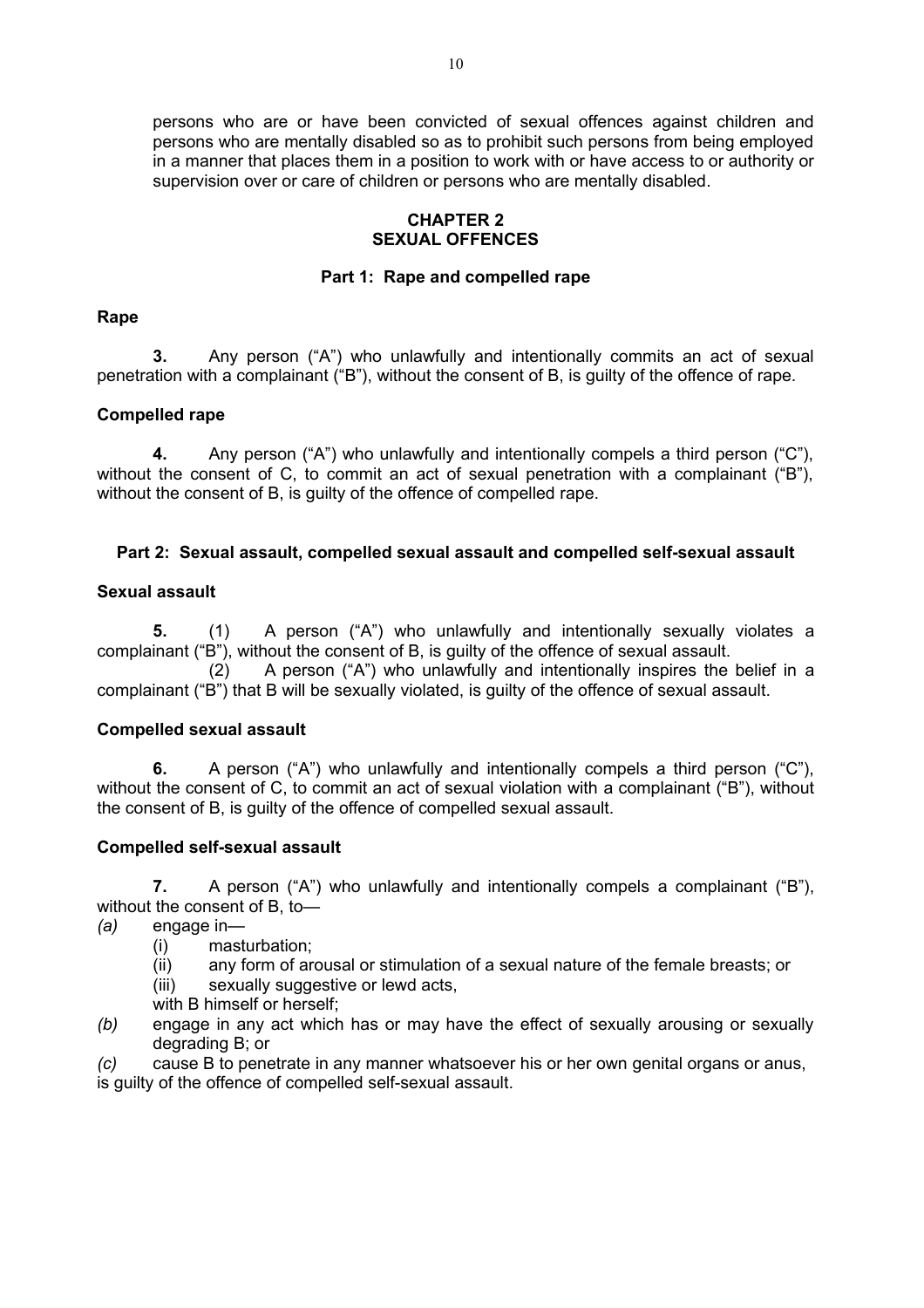#### **Part 3: Persons 18 years or older: Compelling or causing persons 18 years or older to witness sexual offences, sexual acts or self-masturbation, exposure or display of or causing exposure or display of genital organs, anus or female breasts ("flashing"), child pornography to persons 18 years or older or engaging sexual services of persons 18 years or older**

## **Compelling or causing person 18 years or older to witness a sexual offence, sexual act or self-masturbation**

**8**. (1) A person ("A") who unlawfully and intentionally, whether for the sexual gratification of A or of a third person ("C") or not, compels or causes a complainant 18 years or older ("B"), without the consent of B, to be in the presence of or watch A or C while he, she or they commit a sexual offence, is guilty of the offence of compelling or causing a person 18 years or older to witness a sexual offence.

(2) A person ("A") who unlawfully and intentionally, whether for the sexual gratification of A or of a third person ("C") or not, compels or causes a complainant 18 years or older ("B"), without the consent of B, to be in the presence of or watch―

*(a)* A while he or she engages in a sexual act with C or another person ("D"); or

*(b)* C while he or she engages in a sexual act with D,

is guilty of the offence of compelling or causing a person 18 years or older to witness a sexual act.

(3) A person ("A") who unlawfully and intentionally, whether for the sexual gratification of A or of a third person ("C") or not, compels or causes a complainant 18 years or older ("B"), without the consent of B, to be in the presence of or watch A or C while he or she engages in an act of self-masturbation, is guilty of the offence of compelling or causing a person 18 years or older to witness self-masturbation.

## **Exposure or display of or causing exposure or display of genital organs**, **anus or female breasts to persons 18 years or older ("flashing")**

**9**. A person ("A") who unlawfully and intentionally, whether for the sexual gratification of A or of a third person ("C") or not, exposes or displays or causes the exposure or display of the genital organs, anus or female breasts of A or C to a complainant 18 years or older ("B"), without the consent of B, is guilty of the offence of exposing or displaying or causing the exposure or display of genital organs, anus or female breasts to a person 18 years or older.

### **Exposure or display of or causing exposure or display of child pornography to persons 18 years or older**

**10.** A person ("A") who unlawfully and intentionally, whether for the sexual gratification of A or of a third person ("C") or not, exposes or displays or causes the exposure or display of child pornography, as contemplated in paragraph *(a)*, *(b)* or *(c)* of section 19, to a complainant 18 years or older ("B"), with or without the consent of B, is guilty of the offence of exposing or displaying or causing the exposure or display of child pornography to a person 18 years or older.

## **Engaging sexual services of persons 18 years or older**

**11.** (1) A person ("A") who unlawfully and intentionally engages the services of a person 18 years or older ("B"), for financial or other reward, favour or compensation to B or to a third person ("C")—

- *(a)* for the purpose of engaging in a sexual act with B, irrespective of whether the sexual act is committed or not; or
- *(b)* by committing a sexual act with B,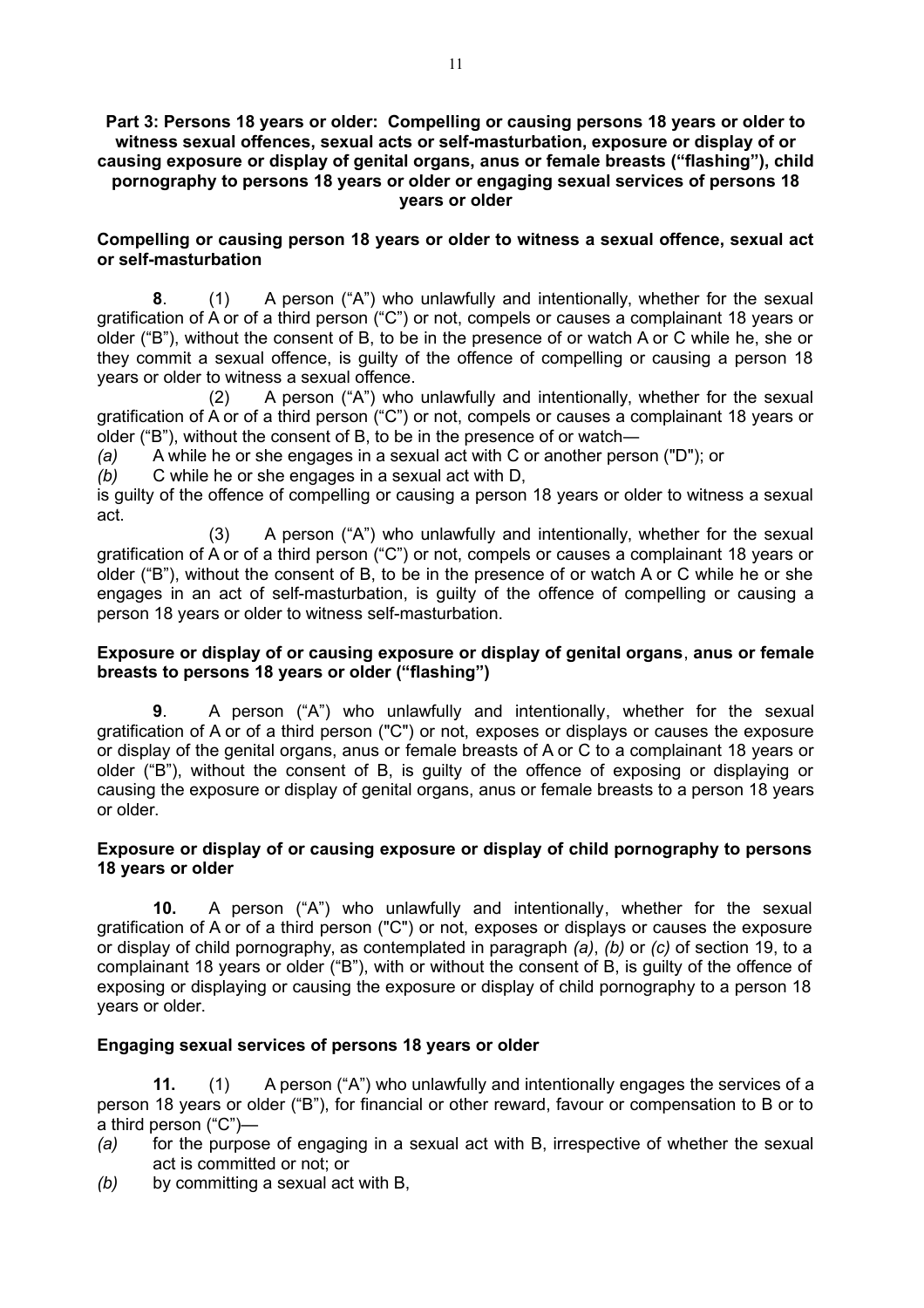is guilty of engaging the sexual services of a person 18 years or older.

# **Part 4: Incest, bestiality and sexual acts with corpse**

## **Incest**

**12.** (1) Persons who may not lawfully marry each other on account of consanguinity, affinity or an adoptive relationship and who unlawfully and intentionally engage in an act of sexual penetration with each other, are, despite their mutual consent to engage in such act, guilty of the offence of incest.

- (2) For the purposes of subsection (1)—
- *(a)* the prohibited degrees of consanguinity (blood relationship) are the following:
	- (i) ascendants and descendents in the direct line; or
	- (ii) collaterals, if either of them is related to their common ancestor in the first degree of descent;
- *(b)* the prohibited degrees of affinity are relations by marriage in the ascending and descending line; and
- *(c)* an adoptive relationship is the relationship of adoption as provided for in any other law.

(3) *(a)* The institution of a prosecution of a person who is a child at the time of the alleged commission of the offence referred to in subsection (1) must be authorised in writing by the National Director of Public Prosecutions.

*(b)* The National Director of Public Prosecutions may not delegate his or her power to decide whether a prosecution in terms of this section should be instituted or not.

# **Bestiality**

**13.** A person ("A") who unlawfully and intentionally commits an act—

- *(a)* which causes penetration to any extent whatsoever by the genital organs of—
	- (i) A into or beyond the mouth, genital organs or anus of an animal; or
	- (ii) an animal into or beyond the mouth, genital organs or anus of A; or
- *(b)* of masturbation of an animal,

is guilty of the offence of bestiality.

## **Sexual act with corpse**

**14.** A person who unlawfully and intentionally commits a sexual act with a human corpse, is guilty of the offence of committing a sexual act with a corpse.

## **CHAPTER 3 SEXUAL OFFENCES AGAINST CHILDREN**

# **Part 1: Consensual sexual acts with certain children**

## **Acts of consensual sexual penetration with certain children (statutory rape)**

**15.** (1) A person ("A") who commits an act of sexual penetration with a child ("B") is, despite the consent of B to the commission of such an act, guilty of the offence of having committed an act of consensual sexual penetration with a child.

(2) *(a)* The institution of a prosecution for an offence referred to in subsection (1) must be authorised in writing by the National Director of Public Prosecutions if both A and B were children at the time of the alleged commission of the offence: Provided that, in the event that the National Director of Public Prosecutions authorises the institution of a prosecution, both A and B must be charged with contravening subsection (1).

*(b)* The National Director of Public Prosecutions may not delegate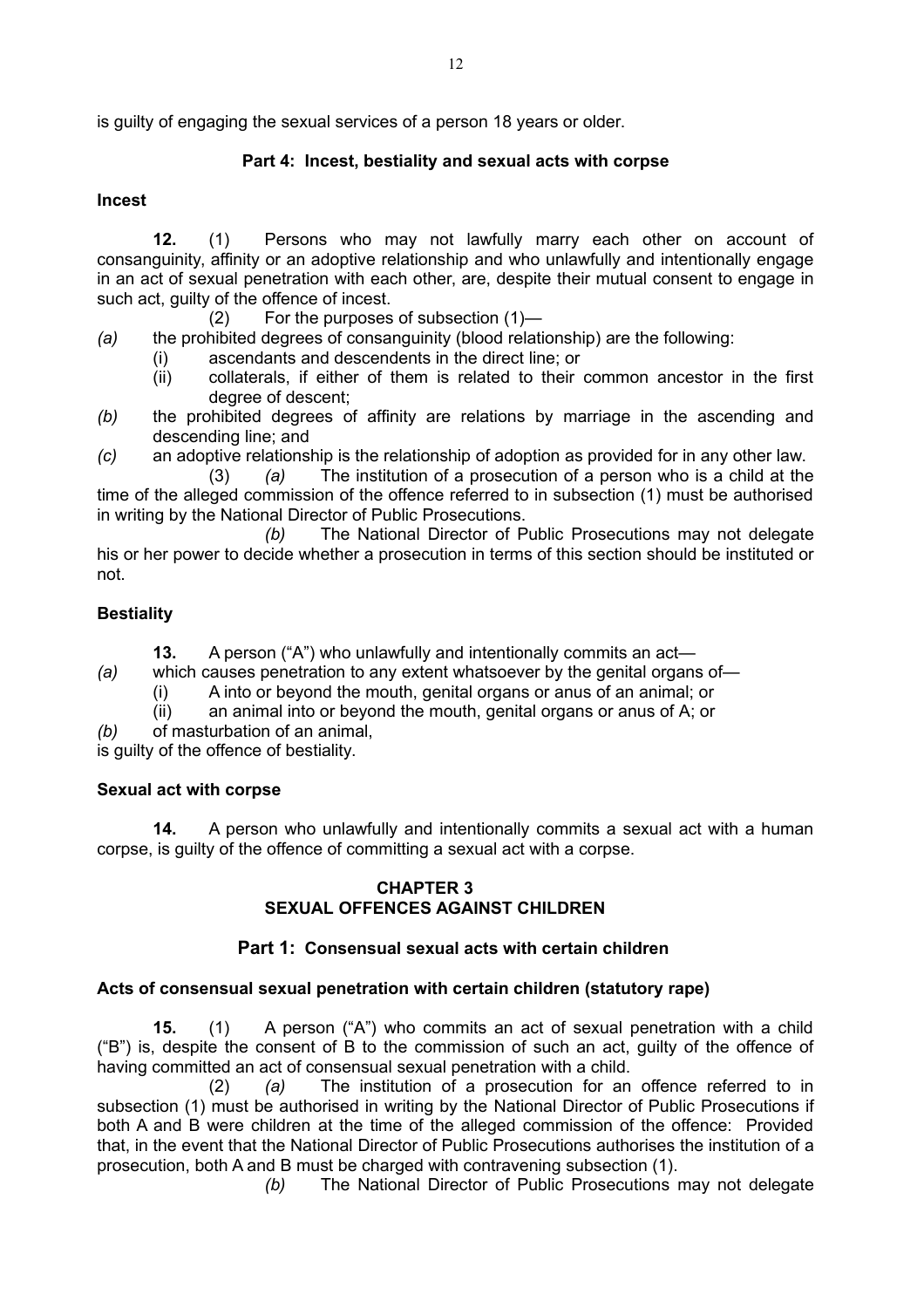his or her power to decide whether a prosecution in terms of this section should be instituted or not.

# **Acts of consensual sexual violation with certain children (statutory sexual assault)**

**16.** (1) A person ("A") who commits an act of sexual violation with a child ("B") is, despite the consent of B to the commission of such an act, guilty of the offence of having committed an act of consensual sexual violation with a child.

(2) *(a)* The institution of a prosecution for an offence referred to in subsection (1) must be authorised in writing by the relevant Director of Public Prosecutions if both A and B were children at the time of the alleged commission of the offence: Provided that, in the event that the Director of Public Prosecutions concerned authorises the institution of a prosecution, both A and B must be charged with contravening subsection (1).

*(b)* The Director of Public Prosecutions concerned may not delegate his or her power to decide whether a prosecution in terms of this section should be instituted or not.

## **Part 2: Sexual exploitation and sexual grooming of children, exposure or display of or causing exposure or display of pornography to children and using children for pornographic purposes or benefiting from child pornography**

# **Sexual exploitation of children**

**17.** (1) A person ("A") who unlawfully and intentionally engages the services of a child complainant ("B"), with or without the consent of B, for financial or other reward, favour or compensation to B or to a third person ("C")—

- *(a)* for the purpose of engaging in a sexual act with B, irrespective of whether the sexual act is committed or not; or
- *(b)* by committing a sexual act with B,

is, in addition to any other offence which he or she may be convicted of, guilty of the sexual exploitation of a child.

(2) A person ("A") who unlawfully and intentionally offers the services of a child complainant ("B") to a third person ("C"), with or without the consent of B, for financial or other reward, favour or compensation to A, B or to another person ("D")—

- *(a)* for purposes of the commission of a sexual act with B by C;
- *(b)* by inviting, persuading or inducing B to allow C to commit a sexual act with B;
- *(c)* by participating in, being involved in, promoting, encouraging or facilitating the commission of a sexual act with B by C;
- *(d)* by making available, offering or engaging B for purposes of the commission of a sexual act with B by C; or
- *(e)* by detaining B, whether under threat, force, coercion, deception, abuse of power or authority, for purposes of the commission of a sexual act with B by C,

is guilty of an offence of being involved in the sexual exploitation of a child.

- $(3)$  A person  $("A")$  who-
- *(a)* intentionally allows or knowingly permits the commission of a sexual act by a third person ("C") with a child complainant ("B"), with or without the consent of B, while being a primary care-giver defined in section 1 of the Social Assistance Act, 2004 (Act No. 13 of 2004), parent or guardian of B; or
- *(b)* owns, leases, rents, manages, occupies or has control of any movable or immovable property and intentionally allows or knowingly permits such movable or immovable property to be used for purposes of the commission of a sexual act with B by C,

is guilty of the offence of furthering the sexual exploitation of a child.

(4) A person ("A") who intentionally receives financial or other reward, favour or compensation from the commission of a sexual act with a child complainant ("B") by a third person ("C"), is guilty of an offence of benefiting from the sexual exploitation of a child.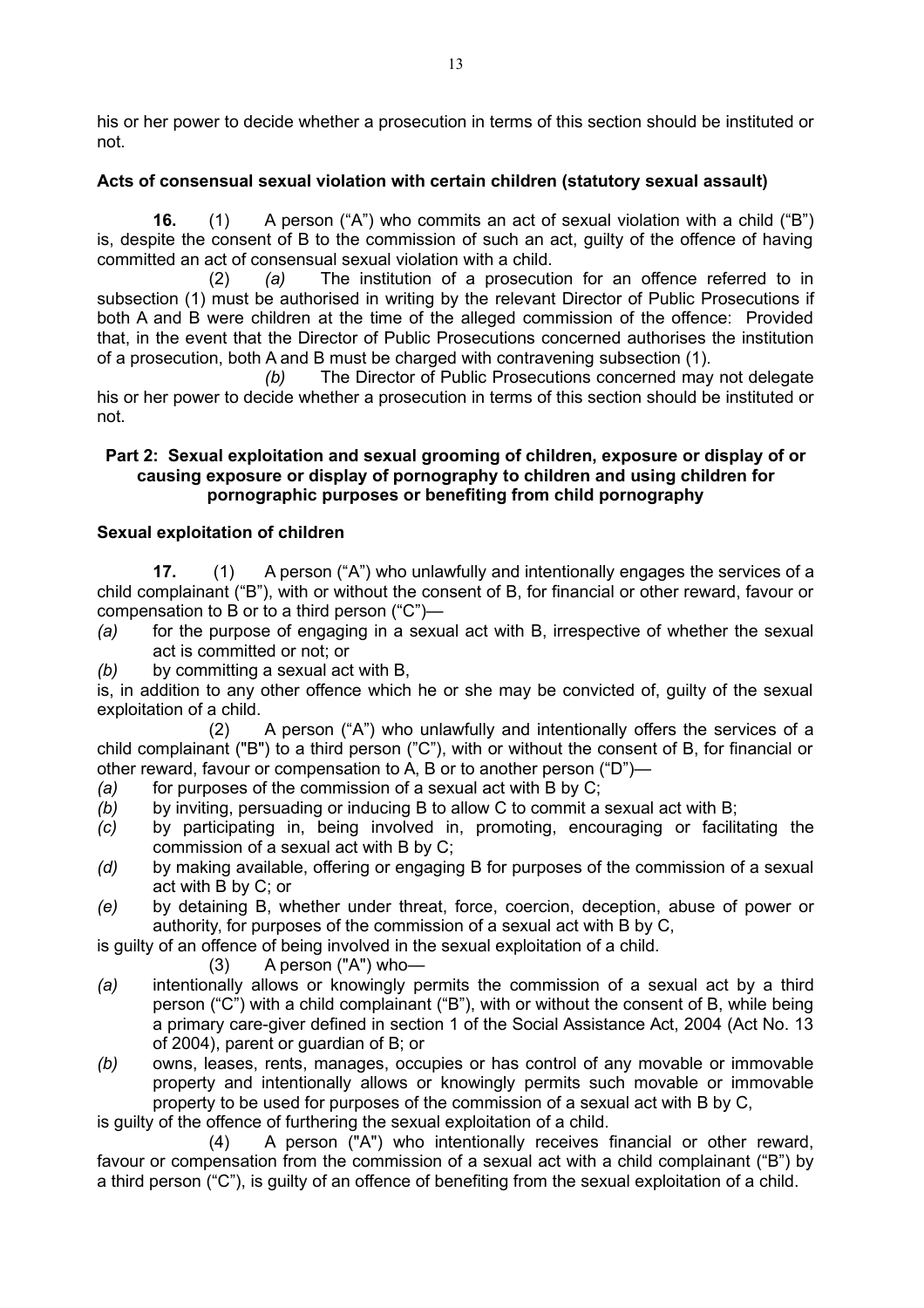(5) A person ("A") who intentionally lives wholly or in part on rewards, favours or compensation for the commission of a sexual act with a child complainant ("B") by a third person ("C"), is guilty of an offence of living from the earnings of the sexual exploitation of a child.

- $(6)$  A person ("A"), including a juristic person, who  $\Box$
- *(a)* makes or organises any travel arrangements for or on behalf of a third person ("C"), whether that other person is resident within or outside the borders of the Republic, with the intention of facilitating the commission of any sexual act with a child complainant ("B"), irrespective of whether that act is committed or not; or
- *(b)* prints or publishes, in any manner, any information that is intended to promote or facilitate conduct that would constitute a sexual act with B,

is guilty of an offence of promoting child sex tours.

# **Sexual grooming of children**

- **18.** (1) A person ("A") who—
- *(a)* manufactures, produces, possesses, distributes or facilitates the manufacture, production or distribution of an article or a publication that promotes or is intended to be used in the commission of a sexual act with or by a child ("B");
- *(b)* supplies, exposes or displays to a third person ("C")―
	- (i) an article which is intended to be used in the performance of a sexual act;
	- (ii) pornography as contemplated in paragraph *(a)*, *(b)* or *(c)* of section 19; or
	- (iii) a publication,

with the intention to encourage, enable, instruct or persuade C to perform a sexual act with B; or

*(c)* arranges or facilitates a meeting or communication between C and B by any means from, to or in any part of the world, with the intention that C will perform a sexual act with B,

is guilty of the offence of promoting the sexual grooming of a child.

- (2) A person ("A") who—
- *(a)* supplies, exposes or displays to a child complainant ("B")―
	- (i) an article which is intended to be used in the performance of a sexual act;
	- (ii) pornography as contemplated in paragraph *(a)*, *(b)* or *(c)* of section 19; or
	- (iii) a publication,
	- with the intention to encourage, enable, instruct or persuade B to perform a sexual act;
- *(b)* commits any act with or in the presence of B or who describes the commission of any act to or in the presence of B with the intention to encourage or persuade B or to diminish or reduce any resistance or unwillingness on the part of B to―
	- (i) perform a sexual act with A or a third person  $(C<sup>n</sup>)$ ;
	- (ii) perform an act of self-masturbation in the presence of A or C or while A or C is watching;
	- (iii) be in the presence of or watch A or C while A or C performs a sexual act or an act of self-masturbation;
	- (iv) be exposed to pornography as contemplated in paragraph *(a)*, *(b)* or *(c)* of section 19;
	- (v) be used for pornographic purposes as contemplated in section 20(1);
	- (vi) expose his or her body, or parts of his or her body to A or C in a manner or in circumstances which violate or offend the sexual integrity or dignity of B;
- *(c)* arranges or facilitates a meeting or communication with B by any means from, to or in any part of the world, with the intention that A will commit a sexual act with B,
- *(d)* having met or communicated with B by any means from, to or in any part of the world, invites, persuades, seduces, induces, entices or coerces B—
	- (i) to travel to any part of the world in order to meet A with the intention to commit a sexual act with B; or
	- (ii) during such meeting or communication or any subsequent meeting or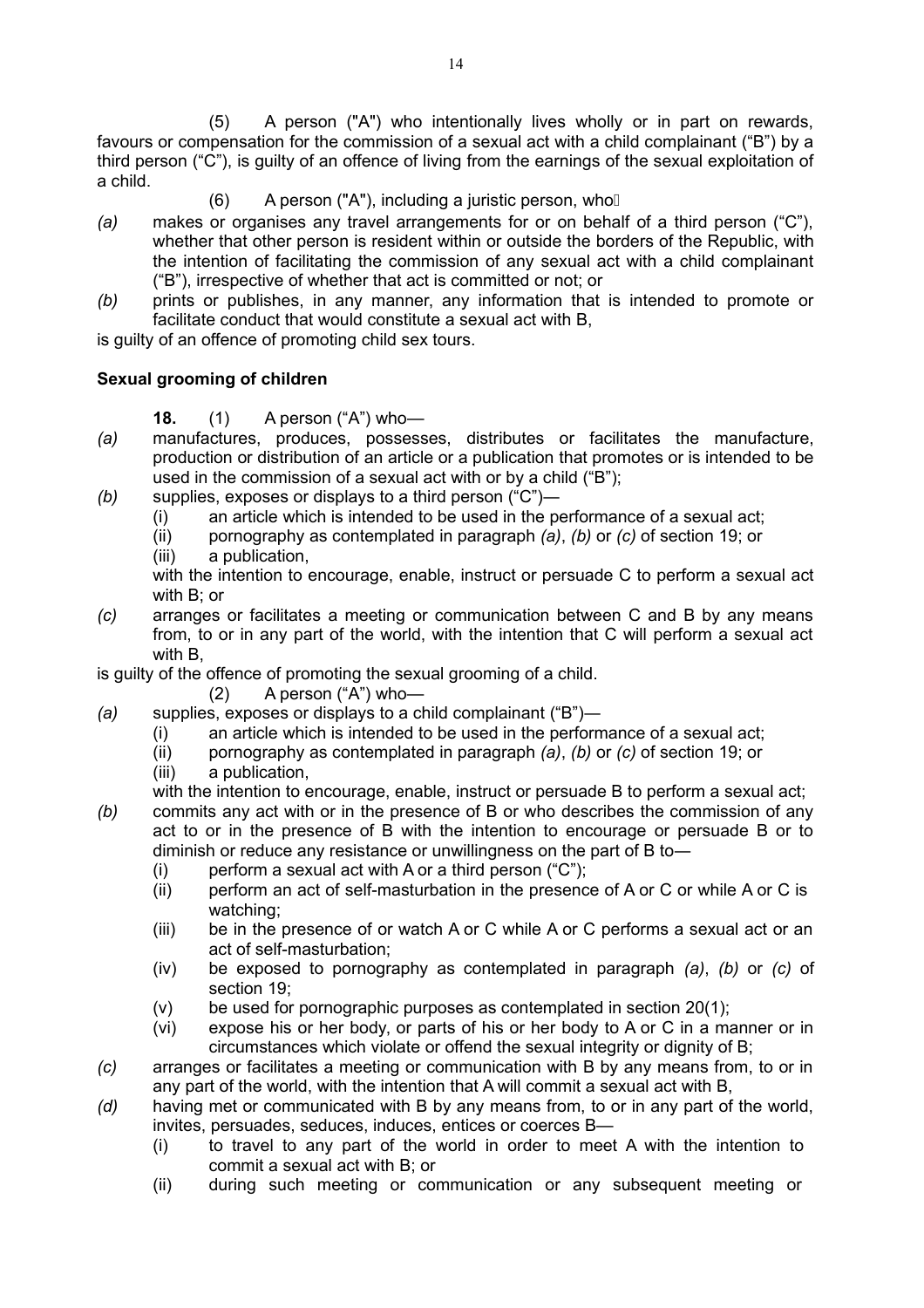communication to—

- *(aa)* commit a sexual act with A;
- *(bb)* discuss, explain or describe the commission of a sexual act; or
- *(cc)* provide A, by means of any form of communication including electronic communication, with any image, publication, depiction, description or sequence as contemplated in section 20(1) of B himself or herself or any other person; or
- *(e)* having met or communicated with B by any means from, to or in any part of the world, intentionally travels to meet or meets B with the intention of committing a sexual act with  $B_{1}$ .

is guilty of the offence of sexual grooming of a child.

# **Exposure or display of or causing exposure or display of pornography to children**

**19.** A person ("A") who unlawfully and intentionally exposes or displays or causes the exposure or display of—

- *(a)* any image, publication, depiction, description or sequence of child pornography as contemplated in section 20(1)*(a)* or *(b)*;
- *(b)* any publication or film classified in terms of Films and Publications Act, 1996 (Act No. 65 of 1996) as—
	- (i) a *'refused classification'* on the grounds that it contains a visual presentation, description or representation of child pornography or child abuse;
	- (ii) *'XX'* on the grounds that it contains a visual presentation, description or representation of an explicit sexual nature of a child; or
	- (iii) *'X18'* on the grounds that it contains a visual presentation, description or representation of an explicit sexual nature of a child;
- *(c)* any image, publication, depiction, description or sequence containing a visual presentation, description or representation of a sexual nature of a child, which may be disturbing or harmful to, or age-inappropriate for children, as contemplated in the Films and Publications Act, 1996, or in terms of any other legislation; or
- *(d)* any image, publication, depiction, description or sequence containing a visual presentation, description or representation of pornography or an act of an explicit sexual nature of a person 18 years or older, which may be disturbing or harmful to, or age-inappropriate, for children, as contemplated in the Films and Publications Act, 1996, or in terms of any other law,

to a child ("B"), with or without the consent of B, is guilty of the offence of exposing or displaying or causing the exposure or display of pornography to a child.

## **Using children for or benefiting from child pornography**

**20.** (1) A person ("A") who unlawfully and intentionally uses a child complainant ("B"), with or without the consent of B, whether for financial or other reward, favour or compensation to B or to a third person ("C") or not—

- *(a)* for the purpose of creating, making or producing or by creating, making or producing or in any manner assisting to create, make or produce any image, publication, depiction, description or sequence in any manner whatsoever, of—
	- (i) B engaged in an act that constitutes a sexual offence;
	- (ii) B engaged in an act of sexual penetration;
	- (iii) B engaged in an act of sexual violation;
	- (iv) B engaged in an act of self-masturbation;
	- (v) the genital organs of B in a state of arousal or stimulation;
	- (vi) any form of stimulation of a sexual nature of the breasts of B;
	- (vii) B engaged in sexually suggestive or lewd acts;
	- (viii) B engaged in or as the subject of sadistic or masochistic acts of a sexual nature; or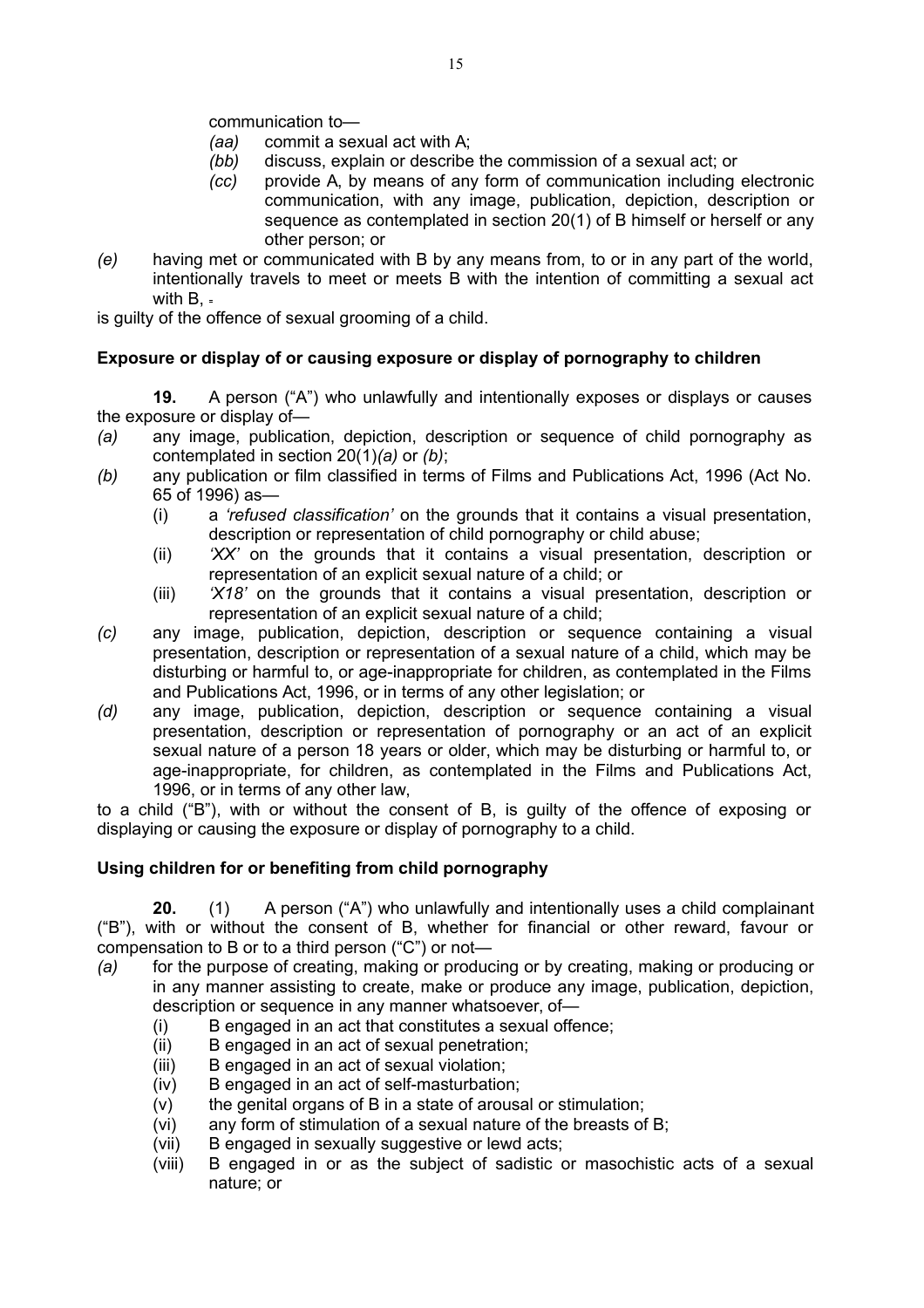- (ix) the body, or parts of the body, of B in a manner or in circumstances which, within context, violate or offend the sexual integrity or dignity of B or is capable of being used for the purposes of violating or offending the sexual integrity or dignity of B; or
- *(b)* for the purpose of creating, making or producing or by creating, making or producing or in any manner assisting to create, make or produce any image, publication, depiction, description or sequence in any manner whatsoever, of B—
	- (i) participating in, or assisting or facilitating another person to participate in; or
	- (ii) being in the presence of another person who commits or in any other manner being involved in,

any act contemplated in paragraph *(a)*(i) to (ix),

is guilty of the offence of using a child for child pornography.

(2) Any person who knowingly and intentionally in any manner whatsoever gains financially from, or receives any favour, benefit, reward, compensation or any other advantage, as the result of the commission of any act contemplated in subsection (1) is guilty of the offence of benefiting from child pornography.

#### **Part 3: Compelling or causing children to witness sexual offences, sexual acts or selfmasturbation and exposure or display of or causing exposure or display of genital organs, anus or female breasts ("flashing") to children**

#### **Compelling or causing children to witness sexual offences, sexual acts or selfmasturbation**

**21.** (1) A person ("A") who unlawfully and intentionally, whether for the sexual gratification of A or of a third person ("C") or not, compels or causes a child complainant ("B"), without the consent of B, to be in the presence of or watch A or C while he, she or they commit a sexual offence, is guilty of the offence of compelling or causing a child to witness a sexual offence.

(2) A person ("A") who unlawfully and intentionally, whether for the sexual gratification of A or of a third person ("C") or not, compels or causes a child complainant ("B"), without the consent of B, to be in the presence of or watch―

*(a)* A while he or she engages in a sexual act with C or another person ("D"); or

*(b)* C while he or she engages in a sexual act with D,

is guilty of the offence of compelling or causing a child to witness a sexual act.

(3) A person ("A") who unlawfully and intentionally, whether for the sexual gratification of A or of a third person ("C") or not, compels or causes a child complainant ("B"), without the consent of B, to be in the presence of or watch A or C while he or she engages in an act of self-masturbation is guilty of the offence of compelling or causing a child to witness self-masturbation.

#### **Exposure or display of or causing exposure or display of genital organs**, **anus or female breasts to children ("flashing")**

**22**. A person ("A") who unlawfully and intentionally, whether for the sexual gratification of A or of a third person ("C") or not, exposes or displays or causes the exposure or display of the genital organs, anus or female breasts of A or C to a child complainant ("B"), with or without the consent of B, is guilty of the offence of exposing or displaying or causing the exposure or display of genital organs, anus or female breasts to a child.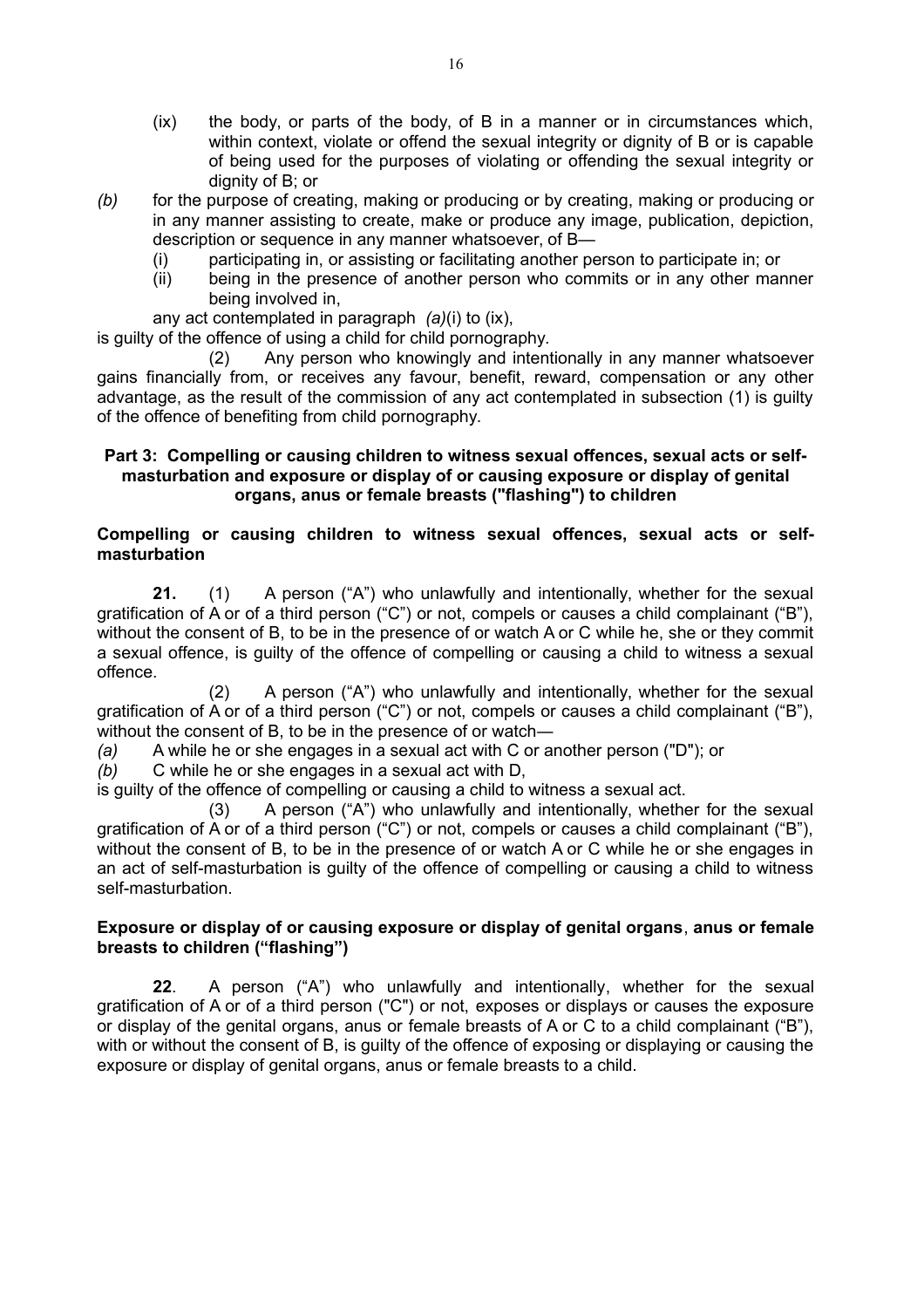#### **CHAPTER 4**

# **SEXUAL OFFENCES AGAINST PERSONS WHO ARE MENTALLY DISABLED**

#### **Sexual exploitation and sexual grooming of, exposure or display of or causing exposure or display of pornography or harmful material to persons who are mentally disabled and using persons who are mentally disabled for pornographic purposes or benefiting therefrom**

### **Sexual exploitation of persons who are mentally disabled**

**23.** (1) A person ("A") who unlawfully and intentionally engages the services of a complainant who is mentally disabled ("B"), for financial or other reward, favour or compensation to B or to a third person ("C")—

*(a)* for the purpose of engaging in a sexual act with B, irrespective of whether the sexual act is committed or not; or

*(b)* by committing a sexual act with B,

is, in addition to any other offence which he or she may be convicted of, guilty of the sexual exploitation of a person who is mentally disabled.

(2) A person ("A") who unlawfully and intentionally offers the services of a person who is mentally disabled ("B") to a third person ("C"), for financial or other reward, favour or compensation to A, B or to another person ("D")—

- *(a)* for purposes of the commission of a sexual act with B by C;
- *(b)* by inviting, persuading or inducing B to allow C to commit a sexual act with B;
- *(c)* by participating in, being involved in, promoting, encouraging or facilitating the commission of a sexual act with B by C;
- *(d)* by making available, offering or engaging B for purposes of the commission of a sexual act with B by C; or
- *(e)* by detaining B, whether under threat, force, coercion, deception, abuse of power or authority, for purposes of the commission of a sexual act with B by C,

is guilty of an offence of being involved in the sexual exploitation of a person who is mentally disabled.

- $(3)$  A person  $("A")$  who-
- *(a)* intentionally allows or knowingly permits the commission of a sexual act by a third person ("C") with a person who is mentally disabled ("B") while being a care-giver parent or guardian, curator or teacher of B; or
- *(b)* owns, leases, rents, manages, occupies or has control of any movable or immovable property and intentionally allows or knowingly permits such movable or immovable property to be used for purposes of the commission of a sexual act with B by C,

is guilty of the offence of furthering the sexual exploitation of a person who is mentally disabled.

(4) A person ("A") who intentionally receives financial or other reward, favour or compensation from the commission of a sexual act with a person who is mentally disabled ("B") by a third person ("C"), is guilty of an offence of benefiting from the sexual exploitation of a person who is mentally disabled.

(5) A person ("A") who intentionally lives wholly or in part on rewards, favours or compensation for the commission of a sexual act with a person who is mentally disabled ("B") by a third person ("C"), is guilty of an offence of living from the earnings of the sexual exploitation of a person who is mentally disabled.

(6) A person ("A"), including a juristic person, who  $\Box$ 

- *(a)* makes or organises any travel arrangements for or on behalf of a third person ("C"), whether that other person is resident within or outside the borders of the Republic, with the intention of facilitating the commission of any sexual act with a person who is mentally disabled ("B"), irrespective of whether that act is committed or not; or
- *(b)* prints or publishes, in any manner, any information that is intended to promote or facilitate conduct that would constitute a sexual act with B,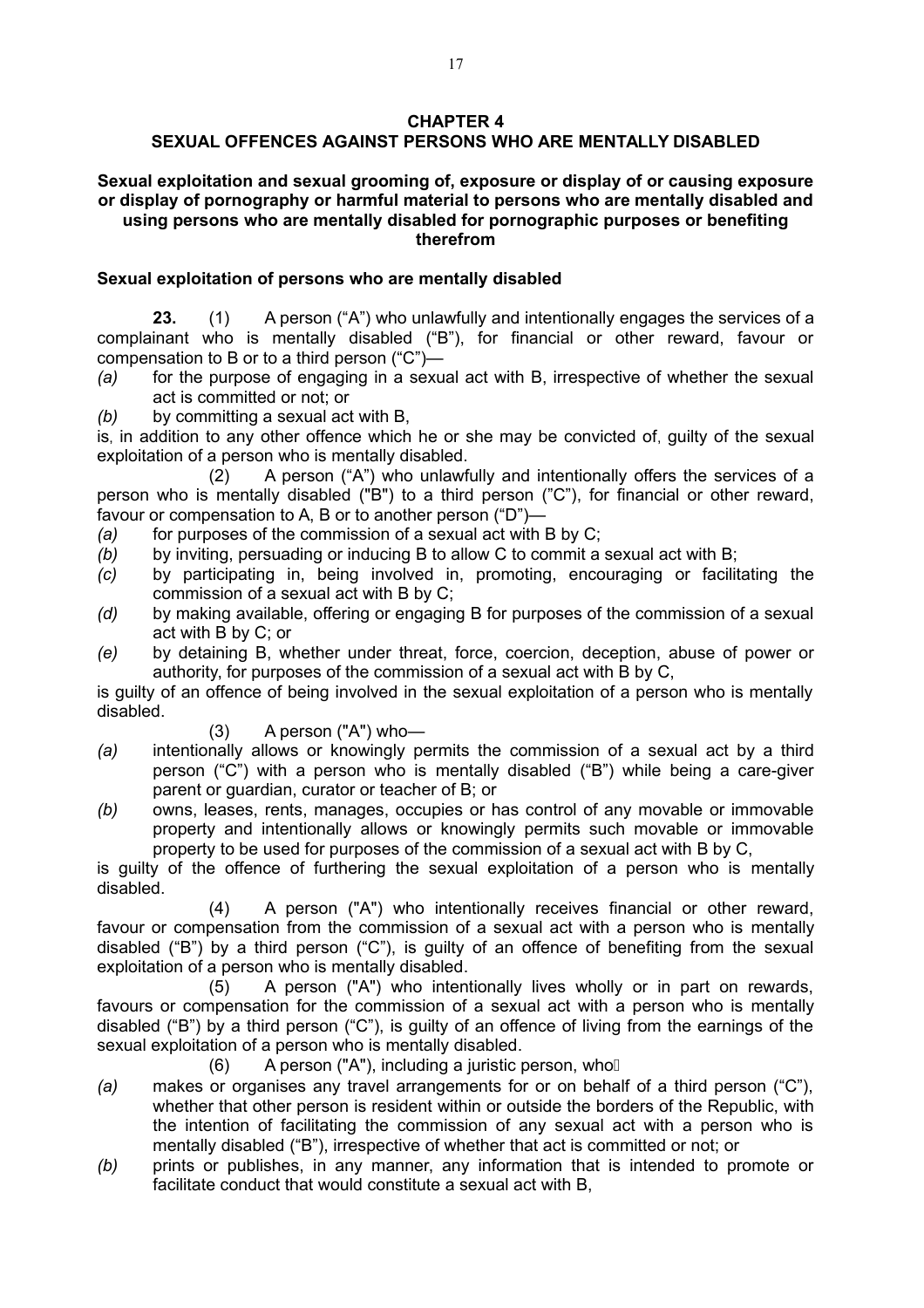is guilty of an offence of promoting sex tours with persons who are mentally disabled.

# **Sexual grooming of persons who are mentally disabled**

- **24.** (1) A person ("A") who—
- *(a)* supplies, exposes or displays to a third person ("C")―
	- (i) an article which is intended to be used in the performance of a sexual act;
	- (ii) pornography as contemplated in paragraph *(a)*, *(b)* or *(c)* of section 25; or
	- (iii) a publication,

with the intention to encourage, enable, instruct or persuade C to perform a sexual act with B; or

*(b)* arranges or facilitates a meeting or communication between C and B by any means from, to or in any part of the world, with the intention that C will perform a sexual act with B,

# is guilty of the offence of promoting the sexual grooming of a person who is mentally disabled.

- (2) A person ("A") who—
- *(a)* supplies, exposes or displays to a person who is mentally disabled ("B")―
	- (i) an article which is intended to be used in the performance of a sexual act;
	- (ii) pornography as contemplated in paragraph *(a)*, *(b)*, or *(c)* of section 25; or
	- (iii) a publication,

with the intention to encourage, enable, instruct or persuade B to perform such sexual act;

- *(b)* commits any act with or in the presence of B or who describes the commission of any act to or in the presence of B with the intention to encourage or persuade B or to reduce or diminish any resistance or unwillingness on the part of B to―
	- (i) perform a sexual act with A or a third person  $("C")$ ;
	- (ii) perform an act of self-masturbation in the presence of A or C or while A or C is watching;
	- (iii) be in the presence of or watch A or C while A or C performs a sexual act or an act of self-masturbation;
	- (iv) be exposed to pornography as contemplated in paragraph *(a)*, *(b)* or *(c)* of section 25;
	- (v) be used for pornographic purposes as contemplated in section 26 (1); or
	- (vi) expose his or her body, or parts of his or her body to A or C in a manner or in circumstances which violate or offend the sexual integrity or dignity of B;
- *(c)* arranges or facilitates a meeting or communication with B by any means from, to or in any part of the world, with the intention that A will commit a sexual act with B;
- *(d)* having met or communicated with B by any means from, to or in any part of the world, invites, persuades, seduces, induces, entices or coerces B—
	- (i) to travel to any part of the world in order to meet A with the intention to commit a sexual act with B; or
	- (ii) during such meeting or communication or any subsequent meeting or communication to—
		- *(aa)* commit a sexual act with A;
		- *(bb)* discuss, explain or describe the commission of a sexual act; or
		- *(cc)* provide A, by means of any form of communication including electronic communication, with any image, publication, depiction, description or sequence as contemplated in section 26(1) of B himself or herself or any other person; or
- *(e)* having met or communicated with B by any means from, to or in any part of the world, intentionally travels to meet or meets B with the intention of committing a sexual act with B;

is guilty of the offence of sexual grooming of a person who is mentally disabled.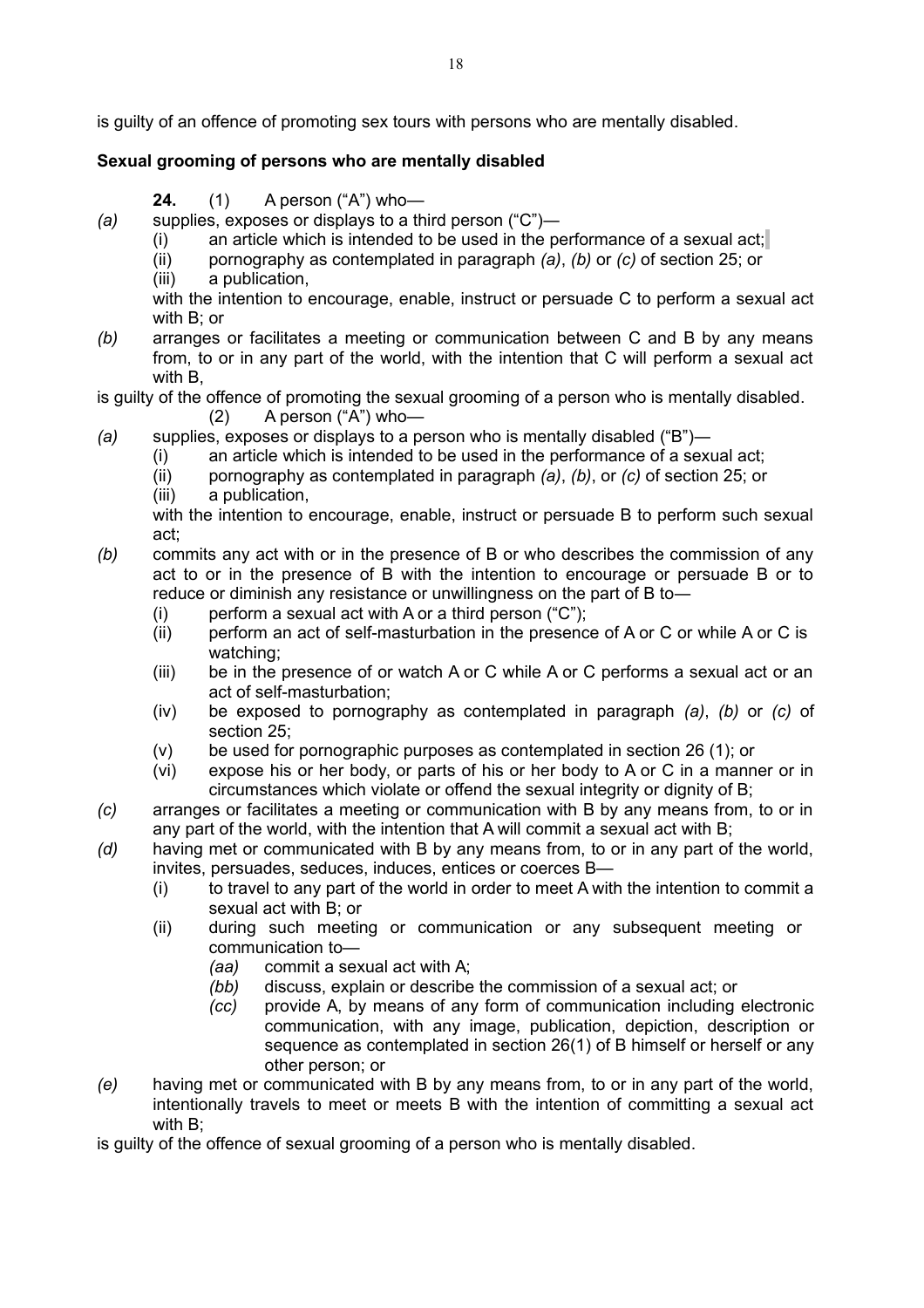## **Exposure or display of or causing exposure or display of pornography or harmful material to persons who are mentally disabled**

**25.** A person ("A") who unlawfully and intentionally exposes or displays or causes the exposure or display of—

- *(a)* any image, publication, depiction, description or sequence of child pornography or pornography as contemplated in section 26(1)*(a)* or *(b)*;
- *(b)* any publication or film classified in terms of Films and Publications Act, 1996 (Act No. 65 of 1996) as—
	- (i) a *'refused classification'* on the grounds that it contains a visual presentation, description or representation of child pornography or child abuse;
	- (ii) *'XX'* on the grounds that it contains a visual presentation, description or representation of an explicit sexual nature of a child; or
	- (iii) *'X18'* on the grounds that it contains a visual presentation, description or representation of an explicit sexual nature of a child;
- *(c)* any image, publication, depiction, description or sequence containing a visual presentation, description or representation of a sexual nature of a child which may be disturbing or harmful to a person who is mentally disabled; or
- *(d)* any image, publication, depiction, description or sequence containing a visual presentation, description or representation of pornography or an act of an explicit sexual nature of a person 18 years or older, which may be disturbing or harmful to a person who is mentally disabled, as contemplated in the Films and Publications Act, 1996, or in terms of any other law,

to a complainant who is mentally disabled ("B") is guilty of the offence of exposing or displaying or causing the exposure or display of pornography or harmful material to a person who is mentally disabled.

### **Using persons who are mentally disabled for pornographic purposes or benefiting therefrom**

**26.** (1) A person ("A") who unlawfully and intentionally uses a complainant who is mentally disabled ("B"), whether for financial or other reward, favour or compensation to B or to a third person ("C") or not—

- *(a)* for the purpose of creating, making or producing or by creating, making or producing or in any manner assisting to create, make or produce any image, publication, depiction, description or sequence in any manner whatsoever, of—
	- (i) B engaged in an act that constitutes a sexual offence;
	- (ii) B engaged in an act of sexual penetration;
	- (iii) B engaged in an act of sexual violation;
	- (iv) B engaged in an act of self-masturbation;
	- (v) the genital organs of B in a state of arousal or stimulation;
	- (vi) any form of stimulation of a sexual nature of the breasts of B;
	- (vii) B engaged in sexually suggestive or lewd acts;
	- (viii) B engaged in or as the subject of sadistic or masochistic acts of a sexual nature; or
	- (ix) the body, or parts of the body, of B in a manner or in circumstances which, within context, violate or offend the sexual integrity or dignity of B or is capable of being used for the purposes of violating or offending the sexual integrity or dignity of B;
- *(b)* for the purpose of creating, making or producing or by creating, making or producing or in any manner assisting to create, make or produce any image, publication, depiction, description or sequence in any manner whatsoever, of B—
	- (i) participating in, or assisting or facilitating another person to participate in; or
	- (ii) being in the presence of another person who commits or in any other manner being involved in,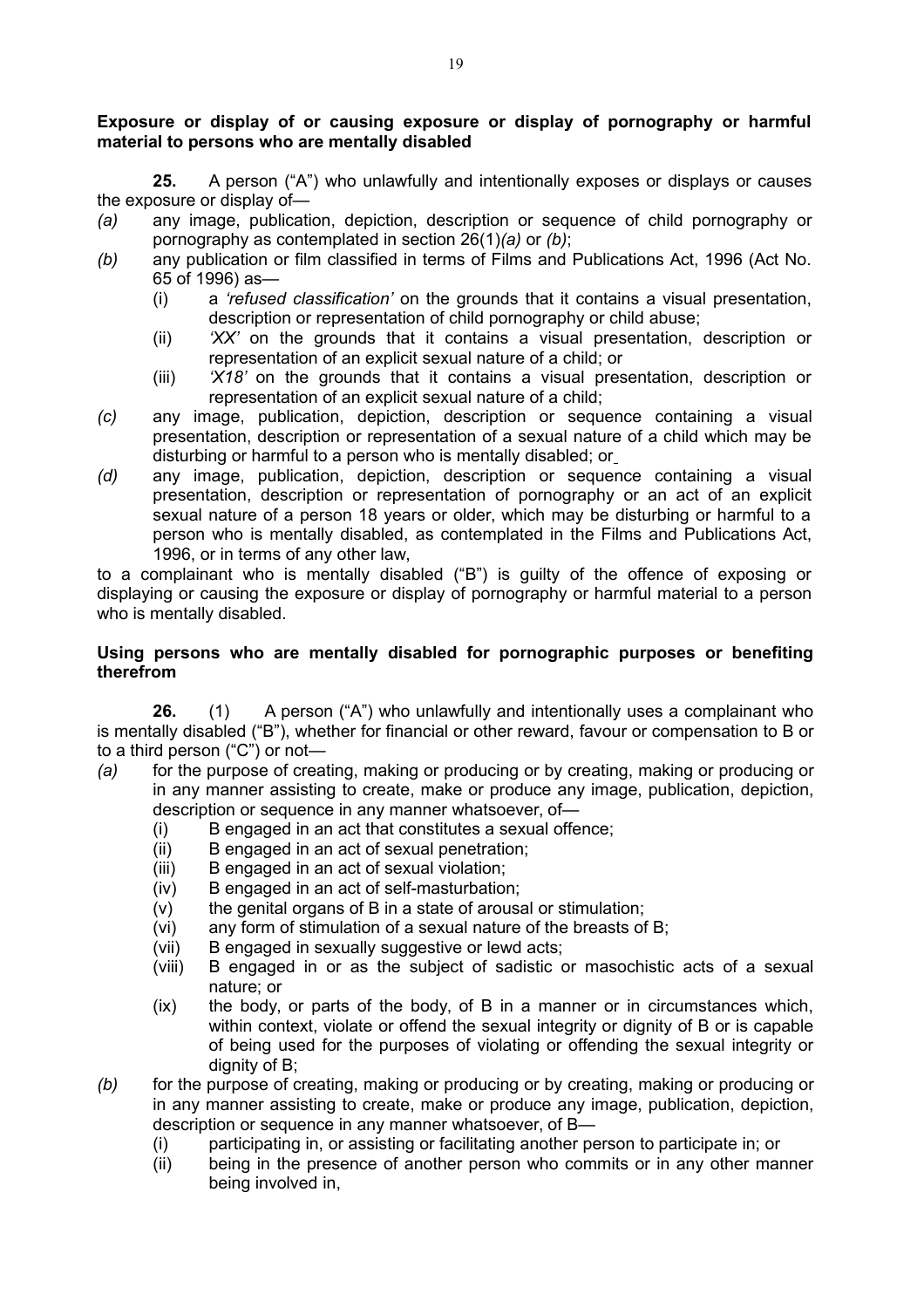any act contemplated in paragraph *(a)*(i) to (ix),

is guilty of the offence of using a person who is mentally disabled for pornographic purposes.

(2) Any person who knowingly and intentionally in any manner whatsoever gains financially from, or receives any favour, benefit reward, compensation or any other advantage, as the result of the commission of any act contemplated in subsection (1) is guilty of the offence of benefiting from using a person who is mentally disabled for pornographic purposes.

## **CHAPTER 5**

# **SERVICES FOR VICTIMS OF SEXUAL OFFENCES AND COMPULSORY HIV TESTING OF ALLEGED SEX OFFENDERS**

# **Part 1: Definitions and services for victims of sexual offences**

# **Definitions**

**27.** For the purposes of this Chapter, and unless the context indicates otherwise—

**"application"** means an application in terms of section 30 or 32;

**"body fluid"** means any body substance which may contain HIV or any other sexually transmissible infection, but does not include saliva, tears or perspiration;

**"body specimen"** means any body sample which can be tested to determine the presence or absence of HIV infection;

**"HIV"** means the Human Immuno-deficiency Virus;

**"HIV test"** means any validated and medically recognised test for determining the presence or absence of HIV infection in a person;

**"interested person"** means any person who has a material interest in the well-being of a victim, including a spouse, same sex or heterosexual permanent life partner, parent, guardian, family member, care giver, curator, counsellor, medical practitioner, health service provider, social worker or teacher of such victim;

**"investigating officer"** means a member of the South African Police Service responsible for the investigation of an alleged sexual offence or any other offence or any member acting under his or her command;

**"medical practitioner"** means a person registered as a medical practitioner in terms of the Health Professions Act, 1974 (Act No. 56 of 1974), and who, for purposes of section 33, is authorised to take body specimens as contemplated in this Chapter;

**"nurse"** means a person registered as such in terms of any relevant legislation and who, for purposes of section 33, is authorised to take body specimens as contemplated in this Chapter;

**"offence"** means any offence, other than a sexual offence, in which the HIV status of the alleged offender may be relevant for purposes of investigation or prosecution;

**"PEP"** means Post Exposure Prophylaxis;

**"sexual offence"** means a sexual offence in terms of this Act in which the victim may have been exposed to body fluids of the alleged offender; and

**"victim"** means any person alleging that a sexual offence has been perpetrated against him or her.

# **Services for victims relating to Post Exposure Prophylaxis and compulsory HIV testing of alleged sex offenders**

**28.** (1) If a victim has been exposed to the risk of being infected with HIV as the result of a sexual offence having been committed against him or her, he or she may—

- *(a)* subject to subsection (2)—
	- (i) receive PEP for HIV infection, at a public health establishment designated from time to time by the cabinet member responsible for health by notice in the G*azette* for that purpose under section 29, at State expense and in accordance with the State's prevailing treatment norms and protocols;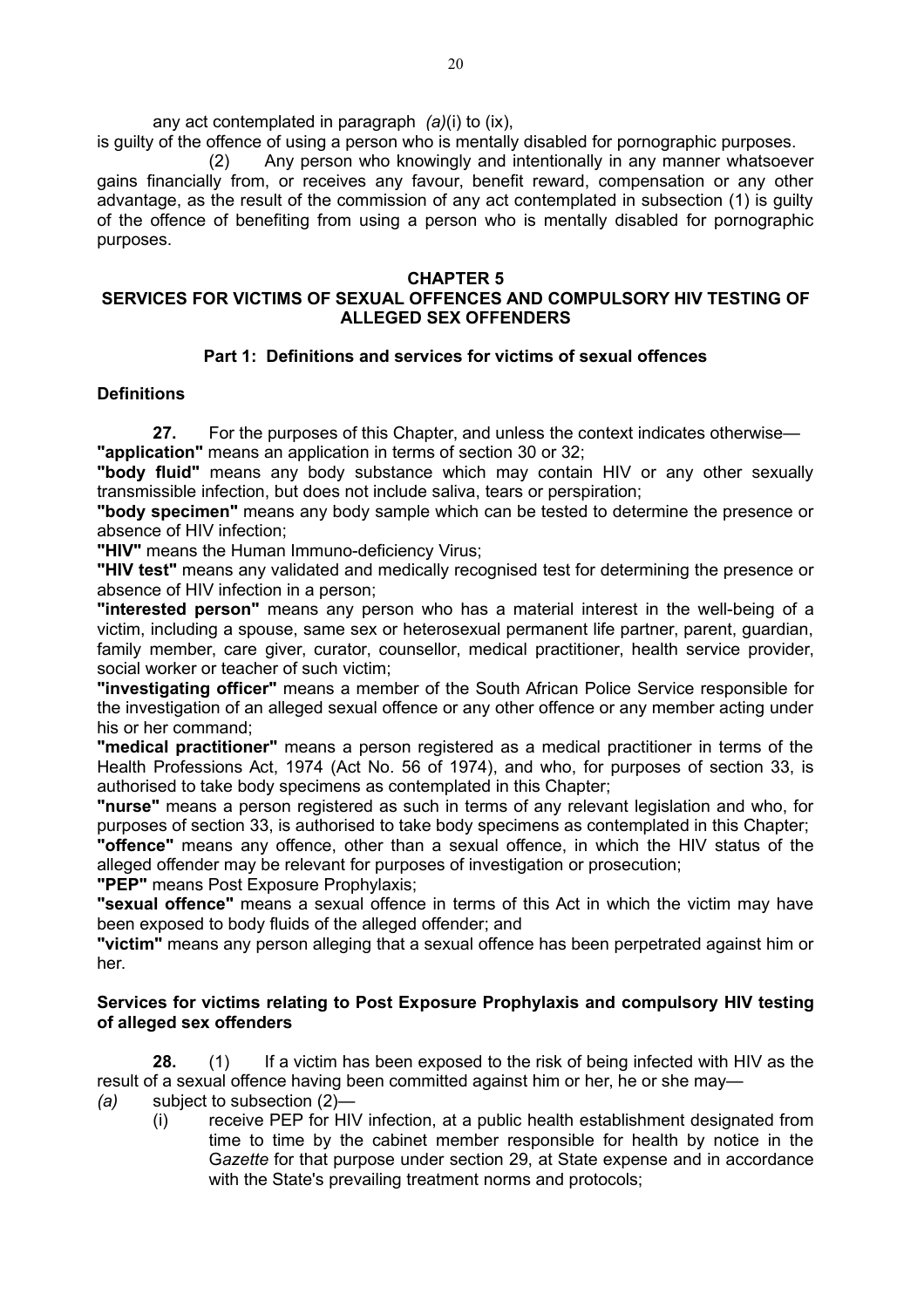- (ii) be given free medical advice surrounding the administering of PEP prior to the administering thereof; and
- (iii) be supplied with a prescribed list, containing the names, addresses and contact particulars of accessible public health establishments contemplated in section 29(1)*(a*); and
- *(b)* subject to section 30, apply to a magistrate for an order that the alleged offender be tested for HIV, at State expense.
	- (2) Only a victim who—
- *(a)* lays a charge with the South African Police Service in respect of an alleged sexual offence; or
- *(b)* reports an incident in respect of an alleged sexual offence in the prescribed manner at a designated health establishment contemplated in subsection (1)*(a)*(i),

within 72 hours after the alleged sexual offence took place, may receive the services contemplated in subsection (1)*(a)*.

- (3) A victim contemplated in subsection (1) or an interested person must—
- *(a)* when or immediately after laying a charge with the South African Police Service or making a report in respect of the alleged sexual offence, in the prescribed manner, be informed by the police official to whom the charge is made or by a medical practitioner or a nurse to whom the incident is reported, as the case may be, of the—
	- (i) importance of obtaining PEP for HIV infection within 72 hours after the alleged sexual offence took place;
	- (ii) need to obtain medical advice and assistance regarding the possibility of other sexually transmitted infections; and
	- (iii) services referred to in subsection (1); and
- *(b)* in the case of an application contemplated in section 30, be handed a notice containing the prescribed information regarding the compulsory HIV testing of the alleged offender and have the contents thereof explained to him or her.

## **Designation of public health establishments for purposes of providing Post Exposure Prophylaxis and carrying out compulsory HIV testing**

**29.** (1) The cabinet member responsible for health must, by notice in the G*azette*, designate any public health establishment for the purposes of—

- *(a)* providing PEP to victims; and
- *(b)* carrying out compulsory HIV testing,

and may, by notice in the *Gazette*, withdraw any designation under this section, after giving 14 days' prior notice of such withdrawal in the G*azette*.

(2) The first notice in terms of subsection (1) must be published within two months of the implementation of this section, and at least at intervals of six months thereafter.

(3) The Director-General: Justice and Constitutional Development must, within 14 days of publication of each designation or withdrawal thereof contemplated in subsection (1), provide a copy of the notice to—

- *(a)* the relevant role-players falling under his or her jurisdiction; and
- *(b)* the National Commissioner of the South African Police Service, the Commissioner of Correctional Services and the Director-General of Health.

(4) The National Commissioner of the South African Police Service, Commissioner of Correctional Services and Director-General of Health must distribute the notice referred to in subsection (1) to all relevant role-players falling under his or her jurisdiction.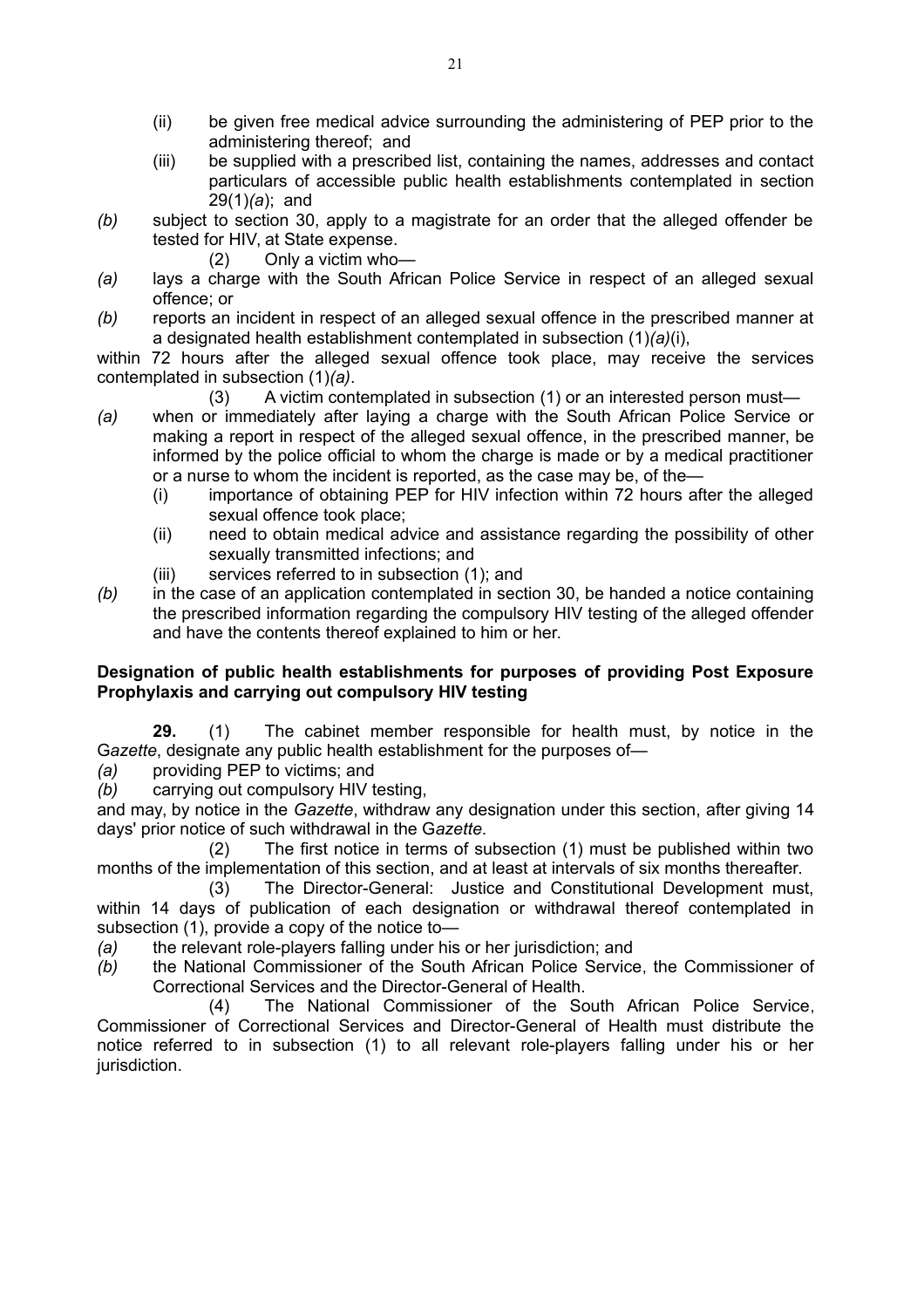# **Part 2: Application for compulsory HIV testing of alleged sex offender by victim**

## **Application by victim or interested person for HIV testing of alleged sex offender**

**30.** (1) *(a)* Within 90 days after the alleged commission of a sexual offence any victim or any interested person on behalf of a victim, may apply to a magistrate, in the prescribed form, for an order that—

- (i) the alleged offender be tested for HIV and that the results thereof be disclosed to the victim or interested person, as the case may be, and to the alleged offender; or
- (ii) the HIV test results in respect of the alleged offender, obtained on application by a police official as contemplated in section 32, be disclosed to the victim or interested person, as the case may be.

*(b)* If the application is brought by an interested person, such application must be brought with the written consent of the victim, unless the victim is—

- (i) under the age of 14 years;
- (ii) a person who is mentally disabled;
- (iii) unconscious;
- (iv) a person in respect of whom a curator has been appointed in terms of an order of court; or
- (v) a person whom the magistrate is satisfied is unable to provide the required consent. (2) *(a)* Every application must—
- (i) state that a sexual offence was committed against the victim by the alleged offender;
- (ii) confirm that the alleged offence has been reported as contemplated in section 28(2);
- (iii) state that the victim may have been exposed to the risk of being infected with HIV as a result of the alleged sexual offence;
- $(iv)$  if it is brought by an interested person, state the nature of the relationship between the interested person and the victim, and if the interested person is not the spouse, same sex or heterosexual permanent life partner or a parent of the victim, the reason why the application is being made by such interested person; and
- (v) state that less than 90 days have elapsed from the date on which it is alleged that the offence in question took place.

*(b)* The matters referred to in paragraph *(a)* must be verified by the victim or the interested person, as the case may be, by affidavit or solemn declaration.

(3) The application must be made as soon as possible after a charge has been laid, and may be made before or after an arrest has been effected.

(4) The application must be handed to the investigating officer, who must, as soon as is reasonably practicable, submit the application to a magistrate of the magisterial district in which the sexual offence is alleged to have occurred.

## **Consideration of application by magistrate and issuing of order**

**31.** (1) The magistrate must, as soon as is reasonably practicable, consider the application contemplated in section 30, in chambers and may call for such additional evidence as he or she deems fit, including oral evidence or evidence by affidavit, which must form part of the record of the proceedings.

(2) *(a)* For the purpose of the proceedings contemplated in subsection (1), the magistrate may consider evidence by or on behalf of the alleged offender if, to do so, will not give rise to any substantial delay.

*(b)* Evidence contemplated in paragraph *(a)* may be adduced in the absence of the victim, if the magistrate is of the opinion that it is in the best interests of the victim to do so.

(3) If the magistrate is satisfied that there is *prima facie* evidence that—

- *(a)* a sexual offence has been committed against the victim by the alleged offender;
- *(b)* the victim may have been exposed to the body fluids of the alleged offender; and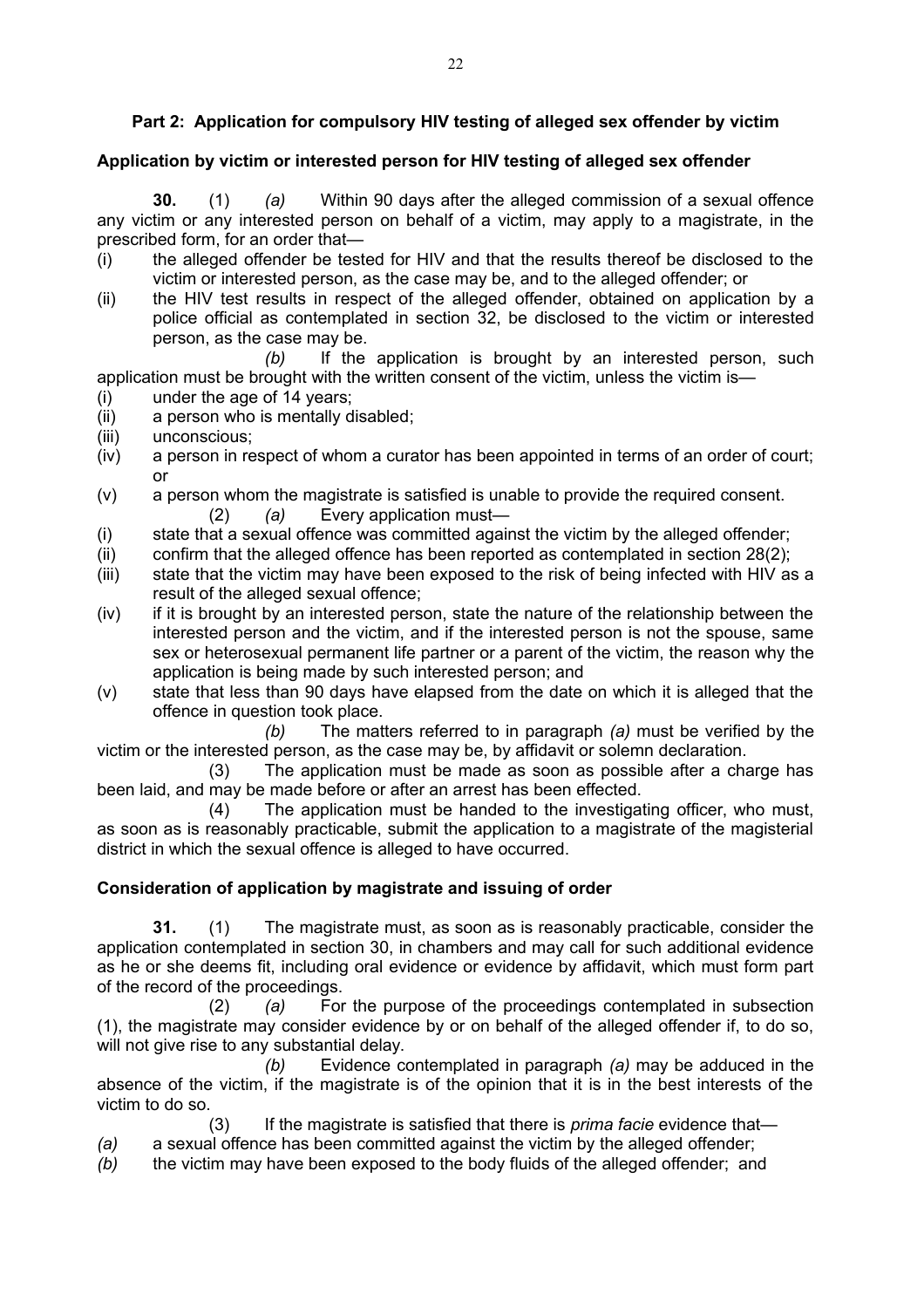- *(c)* no more than 90 calendar days have lapsed from the date on which it is alleged that the offence in question took place,
- the magistrate must—
- $(i)$  in the case where the alleged offender has not been tested for HIV on application by a police official as contemplated in section 32, order that the alleged offender be tested for HIV in accordance with the State's prevailing norms and protocols, including where necessary—
	- *(aa)* the collection from the alleged offender of two prescribed body specimens; and
	- *(bb)* the performance on the body specimens of one or more HIV tests as are reasonably necessary to determine the presence or absence of HIV infection in the alleged offender,

and that the HIV test results be disclosed in the prescribed manner to the victim or interested person, as the case may be, and to the alleged offender; or

(ii) in the case where the alleged offender has already been tested for HIV on application by a police official as contemplated in section 32, order that the HIV test results be disclosed in the prescribed manner to the victim or interested person, as the case may be.

(4) An order referred to in subsection (3) must be made in the prescribed manner and handed to the investigating officer.

(5) The investigating officer must, as soon as is reasonably practicable, after an application has been considered—

- *(a)* inform the victim or interested person, as the case may be, of the outcome of the application; and
- *(b)* if an order has been granted in terms of subsection (3), inform the alleged offender thereof by handing to him or her a notice containing the information as prescribed and, if necessary, by explaining the contents of the notice.

# **Part 3: Application for compulsory HIV testing of alleged sex offender by police official**

## **Application by police official for HIV testing of alleged sex offender**

**32.** (1) An investigating officer may, subject to subsection (2), for purposes of investigating a sexual offence or offence apply in the prescribed form to a magistrate of the magisterial district in which the sexual offence or offence is alleged to have occurred, in chambers, for an order that—

- *(a)* the alleged offender be tested for HIV; or
- *(b)* the HIV test results in respect of the alleged offender, already obtained on application by a victim or any interested person on behalf of a victim as contemplated in section 30(1)*(a)*(i), be made available to the investigating officer or, where applicable, to a prosecutor who needs to know the results for purposes of the prosecution of the matter in question or any other court proceedings.
	- (2) An application contemplated in subsection (1) must—
- *(a)* set out the grounds, on the strength of information taken on oath or by way of solemn declaration, in which it is alleged that a sexual offence or offence was committed by the alleged offender; and
- *(b)* be made after a charge has been laid, and may be made before or after an arrest has been effected, or after conviction.
	- (3) If the magistrate is satisfied that there is *prima facie* evidence that—
- *(a)* a sexual offence or offence has been committed by the offender; and
- *(b)* HIV testing would appear to be necessary for purposes of investigating or prosecuting the offence,

the magistrate must, in the case of an application contemplated in subsection (1)*(a)*, order that the alleged offender be tested for HIV in accordance with the State's prevailing norms and protocols, including, where necessary—

(i) the collection from the alleged offender of two prescribed body specimens; and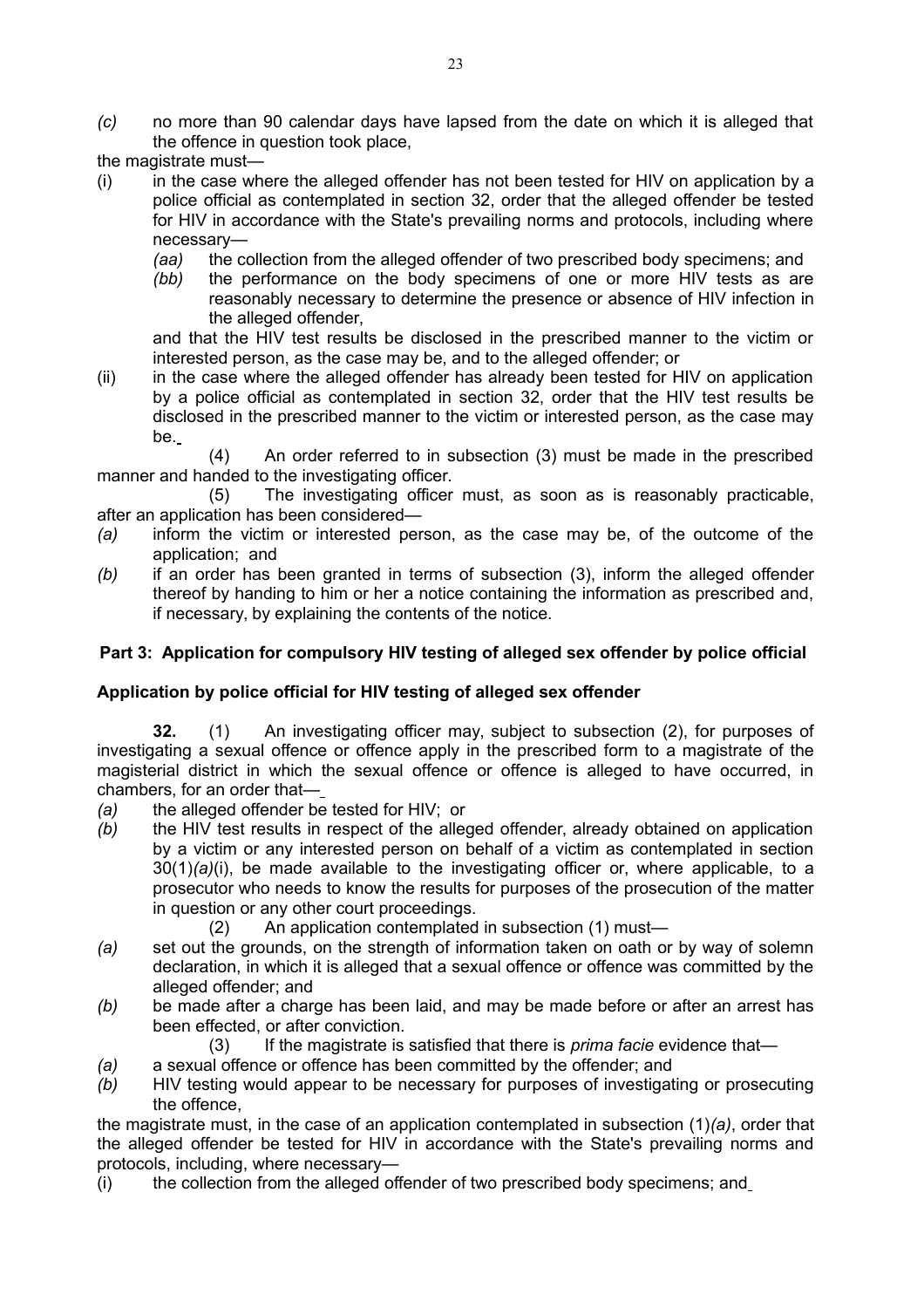(ii) the performance on the body specimens of one or more HIV tests as are reasonably necessary to determine the presence or absence of HIV infection in the alleged offender,

and that the HIV test results be disclosed in the prescribed manner to the investigating officer or, where applicable, to a prosecutor who needs to know the results for purposes of the prosecution of the matter in question or any other court proceedings and to the alleged offender, if the results have not already been made available to such offender as contemplated in section 30(1)*(a)*(i).

(4) An order contemplated in subsection (3) must be made in the prescribed manner and handed to the investigating officer.

(5) The investigating officer must, as soon as is reasonably practicable, after an application has been granted in terms of subsection (3), inform the alleged offender by handing to him or her a notice containing the information as prescribed and, if necessary, by explaining the contents of the notice.

# **Part 4: Execution of orders for compulsory HIV testing and results of HIV tests**

## **Execution of order and issuing of warrant of arrest**

**33.** (1) As soon as an order referred to in section 31(3) or section 32(3) has been handed to an investigating officer—

- *(a)* the investigating officer must request any medical practitioner or nurse to take two prescribed body specimens from the alleged offender, and the investigating officer must make the alleged offender available or cause such person to be made available for that purpose;
- *(b)* the medical practitioner or nurse concerned must take two prescribed body specimens from the alleged offender;
- *(c)* the investigating officer must deliver the body specimens to the head of a public health establishment designated in terms of section 29 or to a person designated in writing by the head of such establishment;
- *(d)* the head of the establishment or the person referred to in paragraph *(c)* must—
	- (i) perform one or more HIV tests on the body specimens of the alleged offender as are reasonably necessary to determine the presence or absence of HIV infection in the alleged offender;
	- (ii) record the results of the HIV test in the prescribed manner;
	- (iii) provide the investigating officer with duplicate sealed records of the test results; and
	- (iv) retain one sealed record of the test results in the prescribed manner and place; and
- *(e)* the investigating officer must—
	- $(i)$  in the case of an order contemplated in section 31(3), hand over to the victim or to the interested person, as the case may be, and to the alleged offender the sealed record of the test results and a notice containing prescribed information on the confidentiality of and how to deal with the HIV test results, and if necessary explain the contents of the notice; or
	- (ii) in the case of an order contemplated in section 32(3), hand over to the alleged offender a sealed record of the test results and a notice containing prescribed information on how to deal with the test results, and if necessary explain the contents of the notice, and retain the other record of the test results as prescribed or, where applicable, make the record of the test results available to a prosecutor who needs to know the results for purposes of the prosecution of the matter in question or any other court proceedings.

 (2) *(a)* An order made in terms of section 31(3) lapses if the charge is withdrawn by the prosecution at the request of the victim.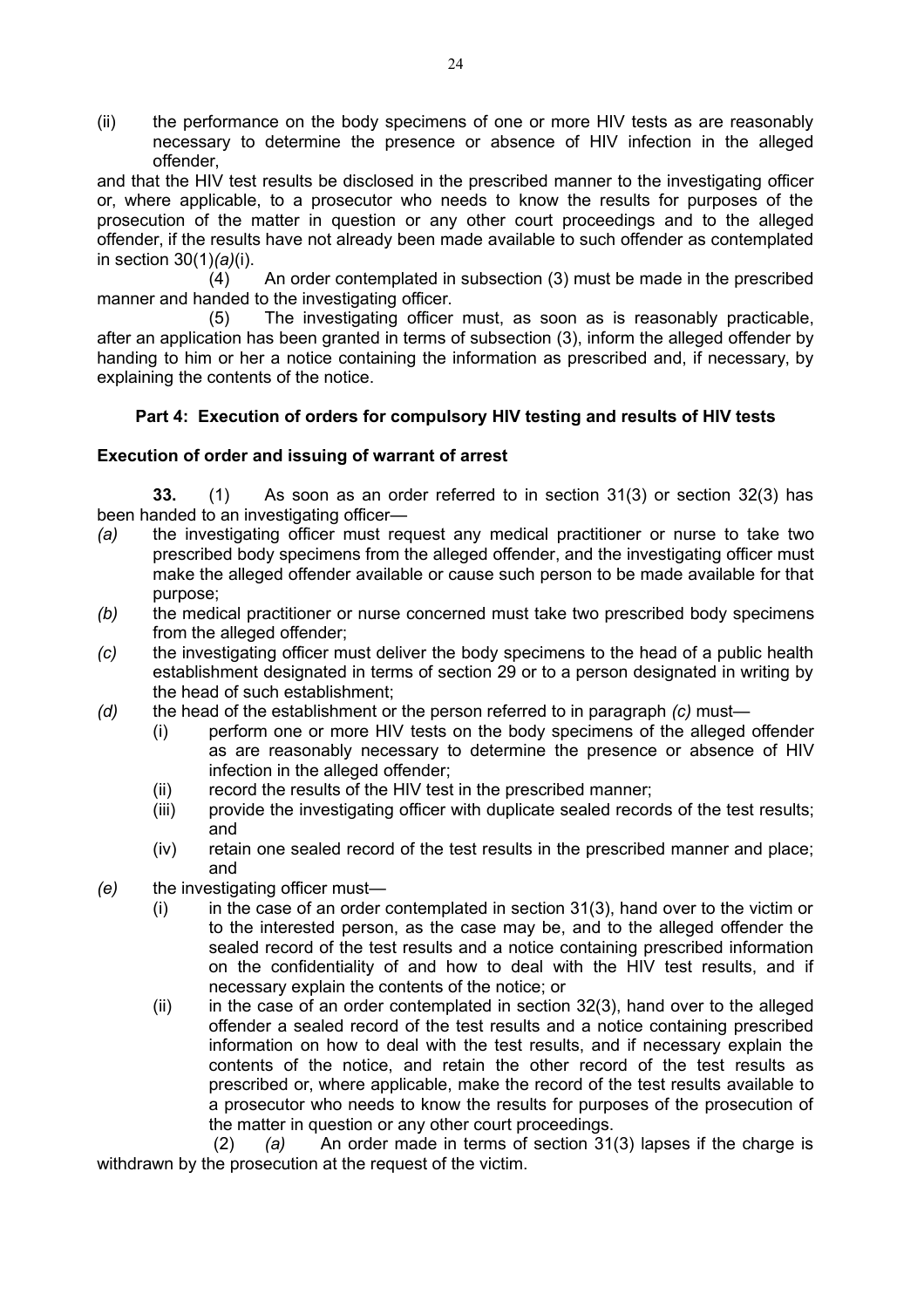*(b)* Any specimens taken or results obtained prior to the lapsing of the order, if any, as contemplated in paragraph *(a)*, must be destroyed in accordance with the Department of Health's prevailing norms and protocols or where relevant, in accordance with any national instructions issued by the National Commissioner of the South African Police Service in terms of section 66(1)*(c)*.

(3) The magistrate may, when or after issuing an order contemplated in section 31(3) or 32(3), issue a warrant for the arrest of the alleged offender if there is reason to believe that such offender may avoid compliance with such order or such offender has avoided compliance with such order.

## **Use of results of HIV tests**

**34.** The results of an HIV test, performed in terms of an order contemplated in sections 31(3) and 32(3), may only be used in the following circumstances:

- *(a)* to inform a victim or an interested person whether or not the alleged offender in the case in question is infected with HIV with the view to—
	- (i) reducing secondary trauma and empowering the victim to make informed medical, lifestyle and other personal decisions; or
	- (ii) using the test results as evidence in any ensuing civil proceedings as a result of the sexual offence in question; or
- *(b)* to enable an investigating officer to gather information with the view to using it as evidence in criminal proceedings.

# **Part 5: Miscellaneous**

## **Register of applications and orders**

**35.** (1) The National Commissioner of the South African Police Service must cause all applications made, and all orders granted, in terms of this Chapter, to be recorded in a register and kept in the manner determined by the National Commissioner as prescribed.

(2) Access to the register must be limited as prescribed.

## **Confidentiality of outcome of application**

**36.** The fact that an order for HIV testing of an alleged offender has been granted as contemplated in section 31 or section 32 may not be communicated to any person other than—

- (*a)* the victim or an interested person referred to in section 30;
- *(b)* the alleged offender;
- (*c)* the investigating officer and, where applicable, to—
	- (i) a prosecutor; or
	- (ii) subject to section 35(2), any other person who needs to know the test results for purposes of any criminal investigations or proceedings or any civil proceedings; and
- (*d)* the persons who are required to execute the order as contemplated in section 33.

## **Confidentiality of HIV test results obtained**

**37.** (1) The results of the HIV tests performed on an alleged offender in terms of this Chapter may, subject to subsection (2), be communicated only to—

- *(a)* the victim or the interested person referred to in section 30;
- *(b)* the alleged offender; and
- (*c)* the investigating officer and, where applicable, to—
	- (i) a prosecutor if the alleged offender is tested as contemplated in section 32; or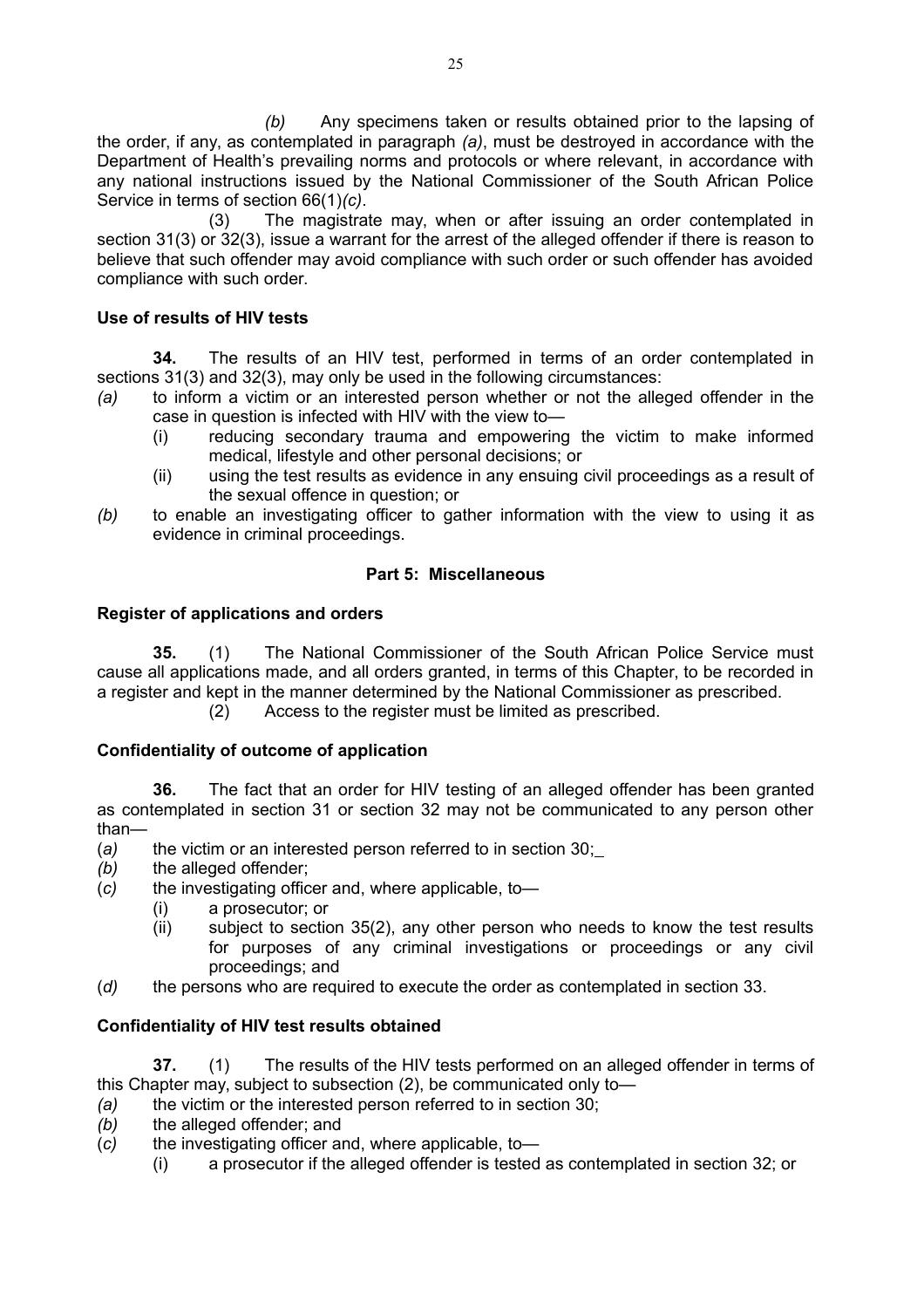(ii) any other person who needs to know the test results for purposes of any civil proceedings or an order of a court.

(2) A presiding officer, in any proceedings contemplated in this Chapter or in any ensuing criminal or civil proceedings, may make any order he or she deems appropriate in order to give effect to this section, including the manner in which such results are to be kept confidential and the manner in which the court record in question is to be dealt with.

## **Offences and penalties**

**38.** (1) *(a)* Any person who, with malicious intent lays a charge with the South African Police Service in respect of an alleged sexual offence and makes an application in terms of section 30(1), with the intention of ascertaining the HIV status of any person, is guilty of an offence and is liable on conviction to a fine or to imprisonment for a period not exceeding three years.

*(b)* Any person who with malicious intent or who in a grossly negligent manner discloses the results of any HIV tests in contravention of section 37, is guilty of an offence and is liable to a fine or to imprisonment for a period not exceeding three years.

*(c)* The institution of a prosecution for an offence referred to in paragraph *(a)* or *(b)* must be authorised in writing by the relevant Director of Public Prosecutions.

(2) An alleged offender who, in any manner whatsoever, fails or refuses to comply with or avoids compliance with, or deliberately frustrates any attempt to serve on himself or herself, an order of court that he or she be tested for HIV, is guilty of an offence and is liable on conviction to a fine or to imprisonment for a period not exceeding three years.

## **Regulations**

**39.** (1) The Minister, after consultation with the cabinet members responsible for safety and security and health, may make regulations regarding—

- *(a)* any form required to be prescribed in terms of this Chapter;
- *(b)* any matter necessary or required to be prescribed in terms of this Chapter; and
- *(c)* any other matter the Minister deems to be necessary or expedient to achieve the objects of this Chapter.

(2) Any regulation made in terms of subsection (1) must be—

- *(a)* submitted to Parliament at least 30 days before publication in the G*azette*; and
- *(b)* made after consultation with the cabinet members responsible for safety and security and health, except for the matter prescribed in section 35, which must be made in consultation with the cabinet member responsible for safety and security.

## **CHAPTER 6 NATIONAL REGISTER FOR SEX OFFENDERS**

#### **Definitions**

**40.** For purposes of this Chapter, and unless the context indicates otherwise—

**"certificate"** means a certificate contemplated in section 44;

**"employee"** means—

*(a)* any person who applies to work for or works for an employer, and who receives, or is entitled to receive, any remuneration, reward, favour or benefit; or

*(b)* any person, other than a person contemplated in *(a)*, who in any manner applies to assist or assists in carrying on or conducting the business of an employer, whether or not he or she is entitled to receive any remuneration, reward, favour or benefit;

**"employer"** means—

*(a)* any—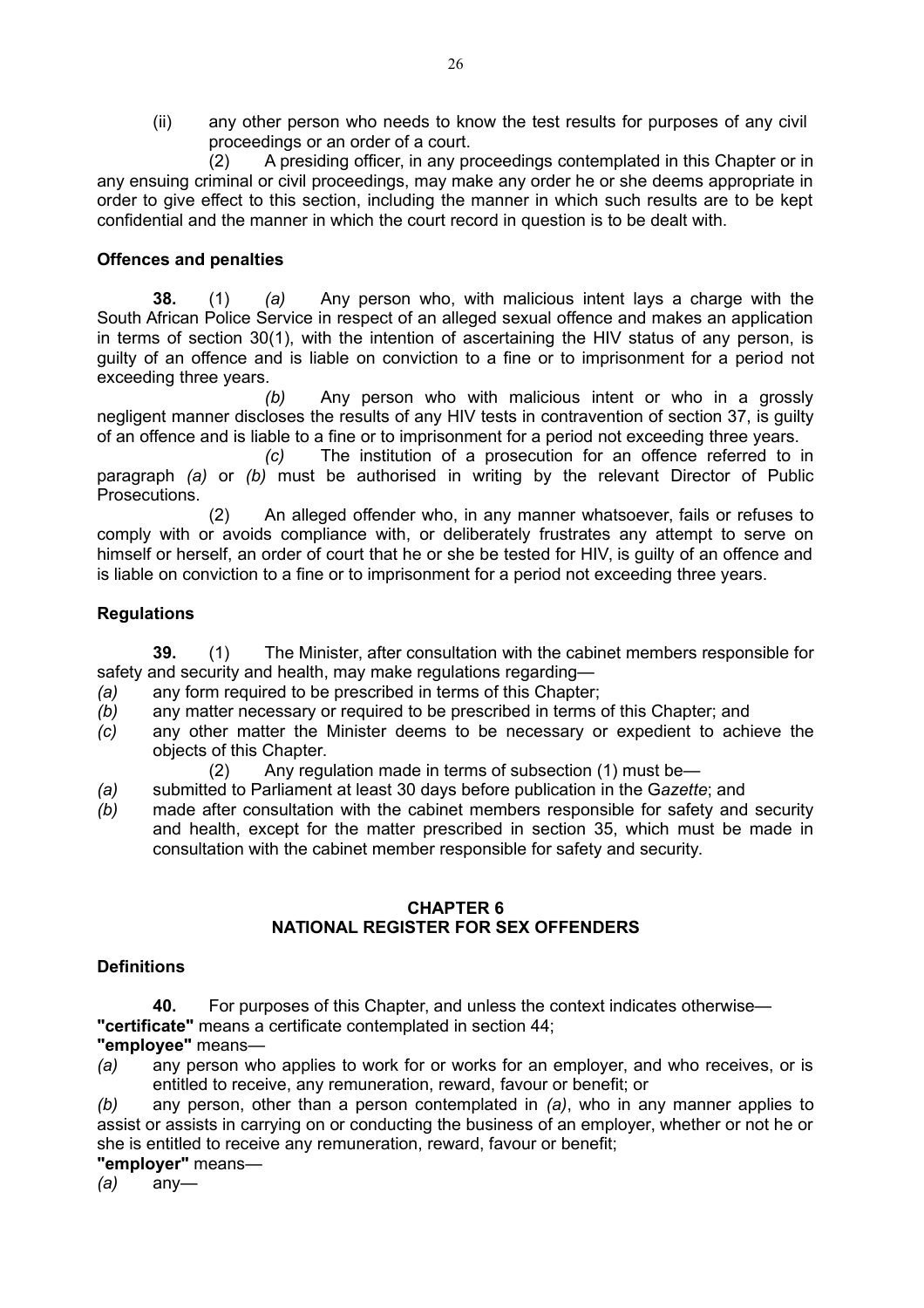- (i) department of state or administration in the national or provincial sphere of government or any municipality in the local sphere of government; or
- (ii) any other functionary or institution when exercising a power or performing a duty in terms of the Constitution of the Republic of South Africa, 1996, or a provincial constitution or exercising a public power or performing a public function in terms of any legislation,

which—

- *(aa)* employs employees who, in any manner and during the course of their employment, will be placed in a position to work with a child or in a position of authority, supervision or care of a child or will gain access to a child or places where children are present or congregate; or
- *(bb)* employs employees who, in any manner and during the course of their employment, will be placed in a position to work with a person who is mentally disabled or in a position of authority, supervision or care of a person who is mentally disabled or will gain access to a person who is mentally disabled or places where persons who are mentally disabled are present or congregate; or
- *(b)* any person, organisation, institution, club, sports club, association or body who or which, as the case may be—
	- (i) employs employees who, in any manner and during the course of their employment, will be placed in a position of authority, supervision or care of a child or a person who is mentally disabled or working with or will gain access to a child or a person who is mentally disabled or places where children or persons who are mentally disabled are present or congregate; or
	- (ii) owns, manages, operates, has any business or economic interest in or is in any manner responsible for, or participates or assists in the management or operation of any entity or business concern or trade relating to the supervision over or care of a child or a person who is mentally disabled or working with or who gains access to a child or a person who is mentally disabled or places where children or persons who are mentally disabled are present or congregate, and "employ", "employing", "employed", "employment relationship" have corresponding meanings;

**"licensing authority"** means any authority which is responsible for granting licenses or approving the management or operation of any entity, business concern or trade relating to the supervision over or care of a child or a person who is mentally disabled;

**"Register"** means the National Register for Sex Offenders established under section 42(1);

**"Registrar"** means the Registrar of the National Register for Sex Offenders contemplated in section 42(2); and

**"relevant authority"** means any—

- (*a*) department of state or administration in the national or provincial sphere of government or any municipality in the local sphere of government; or
- (*b*) any other functionary or institution when exercising a power or performing a duty in terms of the Constitution of the Republic of South Africa, 1996, or a provincial constitution or exercising a public power or performing a public function in terms of any legislation,

which is tasked with considering applications from prospective foster parents, kinship caregivers, temporary safe care-givers, adoptive parents or curators.

### **Prohibition on certain types of employment by certain persons who have committed sexual offences against children and persons who are mentally disabled**

**41.** (1) A person who has been convicted of the commission of a sexual offence against a child or is alleged to have committed a sexual offence against a child and has been dealt with in terms of section 77(6) or 78(6) of the Criminal Procedure Act, 1977, whether committed before or after the commencement of this Chapter, whether committed in or outside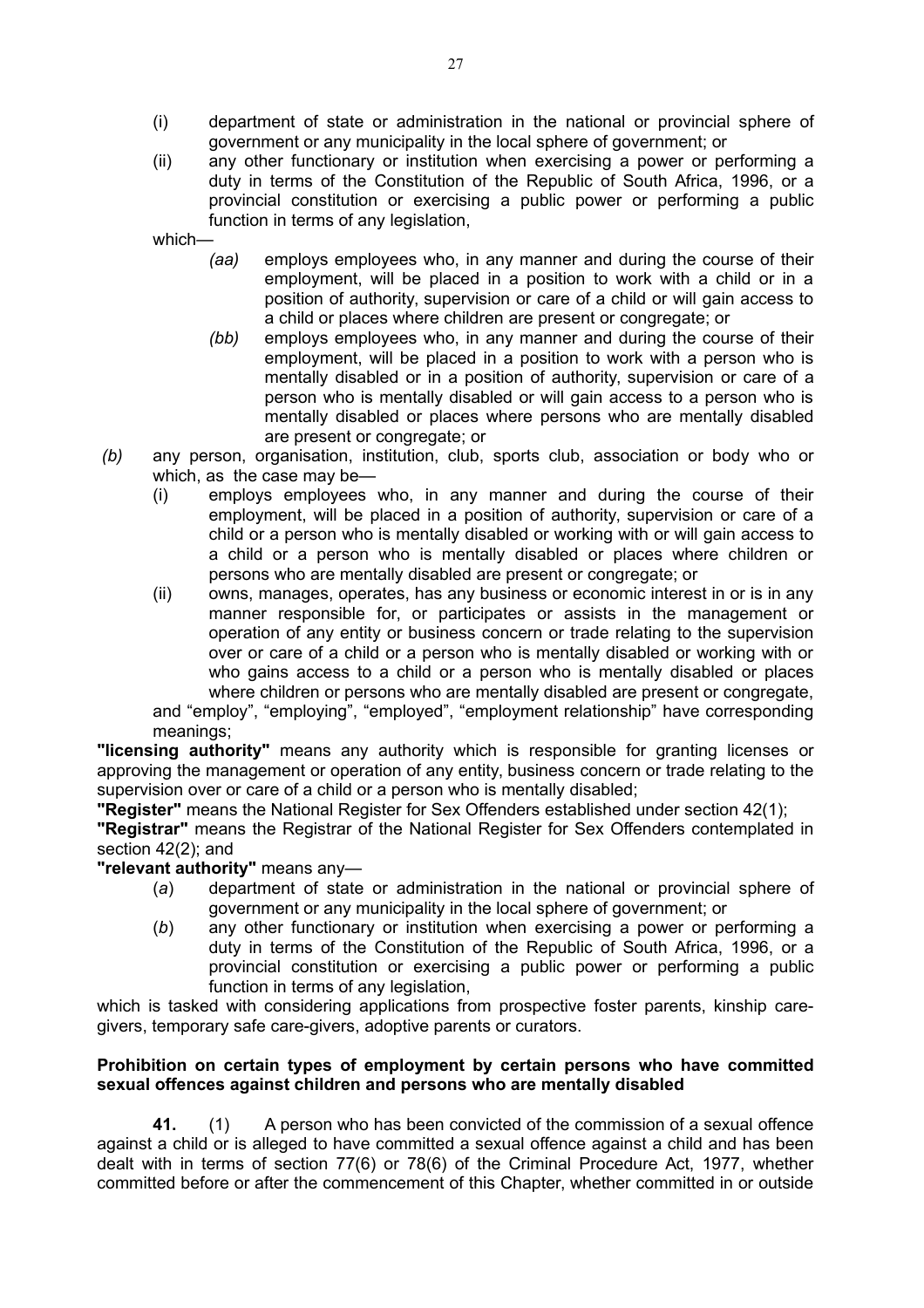the Republic, and whose particulars have been included in the Register, may not—

- (*a*) be employed to work with a child in any circumstances;
- (*b*) hold any position, related to his or her employment, or for any commercial benefit which in any manner places him or her in any position of authority, supervision or care of a child, or which, in any other manner, places him or her in a position of authority, supervision or care of a child or where he or she gains access to a child or places where children are present or congregate;
- (*c*) be granted a license or be given approval to manage or operate any entity, business concern or trade in relation to the supervision over or care of a child; or
- (*d*) become the foster parent, kinship care-giver, temporary safe care-giver or adoptive parent of a child.

(2) A person who has been convicted of the commission of a sexual offence against a person who is mentally disabled or is alleged to have committed a sexual offence against a person who is mentally disabled and has been dealt with in terms of section 77(6) or 78(6) of the Criminal Procedure Act, 1977, whether committed before or after the commencement of this Chapter, whether committed in or outside the Republic, and whose particulars have been included in the Register, may not—

- (*a*) be employed to work with a person who is mentally disabled in any circumstances;
- (*b*) hold any position, related to his or her employment, or for any commercial benefit which in any manner places him or her in a position of authority, supervision or care of a person who is mentally disabled, or which, in any other manner, places him or her in a position of authority, supervision or care of a person who is mentally disabled or where he or she gains access to a person who is mentally disabled or places where persons who are mentally disabled are present or congregate;
- (*c*) be granted a license or be given approval to manage or operate any entity, business concern or trade in relation to the supervision over or care of a person who is mentally disabled; or
- (*d*) become the curator of a person who is mentally disabled.

# **Establishment of National Register for Sex Offenders and designation of Registrar of Register**

**42.** (1) A National Register for Sex Offenders containing particulars of persons convicted of any sexual offence against a child or a person who is mentally disabled or are alleged to have committed a sexual offence against a child or a person who is mentally disabled and who have been dealt with in terms of section 77(6) or 78(6) of the Criminal Procedure Act, 1977, whether committed before or after the commencement of this Chapter and whether committed in or outside the Republic, must, within six months after the commencement of this Chapter, and, in accordance with the provisions of this Chapter and the regulations made thereunder, be established and maintained by the Minister.

(2) The Minister must designate a fit and proper person, with due regard to his or her experience, conscientiousness and integrity, as the Registrar of the National Register for Sex Offenders.

(3) The Registrar must exercise and perform his or her powers, duties and functions subject to the provisions of this Chapter and the regulations made thereunder.

# **Objects of Register**

**43**. The objects of the Register are to protect children and persons who are mentally disabled against sexual offenders by—

*(a)* establishing and maintaining a record of persons who—

- (i) have been convicted of a sexual offence against a child or a person who is mentally disabled, whether committed before or after the commencement of this Chapter and whether committed in or outside the Republic; or
- (ii) are alleged to have committed a sexual offence against a child or a person who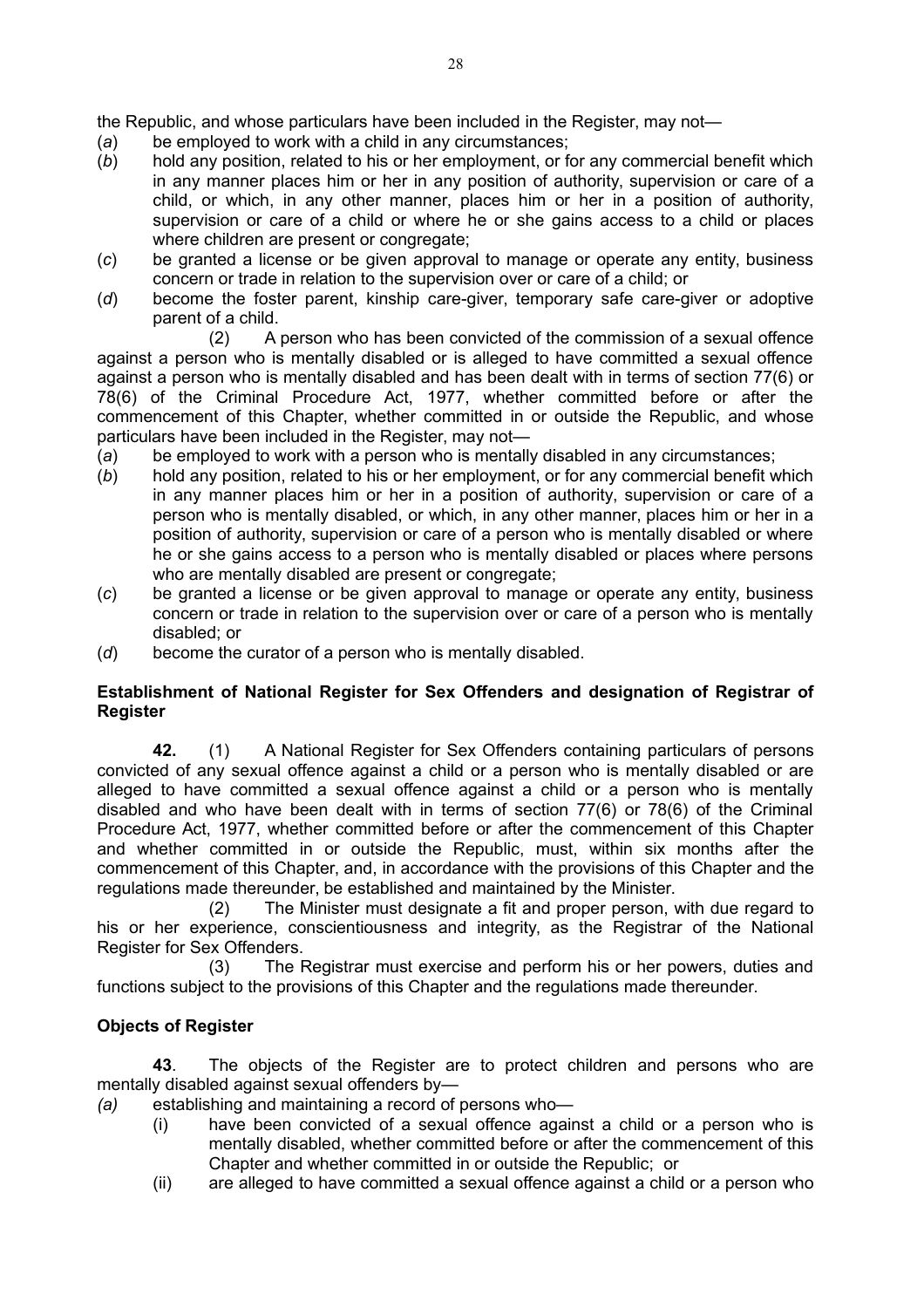is mentally disabled in respect of whom a court, whether before or after the commencement of this Chapter—

- *(aa)* in the Republic has made a finding and given a direction in terms of section 77(6) or 78(6) of the Criminal Procedure Act, 1977; or
- *(bb)* outside the Republic has made a finding and given a direction contemplated in subparagraph *(aa)* in terms of the law of the country in question;
- *(b)* informing an employer applying for a certificate as contemplated in this Chapter whether or not the particulars of an employee contemplated in section 45(1)*(a)* or *(b)* are contained in the Register;
- *(c)* informing a licensing authority applying for a certificate as contemplated in this Chapter whether or not the particulars of an applicant contemplated in section 47 are contained in the Register; and
- *(d)* informing the relevant authorities dealing with fostering, kinship care-giving, temporary safe care-giving, adoption or curatorship applying for a certificate as contemplated in this Chapter whether or not the particulars of an applicant, as contemplated in section 48, have been included in the Register.

# **Persons entitled to apply for certificate**

**44.** An application for a prescribed certificate, stating whether or not the particulars of a person mentioned in the application are recorded in the Register may, solely for the purpose of complying with any obligation under this Chapter, be made in the prescribed manner by—

- *(a)* an employer in respect of an employee as contemplated in section 45(1);
- *(b)* a licensing authority in respect of an applicant as contemplated in section 47(1);
- *(c)* a relevant authority in respect of an applicant as contemplated in section 48(1);
- *(d)* an employee contemplated in section 46(1) and (2) in respect of his or her own particulars;
- *(e)* a person contemplated in section 47(2) applying for a license or approval to manage or operate any entity, business concern or trade in relation to the supervision over or care of children in respect of his or her own particulars;
- *(f)* a person contemplated in section 48(2) applying to become a foster parent, kinship care-giver, temporary safe care-giver or adoptive parent in respect of his or her own particulars; or
- *(g)* any person whose particulars appear on the Register in respect of his or her own particulars.

## **Obligations of employers in respect of employees**

**45.** (1) Any employer who—

- *(a)* at the date of commencement of this Chapter, has in his or her employment any employee, may from the date of establishment of the Register, in the prescribed manner, apply to the Registrar for a prescribed certificate, stating whether or not the particulars of the employee are recorded in the Register; or
- *(b)* from the date of establishment of the Register, intends employing an employee, must, in the prescribed manner, apply to the Registrar for a prescribed certificate, stating whether or not the particulars of the potential employee are recorded in the Register.
	- (2) *(a)* An employer shall—
- (i) subject to paragraph *(d)* not continue to employ an employee contemplated in subsection (1)*(a)*; or
- (ii) not employ an employee contemplated in subsection (1)*(b)*,

whose particulars are recorded in the Register.

*(b)* An employer who, during the course of an employment relationship, ascertains that the particulars of an employee contemplated in subsection (1)*(a)*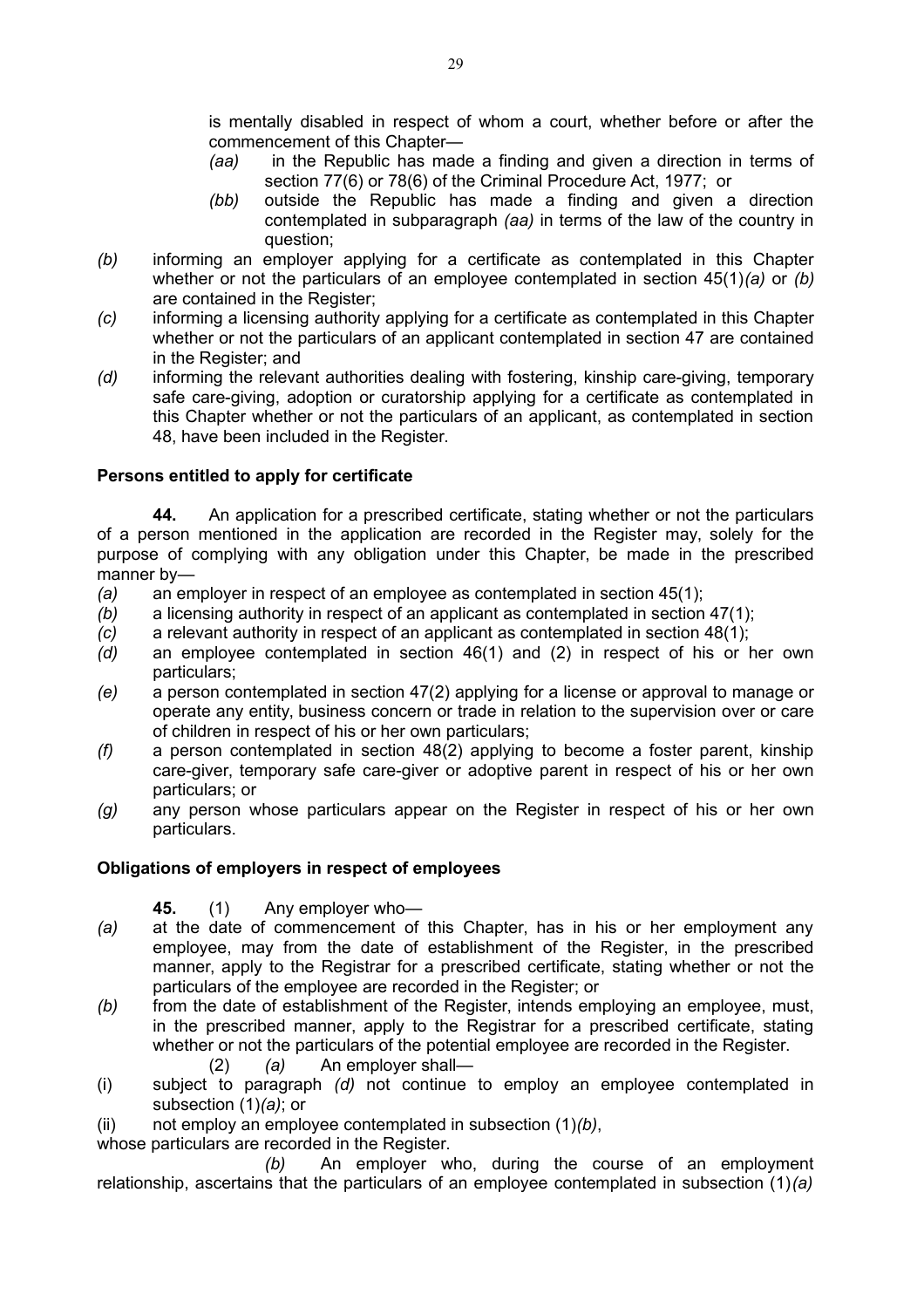has been recorded in the Register, irrespective of whether such offence was committed during the course of his or her employment, must, subject to paragraph *(d)* immediately terminate the employment of such employee.

*(c)* Notwithstanding paragraph *(d)* an employer must immediately terminate the employment of an employee who fails to disclose a conviction of a sexual offence against a child or a person who is mentally disabled or that he or she is alleged to have committed a sexual offence against a child or a person who is mentally disabled and who has been dealt with in terms of section 77(6) or 78(6) of the Criminal Procedure Act, 1977, as contemplated in section 50(1).

*(d)* An employer must take reasonable steps to prevent an employee whose particulars are recorded in the Register from continuing to gain access to a child or a person who is mentally disabled, in the course of his or her employment, including, if reasonably possible or practicable to transfer such person from the post or position occupied by him or her to another post or position: Provided that if any such steps to be taken will not ensure the safety of a child or a person who is mentally disabled, the employment relationship, the use of services or access, as the case may be, must be terminated immediately.

(4) An employer who fails to comply with any provision of this section is guilty of an offence and is liable on conviction to a fine or to imprisonment for a period not exceeding seven years or to both a fine and such imprisonment.

# **Obligations of employees**

**46.** (1) An employee in the employ of an employer at the commencement of this Chapter, who is convicted of a sexual offence against a child or a person who is mentally disabled, or is alleged to have committed a sexual offence against a child or a person who is mentally disabled and who has been dealt with in terms of section 77(6) or 78(6) of the Criminal Procedure Act, 1977, irrespective of whether or not such offence was committed during the course of his or her employment, must without delay disclose such conviction to his or her employer.

(2) An employee who, after the commencement of this Chapter, applies for employment, must, if he or she has been convicted of a sexual offence against a child or a person who is mentally disabled or is alleged to have committed a sexual offence against a child or a person who is mentally disabled and who has been dealt with in terms of section 77(6) or 78(6) of the Criminal Procedure Act, 1977, disclose such conviction or finding when applying for employment.

 $(3)$  An employee who fails to comply with subsection (1) or (2) is quilty of an offence and is liable on conviction to a fine or to imprisonment not exceeding seven years or to both a fine and such imprisonment.

## **Obligations in respect of license applications**

**47**. (1) A licensing authority may not grant a license to or approve the management or operation of any entity, business concern or trade in relation to the supervision over or care of a child or a person who is mentally disabled without having determined, by way of an application to the Registrar for a prescribed certificate, whether or not the particulars of such person have been recorded in the Register.

(2) A person who, after the commencement of this Chapter, applies for a license contemplated in subsection (1) to a licensing authority must disclose that he or she has been convicted of a sexual offence against a child or a person who is mentally disabled or that he or she is alleged to have committed a sexual offence against a child or a person who is mentally disabled and has been dealt with in terms of section 77(6) or 78(6) of the Criminal Procedure Act, 1977.

(3) Any licensing authority or person who intentionally contravenes any provision of this section is guilty of an offence and liable on conviction to a fine or to imprisonment for a period not exceeding seven years or to both a fine and such imprisonment.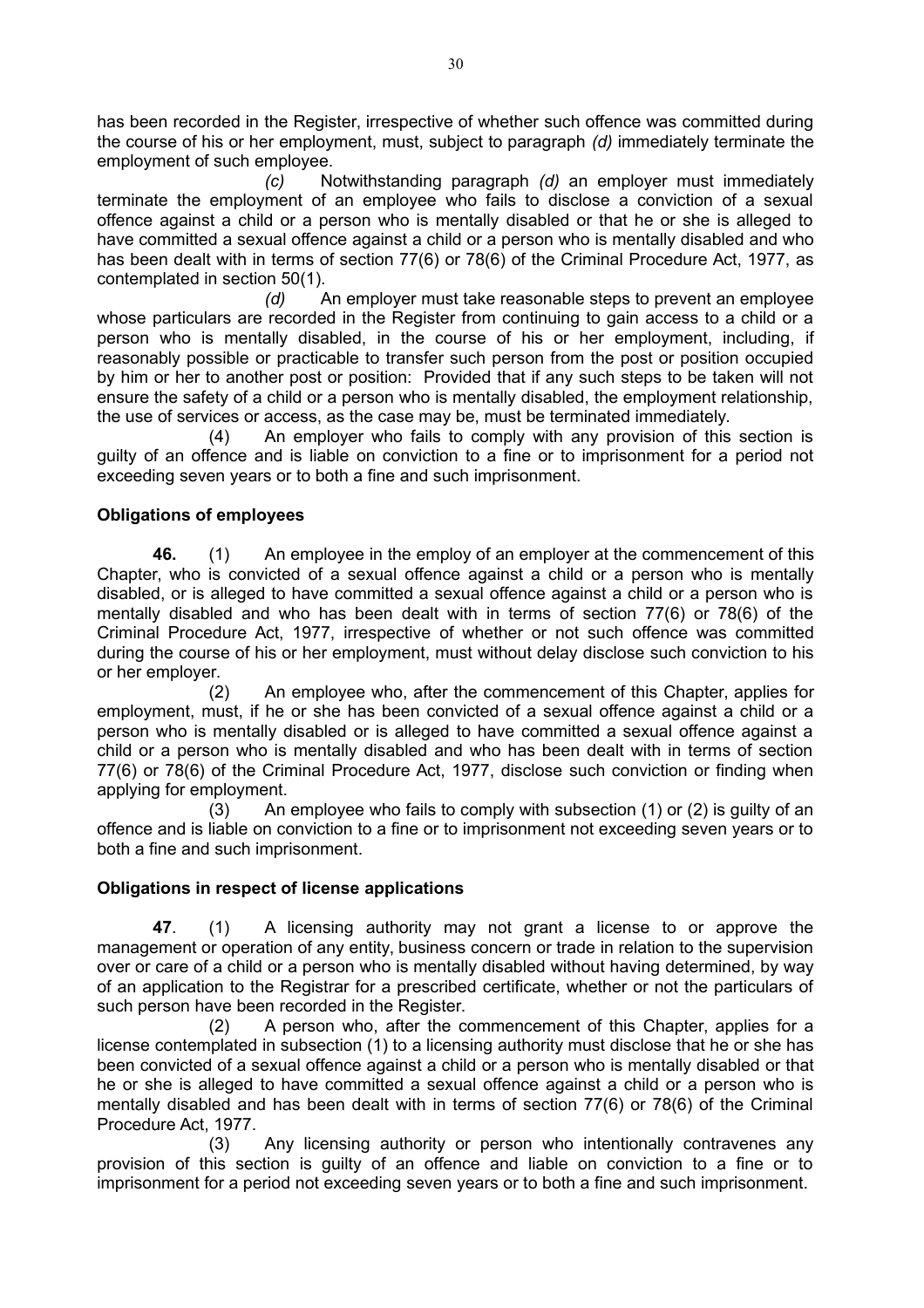**Obligations in respect of applications for fostering, kinship care-giving, temporary safe care-giving, adoption of children or curatorship**

**48.** (1) A relevant authority may not consider an application or approve the appointment of a person as a foster parent, kinship care-giver, temporary safe care-giver, an adoptive parent or curator without having determined, by way of an application to the Registrar for a prescribed certificate, whether or not the particulars of such person have been recorded in the Register.

(2) A person who, after the commencement of this Chapter, applies to become a foster parent, kinship care-giver, temporary safe care-giver, an adoptive parent or a curator must disclose that he or she has been convicted of a sexual offence against a child or a person who is mentally disabled or that he or she is alleged to have committed a sexual offence against a child or a person who is mentally disabled and has been dealt with in terms of section 77(6) or 78(6) of the Criminal Procedure Act, 1977.

(3) Any relevant authority or person who intentionally contravenes any provision of this section is guilty of an offence and liable on conviction to a fine or to imprisonment for a period not exceeding seven years or to both a fine and such imprisonment.

## **Contents of Register**

- **49.** The Register must—
- *(a)* be established and maintained in the prescribed manner and format;
- *(b)* contain the following particulars of persons referred to in section 48:
	- (i) the title, full names and surname of the person, including any known alias or nickname and, where applicable, the profession or trade of the person;
		- (ii) the last known physical address of the person, and any other contact details, including a postal address, where applicable;
		- (iii) the identity number, passport number and driver's license number of the person, where applicable;
		- (iv) the sexual offence against a child or a person who is mentally disabled in respect of which the person has been convicted, the sentence imposed, the date and place of conviction and sentence, as well as the relevant prisoner identification number, where applicable;
		- (v) the court in which the trial took place and the case number;
		- (vi) the name of the medical institution or medical practitioner of a person and details of the sexual offence allegedly committed by a person who has been dealt with in terms of section 77(6) or 78(6) of the Criminal Procedure Act, 1977; and
		- (vii) any other particulars as may be prescribed by regulation; and
- *(c)* if the conviction and sentence took place in a foreign jurisdiction, contain as far as possible the equivalent information as is contemplated in paragraph *(b)*, as obtained from the relevant country or any other legal source.

#### **Persons whose names must be included in Register and related matters**

**50.** (1) The particulars of the following persons must be included in the Register:

*(a)* A person who in terms of this Act or any other law—

- (i) has been convicted of a sexual offence against a child or a person who is mentally disabled;
- (ii) is alleged to have committed a sexual offence against a child or a person who is mentally disabled in respect of whom a court, has made a finding and given a direction in terms of section 77(6) or 78(6) of the Criminal Procedure Act, 1977;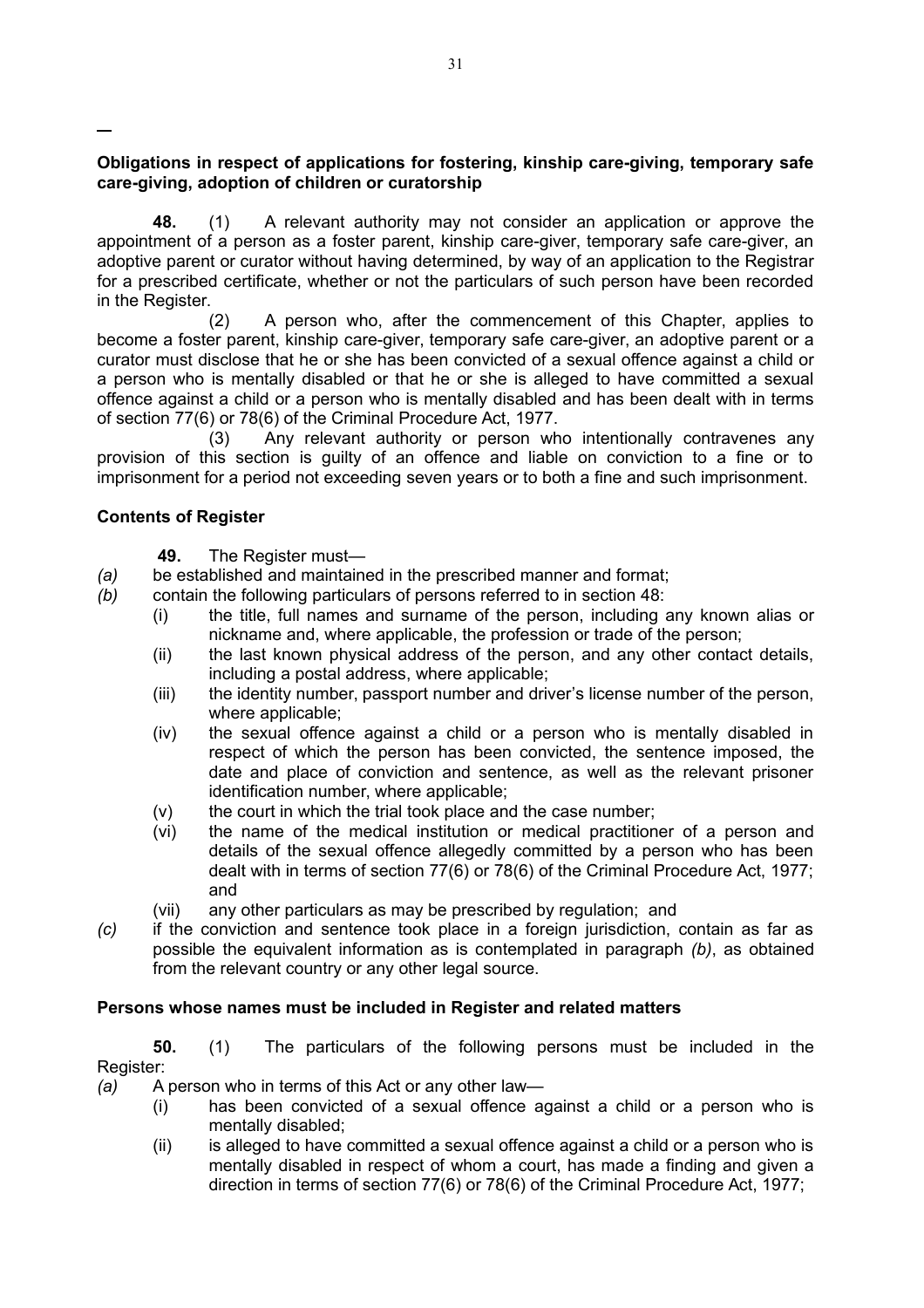- (iii) is serving a sentence of imprisonment or who has served a sentence of imprisonment as the result of a conviction for a sexual offence against a child or a person who is mentally disabled; or
- (iv) has a previous conviction for a sexual offence against a child or a person who is mentally disabled or who has not served a sentence of imprisonment for such offence; and
- *(b)* any person—
	- (i) who, in any foreign jurisdiction, has been convicted of any offence equivalent to the commission of a sexual offence against a child or a person who is mentally disabled;
	- (ii) who, in any foreign jurisdiction, has been dealt with in a manner equivalent to that contemplated in paragraph *(a)*(ii); or
	- (iii) whose particulars appear on an official register in any foreign jurisdiction, pursuant to a conviction of a sexual offence against a child or a person who is mentally disabled or as a result of an order equivalent to that contemplated in paragraph *(a)*(ii),

whether committed before or after the commencement of this Chapter.

- (2) *(a)* A court that has in terms of this Act or any other law—
- (i) convicted a person of a sexual offence against a child or a person who is mentally disabled and, after sentence has been imposed by that court for such offence, in the presence of the convicted person; or
- (ii) made a finding and given a direction in terms of section 77(6) or 78(6) of the Criminal Procedure Act, 1977, that the person is by reason of mental illness or mental defect not capable of understanding the proceedings so as to make a proper defence or was, by reason of mental illness or mental defect, not criminally responsible for the act which constituted a sexual offence against a child or a person who is mentally disabled, in the presence of that person,

must make an order that the particulars of the person be included in the Register.

*(b)* When making an order contemplated in paragraph *(a)*, the court must explain the contents and implications of such an order, including section 45, to the person in question.

 (3) Where a court has made an order under subsection (2)*(a)*, the Registrar of the High Court or clerk of the magistrate's court must, where possible notify the employer in the prescribed manner, of such order and must forthwith forward the order to the Registrar, together with all the particulars referred to in section 49 of the person in question, and the Registrar must immediately and provisionally, in the prescribed manner, enter the particulars of the person concerned in the Register, pending the outcome of any appeal or review and must, after—

*(a)* the period for noting an appeal or taking the matter on review has expired; or

*(b)* the appeal or review proceedings have been concluded in the case of an appeal or review,

either enter or remove such particulars from the Register, depending on the outcome of the appeal or review, if any.

(4) Where a court, for whatever reason, fails to make an order under subsection (2)(*a*) the prosecuting authority or any person must immediately or at any other time bring this omission to the attention of the court and the court must make such order.

(5) *(a)* The Commissioner of Correctional Services must, in the prescribed manner and within three months after the commencement of this Chapter, forward to the Registrar the particulars referred to in section 49 of every prisoner or former prisoner which he or she has on record, who, at the commencement of this Chapter, is serving a sentence of imprisonment or who has served a sentence of imprisonment as the result of a conviction for a sexual offence against a child and must, where possible, forward the available particulars of every prisoner or former prisoner which he or she has on record, who at the commencement of this Chapter, is serving a sentence of imprisonment or has served a sentence of imprisonment as a result of a conviction for a sexual offence against a person who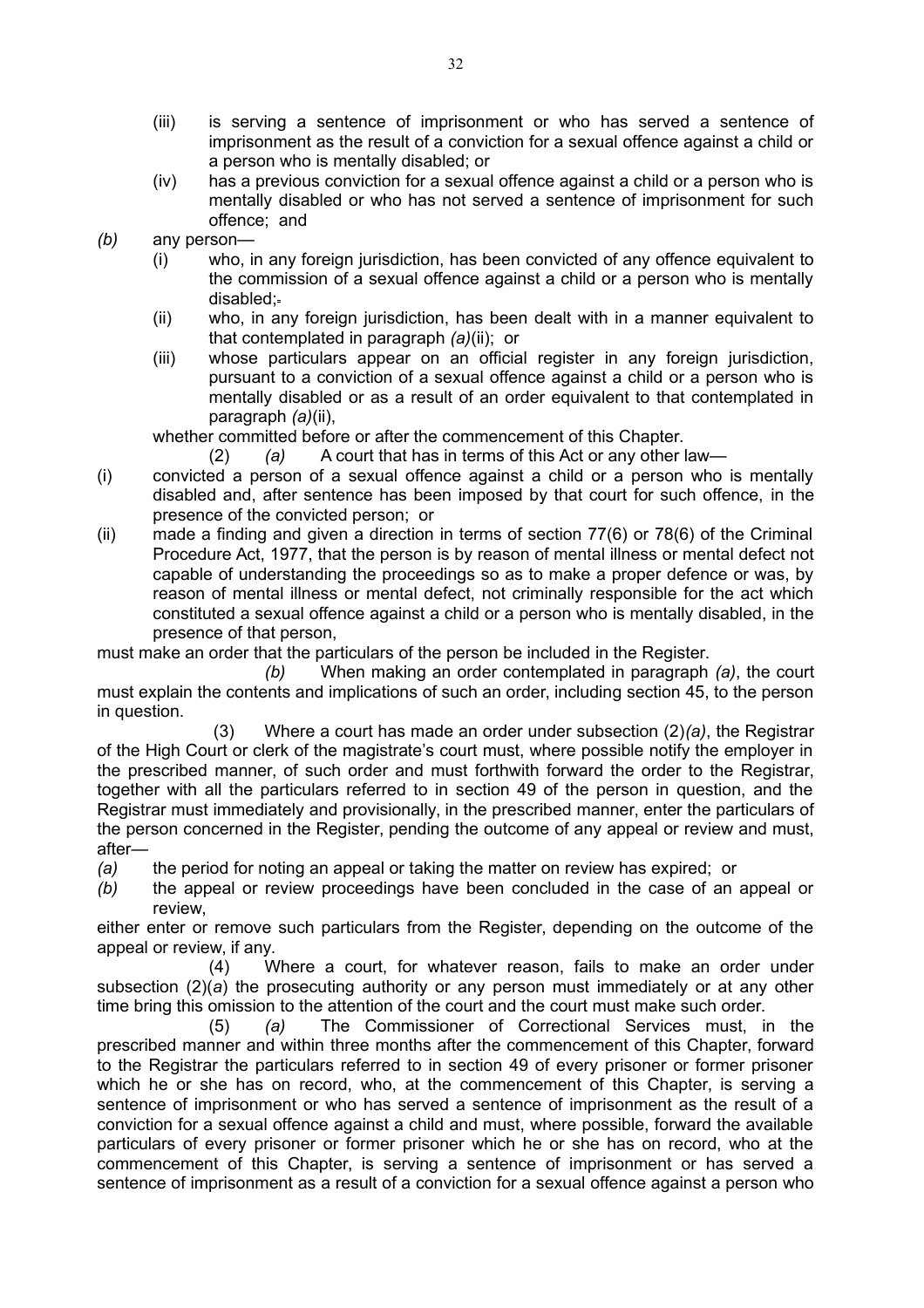is mentally disabled, including an offence contemplated in section 15 of the Sexual Offences Act, 1957 (Act No. 23 of 1957), and the Registrar must forthwith enter those particulars in the Register.

*(b)* The Commissioner of Correctional Services must, in the prescribed manner and period, inform each serving prisoner whose particulars have been forwarded to the Registrar of the implications thereof.

(6) The National Commissioner of the South African Police Service must, in the prescribed manner and within three months after the commencement of this Chapter, forward to the Registrar all the available particulars in his or her possession referred to in section 49 of every person, who, at the commencement of this Chapter, has a previous conviction for a sexual offence against a child, including, as far as is possible, a conviction for a sexual offence against a child, and who has a previous conviction for an offence against a person who is mentally disabled, including an offence contemplated in section 15 of the Sexual Offences Act, 1957, and the Registrar must forthwith enter those particulars in the Register.

(7) *(a)* The Director-General: Health must, in the prescribed manner and within three months after the commencement of this Chapter, forward to the Registrar the particulars referred to in section 49 of every person, who, at the commencement of this Chapter, is subject to a direction in terms of section 77(6) or 78(6) of the Criminal Procedure Act, 1977, as the result of an act which constituted a sexual offence against a child or a person who is mentally disabled and the Registrar must forthwith enter those particulars in the Register.

*(b)* The Director-General: Health must, in the prescribed manner and period, inform each person referred to in paragraph *(a)* whose particulars have been forwarded to the Registrar of the implications thereof.

(8) *(a)* A person whose particulars have been submitted to the Registrar in terms of this section and whose name or names, sex, identity number, physical or postal address or other details as contemplated in section 49 have changed, must notify the Registrar of any such change within 14 days after such change.

*(b)* Any person referred to in paragraph *(a)* who intentionally fails to notify the Registrar of any change contemplated in that paragraph, is guilty of an offence and is liable on conviction to a fine or to imprisonment for a period not exceeding seven years.

## **Removal of particulars from Register**

- **51.** (1) Subject to subsections (2) and (3), the particulars of a person—
- *(a)* who—
	- (i) has been sentenced for a conviction of a sexual offence against a child or a person who is mentally disabled to a term of imprisonment, periodical imprisonment, correctional supervision or to imprisonment as contemplated in section 276(1)*(i)* of the Criminal Procedure Act, 1977, without the option of a fine for a period of at least six months but not exceeding eighteen months, whether the sentence was suspended or not, may, on application as contemplated in subsection (3), be removed from the Register after a period of ten years has lapsed after that person has been released from prison or the period of suspension has lapsed;
	- (ii) has been sentenced for a conviction of a sexual offence against a child or a person who is mentally disabled to a term of imprisonment, periodical imprisonment, correctional supervision or to imprisonment as contemplated in section 276(1)*(i)* of the Criminal Procedure Act, 1977, without the option of a fine for a period of six months or less, whether the sentence was suspended or not, may, on application as contemplated in subsection (3), be removed from the Register after a period of seven years has lapsed after that person has been released from prison or the period of suspension has lapsed; or
	- (iii) is alleged to have committed a sexual offence against a child or a person who is mentally disabled in respect of whom a court, whether before or after the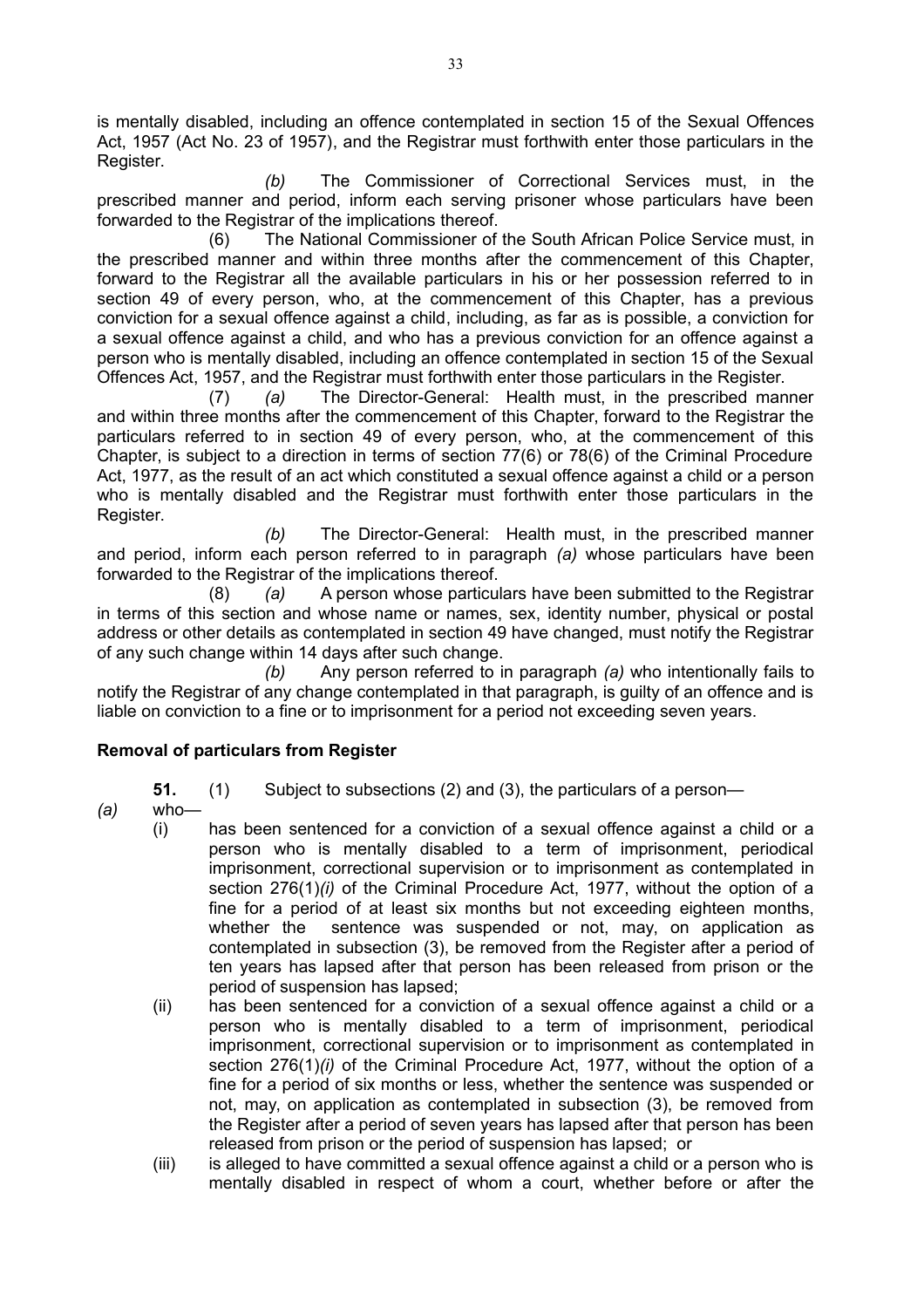commencement of this Chapter, has made a finding and given a direction in terms of section 77(6) or 78(6) of the Criminal Procedure Act, 1977, may, on application as contemplated in subsection (3), be removed from the Register after a period of five years has lapsed after such person has recovered from the mental illness or mental defect in question and is discharged in terms of the Mental Health Care Act, 2002 (Act No. 17 of 2002), from any restrictions imposed on him or her;

- *(b)* who has been sentenced for a conviction of a sexual offence against a child or a person who is mentally disabled to any other form of lesser punishment or court order may, on application as contemplated in subsection (3), be removed from the Register after a period of five years has lapsed since the particulars of that person were included in the Register.
	- (2) The particulars of a person who has—
- *(a)* been sentenced for a conviction of a sexual offence against a child or a person who is mentally disabled to a term of imprisonment, periodical imprisonment, correctional supervision or to imprisonment as contemplated in section 276(1)(i) of the Criminal Procedure Act, 1977, without the option of a fine for a period exceeding eighteen months, whether the sentence was suspended or not; or
- *(b)* two or more convictions of a sexual offence against a child or a person who is mentally disabled,

may not be removed from the Register.

(3) *(a)* A person falling into the categories contemplated in subsection (1) may apply, in the prescribed manner, to the Registrar to have his or her particulars removed from the Register.

*(b)* The Registrar must, after considering the application, remove the particulars of the person contemplated in paragraph *(a)* from the Register, unless the person concerned has an investigation or a charge relating to a sexual offence against a child or a person who is mentally disabled pending against him or her and the relevant investigation or case has not yet been finalised, in which event the finalisation of the application must be postponed until the Registrar has, in the prescribed manner, received information on the outcome of the investigation or case.

*(c)* The Registrar may, at the request of a person whose particulars are included in the Register, remove those particulars from the Register if the Registrar is satisfied that the entry of those particulars in the Register was clearly in error.

# **Confidentiality and disclosure of information**

**52.** (1) The Registrar and any other person who assists the Registrar in the exercise and performance of his or her powers, duties and functions may not disclose any information which he or she has acquired in the exercise of the powers, performance of the functions or carrying out of the duties conferred upon, assigned to or imposed upon him or her under this Chapter, except—

*(i)* for the purpose of giving effect to the provisions of this Chapter; or

*(ii)* when required to do so by any competent court.

(2) Except in so far as it may be necessary for the purpose of this Chapter, the Registrar and any other person who assists the Registrar in the exercise and performance of his or her powers, duties and functions, who willfully discloses any information to any other person is guilty of an offence and is liable on conviction to a fine or to imprisonment for a period not exceeding three years or to both a fine and such imprisonment.

(3) Any person who discloses any information which he or she has acquired in the exercise of the powers, performance of the functions or carrying out of the duties conferred upon, assigned to or imposed upon him or her under this Chapter, except—

*(a)* for the purpose of giving effect to the provisions of this Chapter; or

*(b)* when required to do so by any competent court,

is guilty of an offence and is liable on conviction to a fine or to imprisonment for a period not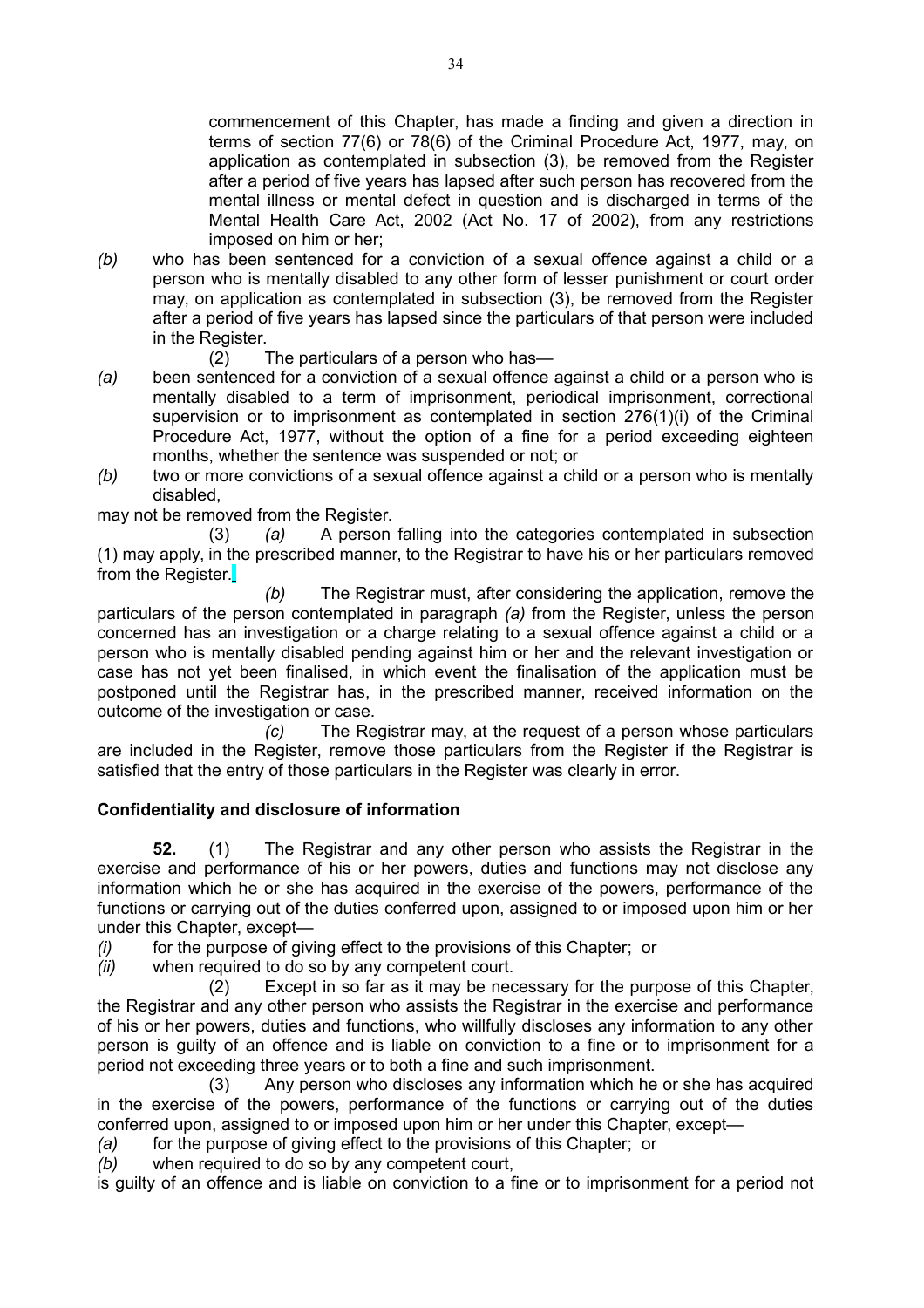exceeding three years or to both a fine and such imprisonment.

(4) Except in so far as it may be necessary for the purposes of this Chapter, any person who willfully discloses or publishes any information to any other person which he or she has acquired as a result of an application contemplated in section 44 or in any other manner is guilty of an offence and is liable on conviction to a fine or to imprisonment for a period not exceeding three years or to both a fine and such imprisonment.

## **Regulations pertaining to Register**

**53.** (1) The Minister must, after consultation with the cabinet members responsible for safety and security, correctional services, social development and health, if applicable, make regulations relating to—

- *(a)* the manner and format in which the Register is to be established and maintained as contemplated in section 42(1);
- *(b)* any particulars to be included in the Register, in addition to those mentioned in section 49*(b)*(i) to (vi);
- *(c)* the manner in which the Commissioner of Correctional Services must forward particulars of prisoners who are serving a sentence of imprisonment as the result of a conviction for a sexual offence against a child or a person who is mentally disabled to the Registrar as contemplated in section 50(5)*(a)*;
- *(d)* the manner and period within which the Commissioner of Correctional Services must inform each prisoner whose particulars have been forwarded to the Registrar as contemplated in section 50(5)*(b)*;
- *(e)* the manner in which the National Commissioner of the South African Police Service must forward particulars of persons with a previous conviction for a sexual offence against a child or a person who is mentally disabled to the Registrar as contemplated in section 50(6);
- *(f)* the manner in which the Director-General: Health must forward particulars of persons who are subject to a direction in terms of section 77(6) or 78(6) of the Criminal Procedure Act, 1977, as the result of an act which constituted a sexual offence against a child or a person who is mentally disabled to the Registrar as contemplated in section 50(7)*(a)*;
- *(g)* the manner and period within which the Director-General: Health must inform each person whose particulars have been forwarded to the Registrar as contemplated in section 50(7)*(b)*;
- *(h)* the manner in which persons mentioned in section 44 must apply to the Registrar for a certificate;
- *(i)* the format and content of the certificate contemplated in section 44;
- *(j)* persons who may apply for a certificate in terms of section 44;
- *(k)* any further category of employers to whom this Chapter shall apply;
- *(l)* the period within which a certificate contemplated in section 44 must be provided to any person by the Registrar;
- *(m)* access to the Register;
- *(n)* the safe-keeping and disposal of records; and
- *(o)* any aspect in this Chapter in respect of which regulations may be required or are necessary.

(2) The provisions of this Chapter shall apply with the necessary changes to the category of employers and employees in their employment from the date of publication of the regulations contemplated in paragraph (1)*(k)*.

(3) Regulations made in terms of subsection (1) may, in respect of any contravention thereof or failure to comply therewith, prescribe as a penalty a fine or imprisonment for a period not exceeding 12 months.

(4) Any regulation made in terms of this section must be submitted to Parliament at least 30 days before publication thereof in the *Gazette*.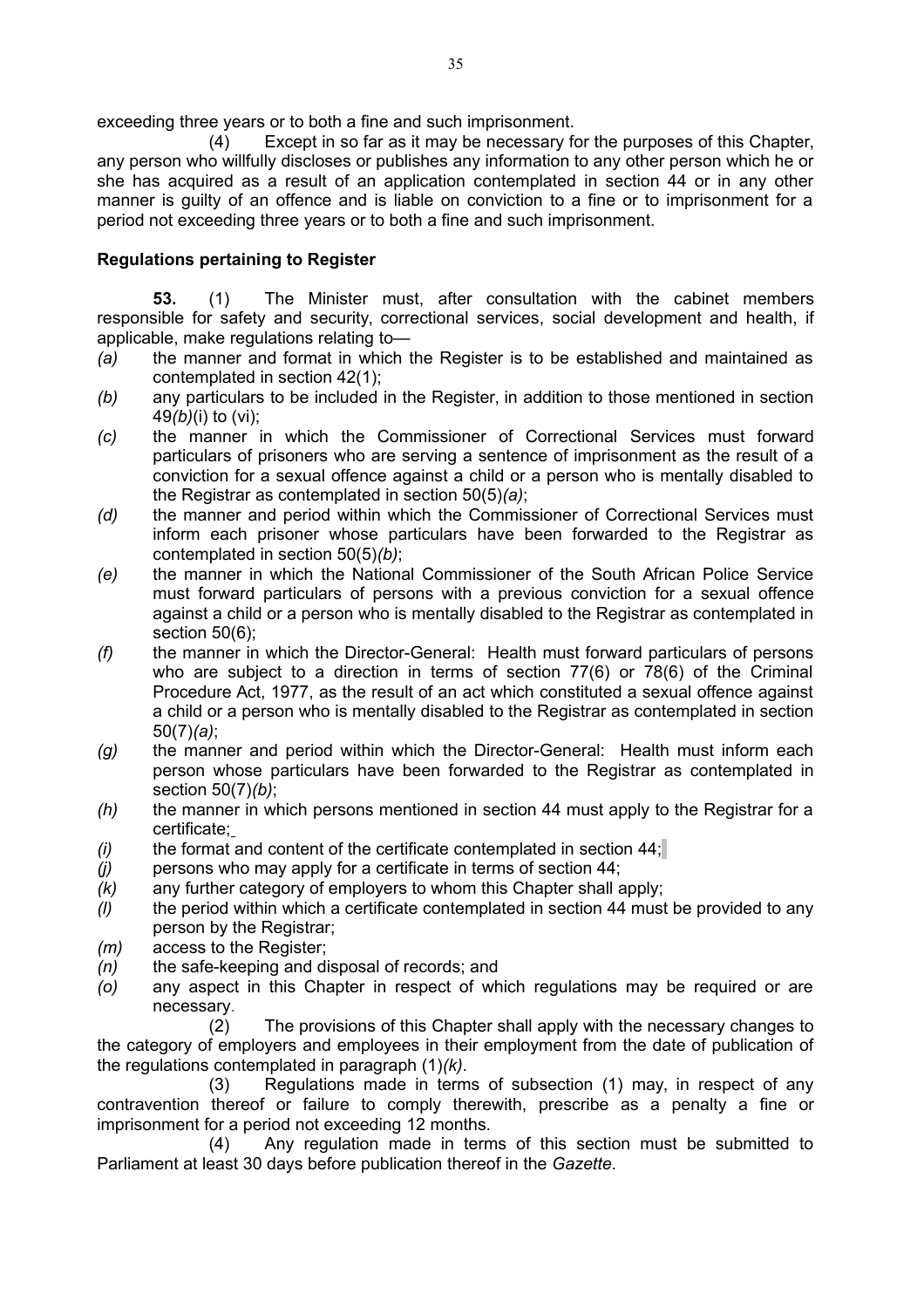## **CHAPTER 7 GENERAL PROVISIONS**

### **Part 1: Miscellaneous offences: Obligation to report commission of sexual offences against children or persons who are mentally disabled and attempt, conspiracy, incitement or inducing another person to commit sexual offence**

## **Obligation to report commission of sexual offences against children or persons who are mentally disabled**

**54.** (1) *(a)* A person who has knowledge that a sexual offence has been committed against a child must report such knowledge immediately to a police official.

*(b)* A person who fails to report such knowledge as contemplated in paragraph *(a)*, is guilty of an offence and is liable on conviction to a fine or to imprisonment for a period not exceeding five years or to both a fine and such imprisonment.

(2) *(a)* A person who has knowledge, reasonable belief or suspicion that a sexual offence has been committed against a person who is mentally disabled must report such knowledge, reasonable belief or suspicion immediately to a police official.

*(b)* A person who fails to report such knowledge, reasonable belief or suspicion as contemplated in paragraph *(a)*, is guilty of an offence and is liable on conviction to a fine or to imprisonment for a period not exceeding five years or to both a fine and such imprisonment.

*(c)* A person who in good faith reports such reasonable belief or suspicion shall not be liable to any civil or criminal proceedings by reason of making such report.

# **Attempt, conspiracy, incitement or inducing another person to commit sexual offence**

**55.** Any person who—

- *(a)* attempts;
- *(b)* conspires with any other person; or
- *(c)* aids, abets, induces, incites, instigates, instructs, commands, counsels or procures another person,

to commit a sexual offence in terms of this Act, is guilty of an offence.

#### **Part 2: Defences, inability of children under 12 years and persons who are mentally disabled to consent to sexual acts, other evidentiary matters and extra-territorial jurisdiction**

# **Defences**

**56.** (1) Whenever an accused person is charged with an offence under section 3, 4, 5, 6 and 7 it is not a valid defence for that accused person to contend that a marital or other relationship exists or existed between him or her and the complainant.

(2) Whenever an accused person is charged with an offence under—

- *(a)* section 15 or 16, it is, subject to subsection (3), a valid defence to such a charge to contend that the child deceived the accused person into believing that he or she was 16 years or older at the time of the alleged commission of the offence and the accused person reasonably believed that the child was 16 years or older; or
- *(b)* section 16, it is a valid defence to such a charge to contend that both the accused persons were children and the age difference between them was not more than two years at the time of the alleged commission of the offence.

(3) The provisions of subsection (2)*(a)* do not apply if the accused person is related to the child within the prohibited incest degrees of blood, affinity or an adoptive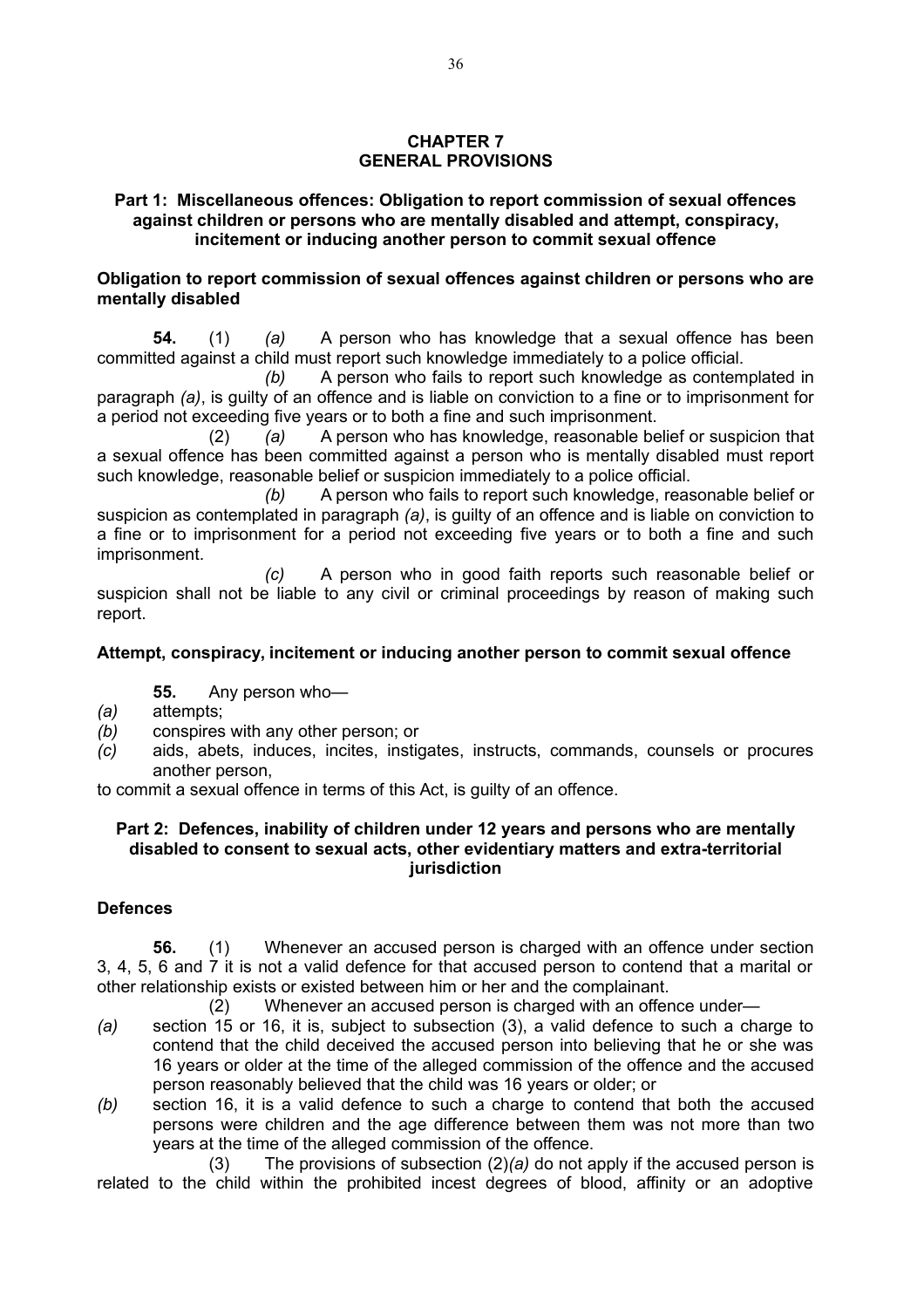relationship.

(4) A person ("A") may not be convicted of an offence in terms of section 12 if, at the time when the act of sexual penetration was first committed—

- *(a)* A was below the age of 18 years; and
- *(b)* the other person ("B") exercised power or authority over A or a relationship of trust existed between A and B.
- (5) A person may not be convicted of an offence in terms of section 17(4) or (5) or section 23(4) or (5) or section 54, if that person is  $\mathbb I$
- *(a)* a child; and
- *(b)* not a person contemplated in section 17(1) and (2) or 23(1) and (2), as the case may be.

#### **Inability of children under 12 years and persons who are mentally disabled to consent to sexual acts**

**57.** *(a)* Notwithstanding anything to the contrary in any law contained, a male or female person under the age of 12 years is incapable of consenting to a sexual act.

*(b)* Notwithstanding anything to the contrary in any law contained, a person who is mentally disabled is incapable of consenting to a sexual act.

### **Evidence of previous consistent statements**

**58.** Evidence relating to previous consistent statements by a complainant shall be admissible in criminal proceedings involving the alleged commission of a sexual offence: Provided that the court may not draw any inference only from the absence of such previous consistent statements.

#### **Evidence of delay in reporting**

**59.** In criminal proceedings involving the alleged commission of a sexual offence, the court may not draw any inference only from the length of any delay between the alleged commission of such offence and the reporting thereof.

### **Court may not treat evidence of complainant with caution on account of nature of offence**

**60.** Notwithstanding any other law, a court may not treat the evidence of a complainant in criminal proceedings involving the alleged commission of a sexual offence pending before that court, with caution, on account of the nature of the offence.

#### **Extra-territorial jurisdiction**

**61.** (1) Even if the act alleged to constitute a sexual offence or other offence under this Act occurred outside the Republic, a court of the Republic, whether or not the act constitutes an offence at the place of its commission, has, subject to subsections (4) and (5), jurisdiction in respect of that offence if the person to be charged—

- *(a)* is a citizen of the Republic;
- *(b)* is ordinarily resident in the Republic;
- *(c)* was arrested in the territory of the Republic, or in its territorial waters or on board a ship or aircraft registered or required to be registered in the Republic at the time the offence was committed;
- *(d)* is a company, incorporated or registered as such under any law, in the Republic; or
- *(e)* any body of persons, corporate or unincorporated, in the Republic.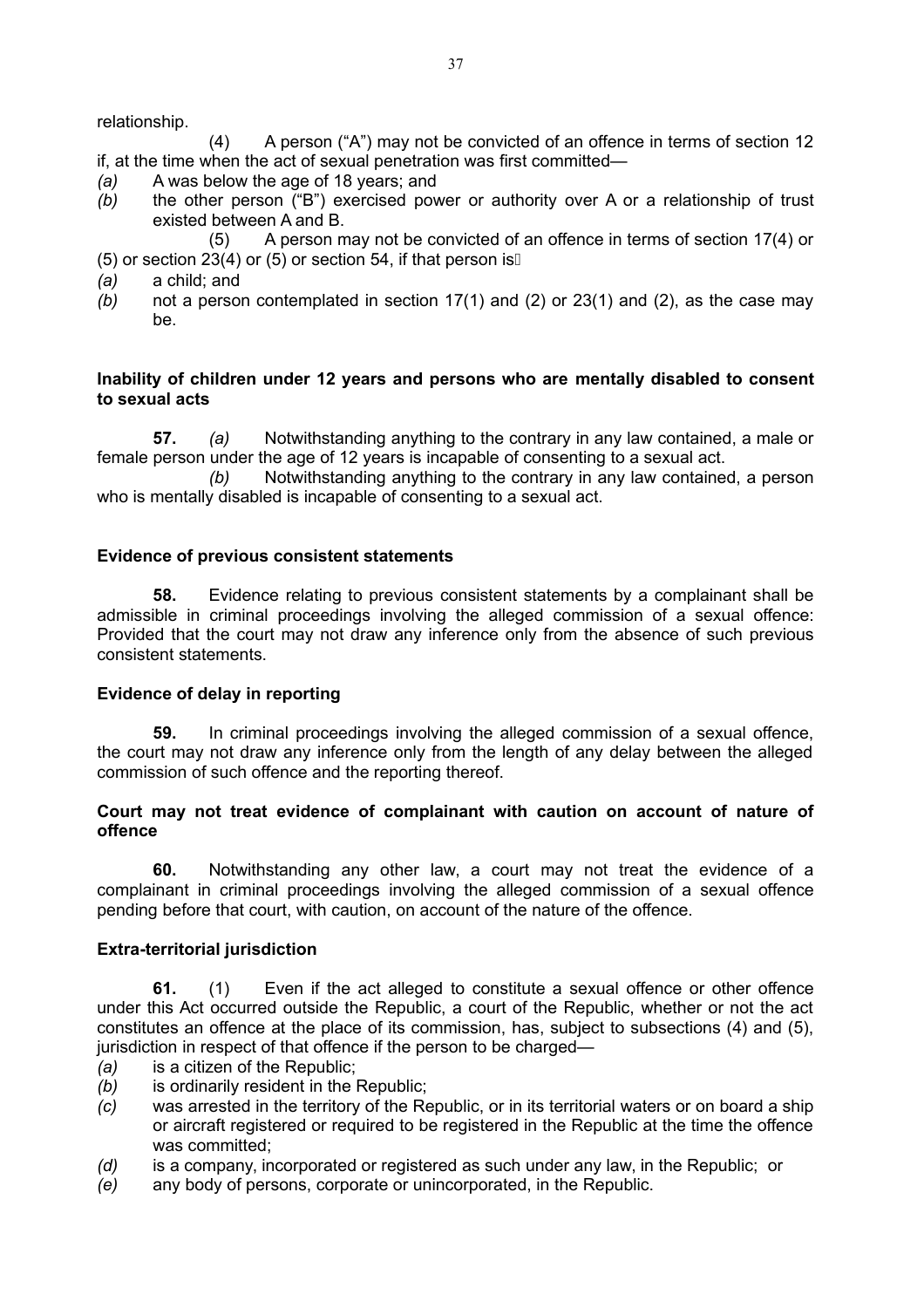(2) Subject to subsections (4) and (5), any act alleged to constitute a sexual offence or other offence under this Act and which is committed outside the Republic by a person, other than a person contemplated in subsection (1), is, whether or not the act constitutes an offence at the place of its commission, deemed to have been committed in the Republic if that—

- *(a)* act was committed against a person referred to in paragraphs *(a)* or *(b)* of subsection  $(1)$ :
- *(b)* person is found in the Republic; and
- *(c)* person is, for any reason, not extradited by the Republic or if there is no application to extradite that person.

(3) Any offence committed in a country outside the Republic as contemplated in subsection (1) or (2), is, for purposes of determining the jurisdiction of a court to try the offence, deemed to have been committed—

- *(a)* at the place where the complainant is ordinarily resident; or
- *(b)* at the accused person's principal place of business.

(4) No prosecution may be instituted against a person in terms of this section with respect to conduct which formed the basis of an offence under this Act in respect of which such person has already been convicted or acquitted by a court of another jurisdiction.

(5) The institution of a prosecution in terms of this section must be authorised in writing by the National Director of Public Prosecutions.

### **Part 3: National policy framework**

### **National policy framework**

**62.** (1) The Minister must, after consultation with the cabinet members responsible for safety and security, correctional services, social development and health and the National Director of Public Prosecutions, adopt a national policy framework, relating to all matters dealt with in this Act, to—

- *(a)* ensure a uniform and co-ordinated approach by all Government departments and institutions in dealing with matters relating to sexual offences;
- *(b)* guide the implementation, enforcement and administration of this Act; and
- *(c)* enhance the delivery of service as envisaged in this Act by the development of a plan for the progressive realisation of services for victims of sexual offences within available resources.
	- $(2)$  The Minister must
- *(a)* within one year after the implementation of this Act, adopt and table the policy framework in Parliament;
- *(b)* publish the policy framework in the *Gazette* within one month after it has been tabled in Parliament;
- *(c)* review the policy framework within five years after its publication in the *Gazette* and at least once every five years thereafter; and
- *(d)* amend the policy framework when required, in which case such amendments must be tabled in Parliament and published in the *Gazette*, as contemplated in paragraph *(b)*.

### **Establishment of Inter-sectoral Committee**

**63.** (1) There is hereby established a Committee to be known as the Intersectoral Committee for the Management of Sexual Offence Matters.

 $(2)$  The Committee shall consist of  $\mathbb I$ 

- *(a)* the Director-General: Justice and Constitutional Development, who shall be the chairperson of the Committee;
- *(b)* the National Commissioner of the South African Police Service;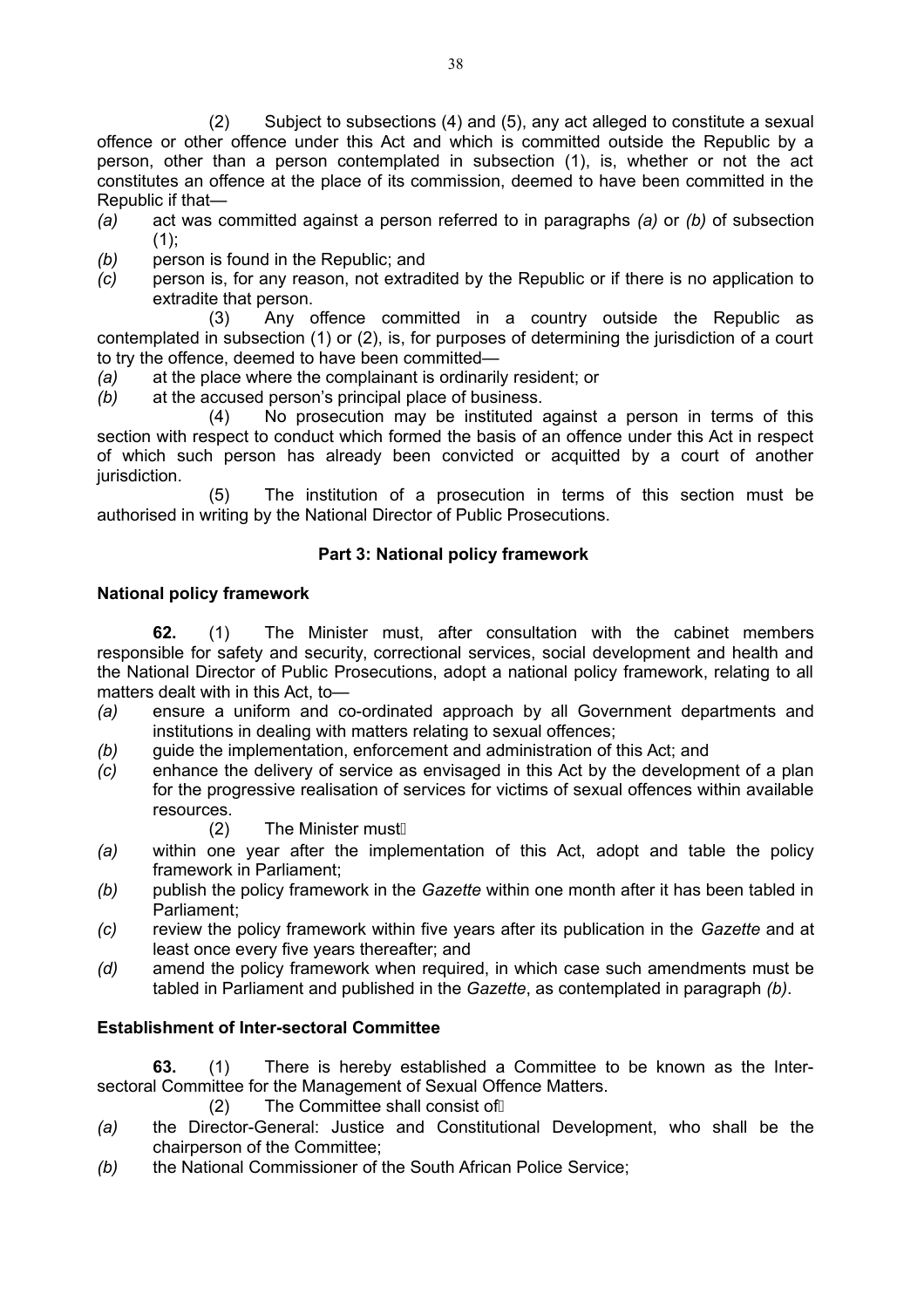- *(c)* the Commissioner of Correctional Services;
- *(d)* the Director-General: Social Development;
- *(e)* the Director-General: Health; and
- *(f)* the National Director of Public Prosecutions.

(3) The members of the Committee may designate an alternate to attend a meeting of the Committee in their place.

(4) *(a)* The members of the Committee shall designate one of its members as deputy chairperson of the Committee, and when the chairperson is not available, the deputy chairperson shall act as chairperson.

*(b)* If neither the chairperson nor deputy chairperson is available, the members present at a meeting shall elect a person from their own ranks to preside at that meeting.

### **Meetings of Committee**

**64.** (1) The Committee shall meet at least twice every year and meetings shall be held at a time and place determined by the chairperson.

(2) The procedure, including the manner in which decisions shall be taken, to be followed at meetings of the Committee and the manner in which the Committee shall conduct its affairs shall be determined by the Committee.

(3) The Committee shall report in writing on every meeting to the Minister within one month of such meeting.

### **Responsibilities, functions and duties of Committee**

**65.** (1) The Committee shall be responsible for developing and compiling a draft national policy framework, as contemplated in section 62(1), which must include guidelines for<sup>[]</sup>

- *(a)* the implementation of the priorities and strategies contained in the national policy framework;
- *(b)* measuring progress on the achievement of the national policy framework objectives;
- *(c)* ensuring that the different organs of state comply with the primary and supporting roles and responsibilities allocated to them in terms of the national policy framework and this Act; and
- *(d)* monitoring the implementation of the national policy framework and of this Act.

(2) The Committee may make recommendations to the Minister with regard to the amendment of the national policy framework.

(3) The Minister must, after consultation with the cabinet members responsible for safety and security, correctional services, social development and health and the National Director of Public Prosecutions—

- *(a)* within one year after the implementation of this Act, submit reports to Parliament, by each Department or institution contemplated in section 63(2), on the implementation of this Act; and
- *(b)* every year thereafter submit such reports to Parliament.

### **Part 4: National instructions and directives, regulations and repeal and amendment of laws**

### **National instructions and directives**

**66.** (1) *(a)* The National Commissioner of the South African Police Service must, in consultation with the Minister of Safety and Security and after consultation with the Minister, the National Director or Public Prosecutions, the National Commissioner of Correctional Services and the Directors-General: Health and Social Development, issue and publish in the *Gazette* national instructions regarding all matters which are reasonably necessary or expedient to be provided for and which must be followed by all police officials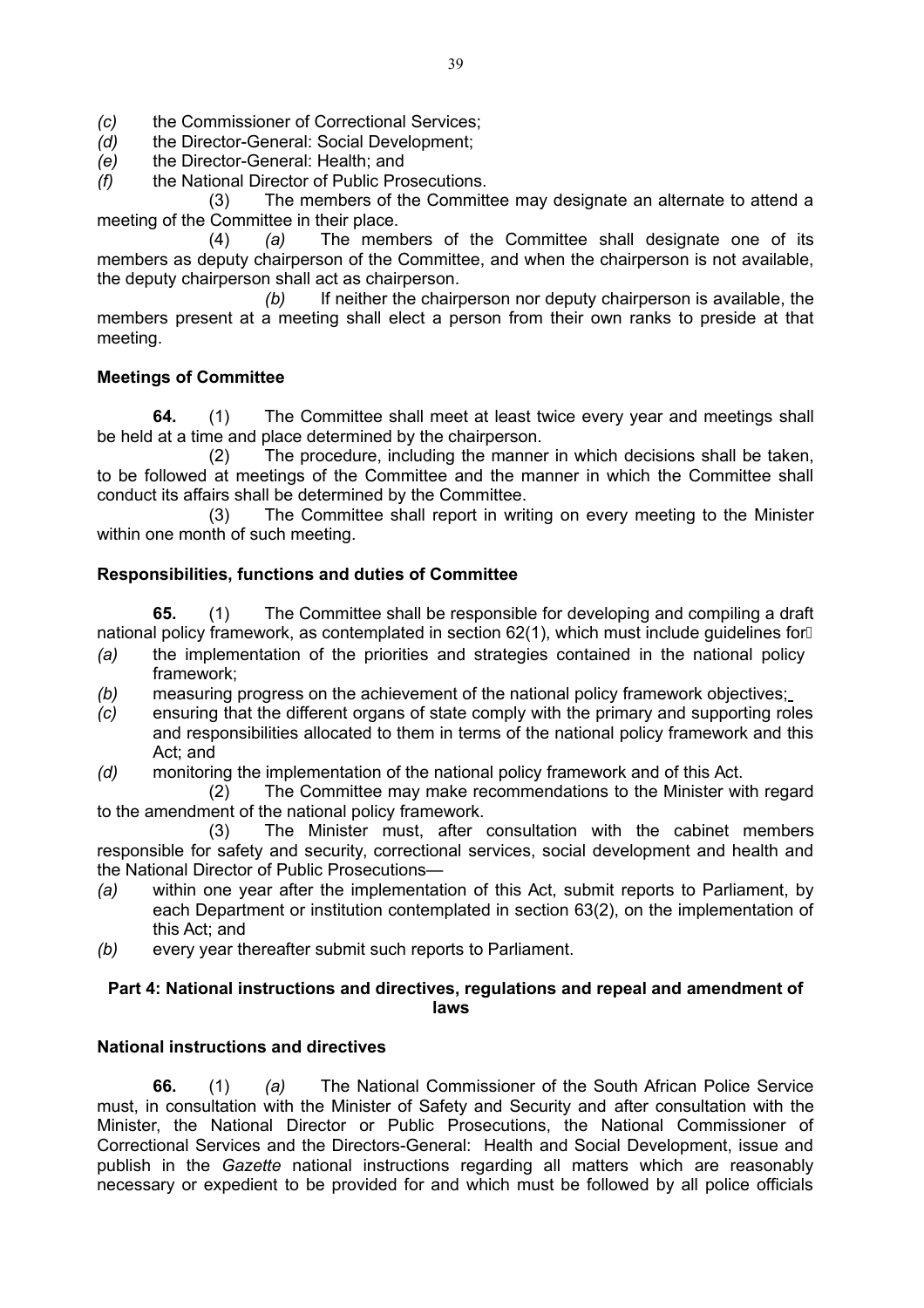who are tasked with receiving reports of and the investigation of sexual offence cases, in order to achieve the objects of this Act as set out in section 2 and the Preamble, particularly those objects which have a bearing on complainants of such offences, including the following:

- (i) The manner in which the reporting of an alleged sexual offence is to be dealt with by police officials;
- (ii) the manner in which sexual offence cases are to be investigated by police officials, including the circumstances in which an investigation in respect of a sexual offence may be discontinued;
- (iii) the circumstances in which and the relevant sexual offence or offence in respect of which a police official may apply for the HIV testing of an alleged offender as contemplated in section 33;
- (iv) the manner in which police officials must execute court orders for compulsory HIV testing contemplated in section 33 in order to ensure the security, integrity and reliability of the testing processes and test results;
- (v) the manner in which police officials must deal with the outcome of applications made and granted in terms of section 31 or 32 in order to ensure confidentiality; and
- (vi) the manner in which police officials must hand over to the victim or to the interested person, as the case may be, and to the alleged offender the test results.

*(b)* The National Commissioner of the South African Police Service must develop training courses, which must—

(i) include training on the national instructions referred to in paragraph *(a)*;

- (ii) include social context training in respect of sexual offences; and
- (iii) provide for and promote the use of uniform norms, standards and procedures,

with a view to ensuring that as many police officials as possible are able to deal with sexual offence cases in an appropriate, efficient and sensitive manner.

*(c)* The National Commissioner of the South African Police Service must, in consultation with the National Director of Public Prosecutions, issue and publish in the *Gazette* national instructions regarding the manner in which police officials must—

- (i) retain test results obtained; and
- (ii) make the record of the test results available to a prosecutor; and
- (iii) destroy the test results as contemplated in section 33(2)*(b)*,

as contemplated in section 33(1)*(e)*, in order to ensure the confidentiality of such test results.

(2) *(a)* The National Director of Public Prosecutions must, in consultation with the Minister and after consultation with the National Commissioners of the South African Police Service and Correctional Services and the Directors-General: Health and Social Development, issue and publish in the *Gazette* directives regarding all matters which are reasonably necessary or expedient to be provided for and which are to be followed by all members of the prosecuting authority who are tasked with the institution and conducting of prosecutions in sexual offence cases, in order to achieve the objects of this Act as set out in section 2 and the Preamble, particularly those objects which have a bearing on complainants of such offences, including the following:

- (i) The manner in which sexual offence cases should be dealt with in general, including the circumstances in which a charge may be withdrawn or a prosecution stopped;
- (ii) the criteria to be used and circumstances in which the prosecution must apply to court for an order that witnesses and, in particular, child complainants below the age of 16 years give evidence by means of closed circuit television as provided for in section 158 of the Criminal Procedure Act, 1977, if the court does not make an order on its own initiative in terms subsection (2)*(a)* of that section or an application in terms of subsection (2)*(b)* of that section is not made;
- (iii) the criteria to be used and circumstances in which the prosecution must request the court to consider appointing a competent person as an intermediary as provided for in section 170A of the Criminal Procedure Act, 1977, in respect of witnesses and, in particular, child complainants below the age of 16 years;
- (iv) the circumstances in which the prosecution must request the court to consider directing that the proceedings may not take place in open court as provided for in section 153 of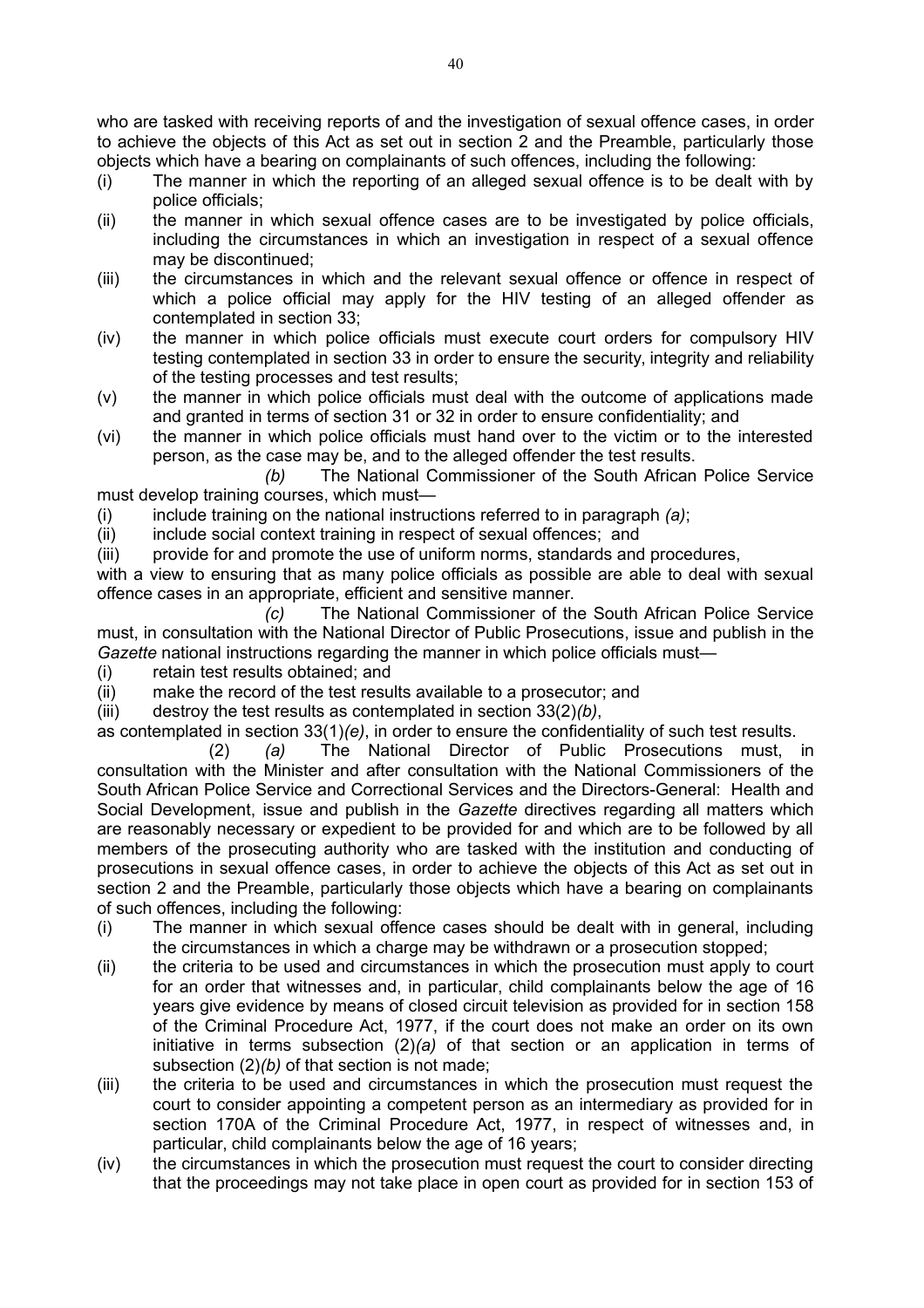the Criminal Procedure Act, 1977;

- (v) the circumstances in which the prosecution must request the court to consider prohibiting the publication of the identity of the complainant in the case as provided for in section 154 of the Criminal Procedure Act, 1977, or of the complainant's family, including the publication of information that may lead to the identification of the complainant or the complainant's family;
- (vi) the criteria to be used, circumstances and manner in which Directors of Public Prosecutions should authorise and institute a prosecution contemplated in section 16(2), dealing with consensual sexual violation with a child with the view to ensuring uniformity;
- (vii) the criteria to be used, circumstances and manner in which Directors of Public Prosecutions should authorise and institute a prosecution contemplated in section 38(1), dealing with the ascertainment of the HIV status of an alleged offender or disclosure of the results of any HIV tests, with the view to ensuring uniformity;
- (viii) the information to be placed before a court during sentencing, including pre-sentence reports and information on the impact of the sexual offence on the complainant; and
- (ix) the manner in which prosecutors must ensure that an order contemplated in section 50(2)*(a)* (dealing with an order of a court to include the accused's name in the Register) is forwarded to and received by the Registrar of the National Register for Sex Offenders.

*(b)* The National Director of Public Prosecutions must develop training courses, which must—

(i) include training on the directives referred to in paragraph *(a)*;

- (ii) include social context training in respect of sexual offences; and
- (iii) provide for and promote the use of uniform norms, standards and procedures,

with a view to ensuring that as many prosecutors as possible are able to deal with sexual offence cases in an appropriate, efficient and sensitive manner.

*(c)* The National Director of Public Prosecutions must, in consultation with the National Commissioner of the South African Police Service, issue and publish in the *Gazette* directives regarding the manner in which prosecutors and other officials in the national prosecuting authority must deal with the HIV test results that were disclosed by police officials, as contemplated in section 33(1)*(e)*(ii), in order to ensure the confidentiality of such test results.

(3) *(a)* The Director-General: Health must, in consultation with the Minister of Health and after consultation with the Directors-General: Justice and Constitutional Development and Social Development and the National Commissioners of the South African Police Service and Correctional Services, publish in the *Gazette* directives regarding all matters which are reasonably necessary or expedient to be provided for and which are to be followed by all medical practitioners and any other relevant persons when dealing with sexual offence cases, in order to achieve the objects of this Act as set out in section 2 and the Preamble, particularly those objects which have a bearing on complainants of such offences, with particular reference, among others, to-

(i) the administering of Post Exposure Prophylaxis;

which must—

- (ii) the manner in which court orders for compulsory HIV testing contemplated in section 33 must be executed in order to ensure the security, integrity and reliability of the testing processes and test results;
- (iii) the manner in which the HIV test results contemplated in section 37 must be dealt with in order to ensure confidentiality;
- (iv) the manner in which the reporting of an alleged sexual offence is to be dealt with if the offence is reported to a designated public health establishment; and
- (v) the manner in which assistance in the investigation and prosecution of sexual offences, generally, must be provided.

*(b)* The Director-General: Health must develop training courses,

(i) include training on the directives referred to in paragraph *(a)*;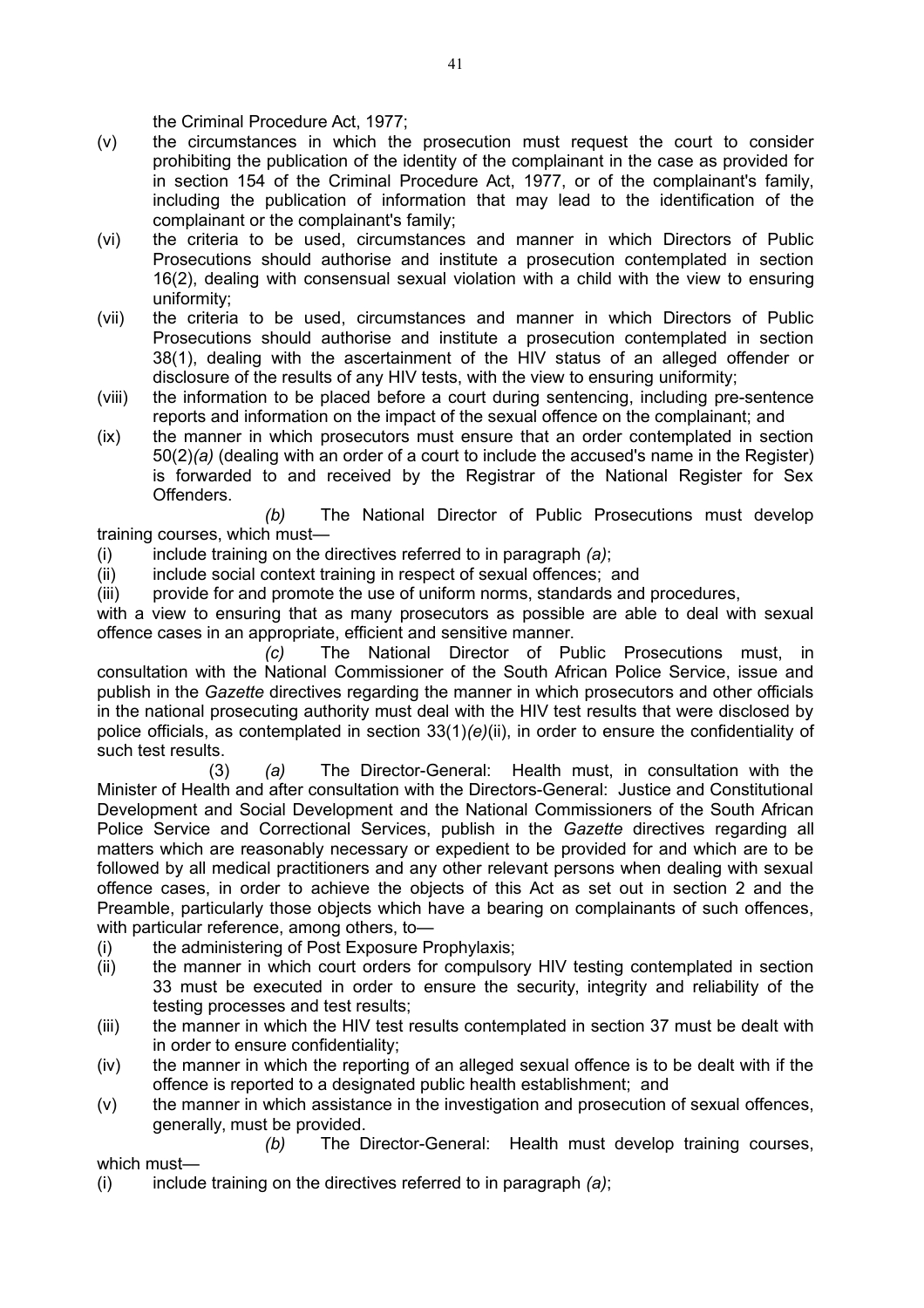(ii) include social context training in respect of sexual offences; and

(iii) provide for and promote the use of uniform norms, standards and procedures,

with a view to ensuring that as many medical practitioners and any other relevant persons as possible are able to deal with sexual offence cases in an appropriate, efficient and sensitive manner.

(4) *(a)* The national instructions and directives by each Department or institution, contemplated in this section, must be:

- (i) submitted to Parliament within six months after the commencement of this section, before publication in the *Gazette*; and
- (ii) published in the *Gazette*.

*(b)* Paragraph *(a)* applies to any new or amended national instructions or directives issued under this section with the changes required by the context.

(5) *(a)* The training courses contemplated in this section must be tabled in Parliament within six months after the commencement of this Act.

*(b)* The cabinet members responsible for safety and security, the administration of justice and health must, within a year after the commencement of this Act and every 12 months thereafter, table a report in Parliament relating to the implementation of the training courses.

*(c)* Any new or amended training courses developed under this section must be tabled in Parliament within 14 days of the finalisation thereof.

### **Regulations**

**67.** The Minister, after consultation with the cabinet member responsible for safety and security, correctional services, social development and health and the National Director of Public Prosecutions, may make regulations regarding

- *(a)* any matter which is required or permitted by this Act to be prescribed by regulation;
- *(b)* the inter-sectoral implementation of this Act; and
- *(c)* any other matter which is necessary or expedient to be prescribed in order to achieve or promote the objects of this Act.

### **Repeal and amendment of laws**

- **68.** (1) The common law relating to the—
- *(a)* irrebuttable presumption that a female person under the age of 12 years is incapable of consenting to sexual intercourse; and
- *(b)* crimes of rape, indecent assault, incest, bestiality and violation of a corpse, insofar as it relates to the commission of a sexual act with a corpse,

is hereby repealed.

(2) The laws specified in the Schedule are repealed or amended to the extent indicated in the third column of that Schedule.

### **Part 5: Transitional provisions**

### **Transitional provisions**

**69.** (1) All criminal proceedings relating to the common law crimes referred to in section 68(1)*(b)* which were instituted prior to the commencement of this Act and which are not concluded before the commencement of this Act must be continued and concluded in all respects as if this Act had not been passed.

(2) An investigation or prosecution or other legal proceedings in respect of conduct which would have constituted one of the common law crimes referred to in section 68(1)*(b)* which was initiated before the commencement of this Act may be concluded, instituted and continued as if this Act had not been passed.

(3) Despite the repeal or amendment of any provision of any law by this Act,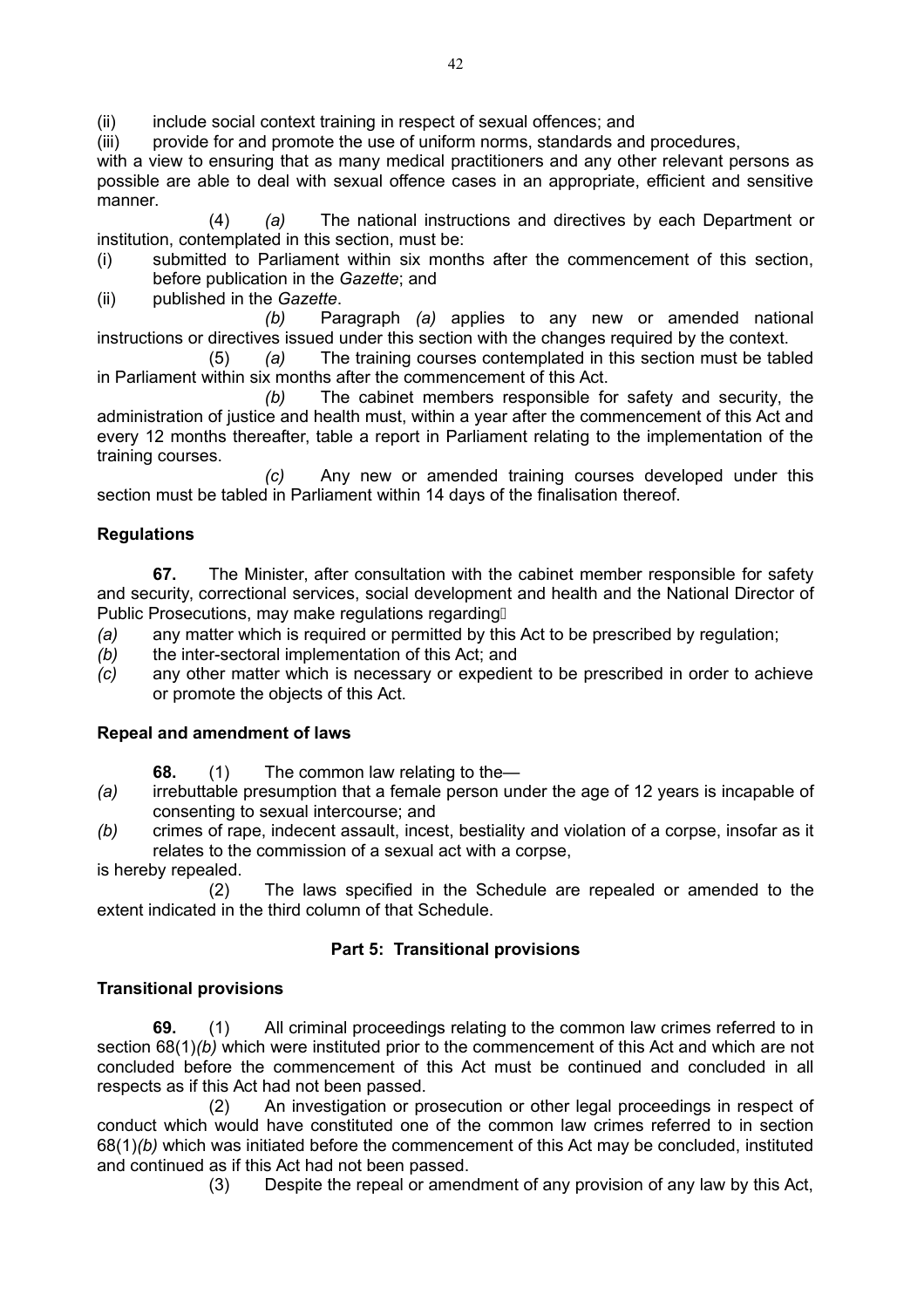such provision, for purposes of the disposal of any investigation, prosecution or any criminal or legal proceedings contemplated in subsection (1) or (2), remains in force as if such provision had not been repealed or amended.

# **Part 6: Transitional provisions relating to trafficking in persons for sexual purposes**

# **Application and interpretation**

**70.** (1) Pending the adoption of legislation in compliance with the *United Nations Protocol to Prevent, Suppress and Punish Trafficking in Persons, Especially Women and Children, Supplementing the United Nations Convention Against Trans-National Organized Crime* (signed on 14 December 2000) and the repeal of this Part, the transitional provisions in this Part relating to the trafficking in persons for sexual purposes are provisionally provided for in partial compliance of our international obligations and to deal with this rapidly growing phenomena globally.

(2) For purposes of this Part—

*(a)* **"commercial carrier"** includes a company, or the owner, operator or master of any means of transport, that engages in the transportation of goods or people for commercial gain; and

*(b)* **"trafficking"** includes the supply, recruitment, procurement, capture, removal, transportation, transfer, harbouring, sale, disposal or receiving of a person, within or across the borders of the Republic, by means of—

- *(a)* a threat of harm;
- *(b)* the threat or use of force, intimidation or other forms of coercion;
- *(c)* abduction;
- *(d)* fraud;
- *(e)* deception or false pretences;
- *(f)* the abuse of power or of a position of vulnerability, to the extent that the complainant is inhibited from indicating his or her unwillingness or resistance to being trafficked, or unwillingness to participate in such an act; or
- *(g)* the giving or receiving of payments or benefits,

for the purpose of any form or manner of exploitation, grooming or abuse of a sexual nature of such person, including the commission of any sexual offence or any offence of a sexual nature in any other law against such person or performing any sexual act with such person, whether committed in or outside the borders of the Republic, and **"trafficks"** and **"trafficked"** have a corresponding meaning.

### **Trafficking in persons for sexual purposes**

**71.** (1) A person ("A") who trafficks any person ("B"), without the consent of B, is guilty of the offence of trafficking in persons for sexual purposes.

(2) A person who—

*(a)* orders, commands, organises, supervises, controls or directs trafficking;

- *(b)* performs any act which is aimed at committing, causing, bringing about, encouraging, promoting, contributing towards or participating in trafficking; or
- *(c)* incites, instigates, commands, aids, advises, recruits, encourages or procures any other person to commit, cause, bring about, promote, perform, contribute towards or participate in trafficking,

is guilty of an offence of involvement in trafficking in persons for sexual purposes.

(3) For the purpose of subsection (1), "consent" means voluntary or uncoerced agreement.

(4) Circumstances in which B does not voluntarily or without coercion agree to being trafficked, as contemplated in subsection (3), include, but are not limited to, the following—

*(a)* where B submits or is subjected to such an act as a result of any one or more of the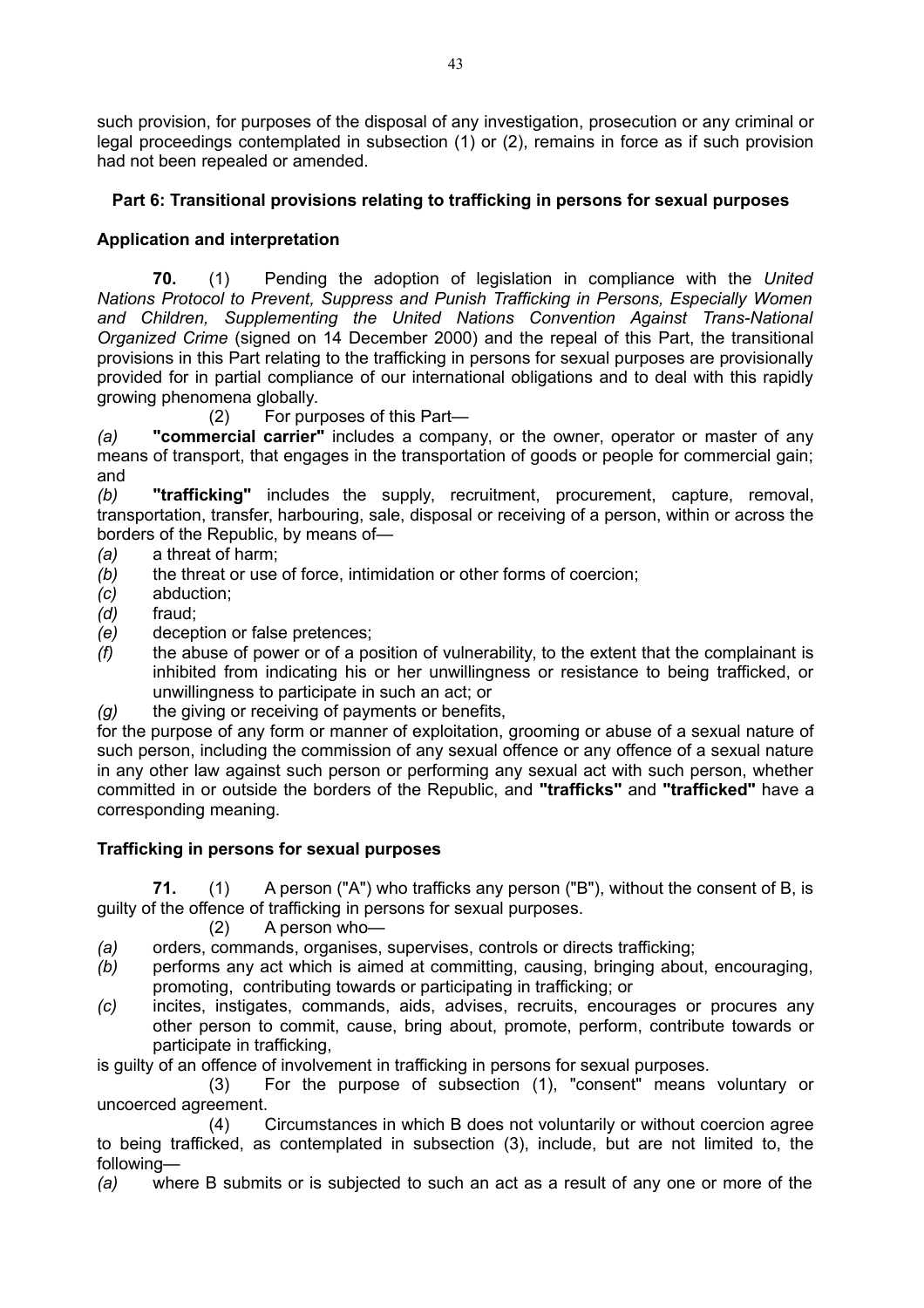means or circumstances contemplated in subparagraphs *(a)* to *(g)* of the definition of trafficking having been used or being present; or

- *(b)* where B is incapable in law of appreciating the nature of the act, including where B is, at the time of the commission of such act—
	- (i) asleep;
	- (ii) unconscious;
	- (iii) in an altered state of consciousness, including under the influence of any medicine, drug, alcohol or other substance, to the extent that B's consciousness or judgement is adversely affected;
	- (v) a child below the age of 12 years; or
	- (vi) a person who is mentally disabled.

(5) A person who has been trafficked is not liable to stand trial for any criminal offence, including any migration-related offence, which was committed as a direct result of being trafficked.

(6) *(a)* A commercial carrier commits an offence if the carrier brings a person into or removes a person from the Republic and, upon entry into or departure from the Republic, the person does not have the travel documents required for lawful entry into or departure from the Republic.

*(a)* if

*(b)* A commercial carrier is not guilty of an offence under paragraph

- (i) the carrier had reasonable grounds to believe that the documents that the person has are the travel documents required for lawful entry into or departure from the Republic by that person;
- (ii) the person possessed the travel documents required for lawful entry into or departure from the Republic when that person boarded, or last boarded, the means of transport to travel to or from the Republic; or
- (iii) entry into the Republic occurred only because of illness of or injury to a child or adult on board, stress of weather or other circumstances beyond the control of the commercial carrier.

*(c)* A commercial carrier is, in addition to any offence under this section, liable to pay the costs of the trafficked person's care and safekeeping and return from, the Republic.

*(d)* A court must, when convicting a commercial carrier of an offence under this section, in addition order the commercial carrier concerned to pay the costs contemplated in paragraph *(c).*

### **Short title and commencement**

**72.** This Act is called the Criminal Law (Sexual Offences and Related Matters) Amendment Act, 2007, and takes effect on 21 March 2007 or an earlier date fixed by the President by proclamation in the *Gazette*.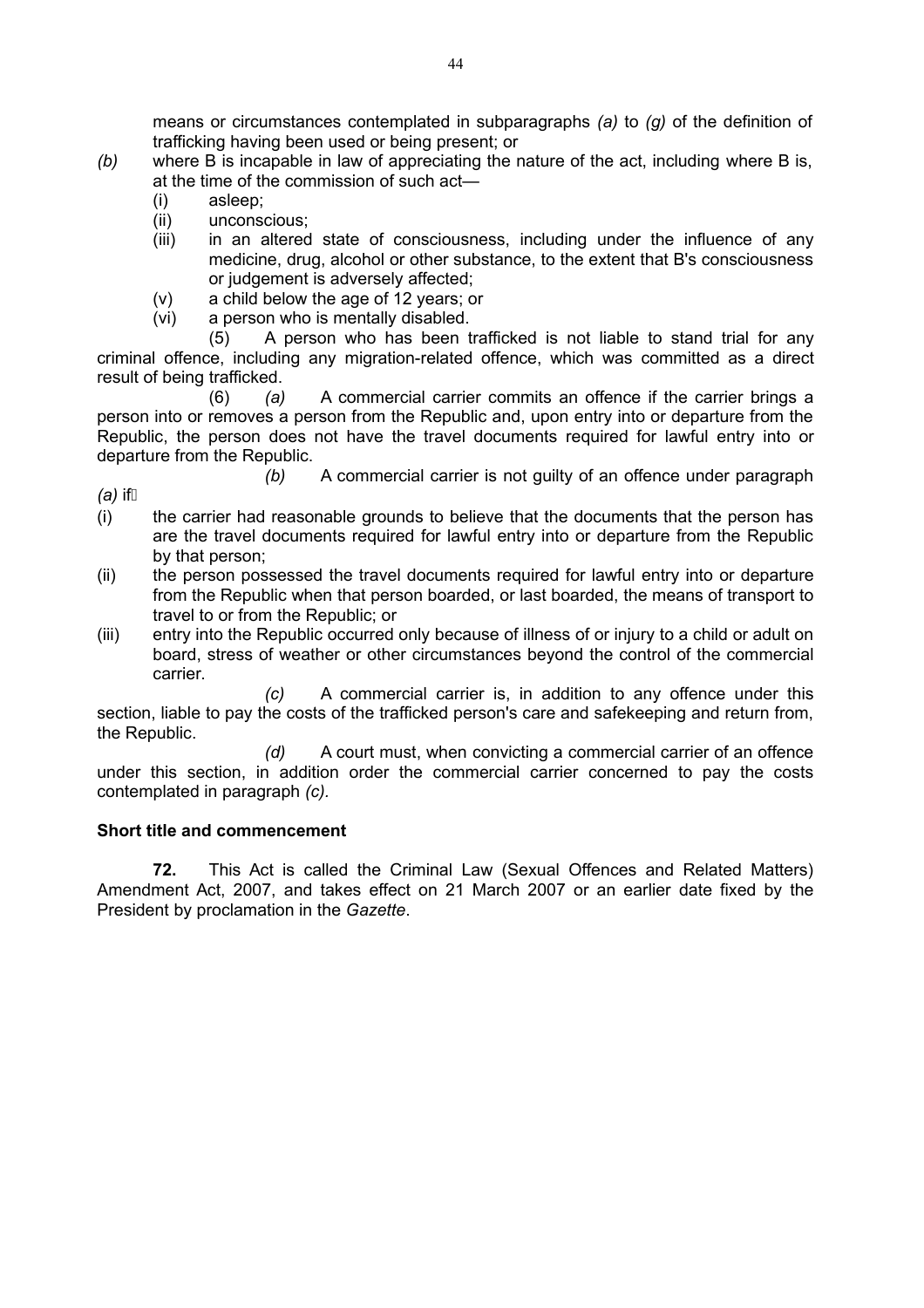# **SCHEDULE**

# **LAWS AMENDED OR REPEALED BY SECTION 68**

| No. and year of<br>law | <b>Short title</b>                | <b>Extent of repeal or amendment</b>                                                                                                                                                                                                                                                                                                                                                                              |
|------------------------|-----------------------------------|-------------------------------------------------------------------------------------------------------------------------------------------------------------------------------------------------------------------------------------------------------------------------------------------------------------------------------------------------------------------------------------------------------------------|
| Act 32 of 1944         | <b>Magistrates' Courts</b><br>Act | The amendment of section 89 by the substitution<br>1.<br>for subsection (1) of the following subsection:                                                                                                                                                                                                                                                                                                          |
|                        |                                   | "(1) The court, other than the court of a<br>regional division, shall have jurisdiction over<br>all offences, except treason, murder, [and]<br>rape and compelled rape as contemplated in<br>sections 3 and 4 of the Criminal Law (Sexual<br>Offences and Related Matters) Amendment<br>Act, 2007, respectively.".                                                                                                |
|                        |                                   | 2.<br>The substitution for Schedule 2 of the following<br>Schedule:                                                                                                                                                                                                                                                                                                                                               |
|                        |                                   | "Schedule 2<br>Offences in respect of which judicial officers<br>must be assisted by two assessors in terms of<br>section 93ter (2):                                                                                                                                                                                                                                                                              |
|                        |                                   | Murder.<br>1.<br>2.<br>Rape<br>compelled<br>or<br>rape<br>as<br>contemplated in sections 3 or 4 of the<br>Criminal Law (Sexual Offences and<br>Matters) Amendment Act,<br>Related<br>2007, respectively.<br>3.<br>Robbery, where serious bodily harm<br>has been inflicted on the victim.<br>4.<br>Assault, where serious bodily harm has<br>been inflicted on the victim.<br>[5.<br>Indecent assault.]".         |
| Act 23 of 1957         | <b>Sexual Offences Act</b>        | The amendment of section 1 by the insertion<br>1.<br>after<br>the<br>definition of "owner" of the following<br>definition:                                                                                                                                                                                                                                                                                        |
|                        |                                   | "person" means a person of 18 years and older;'.<br>The substitution for section 22 of the following<br>2.<br>section:                                                                                                                                                                                                                                                                                            |
|                        |                                   | "22.<br><b>Penalties</b><br>Any person who is convicted of an offence<br>under the provisions of this Act for which no<br>special penalty is prescribed, shall be liable-<br>in the case of an offence<br>(a)<br>referred to in section 2 or $20(1)(a)$ or $(aA)$ , to<br>imprisonment for a period not exceeding three<br>years with or without a fine not exceeding R6<br>000 in addition to such imprisonment; |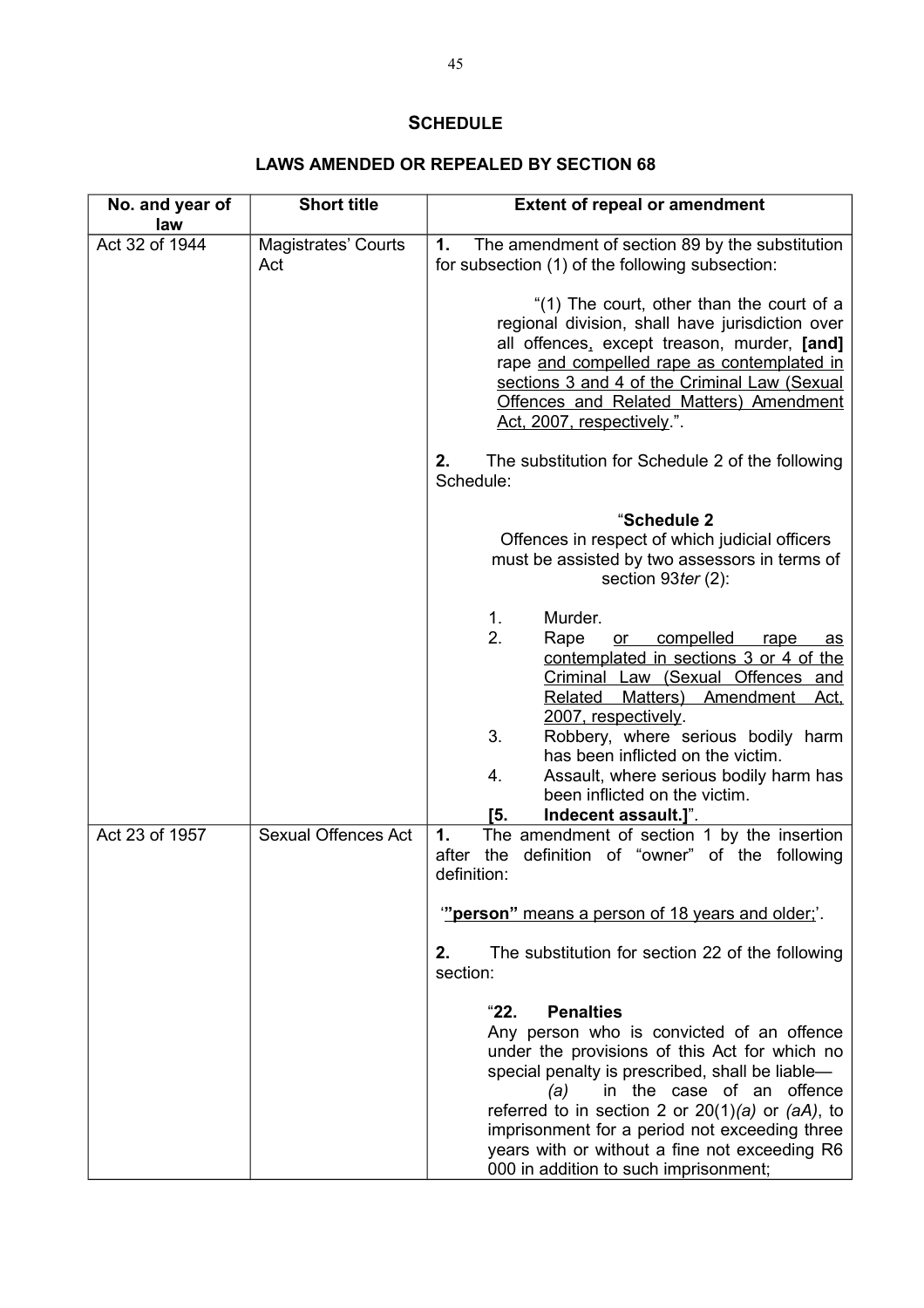| No. and year of<br>law | <b>Short title</b>                  | <b>Extent of repeal or amendment</b>                                                                                                                                                                                                                                                                                                                                                                                                                                                                                                                                                                                                                                                                                                                                                                                                                                                                                                                                                                                                                                                                                                              |
|------------------------|-------------------------------------|---------------------------------------------------------------------------------------------------------------------------------------------------------------------------------------------------------------------------------------------------------------------------------------------------------------------------------------------------------------------------------------------------------------------------------------------------------------------------------------------------------------------------------------------------------------------------------------------------------------------------------------------------------------------------------------------------------------------------------------------------------------------------------------------------------------------------------------------------------------------------------------------------------------------------------------------------------------------------------------------------------------------------------------------------------------------------------------------------------------------------------------------------|
|                        |                                     | in the case of an offence<br>[(b)]<br>referred to in section 9(1), to imprisonment<br>for a period not exceeding five years, or, if<br>the child concerned is a boy under the age<br>of 14 years or a girl under the age of 12<br>years, for life;]<br>(c)<br>(d)<br>in the case of an offence<br>referred to in section $[11,]$ 12A $[or 18]$ , with a<br>fine, or imprisonment for a period not<br>exceeding five years;<br>in the case of an offence<br>(e)<br>referred to in section 10 or 12(1) [or 13(1)], to<br>imprisonment for a period not exceeding seven<br>years;<br>in the case of an offence<br>(f)<br>referred to in section [14(1), 14(3), 15 or] 17,<br>to imprisonment for a period not exceeding six<br>years with or without a fine not exceeding R12<br>000 in addition to such imprisonment;<br>in the case of an offence<br>(g)<br>referred to in section [18A,] 19 or $20(1)(b)$ or<br>$(c)$ , [or 20A $(1)$ ,] to a fine not exceeding R4<br>000 or to imprisonment for a period not<br>exceeding two years or to both such fine and<br>such imprisonment.".<br>The repeal of sections 9, 11, 13, 14, 15, 18, 18A<br>3. |
| Act 8 of 1959          | Correctional<br><b>Services Act</b> | and 20A.<br>1.<br>The substitution for Schedule 2 of the following<br>Schedule:<br>"Schedule 2<br>(Section 29 (5))<br>Murder<br>Rape or compelled rape as contemplated in<br>sections 3 or 4 of the Criminal Law (Sexual                                                                                                                                                                                                                                                                                                                                                                                                                                                                                                                                                                                                                                                                                                                                                                                                                                                                                                                          |
|                        |                                     | Offences and Related Matters) Amendment<br>Act, 2007, respectively<br>Robbery where the wielding of a fire-arm or<br>any other dangerous weapon or the infliction of<br>grievous bodily harm or the robbery of a motor<br>vehicle is involved<br>Assault with intent to commit grievous bodily<br>harm, or when a dangerous wound is inflicted<br>[Assault of a sexual nature] Sexual assault.<br>compelled sexual assault or compelled self-<br>sexual assault as contemplated in section 5, 6<br>or 7 of the Criminal Law (Sexual Offences and<br>Matters)<br>Amendment Act,<br>2007,<br>Related<br>respectively<br>Kidnapping                                                                                                                                                                                                                                                                                                                                                                                                                                                                                                                  |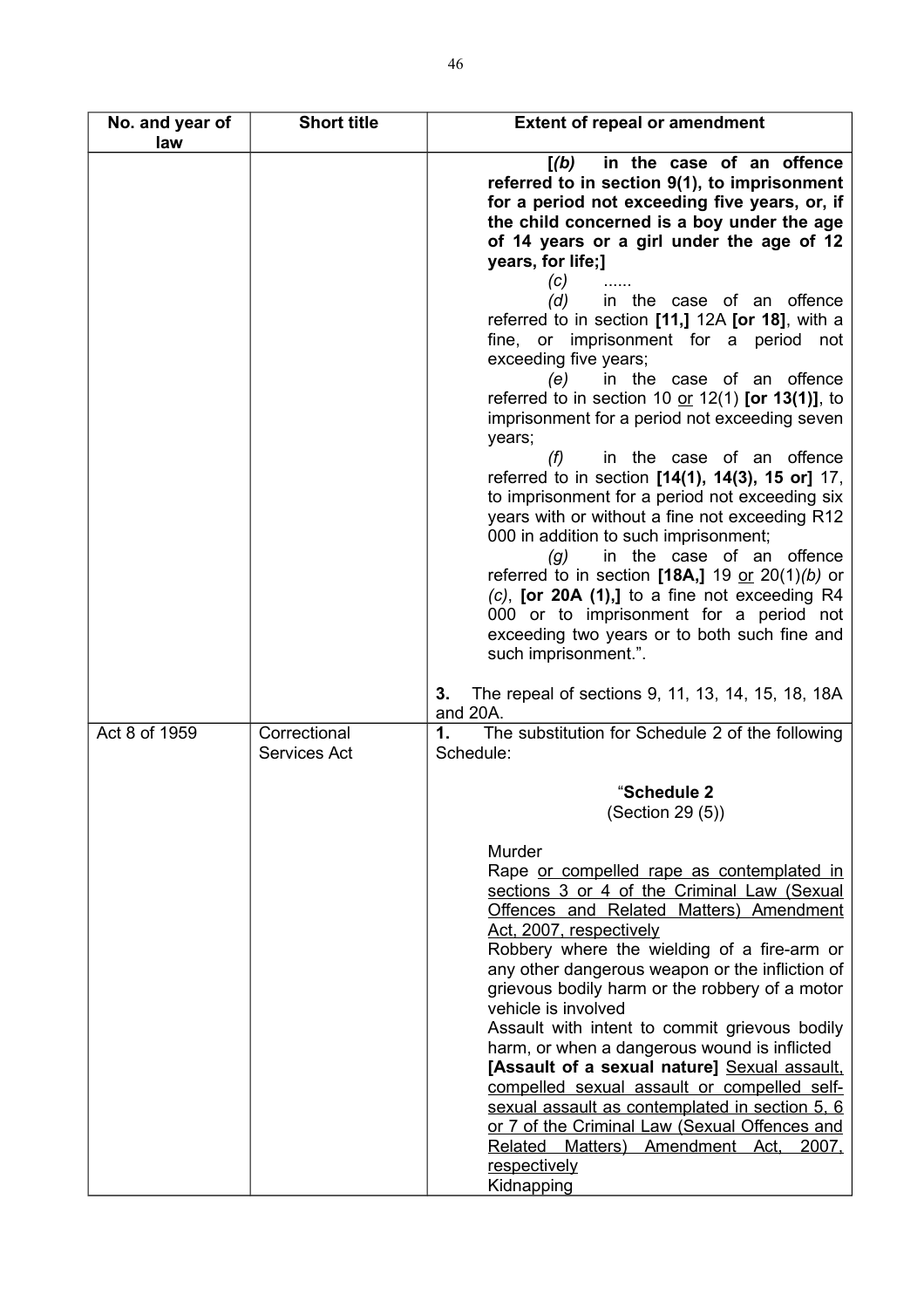| No. and year of<br>law | <b>Short title</b>        | <b>Extent of repeal or amendment</b>                                                                                                                                                                                                                                                                                                                                                                                                                                                                                                                                                                                                                 |
|------------------------|---------------------------|------------------------------------------------------------------------------------------------------------------------------------------------------------------------------------------------------------------------------------------------------------------------------------------------------------------------------------------------------------------------------------------------------------------------------------------------------------------------------------------------------------------------------------------------------------------------------------------------------------------------------------------------------|
|                        |                           | Any offence under any law relating to the illicit<br>conveyance or<br>supply of dependence<br>producing drugs<br>Any conspiracy, incitement or attempt to<br>commit any offence referred<br>to<br>in this<br>Schedule.".                                                                                                                                                                                                                                                                                                                                                                                                                             |
| Act 68 of 1969         | <b>Prescription Act</b>   | The amendment of section 12-<br>1.                                                                                                                                                                                                                                                                                                                                                                                                                                                                                                                                                                                                                   |
|                        |                           | by the substitution for subsection (1) of the<br>(a)<br>following subsection:                                                                                                                                                                                                                                                                                                                                                                                                                                                                                                                                                                        |
|                        |                           | Subject to the provisions of<br>(1)<br>subsections<br>$(2)$ , [and]<br>(3),<br>and $(4)$ ,<br>prescription shall commence to run as soon<br>as the debt is due."; and                                                                                                                                                                                                                                                                                                                                                                                                                                                                                |
|                        |                           | by the addition after subsection (3) of the<br>(b)<br>following subsection:                                                                                                                                                                                                                                                                                                                                                                                                                                                                                                                                                                          |
| Act 51 of 1977         | <b>Criminal Procedure</b> | " $(4)$<br><b>Prescription</b><br>shall<br>not<br>commence to run in respect of a debt based<br>on the commission of an alleged sexual<br>offence as contemplated in sections 3, 4, 17,<br><u>18(2), 20(1), 23, 24(2), 26(1) and 71(1) or (2)</u><br>of the Criminal Law (Sexual Offences and<br>Related Matters) Amendment Act, 2007,<br>during the time in which the creditor is unable<br>to institute proceedings because of his or her<br>mental or psychological condition."<br>The substitution for section 18 of the following<br>$\mathbf 1$ .                                                                                              |
|                        | Act                       | section:<br>institute<br>"Prescription<br>right<br>οf<br>to<br>prosecution                                                                                                                                                                                                                                                                                                                                                                                                                                                                                                                                                                           |
|                        |                           | 18.<br>The right to institute a prosecution for<br>any offence, other than the offences of-<br>(a)<br>murder;<br>(b)<br>treason committed when the Republic<br>is in a state of war;<br>robbery, if aggravating circumstances<br>(c)<br>were present;<br>kidnapping;<br>(d)<br>child-stealing; [or]<br>(e)<br>(f)<br>rape<br>or<br>compelled<br>rape<br>as<br>contemplated in sections 3 or 4 of the<br>Criminal Law (Sexual Offences and<br>Related<br>Matters)<br>Amendment<br>Act,<br>2007, respectively;<br>the crime of genocide, crimes against<br>(g)<br>humanity<br>and<br>crimes,<br>war<br>as<br>contemplated in<br>section<br>4 of<br>the |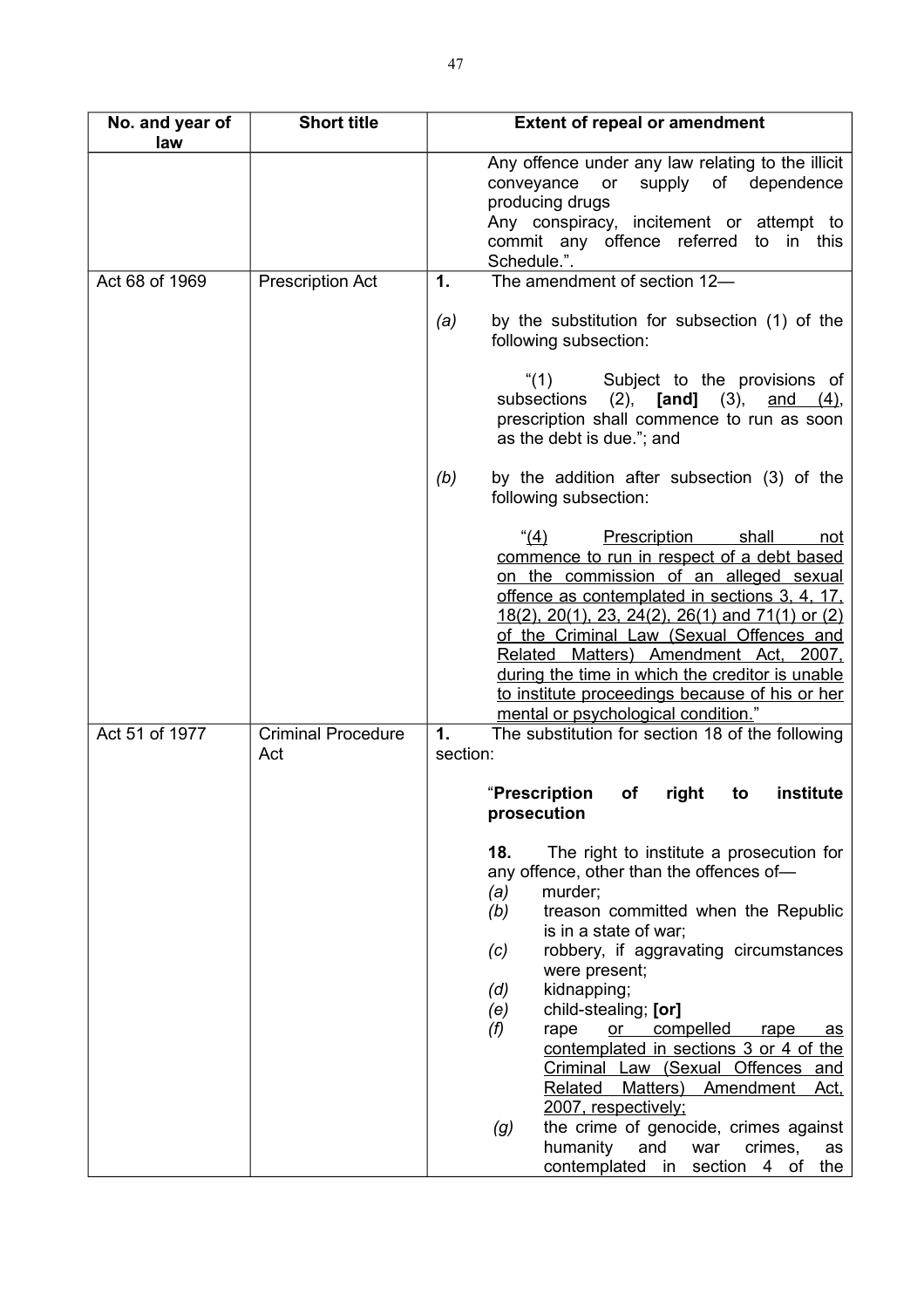| No. and year of<br>law | <b>Short title</b> | <b>Extent of repeal or amendment</b>                                                                                                                                                                                                                                                                                                                                                                                                                                                                                                                                                                                                                                                                                                                                                                                                                                                                                                                                        |
|------------------------|--------------------|-----------------------------------------------------------------------------------------------------------------------------------------------------------------------------------------------------------------------------------------------------------------------------------------------------------------------------------------------------------------------------------------------------------------------------------------------------------------------------------------------------------------------------------------------------------------------------------------------------------------------------------------------------------------------------------------------------------------------------------------------------------------------------------------------------------------------------------------------------------------------------------------------------------------------------------------------------------------------------|
|                        |                    | Implementation of the Rome Statute of<br>the International Criminal Court Act,<br>2002, or                                                                                                                                                                                                                                                                                                                                                                                                                                                                                                                                                                                                                                                                                                                                                                                                                                                                                  |
|                        |                    | trafficking<br>(h)<br>in persons for sexual                                                                                                                                                                                                                                                                                                                                                                                                                                                                                                                                                                                                                                                                                                                                                                                                                                                                                                                                 |
|                        |                    | purposes by a person as contemplated<br>in section $71(1)$ or $(2)$ of the Criminal<br>Law (Sexual Offences and Related<br>Matters) Amendment Act, 2007; or                                                                                                                                                                                                                                                                                                                                                                                                                                                                                                                                                                                                                                                                                                                                                                                                                 |
|                        |                    | using a child or person who is mentally<br>$\omega$<br>disabled for pornographic purposes as<br>contemplated in sections 20(1) and<br>26(1) of the Criminal Law (Sexual<br><b>Offences</b><br><b>Related</b><br>Matters)<br><u>and</u>                                                                                                                                                                                                                                                                                                                                                                                                                                                                                                                                                                                                                                                                                                                                      |
|                        |                    | Amendment Act, 2007,<br>shall, unless some other period is expressly                                                                                                                                                                                                                                                                                                                                                                                                                                                                                                                                                                                                                                                                                                                                                                                                                                                                                                        |
|                        |                    | provided for by law, lapse after the expiration<br>of a period of 20 years from the time when the<br>offence was committed.".                                                                                                                                                                                                                                                                                                                                                                                                                                                                                                                                                                                                                                                                                                                                                                                                                                               |
|                        |                    | The amendment of section 77 by the substitution<br>2.<br>for subsection (6) of the following subsection:                                                                                                                                                                                                                                                                                                                                                                                                                                                                                                                                                                                                                                                                                                                                                                                                                                                                    |
|                        |                    | " $(6)(a)$ If the court which has jurisdiction<br>in terms of section 75 to try the case, finds<br>accused<br>that<br>the<br>is<br>not<br>capable<br>of<br>understanding the proceedings so as to make<br>a proper defence, the court may, if it is of the<br>opinion that it is in the interests of the<br>accused, taking into account the nature of the<br>accused's<br>incapacity contemplated<br>in.<br>subsection (1), and unless it can be proved<br>on a balance of probabilities that, on the<br>limited evidence available<br>the<br>accused<br>committed the act in question, order that such<br>information or evidence be placed before the<br>court as it deems fit so as to determine<br>whether the accused has committed the act<br>in question and the court shall direct that the<br>accused-<br>(i)<br>in the case of a charge of<br>murder or culpable homicide or rape or<br>compelled rape as contemplated in<br>sections 3 or 4 of the Criminal Law |
|                        |                    | (Sexual Offences and Related Matters)<br>Amendment Act, 2007, respectively, or a<br>charge involving serious violence or if<br>the court considers it to be necessary in<br>the public interest, where the court finds<br>that the accused has committed the act<br>question, or any other offence<br>in<br>involving serious violence, be detained                                                                                                                                                                                                                                                                                                                                                                                                                                                                                                                                                                                                                         |
|                        |                    | in a psychiatric hospital or a prison<br>pending the decision of a judge in                                                                                                                                                                                                                                                                                                                                                                                                                                                                                                                                                                                                                                                                                                                                                                                                                                                                                                 |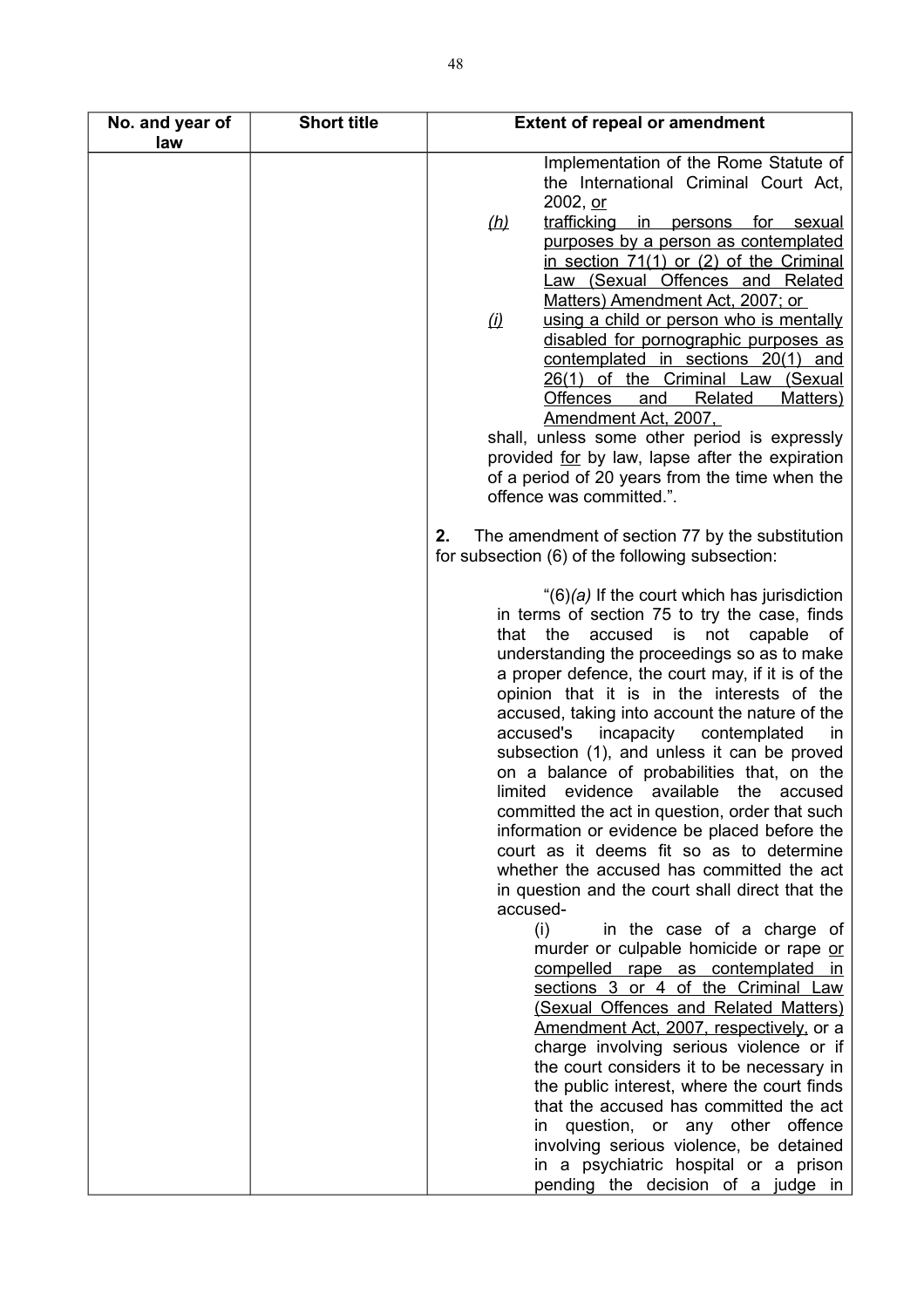| No. and year of<br>law | <b>Short title</b> | <b>Extent of repeal or amendment</b>                                                                     |
|------------------------|--------------------|----------------------------------------------------------------------------------------------------------|
|                        |                    | chambers in terms of section 47 of the<br>Mental Health Care Act, 2002; or                               |
|                        |                    | where the court finds that the<br>(ii)                                                                   |
|                        |                    | has committed<br>accused<br>an                                                                           |
|                        |                    | offence<br>other<br>than<br>one                                                                          |
|                        |                    | contemplated in subparagraph                                                                             |
|                        |                    | (i) or that he or she has not                                                                            |
|                        |                    | committed any offence-                                                                                   |
|                        |                    | (aa) be admitted to and detained in<br>an institution stated in the order as                             |
|                        |                    | if he or she were an involuntary                                                                         |
|                        |                    | mental<br>health<br>care<br>user                                                                         |
|                        |                    | contemplated in section 37 of the                                                                        |
|                        |                    | Mental Health Care Act, 2002,                                                                            |
|                        |                    | and if the court so directs after the accused                                                            |
|                        |                    | has pleaded to the charge, the accused shall                                                             |
|                        |                    | not be entitled under section 106(4) to be                                                               |
|                        |                    | acquitted or to be convicted in respect of the<br>charge in question.                                    |
|                        |                    | (b) If the court makes a finding in terms                                                                |
|                        |                    | of paragraph (a) after the accused has been                                                              |
|                        |                    | convicted of the offence charged but before                                                              |
|                        |                    | sentence is passed, the court shall set the                                                              |
|                        |                    | conviction aside, and if the accused has                                                                 |
|                        |                    | pleaded guilty it shall be deemed that he has                                                            |
|                        |                    | pleaded not guilty.".                                                                                    |
|                        |                    | The amendment of section 78 by the substitution<br>3.<br>for subsection (6) of the following subsection: |
|                        |                    | "(6) If the court finds that the accused                                                                 |
|                        |                    | committed the act in question and that he or                                                             |
|                        |                    | she at the time of such commission was by                                                                |
|                        |                    | reason of mental illness or intellectual                                                                 |
|                        |                    | disability not criminally responsible for such<br>$act$ —                                                |
|                        |                    | the court shall find the accused not<br>(a)                                                              |
|                        |                    | guilty; or                                                                                               |
|                        |                    | if the court so finds after the accused<br>(b)                                                           |
|                        |                    | has been convicted of the offence                                                                        |
|                        |                    | charged but before sentence is                                                                           |
|                        |                    | passed, the court shall set the                                                                          |
|                        |                    | conviction aside and find the accused<br>not guilty,                                                     |
|                        |                    | by reason of mental illness or intellectual                                                              |
|                        |                    | disability, as the case may be, and direct-                                                              |
|                        |                    | in a case where the accused is<br>(i)                                                                    |
|                        |                    | charged with murder or culpable                                                                          |
|                        |                    | homicide or rape or compelled rape as                                                                    |
|                        |                    | contemplated in sections 3 or 4 of the                                                                   |
|                        |                    | Criminal Law (Sexual Offences and<br>Matters) Amendment Act.<br><b>Related</b>                           |
|                        |                    | 2007, respectively, or another charge                                                                    |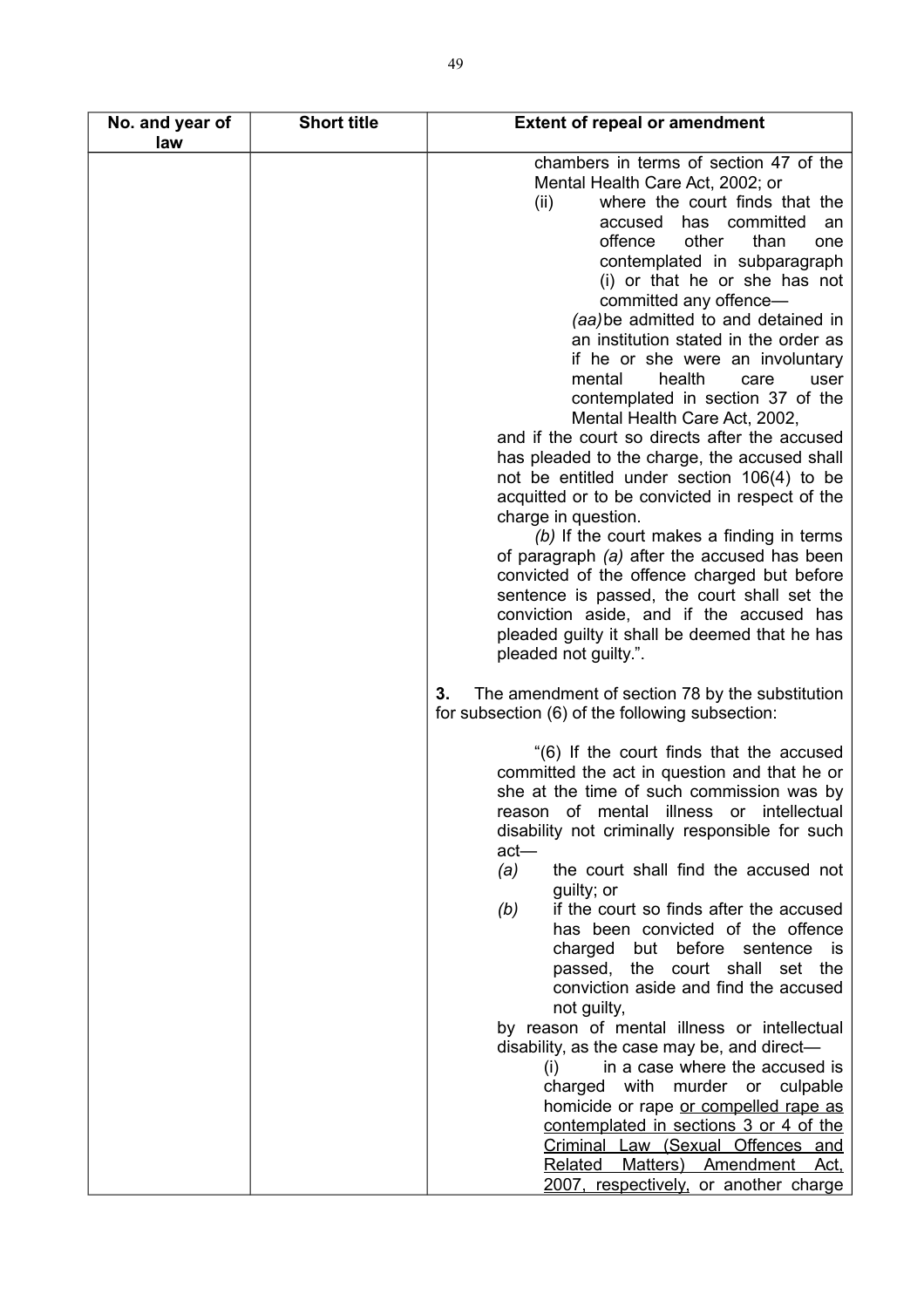| No. and year of<br>law | <b>Short title</b> | <b>Extent of repeal or amendment</b>                                                                                                                                                                                                                                                                       |
|------------------------|--------------------|------------------------------------------------------------------------------------------------------------------------------------------------------------------------------------------------------------------------------------------------------------------------------------------------------------|
|                        |                    | involving serious violence, or if the<br>court considers it to be necessary in<br>the public interest that the accused be                                                                                                                                                                                  |
|                        |                    | (aa) detained<br>in<br>psychiatric<br>a<br>hospital or a prison pending the<br>decision of a judge in chambers in<br>terms of section 47 of the Mental<br>Health Care Act, 2002;<br>(bb) admitted to and detained in an<br>institution stated in the order and                                             |
|                        |                    | treated as if he or she were an<br>involuntary mental care health user<br>contemplated in section 37 of the<br>Mental Health Care Act, 2002;<br>$(cc)$                                                                                                                                                     |
|                        |                    | (dd) released<br>subject<br>such<br>to<br>conditions as the court considers<br>appropriate; or<br>(ee) released unconditionally;                                                                                                                                                                           |
|                        |                    | in any other case than a case<br>(ii)<br>contemplated in subparagraph (i), that<br>the accused-<br>(aa) be admitted to and detained in                                                                                                                                                                     |
|                        |                    | an institution stated in the order and<br>treated as if he or she were an<br>involuntary mental health care user<br>contemplated in section 37 of the<br>Mental Health Care Act, 2002;<br>$(bb)$                                                                                                           |
|                        |                    | (cc) be released subject to such<br>conditions as the court considers<br>appropriate; or<br>(dd) be released unconditionally.".                                                                                                                                                                            |
|                        |                    | The amendment of section 79 by the substitution<br>4.<br>for subsection (1) of the following subsection:                                                                                                                                                                                                   |
|                        |                    | "(1) Where a court issues a direction<br>under section $77(1)$ or $78(2)$ , the relevant<br>enquiry shall be conducted and be reported on                                                                                                                                                                  |
|                        |                    | (a)<br>where the accused is charged with an<br>offence other than one referred to in<br>by the<br>medical<br>paragraph (b),<br>superintendent of a psychiatric hospital<br>designated by the court, or by a<br>psychiatrist appointed by such medical<br>superintendent at the request of the<br>court; or |
|                        |                    | where the accused is charged with<br>(b)<br>murder or culpable homicide or rape or<br>compelled rape as contemplated in                                                                                                                                                                                    |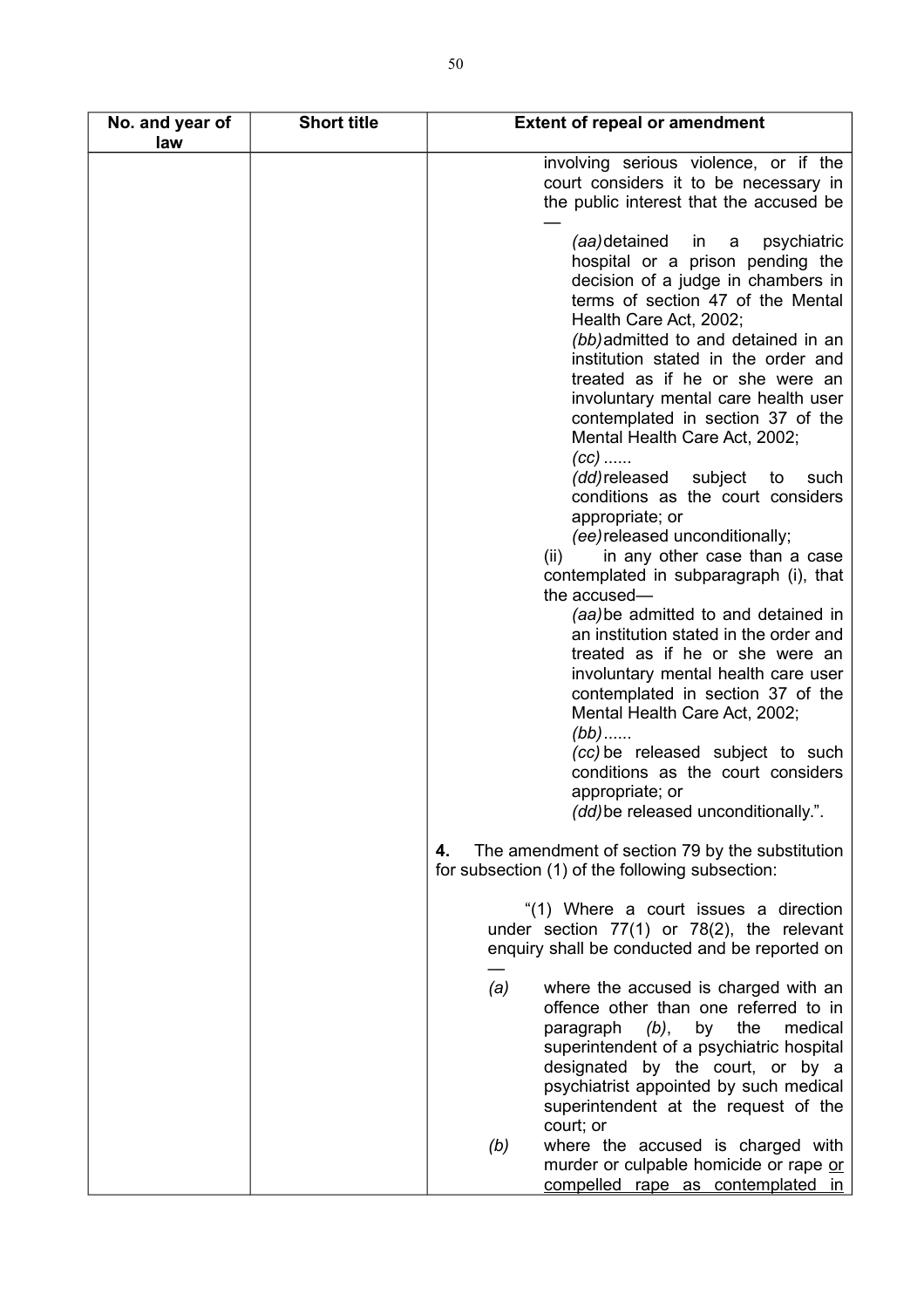| No. and year of | <b>Short title</b> | <b>Extent of repeal or amendment</b>                                   |
|-----------------|--------------------|------------------------------------------------------------------------|
| law             |                    |                                                                        |
|                 |                    | sections 3 or 4 of the Criminal Law                                    |
|                 |                    | (Sexual Offences and Related Matters)                                  |
|                 |                    | Amendment Act, 2007, respectively, or                                  |
|                 |                    | another<br>charge<br>involving<br>serious                              |
|                 |                    | violence, or if the court considers it to                              |
|                 |                    | be necessary in the public interest, or                                |
|                 |                    | where the court in any particular case<br>so directs-                  |
|                 |                    | by the medical superintendent<br>(i)                                   |
|                 |                    | of a psychiatric hospital designated                                   |
|                 |                    | by the court, or by a psychiatrist                                     |
|                 |                    | appointed<br>by<br>such<br>medical                                     |
|                 |                    | superintendent at the request of the                                   |
|                 |                    | court;                                                                 |
|                 |                    | (ii) by a psychiatrist appointed by                                    |
|                 |                    | the court and who is not in the full-                                  |
|                 |                    | time service of the State;                                             |
|                 |                    | (iii) by a psychiatrist appointed for                                  |
|                 |                    | the accused by the court; and                                          |
|                 |                    | (iv)by a clinical psychologist where                                   |
|                 |                    | the court so directs.".                                                |
|                 |                    | 5. The amendment of section 153 by the substitution                    |
|                 |                    | for subsection (3) of the following subsection:                        |
|                 |                    |                                                                        |
|                 |                    | "(3) In criminal proceedings relating to                               |
|                 |                    | a charge that the accused committed or                                 |
|                 |                    | attempted to commit-                                                   |
|                 |                    | any [indecent act] sexual offence as<br>(a)                            |
|                 |                    | contemplated in section 1 of the                                       |
|                 |                    | Criminal Law (Sexual Offences and                                      |
|                 |                    | Related Matters) Amendment Act.<br>2007, towards or in connection with |
|                 |                    |                                                                        |
|                 |                    | any other person;<br>(b)<br>any act for the purpose of [procuring]     |
|                 |                    | or] furthering the commission of [an                                   |
|                 |                    | indecent act] a sexual offence as                                      |
|                 |                    | contemplated in section 1 of the                                       |
|                 |                    | Criminal Law (Sexual Offences and                                      |
|                 |                    | Related Matters) Amendment Act,                                        |
|                 |                    | 2007, towards or in connection with                                    |
|                 |                    | any other person; or                                                   |
|                 |                    | extortion or any statutory offence of<br>(c)                           |
|                 |                    | demanding from any other person                                        |
|                 |                    | some advantage which was not due                                       |
|                 |                    | and, by inspiring fear in the mind of                                  |
|                 |                    | such other person, compelling him to                                   |
|                 |                    | render such advantage,                                                 |
|                 |                    | the court before which such proceedings are                            |
|                 |                    | pending may, at the request of such other                              |
|                 |                    | person or, if he is a minor, at the request of                         |
|                 |                    | his parent or guardian, direct that any person                         |
|                 |                    | whose presence is not necessary at the                                 |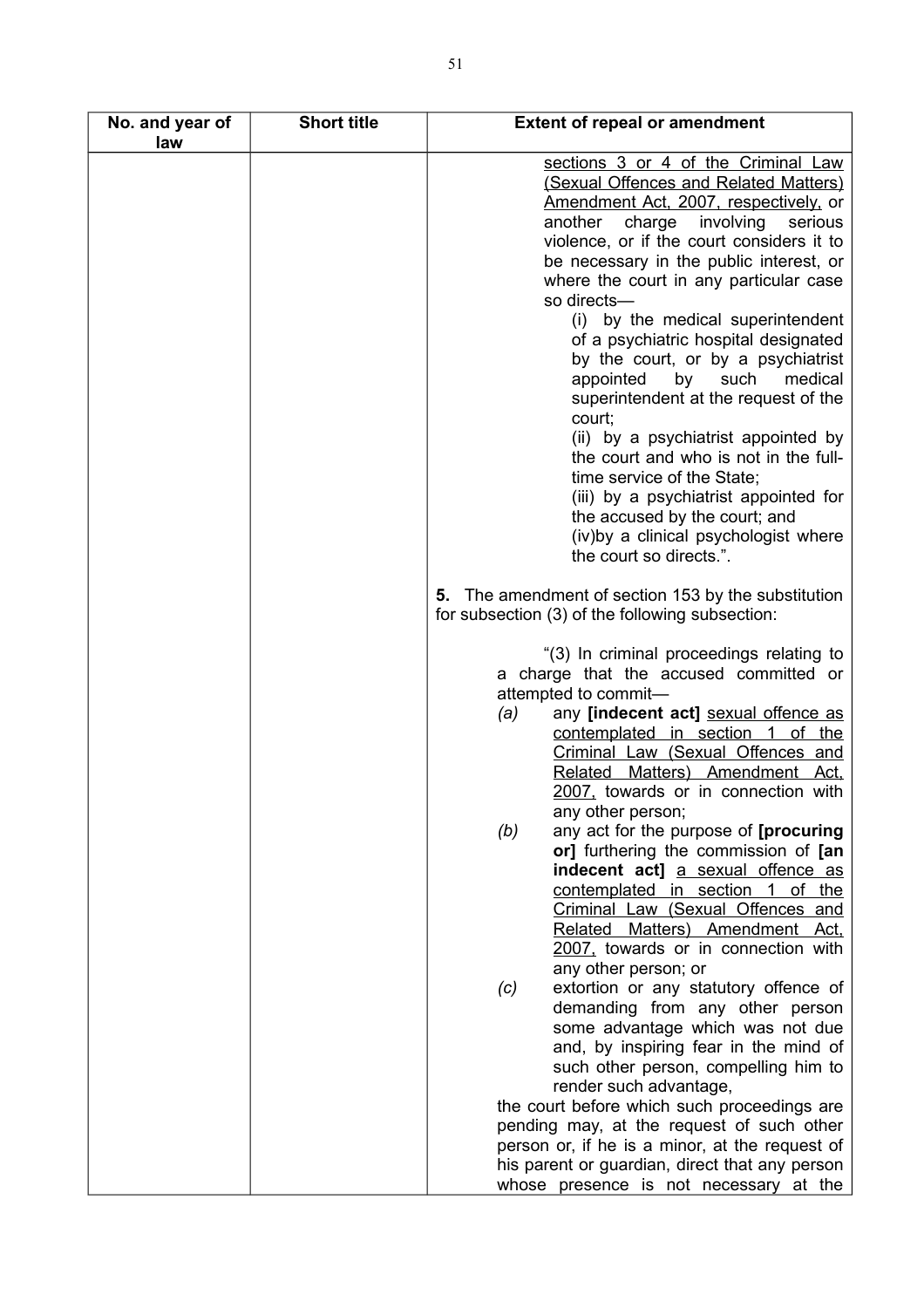| No. and year of<br>law | <b>Short title</b> | <b>Extent of repeal or amendment</b>                                                                                                                                                                                                                                                                                                                                                                                                                                                                                                                                                                                                                                                                                                                                                                                   |
|------------------------|--------------------|------------------------------------------------------------------------------------------------------------------------------------------------------------------------------------------------------------------------------------------------------------------------------------------------------------------------------------------------------------------------------------------------------------------------------------------------------------------------------------------------------------------------------------------------------------------------------------------------------------------------------------------------------------------------------------------------------------------------------------------------------------------------------------------------------------------------|
|                        |                    | proceedings or any person or class of<br>persons mentioned in the request, shall not<br>be present at the proceedings: Provided that<br>judgment shall be delivered and sentence<br>shall be passed in open court if the court is of<br>the opinion that the identity of the other<br>person concerned would not be revealed<br>thereby.".                                                                                                                                                                                                                                                                                                                                                                                                                                                                             |
|                        |                    | by the substitution for subsection (5) of the<br>(a)<br>following subsection:                                                                                                                                                                                                                                                                                                                                                                                                                                                                                                                                                                                                                                                                                                                                          |
|                        |                    | (5)<br>Any person who publishes any<br>information in contravention of this section or<br>contrary to any direction or authority under<br>this section or who in any manner whatever<br>reveals the identity of a witness in<br>contravention of a direction under section<br>153(2), shall be guilty of an offence and liable<br>on conviction to a fine [not exceeding<br>R1 500] or to imprisonment for a period not<br>exceeding [one year] three years or to both<br>such fine and such imprisonment if the<br>person in respect of whom the publication or<br>revelation of identity was done, is over the<br>age of 18 years, and if such person is under<br>the age of 18 years, to a fine or to<br>imprisonment for a period not exceeding five<br>years or to both such fine and such<br>imprisonment."; and |
|                        |                    | by the addition of the following subsection:<br>(b)                                                                                                                                                                                                                                                                                                                                                                                                                                                                                                                                                                                                                                                                                                                                                                    |
|                        |                    | "(6) The provisions of section 300 are<br>applicable, with the changes required by the<br>context, upon the conviction of a person in<br>terms of subsection (5) and if-<br>the criminal proceedings that gave rise<br>(a)<br>to the publication of information or the<br>revelation of identity as contemplated in<br>that subsection related to a charge that<br>an accused person committed or<br>attempted to commit any sexual act as<br>contemplated in the Criminal Law<br>(Sexual Offences and Related Matters)<br>Amendment Act, 2007, towards or in<br>connection with any other person or any<br>act for the purpose of procuring or<br>furthering the commission of a sexual<br>as contemplated in that Act.<br>act.<br>towards or in connection with any other                                            |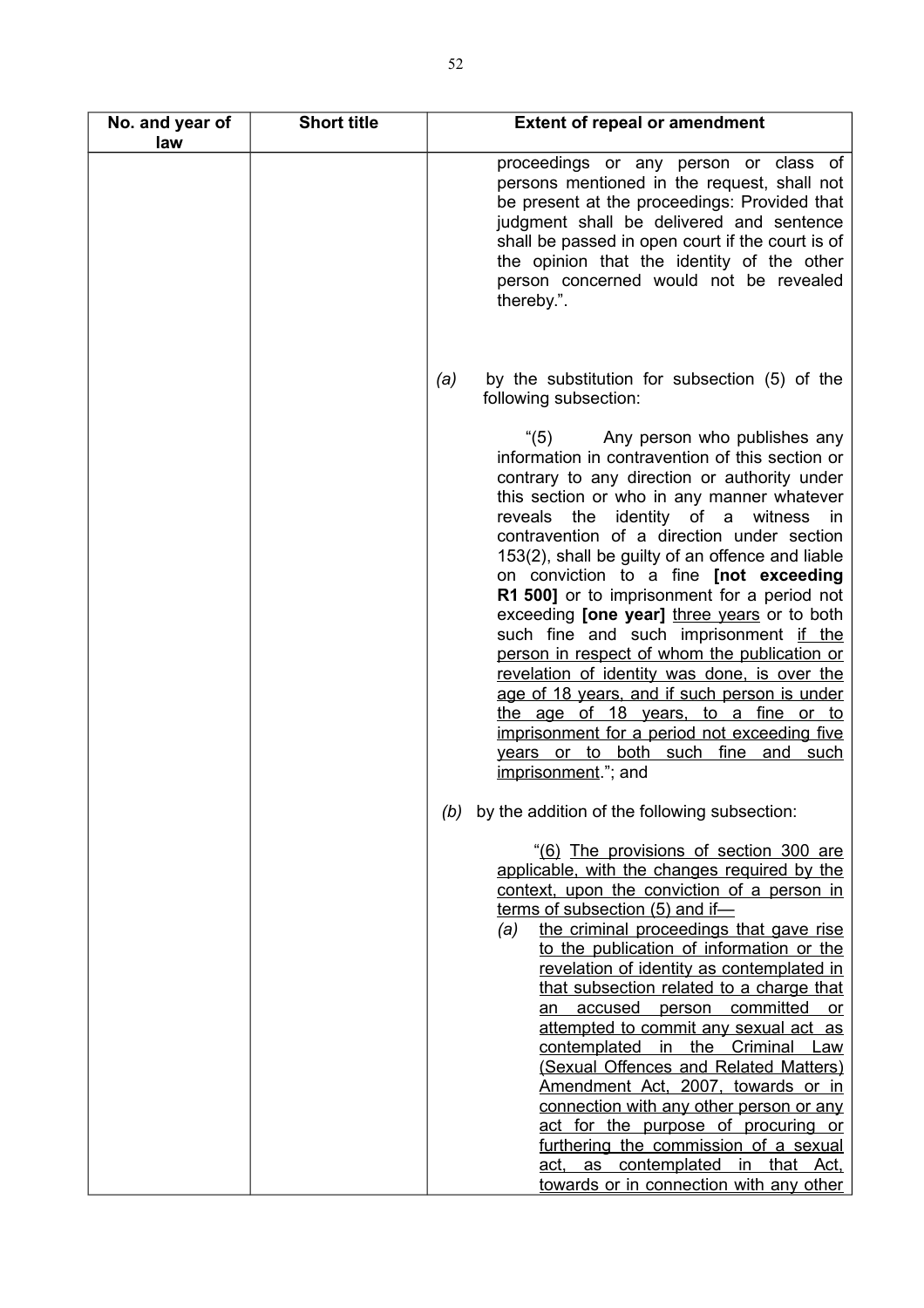| No. and year of<br>law | <b>Short title</b> | <b>Extent of repeal or amendment</b>                                                                                                                                                                                                                                                                                                                                                                                                                                                                                            |
|------------------------|--------------------|---------------------------------------------------------------------------------------------------------------------------------------------------------------------------------------------------------------------------------------------------------------------------------------------------------------------------------------------------------------------------------------------------------------------------------------------------------------------------------------------------------------------------------|
|                        |                    | person; and<br>(b)<br>the other person referred to in<br>paragraph (a) suffered any physical.<br>psychological or other injury or loss of<br>income or support."                                                                                                                                                                                                                                                                                                                                                                |
|                        |                    | The amendment of section 158 by the addition<br>7.<br>after subsection (4) of the following subsection:                                                                                                                                                                                                                                                                                                                                                                                                                         |
|                        |                    | "(5) The court shall provide reasons for<br>refusing any application by the public<br>prosecutor for the giving of evidence by a<br>child complainant below the age of 14 years<br>by means of closed circuit television or<br>similar electronic media, immediately upon<br>refusal and such reasons shall be entered<br>into the record of the proceedings."                                                                                                                                                                  |
|                        |                    | 8.<br>The amendment of section 164 by the<br>substitution for subsection (1) of the following<br>subsection:                                                                                                                                                                                                                                                                                                                                                                                                                    |
|                        |                    | "(1) Any person, who <b>[from ignorance</b><br>arising from youth, defective education or<br>other cause,] is found not to understand the<br>nature and import of the oath or the<br>affirmation, may be admitted to give evidence<br>in criminal proceedings without taking the<br>oath or making the affirmation: Provided that<br>such person shall, in lieu of the oath or<br>affirmation, be admonished by the presiding<br>judge or judicial officer to speak the truth[,<br>the whole truth and nothing but the truth]." |
|                        |                    | 9.<br>The amendment of section 170A by-                                                                                                                                                                                                                                                                                                                                                                                                                                                                                         |
|                        |                    | (a) the substitution for subsection (1) of the following<br>subsection:                                                                                                                                                                                                                                                                                                                                                                                                                                                         |
|                        |                    | "(1) Whenever criminal proceedings are<br>pending before any court and it appears to<br>such court that it would expose any witness<br>under the biological or mental age of<br>eighteen years to undue mental stress or<br>suffering if he or she testifies at such<br>proceedings, the court may, subject to<br>subsection (4), appoint a competent person<br>as an intermediary in order to enable such<br>witness to give his or her evidence through<br>that intermediary.";                                               |
|                        |                    | (b) the addition after subsection $(6)$ of the following<br>subsection:                                                                                                                                                                                                                                                                                                                                                                                                                                                         |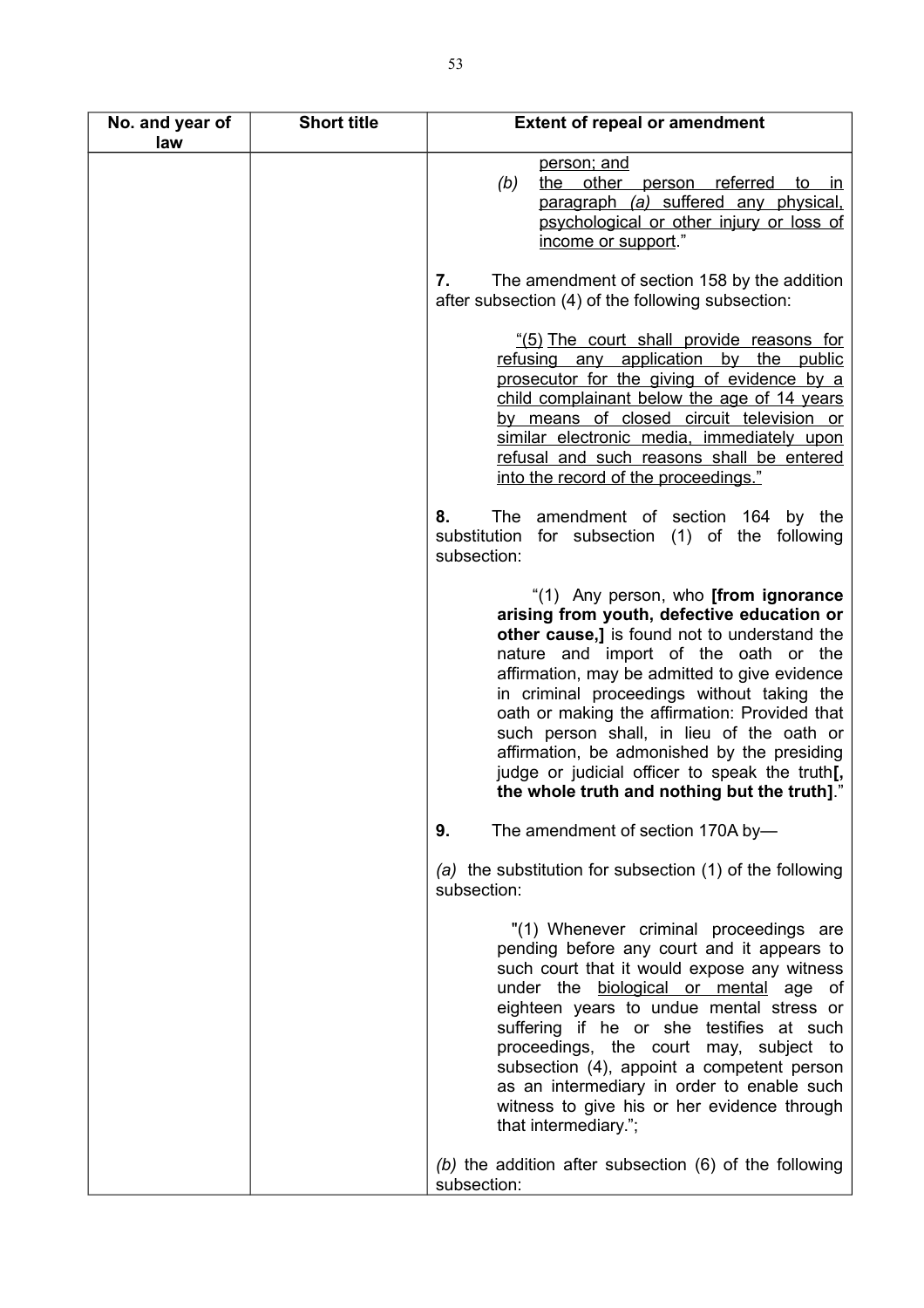| No. and year of<br>law | <b>Short title</b> | <b>Extent of repeal or amendment</b>                                                                                                                                                                                                                                                                                                                                                                                                                                                                                                                                                                                                                                                           |
|------------------------|--------------------|------------------------------------------------------------------------------------------------------------------------------------------------------------------------------------------------------------------------------------------------------------------------------------------------------------------------------------------------------------------------------------------------------------------------------------------------------------------------------------------------------------------------------------------------------------------------------------------------------------------------------------------------------------------------------------------------|
|                        |                    | "(7) The court shall provide reasons for<br>refusing any application or request by the<br>public prosecutor for the appointment of an<br>intermediary in respect of child complainants<br>below the age of 14 years, immediately upon<br>refusal and such reasons shall be entered<br>into the record of the proceedings.";                                                                                                                                                                                                                                                                                                                                                                    |
|                        |                    | (c) the addition after subsection (7) of the following<br>subsection:                                                                                                                                                                                                                                                                                                                                                                                                                                                                                                                                                                                                                          |
|                        |                    | $(8)^{4}$<br>An intermediary referred to in<br>subsection (1) shall be summoned to appear<br>in court on a specified date and at a specified<br>place and time to act as an intermediary.";<br>and                                                                                                                                                                                                                                                                                                                                                                                                                                                                                             |
|                        |                    | $(d)$ the addition after subsection $(8)$ of the following<br>subsections:                                                                                                                                                                                                                                                                                                                                                                                                                                                                                                                                                                                                                     |
|                        |                    | $(9)$ If, at the commencement of or at any<br>stage before<br>the<br>completion<br>οf<br>the<br>proceedings concerned, an intermediary<br>appointed by the court-<br>is for any reason absent;<br><u>(a)</u><br><u>(b)</u><br>becomes unable to act as an<br>intermediary in the opinion of the<br>court; or<br>dies,<br>$\omega$<br>the court may, in the interests of justice and<br>after due consideration of the arguments put<br>forward by the accused person and the<br>prosecutor-<br>postpone the proceedings in<br>(i)<br>obtain<br>order<br>to<br>the<br>intermediary's presence;<br>summons the intermediary to<br>(i)<br>appear before the court to<br>advance reasons for being |
|                        |                    | absent;<br>direct that the appointment of<br>(iii)<br>the intermediary be revoked                                                                                                                                                                                                                                                                                                                                                                                                                                                                                                                                                                                                              |
|                        |                    | and<br>appoint<br>another<br>intermediary; or<br>direct that the appointment of<br>(iv)<br>the intermediary be revoked<br>that the proceedings<br>and<br>continue in the absence of an<br>intermediary.                                                                                                                                                                                                                                                                                                                                                                                                                                                                                        |
|                        |                    | (10) The court shall immediately give<br>reasons for any direction or order referred to                                                                                                                                                                                                                                                                                                                                                                                                                                                                                                                                                                                                        |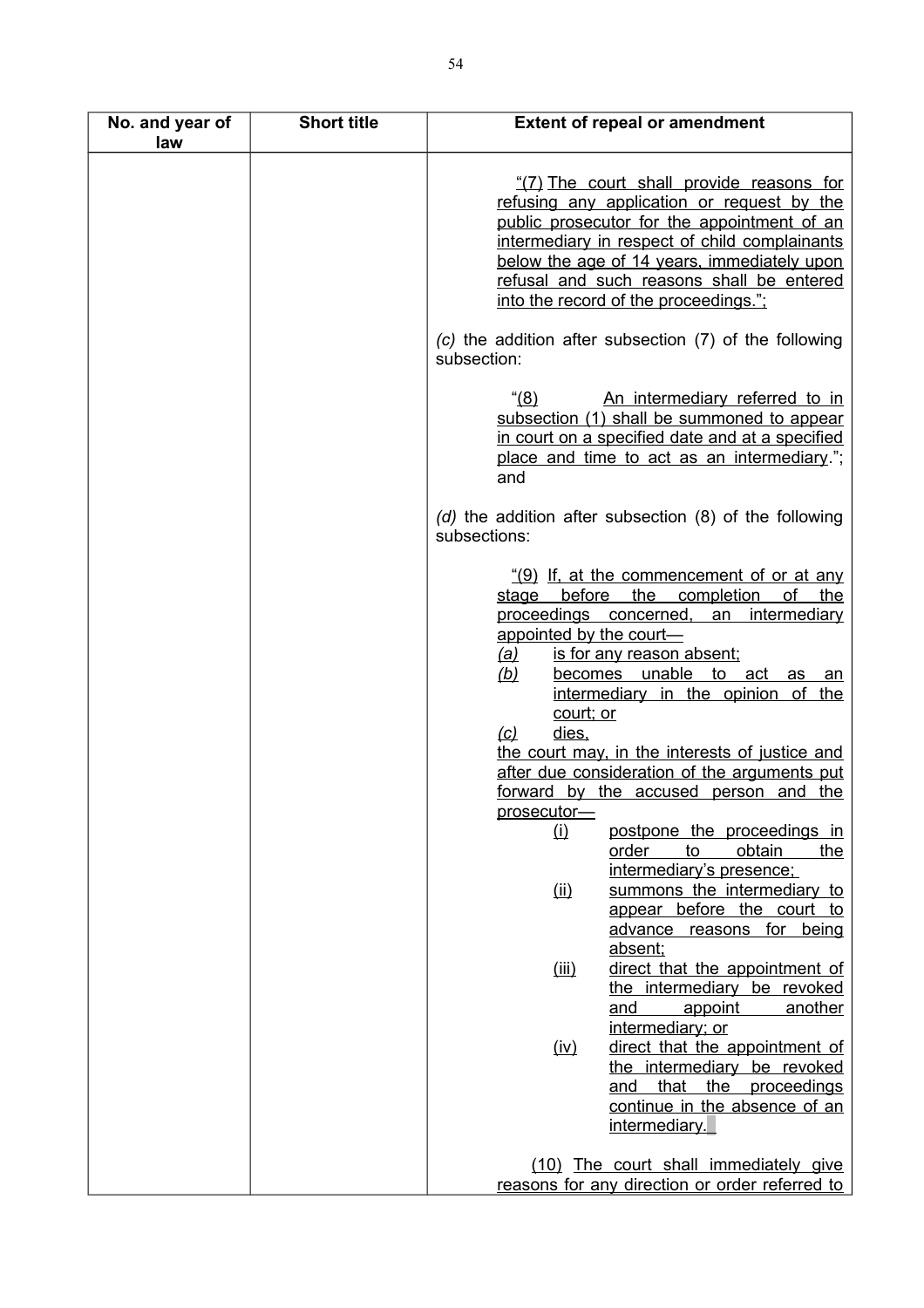| No. and year of<br>law | <b>Short title</b> | <b>Extent of repeal or amendment</b>                                                                                                                                                                                                                                                                                                                                                                                                                                                                                                                                      |
|------------------------|--------------------|---------------------------------------------------------------------------------------------------------------------------------------------------------------------------------------------------------------------------------------------------------------------------------------------------------------------------------------------------------------------------------------------------------------------------------------------------------------------------------------------------------------------------------------------------------------------------|
|                        |                    | in subsection (9)(iv), which reasons shall be                                                                                                                                                                                                                                                                                                                                                                                                                                                                                                                             |
|                        |                    | entered into the record of the proceedings.".                                                                                                                                                                                                                                                                                                                                                                                                                                                                                                                             |
|                        |                    | 10.<br>The amendment of section 195 by the<br>substitution for subsection (1) of the following<br>subsection:                                                                                                                                                                                                                                                                                                                                                                                                                                                             |
|                        |                    | "(1) The wife or husband of an accused<br>shall be competent, but not compellable, to give<br>evidence for the prosecution in criminal<br>proceedings, but shall be competent and<br>give evidence<br>compellable to<br>for<br>the<br>prosecution at such proceedings where the<br>accused is charged with-<br>any offence committed against the<br>(a)<br>person of either of them or of a child of<br>either of them or of a child that is in the<br>care of either of them;<br>any offence under Chapter 8 of the Child<br>(b)<br>Care Act, 1983 (Act No. 74 of 1983), |
|                        |                    | committed in respect of any child of<br>either of them;                                                                                                                                                                                                                                                                                                                                                                                                                                                                                                                   |
|                        |                    | any contravention of any provision of<br>(c)<br>section 31(1) of the Maintenance Act,<br>1998, or of such provision as applied by<br>any other law;                                                                                                                                                                                                                                                                                                                                                                                                                       |
|                        |                    | (d)<br>bigamy;<br>(e)<br>incest as contemplated in section 12 of<br>the Criminal Law (Sexual Offences and<br>Related Matters) Amendment Act, 2007.;                                                                                                                                                                                                                                                                                                                                                                                                                       |
|                        |                    | abduction;<br>(f)<br>any contravention of any provision of<br>(g)<br>section 2, 8, [9,] 10, [11,] 12, 12A, [13,]<br>17 or 20 of the Sexual Offences Act,<br>1957 (Act No. 23 of 1957);                                                                                                                                                                                                                                                                                                                                                                                    |
|                        |                    | any contravention of any provision of<br><u>(gA)</u><br>section 17 or 23 of the Criminal Law<br>(Sexual Offences and Related Matters)<br>Amendment Act, 2007;                                                                                                                                                                                                                                                                                                                                                                                                             |
|                        |                    | perjury committed in connection with or<br>(h)<br>any<br>for<br>the<br>purpose<br>of<br>judicial<br>proceedings instituted or to be instituted<br>or contemplated by the one of them<br>against the other, or in connection with<br>the<br>for<br>purpose of<br>criminal<br>or<br>proceedings in respect of any offence<br>included in this subsection;                                                                                                                                                                                                                   |
|                        |                    | the statutory offence of making a false<br>(i)<br>statement in any affidavit or<br>any<br>affirmed, solemn or attested declaration<br>if it is made in connection with or for the<br>purpose of any such proceedings as are<br>mentioned in paragraph (h).                                                                                                                                                                                                                                                                                                                |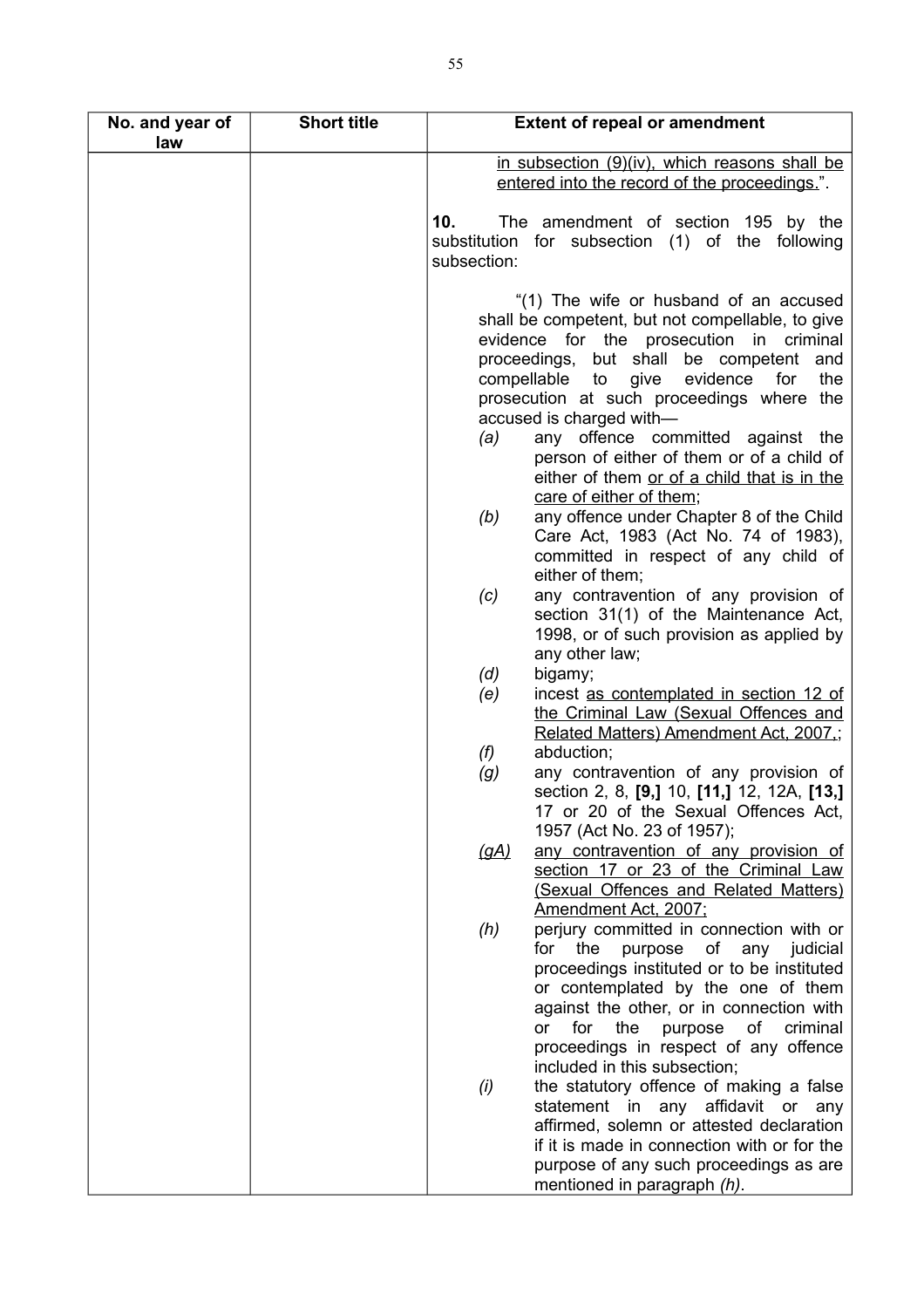| No. and year of<br>law | <b>Short title</b> | <b>Extent of repeal or amendment</b>                                                                                                                                                                                                                                                                                                                                                                                                                                                                                                                                                                                                                                                                                                                                                                                                                                                                                                                                                                                                                                                                                                                                                                                                                            |
|------------------------|--------------------|-----------------------------------------------------------------------------------------------------------------------------------------------------------------------------------------------------------------------------------------------------------------------------------------------------------------------------------------------------------------------------------------------------------------------------------------------------------------------------------------------------------------------------------------------------------------------------------------------------------------------------------------------------------------------------------------------------------------------------------------------------------------------------------------------------------------------------------------------------------------------------------------------------------------------------------------------------------------------------------------------------------------------------------------------------------------------------------------------------------------------------------------------------------------------------------------------------------------------------------------------------------------|
|                        |                    | 11.<br>The substitution for section 227 of the following<br>section:                                                                                                                                                                                                                                                                                                                                                                                                                                                                                                                                                                                                                                                                                                                                                                                                                                                                                                                                                                                                                                                                                                                                                                                            |
|                        |                    | "Evidence of character and<br>previous                                                                                                                                                                                                                                                                                                                                                                                                                                                                                                                                                                                                                                                                                                                                                                                                                                                                                                                                                                                                                                                                                                                                                                                                                          |
|                        |                    |                                                                                                                                                                                                                                                                                                                                                                                                                                                                                                                                                                                                                                                                                                                                                                                                                                                                                                                                                                                                                                                                                                                                                                                                                                                                 |
|                        |                    | sexual experience<br>227. (1) Evidence as to the character of<br>an accused or as to the character of any<br>person against or in connection with whom a<br>sexual offence as contemplated in the<br><b>Criminal Law (Sexual Offences and Related</b><br>Matters) Amendment Act, 2007, is alleged to<br>have been committed, shall, subject to the<br>provisions of subsection (2), be admissible or<br>inadmissible if such evidence would have<br>been admissible or inadmissible on the 30 <sup>th</sup><br>day of May, 1961.<br>No evidence as to any previous<br>(2)<br>sexual experience or conduct of any person<br>against or in connection with whom a sexual<br>offence is alleged to have been committed.<br>other than evidence relating<br>to sexual<br>experience or conduct in respect<br>of the<br>offence which is being tried, shall be<br>adduced, and no evidence or question in<br>cross examination regarding such sexual<br>experience or conduct, shall be put to such<br>person, the accused or any other witness at<br>the proceedings pending before the court<br>unless-<br>the court has, on application by any<br><u>(a)</u><br>party to the proceedings, granted<br>leave to adduce such evidence or to<br>put such question, or |
|                        |                    | such evidence has been introduced<br>(b)<br>by the prosecution.                                                                                                                                                                                                                                                                                                                                                                                                                                                                                                                                                                                                                                                                                                                                                                                                                                                                                                                                                                                                                                                                                                                                                                                                 |
|                        |                    | (3)<br>Before an application for leave<br>contemplated in subsection $(2)(a)$ is heard,                                                                                                                                                                                                                                                                                                                                                                                                                                                                                                                                                                                                                                                                                                                                                                                                                                                                                                                                                                                                                                                                                                                                                                         |
|                        |                    | the court may direct that any person.<br>including the complainant, whose presence is<br>not necessary may not be present at the<br>proceedings.                                                                                                                                                                                                                                                                                                                                                                                                                                                                                                                                                                                                                                                                                                                                                                                                                                                                                                                                                                                                                                                                                                                |
|                        |                    | (4)<br>The court shall, subject to<br>subsection (6), grant the application referred                                                                                                                                                                                                                                                                                                                                                                                                                                                                                                                                                                                                                                                                                                                                                                                                                                                                                                                                                                                                                                                                                                                                                                            |
|                        |                    | to in subsection $(2)(a)$ only if satisfied that                                                                                                                                                                                                                                                                                                                                                                                                                                                                                                                                                                                                                                                                                                                                                                                                                                                                                                                                                                                                                                                                                                                                                                                                                |
|                        |                    | such evidence or questioning is relevant to<br>the proceedings pending before the court.<br>whether<br>determining<br>In.<br>(5)                                                                                                                                                                                                                                                                                                                                                                                                                                                                                                                                                                                                                                                                                                                                                                                                                                                                                                                                                                                                                                                                                                                                |
|                        |                    | evidence or questioning as contemplated in<br>this section is relevant to the proceedings                                                                                                                                                                                                                                                                                                                                                                                                                                                                                                                                                                                                                                                                                                                                                                                                                                                                                                                                                                                                                                                                                                                                                                       |
|                        |                    | pending before the court, the court shall take<br>into account whether such evidence or                                                                                                                                                                                                                                                                                                                                                                                                                                                                                                                                                                                                                                                                                                                                                                                                                                                                                                                                                                                                                                                                                                                                                                         |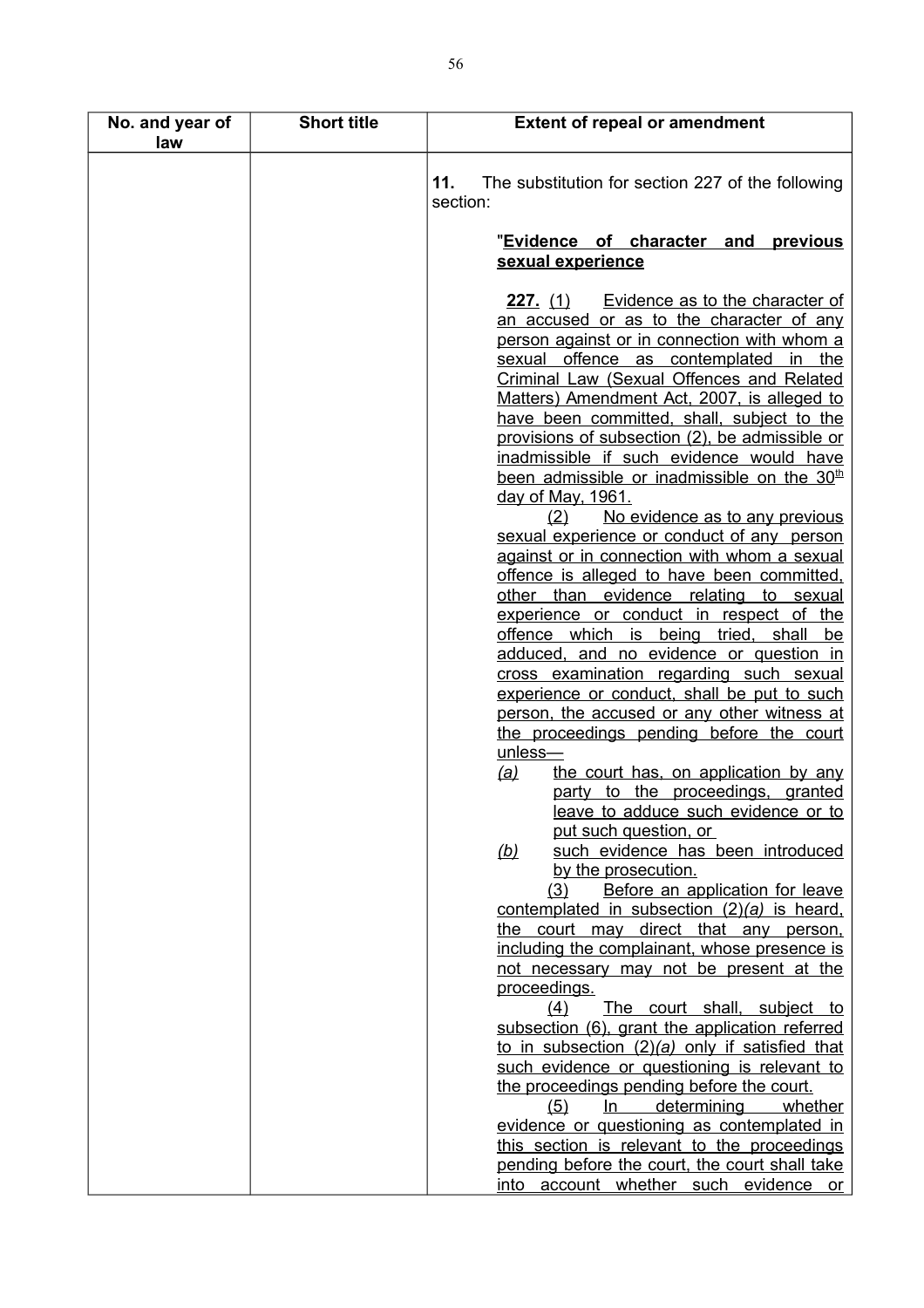| No. and year of<br>law | <b>Short title</b> |                     | <b>Extent of repeal or amendment</b>                                                       |
|------------------------|--------------------|---------------------|--------------------------------------------------------------------------------------------|
|                        |                    |                     | guestioning-                                                                               |
|                        |                    | <u>(a)</u>          | is in the interests of justice, with due                                                   |
|                        |                    |                     | regard to the accused's right to a fair                                                    |
|                        |                    |                     | trial;                                                                                     |
|                        |                    | (b)                 | is in the interests of society in                                                          |
|                        |                    |                     | encouraging the reporting of sexual                                                        |
|                        |                    |                     | offences;                                                                                  |
|                        |                    | (c)                 | relates to a specific instance of sexual                                                   |
|                        |                    |                     | activity relevant to a fact in issue;                                                      |
|                        |                    | ( <u>d)</u>         | is likely to rebut evidence previously                                                     |
|                        |                    |                     | adduced by the prosecution;                                                                |
|                        |                    | (e)                 | is fundamental to the accused's                                                            |
|                        |                    |                     | defence:                                                                                   |
|                        |                    | $\langle f \rangle$ | is not substantially outweighed by its                                                     |
|                        |                    |                     | potential prejudice to the complainant's                                                   |
|                        |                    |                     | personal dignity and right to privacy; or                                                  |
|                        |                    | $\left( q\right)$   | is likely to explain the presence of                                                       |
|                        |                    |                     | semen or the source of pregnancy or                                                        |
|                        |                    |                     | disease or any injury to the                                                               |
|                        |                    |                     | complainant, where it is relevant to a                                                     |
|                        |                    |                     | fact in issue;                                                                             |
|                        |                    |                     | (6)<br>The court shall not grant an                                                        |
|                        |                    |                     | application referred to in subsection $(2)(a)$ if,                                         |
|                        |                    |                     | in its opinion, such evidence or questioning is                                            |
|                        |                    |                     | sought to be adduced to support an inference<br>that by reason of the sexual nature of the |
|                        |                    |                     | complainant's experience or conduct, the                                                   |
|                        |                    |                     | complainant-                                                                               |
|                        |                    | <u>(a)</u>          | is more likely to have consented to                                                        |
|                        |                    |                     | the offence being tried; or                                                                |
|                        |                    | (b)                 | is less worthy of belief.                                                                  |
|                        |                    |                     | The court shall provide reasons<br>(7)                                                     |
|                        |                    |                     | for granting or refusing an application in terms                                           |
|                        |                    |                     | of subsection (2)(a), which reasons shall be                                               |
|                        |                    |                     | entered in the record of the proceedings.".                                                |
|                        |                    |                     |                                                                                            |
|                        |                    | 12.                 | The amendment of section 238 by-                                                           |
|                        |                    |                     | (a) the substitution for subsection (1) of the following                                   |
|                        |                    | subsection:         |                                                                                            |
|                        |                    |                     | "(1) At criminal proceedings at which an                                                   |
|                        |                    | accused             | with<br>is<br>charged<br>incest<br>$\mathbf{a}\mathbf{s}$                                  |
|                        |                    |                     | contemplated in section 12 of the Criminal                                                 |
|                        |                    |                     | Law (Sexual Offences and Related Matters)                                                  |
|                        |                    |                     | Amendment Act, 2007-                                                                       |
|                        |                    | (a)                 | it shall be sufficient to prove that the                                                   |
|                        |                    |                     | [woman or girl on] person against                                                          |
|                        |                    |                     | whom or by whom the offence is                                                             |
|                        |                    |                     | alleged to have been committed, is                                                         |
|                        |                    |                     | reputed to be the lineal ascendant or                                                      |
|                        |                    |                     | descendant or the sister, brother,                                                         |
|                        |                    |                     | stepfather,<br>stepmother,<br>[or]                                                         |
|                        |                    |                     | stepdaughter or stepson of the other                                                       |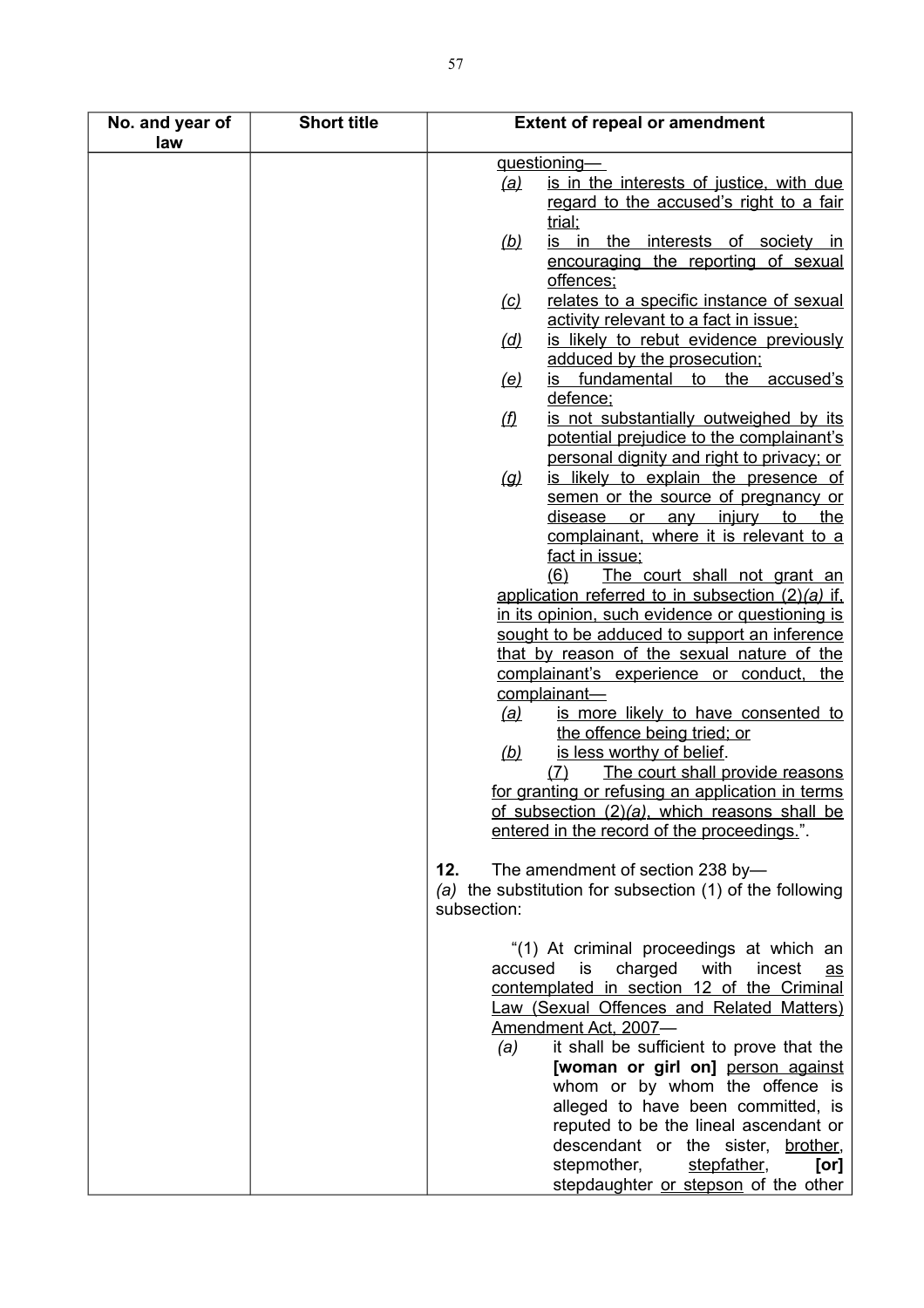| No. and year of<br>law | <b>Short title</b> | <b>Extent of repeal or amendment</b>                                                                                                                                                                                                                                                                                                                                                                                                                                                                 |
|------------------------|--------------------|------------------------------------------------------------------------------------------------------------------------------------------------------------------------------------------------------------------------------------------------------------------------------------------------------------------------------------------------------------------------------------------------------------------------------------------------------------------------------------------------------|
|                        |                    | party to the incest;<br>the accused shall be presumed,<br>(b)<br>unless the contrary is proved, to have<br>had knowledge, at the time of the<br>alleged offence, of the relationship<br>existing between him or her and the<br>other party to the incest"; and                                                                                                                                                                                                                                       |
|                        |                    | (b) the substitution for subsection $(2)$ of the following<br>subsection:                                                                                                                                                                                                                                                                                                                                                                                                                            |
|                        |                    | "(2) Whenever the fact that any lawful<br>binding marriage was contracted is<br>and<br>relevant to the issue at criminal proceedings at<br>which an accused is charged with incest as<br>contemplated in section 12 of the Criminal Law<br>(Sexual Offences and Related<br>Matters)<br>Amendment Act, 2007, such fact may be<br>proved prima facie in the manner provided in<br>section 237 for the proof of the existence of a<br>lawful and binding marriage of a person<br>charged with bigamy.". |
|                        |                    | 13.<br>The substitution for section 261 of the following<br>section:                                                                                                                                                                                                                                                                                                                                                                                                                                 |
|                        |                    | "Rape, compelled rape, sexual assault,<br>compelled sexual assault and compelled<br>self-sexual assault                                                                                                                                                                                                                                                                                                                                                                                              |
|                        |                    | If the evidence on a charge of<br><b>261.</b> $(1)$<br>rape or compelled rape, as contemplated in<br>sections 3 or 4 of the Criminal Law (Sexual<br>Offences and Related Matters) Amendment<br>Act, 2007, respectively, or any attempt to<br>commit any of those offences, does not prove<br>any such offence or an attempt to commit any<br>such offence, but the offence of-<br>assault with intent to do grievous bodily<br><u>(a)</u><br>harm;<br>(b)<br>common assault;                         |
|                        |                    | sexual assault as contemplated in<br>$\omega$<br>section 5 of the Criminal Law (Sexual<br>Offences<br>and<br><b>Related</b><br>Matters)                                                                                                                                                                                                                                                                                                                                                              |
|                        |                    | Amendment Act, 2007;<br>compelled<br><u>(d)</u><br>sexual<br><u>assault</u><br>$\overline{as}$<br>contemplated in section 6 of the<br>Criminal Law (Sexual Offences and<br>Matters) Amendment Act.<br>Related                                                                                                                                                                                                                                                                                        |
|                        |                    | 2007;<br>(e)<br>compelled self-sexual<br><u>assault</u><br>$\mathbf{a}\mathbf{s}$<br>contemplated in section 7 of the<br>Criminal Law (Sexual Offences and                                                                                                                                                                                                                                                                                                                                           |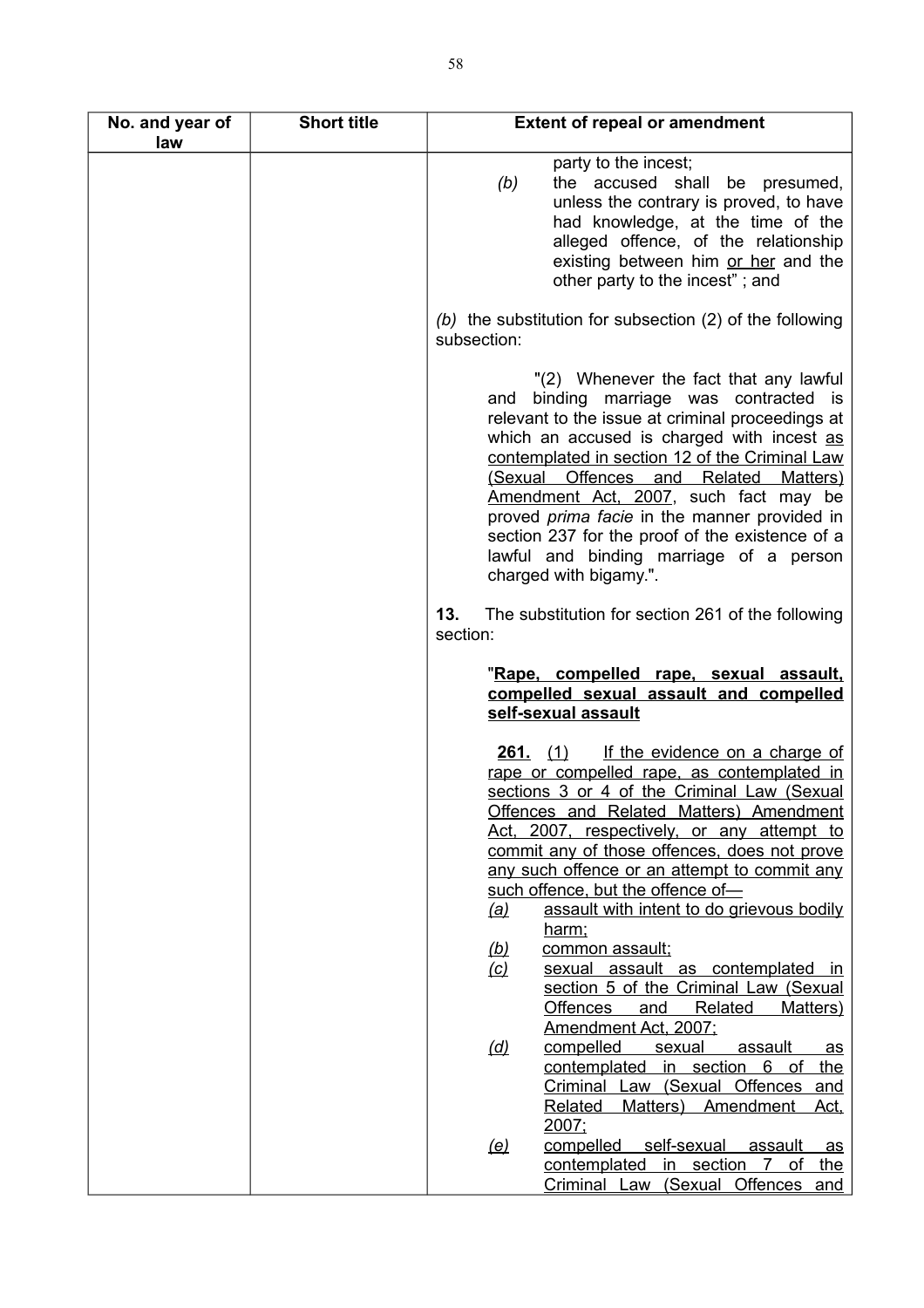| No. and year of<br>law | <b>Short title</b> | <b>Extent of repeal or amendment</b>                                                                                                                                                                                                                                                                                                                                                                                                                                                                                                                                                                                                             |
|------------------------|--------------------|--------------------------------------------------------------------------------------------------------------------------------------------------------------------------------------------------------------------------------------------------------------------------------------------------------------------------------------------------------------------------------------------------------------------------------------------------------------------------------------------------------------------------------------------------------------------------------------------------------------------------------------------------|
|                        |                    | Matters) Amendment Act,<br><b>Related</b><br>2007:<br>(f)<br>incest as contemplated in section 12 of<br>the Criminal Law (Sexual Offences and<br>Matters) Amendment Act.<br>Related                                                                                                                                                                                                                                                                                                                                                                                                                                                              |
|                        |                    | 2007:<br>having committed an act of consensual<br>$\left( q\right)$<br>sexual penetration with a child<br><u>as</u><br>contemplated in section 15 of the<br>Criminal Law (Sexual Offences and<br><b>Related</b><br>Matters) Amendment Act.<br>2007; or                                                                                                                                                                                                                                                                                                                                                                                           |
|                        |                    | having committed an act of consensual<br>(h)<br>sexual violation with a<br>child<br><u>as</u><br>contemplated in section 16 of the<br>Criminal Law (Sexual Offences and<br>Matters) Amendment Act.<br>Related<br>2007.                                                                                                                                                                                                                                                                                                                                                                                                                           |
|                        |                    | the accused may be found guilty of the offence<br>so proved.<br>If the evidence on a charge of<br>(2)                                                                                                                                                                                                                                                                                                                                                                                                                                                                                                                                            |
|                        |                    | sexual assault, compelled sexual assault or<br>compelled self-sexual assault as contemplated<br>in sections 5, 6 or 7 of the Criminal Law<br>Offences and<br>Related<br>(Sexual<br>Matters)<br><u>Amendment Act, 2007, respectively, does not</u><br>prove any such offence but the offence of-<br>common assault or:<br><u>(a)</u><br>having committed an act of consensual<br><u>(b)</u><br>sexual violation with a child<br><u>as</u><br>contemplated in section 16 of the<br>Criminal Law (Sexual Offences and<br>Related<br>Matters)<br>Amendment<br><u>Act,</u><br>2007,<br>the accused may be found guilty of the offence<br>so proved.". |
|                        |                    | The amendment of section 266 by the<br>14.<br>substitution for paragraph (b) of the following<br>paragraph:                                                                                                                                                                                                                                                                                                                                                                                                                                                                                                                                      |
|                        |                    | "(b)<br>[indecent assault] sexual assault,<br>compelled sexual assault or compelled self-<br>sexual assault as contemplated in sections 5.<br>6 or 7 of the Criminal Law (Sexual Offences<br>and Related Matters) Amendment Act, 2007,<br>respectively; or".                                                                                                                                                                                                                                                                                                                                                                                     |
|                        |                    | 15.<br>The amendment of section 267 by the<br>substitution for that section of the following section:                                                                                                                                                                                                                                                                                                                                                                                                                                                                                                                                            |
|                        |                    | "Common assault                                                                                                                                                                                                                                                                                                                                                                                                                                                                                                                                                                                                                                  |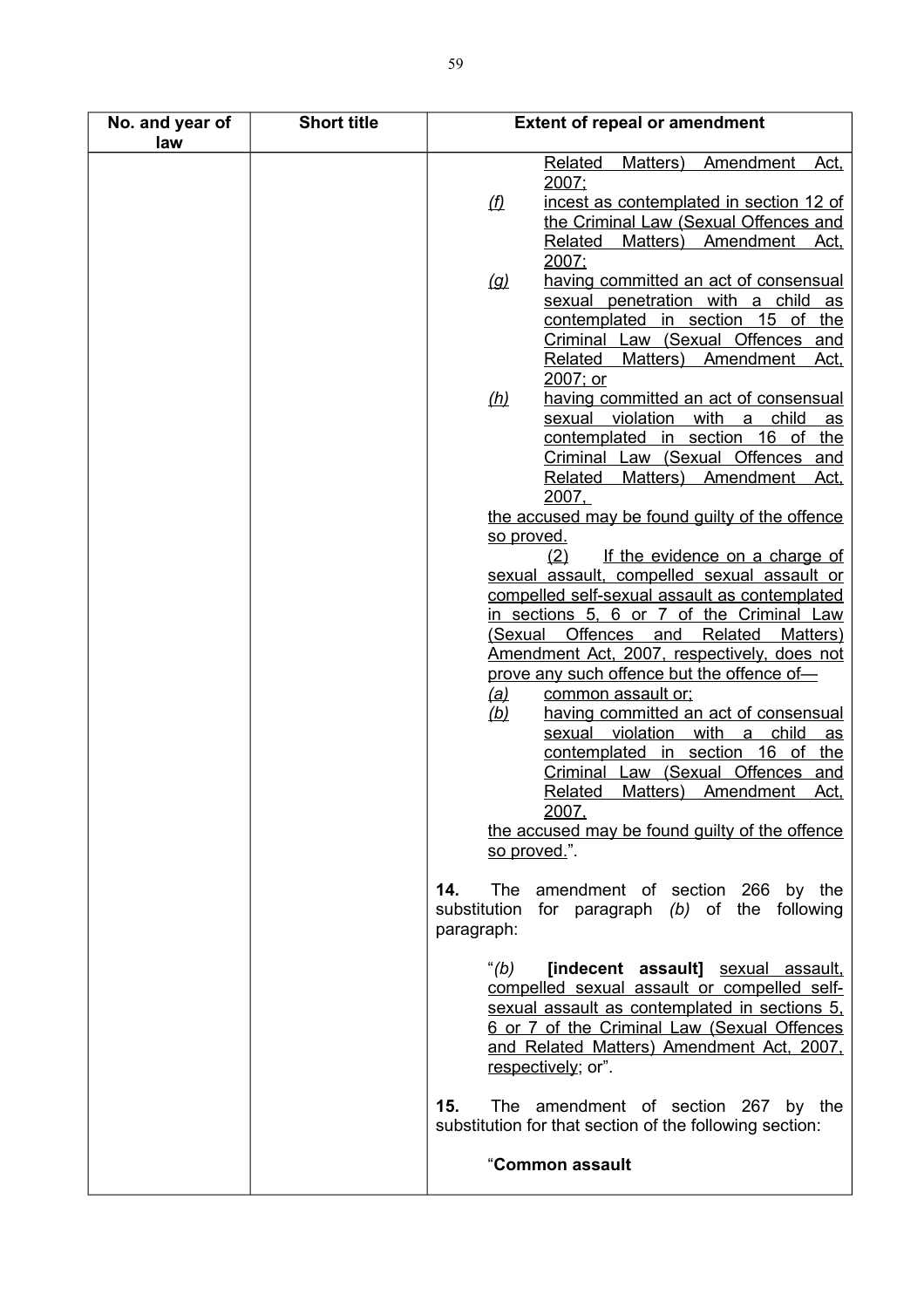| No. and year of<br>law | <b>Short title</b> | <b>Extent of repeal or amendment</b>                                                                                                                                                                                                                                                                                                                                                                                                                                                                                                                                                                                                                                                                                                                                                                                                                                                                                                                                                                                                                                                                                                 |
|------------------------|--------------------|--------------------------------------------------------------------------------------------------------------------------------------------------------------------------------------------------------------------------------------------------------------------------------------------------------------------------------------------------------------------------------------------------------------------------------------------------------------------------------------------------------------------------------------------------------------------------------------------------------------------------------------------------------------------------------------------------------------------------------------------------------------------------------------------------------------------------------------------------------------------------------------------------------------------------------------------------------------------------------------------------------------------------------------------------------------------------------------------------------------------------------------|
|                        |                    | 267. If the evidence on a charge of common<br>assault proves the offence of [indecent<br>assault] sexual assault, compelled sexual<br>assault or compelled self-sexual assault as<br>contemplated in sections 5, 6 or 7 of the<br>Criminal Law (Sexual Offences and Related<br>Matters) Amendment Act, 2007, respectively,<br>the accused may be found guilty of [indecent]<br>assault] any such offence, or, if the evidence<br>on such a charge does not prove the offence<br>of common assault but the offence of pointing<br>a fire-arm, air-gun or air-pistol in contravention<br>of any law, the accused may be found guilty of<br>that offence.".                                                                                                                                                                                                                                                                                                                                                                                                                                                                             |
|                        |                    | 16.<br>The amendment of section 268 by the<br>substitution for that section of the following section:                                                                                                                                                                                                                                                                                                                                                                                                                                                                                                                                                                                                                                                                                                                                                                                                                                                                                                                                                                                                                                |
|                        |                    | "Statutory unlawful carnal intercourse                                                                                                                                                                                                                                                                                                                                                                                                                                                                                                                                                                                                                                                                                                                                                                                                                                                                                                                                                                                                                                                                                               |
|                        |                    | 268. If the evidence on a charge of unlawful<br>carnal intercourse or attempted unlawful carnal<br>intercourse<br>with<br>another<br>person<br>in.<br>contravention of any statute does not prove<br>that offence but-<br>the offence of<br>[indecent assault]<br>(a)<br>sexual assault, compelled<br>sexual<br>or compelled<br>self-sexual<br>assault<br>assault as contemplated in section 5, 6<br><u>or 7 of the Criminal Law (Sexual</u><br><b>Offences</b><br>Related<br>Matters)<br>and<br>Amendment Act, 2007, respectively;<br>the offence of common assault; or<br>(b)<br>(c)<br>the statutory offence of-<br>committing<br>(i)<br>an<br>immoral<br>or<br>indecent act with such other person;<br>(ii)<br>soliciting,<br>enticing<br>or<br>importuning such other person to have<br>unlawful carnal intercourse;<br>(iii)<br>soliciting,<br>enticing<br>or<br>importuning<br>such<br>other person<br>to<br>commit an immoral or indecent act; or<br>conspiring<br>with such<br>(iv)<br>other<br>unlawful<br>to<br>have<br>carnal<br>person<br>intercourse,<br>the accused may be found guilty of the offence<br>so proved." |
|                        |                    | 17.<br>The repeal of section 269.                                                                                                                                                                                                                                                                                                                                                                                                                                                                                                                                                                                                                                                                                                                                                                                                                                                                                                                                                                                                                                                                                                    |
|                        |                    | 18.<br>The amendment of section 276A-<br>by the substitution in subsection (1)<br>(a)<br>for<br>paragraph (b) of the following paragraph:                                                                                                                                                                                                                                                                                                                                                                                                                                                                                                                                                                                                                                                                                                                                                                                                                                                                                                                                                                                            |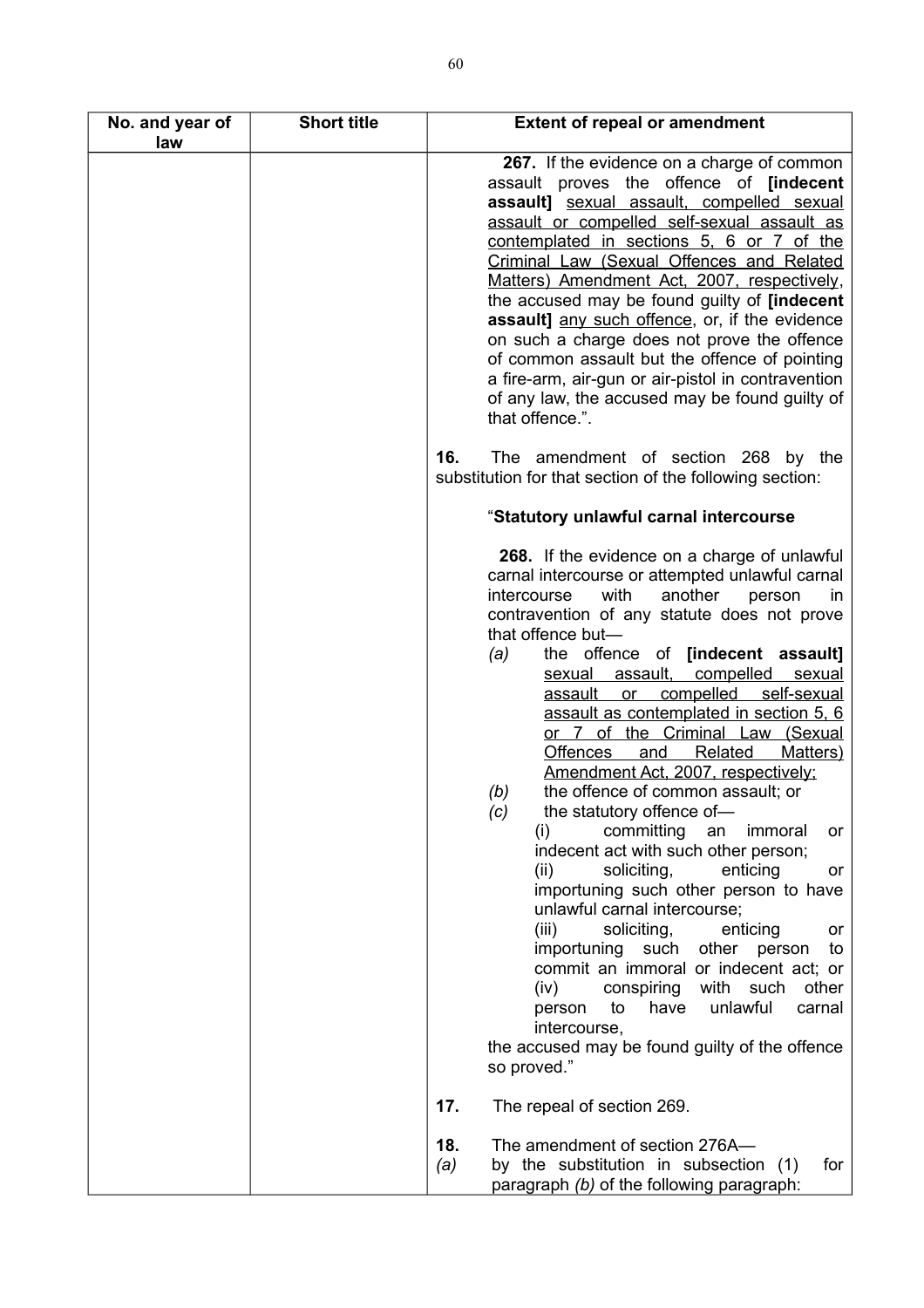| No. and year of<br>law | <b>Short title</b> | <b>Extent of repeal or amendment</b>                                                                                                                                                                                                                                                                                                                                                                                                                                                                                                      |
|------------------------|--------------------|-------------------------------------------------------------------------------------------------------------------------------------------------------------------------------------------------------------------------------------------------------------------------------------------------------------------------------------------------------------------------------------------------------------------------------------------------------------------------------------------------------------------------------------------|
|                        |                    | " $(b)$<br>for a fixed period not exceeding three<br>years, or in the case of a conviction<br>for any offence referred to in the<br>Criminal Law (Sexual Offences and<br>Related Matters) Amendment Act,<br>2007, for a fixed period not exceeding<br>five years."; and                                                                                                                                                                                                                                                                   |
|                        |                    | by the insertion after subsection (2) of the<br>(b)<br>following subsection:                                                                                                                                                                                                                                                                                                                                                                                                                                                              |
|                        |                    | "(2A) Punishment imposed under<br>paragraph (h) or (i) of section 276(1) on a<br>person convicted of any sexual offence shall,<br>if practicable and if the convicted person<br>demonstrates the potential to benefit from<br>treatment, include the attendance of and<br>participation in a sex offence specific<br>treatment programme as prescribed in terms<br>of the Criminal Law (Sexual Offences and<br>Related Matters) Amendment Act, 2007, the<br>cost of which shall be borne by the convicted<br>person himself or herself.". |
|                        |                    | 19.<br>The amendment of section 299A by the<br>substitution for subsection (1) of the following<br>subsection:                                                                                                                                                                                                                                                                                                                                                                                                                            |
|                        |                    | "(1) When a court sentences a person to<br>imprisonment for-<br>murder or any other offence which<br>(a)<br>involves the intentional killing of a                                                                                                                                                                                                                                                                                                                                                                                         |
|                        |                    | person;<br>(b)<br>compelled<br>rape<br>or<br>rape<br><u>as</u><br>contemplated in sections 3 or 4 of the<br>Criminal Law (Sexual Offences and<br>Matters) Amendment Act,<br><b>Related</b><br>2007, respectively;                                                                                                                                                                                                                                                                                                                         |
|                        |                    | robbery where the wielding of a fire-<br>(c)<br>arm or any other dangerous weapon or<br>the infliction of grievous bodily harm or<br>the robbery of a motor vehicle is                                                                                                                                                                                                                                                                                                                                                                    |
|                        |                    | involved;<br>[assault of a sexual nature] sexual<br>(d)<br>assault, compelled sexual assault or<br>self-sexual<br>compelled<br>assault<br>$\overline{\mathbf{a}}\mathbf{s}$<br>contemplated in section 5, 6 or 7 of the<br>Criminal Law (Sexual Offences and<br>Matters)<br><b>Related</b><br>Amendment<br>Act,<br>2007, respectively;                                                                                                                                                                                                    |
|                        |                    | kidnapping; or<br>(e)<br>any conspiracy, incitement or attempt<br>(f)                                                                                                                                                                                                                                                                                                                                                                                                                                                                     |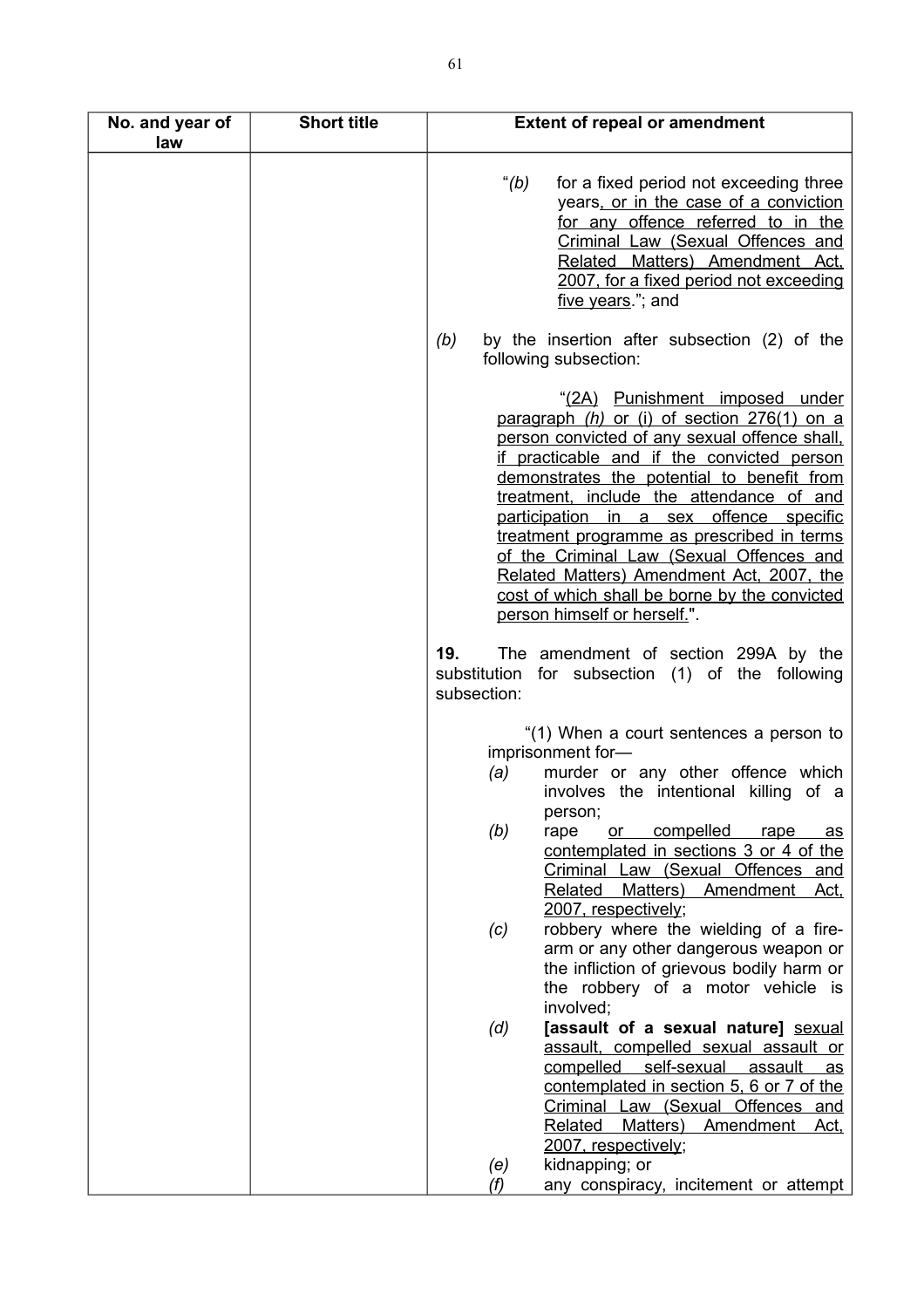| No. and year of<br>law | <b>Short title</b> | <b>Extent of repeal or amendment</b>                                                                                                                                                                                                                                                                                                                                                                                                                                                                                                                                                                                                                     |
|------------------------|--------------------|----------------------------------------------------------------------------------------------------------------------------------------------------------------------------------------------------------------------------------------------------------------------------------------------------------------------------------------------------------------------------------------------------------------------------------------------------------------------------------------------------------------------------------------------------------------------------------------------------------------------------------------------------------|
|                        |                    | to commit any offence contemplated in<br>paragraphs $(a)$ to $(e)$ ,<br>it shall inform-<br>(i)<br>the complainant; or<br>in the case of murder or any<br>(ii)<br>other<br>offence<br>contemplated<br>$\mathsf{I}$<br>paragraph (a), any immediate relative<br>of the deceased,<br>if he or she is present that he or she has a<br>right, subject to the directives issued by the<br>Commissioner of Correctional Services under<br>subsection (4), to make representations when<br>placement of the prisoner on parole, on day<br>parole or under correctional supervision is<br>considered or to attend any relevant meeting<br>of the parole board.". |
|                        |                    | The amendment of section 335A-<br>20.                                                                                                                                                                                                                                                                                                                                                                                                                                                                                                                                                                                                                    |
|                        |                    | by the substitution for subsection (2) of the<br>(a)<br>following subsection:                                                                                                                                                                                                                                                                                                                                                                                                                                                                                                                                                                            |
|                        |                    | "(2) Any person who contravenes the<br>provisions of subsection (1) shall be guilty of<br>an offence and liable on conviction to a fine<br>[not exceeding R1 500] or to imprisonment<br>for a period not exceeding [one year] three<br>years or to both such fine and such<br>imprisonment if the person whose identity<br>has been revealed is over the age of 18<br>years, and if such person is under the age of<br>18 years, to a fine or to imprisonment for a<br>period not exceeding five years or to both<br>such fine and such imprisonment."; and                                                                                              |
|                        |                    | by the addition after subsection (2) of the<br>(b)<br>following subsection:                                                                                                                                                                                                                                                                                                                                                                                                                                                                                                                                                                              |
|                        |                    | (3)<br>The provisions of section 300<br>are applicable, with the changes required by<br>the context, upon the conviction of a person<br>in terms of subsection (2) and if the person<br>whose identity has been revealed suffered<br>any physical, psychological or other injury or<br>loss of income or support.".                                                                                                                                                                                                                                                                                                                                      |
|                        |                    | The amendment of section 335B by the<br>21.<br>substitution for subsection (1) of the following<br>subsection:                                                                                                                                                                                                                                                                                                                                                                                                                                                                                                                                           |
|                        |                    | (1) If a police official charged with the<br>investigation of a case is of the opinion that it<br>is necessary that a minor or a person who is                                                                                                                                                                                                                                                                                                                                                                                                                                                                                                           |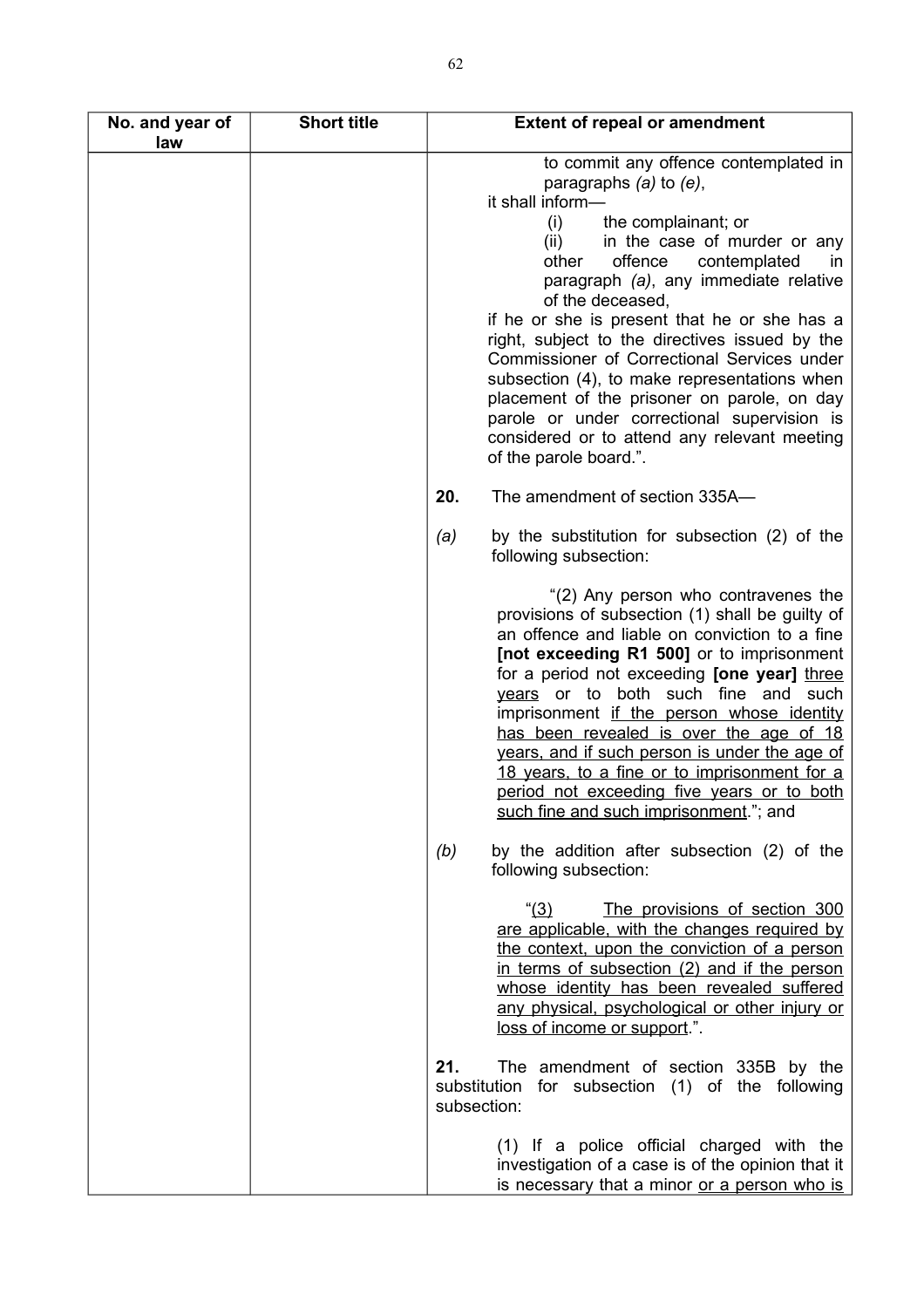| No. and year of | <b>Short title</b> | <b>Extent of repeal or amendment</b>                                                                                                                                                                                                                                                                                                                                                                                                                                                                                                                                                                                         |
|-----------------|--------------------|------------------------------------------------------------------------------------------------------------------------------------------------------------------------------------------------------------------------------------------------------------------------------------------------------------------------------------------------------------------------------------------------------------------------------------------------------------------------------------------------------------------------------------------------------------------------------------------------------------------------------|
| law             |                    | mentally disabled in respect of whom it is<br>alleged that [an offence of an indecent or<br>nature] a sexual offence as<br>violent<br>contemplated in section 1 of the Criminal Law<br>(Sexual Offences and Related<br><b>Matters</b> )<br>Amendment Act, 2007, or an offence of a<br>been committed be<br>violent nature has<br>examined by a district surgeon or, if he is not<br>available,<br>registered<br>medical<br>by<br>a<br>practitioner, but that the parent or guardian or<br>curator or custodian of such minor or<br>mentally disabled person-<br>cannot be traced within a reasonable<br>(a)<br>time;         |
|                 |                    | (b)<br>cannot grant consent in time;<br>is a suspect in respect of the offence<br>(c)<br>which<br>consequence<br>of<br>the<br>in.<br>examination must be conducted;<br>unreasonably refuses to consent that<br>(d)<br>the examination be conducted;<br>is incompetent on account of mental<br>(e)<br>disorder<br>to<br>consent<br>that<br>the<br>examination be conducted; or<br>(f)<br>is deceased,<br>a magistrate may, on the written application<br>of that police official and if he is satisfied that<br>the medical examination is necessary, grant<br>the necessary consent that such examination<br>be conducted.". |
|                 |                    | 22.<br>The substitution for Schedule 1 of the following<br>Schedule:                                                                                                                                                                                                                                                                                                                                                                                                                                                                                                                                                         |
|                 |                    | "Schedule 1<br>(Sections 40 and 42)                                                                                                                                                                                                                                                                                                                                                                                                                                                                                                                                                                                          |
|                 |                    | Treason.<br>Sedition.<br>Public violence.<br>Murder.<br>Culpable homicide.<br>Rape or compelled rape as contemplated in<br>sections 3 and 4 of the Criminal Law (Sexual<br><b>Offences and Related Matters) Amendment</b><br>Act, 2007, respectively.<br><b>[Indecent</b><br>assault]<br>Sexual<br>assault,<br>compelled sexual assault or compelled self-<br>sexual assault as contemplated in section 5,<br>6 or 7 of the Criminal Law (Sexual Offences<br>and Related Matters) Amendment Act, 2007,<br>respectively.<br>[Sodomy.]<br>Any sexual offence against a child or a                                              |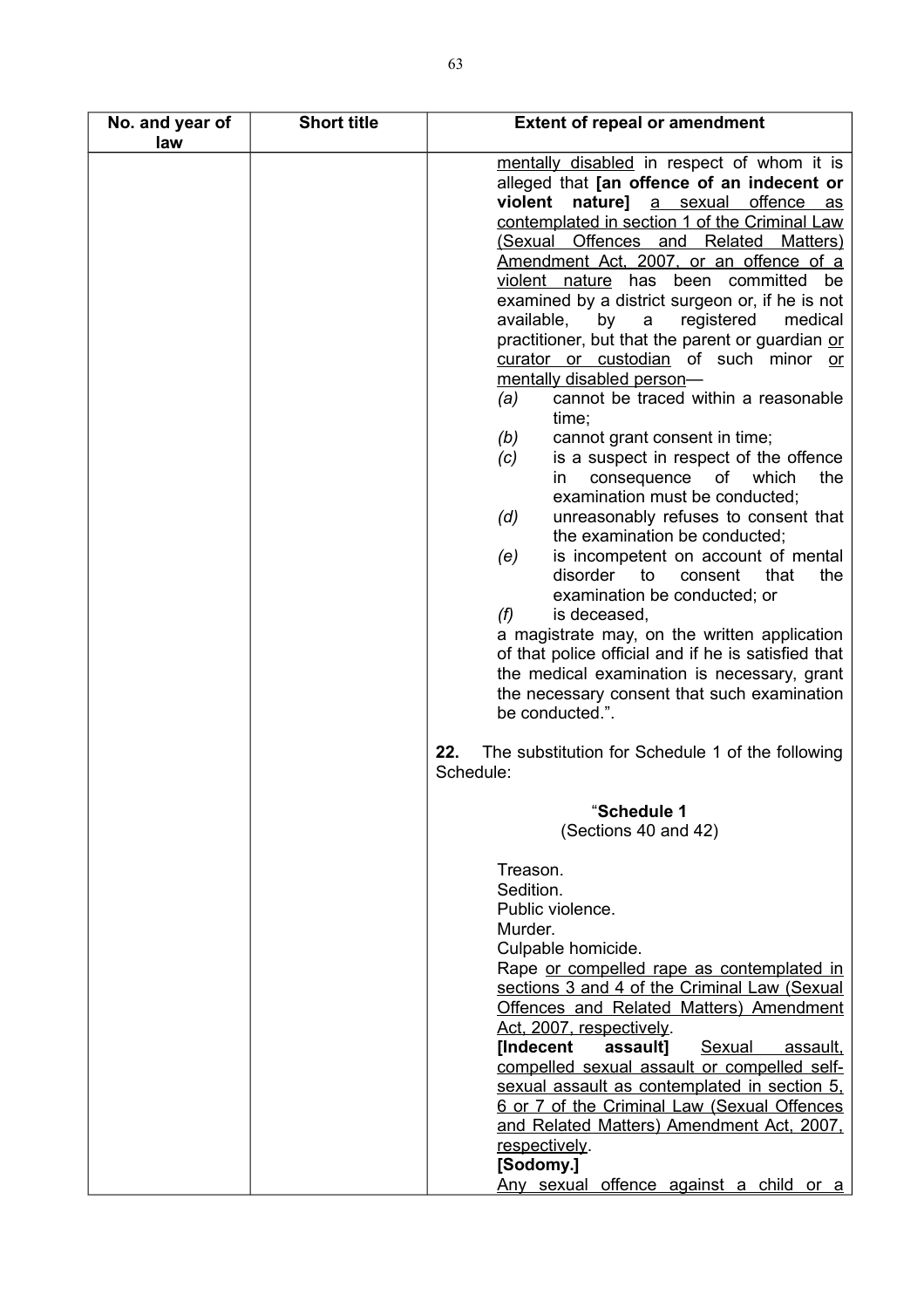| No. and year of | <b>Short title</b> | <b>Extent of repeal or amendment</b>                     |
|-----------------|--------------------|----------------------------------------------------------|
| law             |                    |                                                          |
|                 |                    | who is mentally disabled<br><u>person</u><br>as          |
|                 |                    | contemplated in Part 2 of Chapter 3 or the               |
|                 |                    | whole of Chapter 4 of the Criminal Law                   |
|                 |                    | (Sexual Offences and Related<br>Matters)                 |
|                 |                    | Amendment Act, 2007, respectively.                       |
|                 |                    | Trafficking in persons for sexual purposes by            |
|                 |                    | a person contemplated in section 71(1) or (2)            |
|                 |                    | of the Criminal Law (Sexual Offences and                 |
|                 |                    |                                                          |
|                 |                    | Related Matters) Amendment Act, 2007.                    |
|                 |                    | Bestiality as contemplated in section 13 of              |
|                 |                    | the Criminal Law (Sexual Offences and                    |
|                 |                    | Related Matters) Amendment Act, 2007.                    |
|                 |                    | Robbery.                                                 |
|                 |                    | Kidnapping.                                              |
|                 |                    | Childstealing.                                           |
|                 |                    | Assault, when a dangerous wound is inflicted.            |
|                 |                    | Arson.                                                   |
|                 |                    | Malicious injury to property.                            |
|                 |                    | Breaking or entering any premises, whether               |
|                 |                    | under the common law or a statutory                      |
|                 |                    | provision, with intent to commit an offence.             |
|                 |                    | Theft, whether under the common law or a                 |
|                 |                    | statutory provision.                                     |
|                 |                    | Receiving stolen property knowing it to have             |
|                 |                    | been stolen.                                             |
|                 |                    | Fraud.                                                   |
|                 |                    |                                                          |
|                 |                    | Forgery or uttering a forged document                    |
|                 |                    | knowing it to have been forged.                          |
|                 |                    | Offences relating to the coinage.                        |
|                 |                    | Any offence, except the offence of escaping              |
|                 |                    | from lawful custody in circumstances other               |
|                 |                    | the<br>circumstances<br>than<br>referred<br>to           |
|                 |                    | immediately hereunder, the punishment                    |
|                 |                    | wherefor may be a period of imprisonment                 |
|                 |                    | exceeding six months without the option of a             |
|                 |                    | fine.                                                    |
|                 |                    | Escaping from lawful custody, where the                  |
|                 |                    | person concerned is in such custody in                   |
|                 |                    | respect of any offence referred to in this               |
|                 |                    | Schedule or is in such custody in respect of             |
|                 |                    | the offence of escaping from lawful custody.             |
|                 |                    | Any conspiracy, incitement or attempt to                 |
|                 |                    | commit any offence referred to in this                   |
|                 |                    | Schedule.".                                              |
|                 |                    |                                                          |
|                 |                    | 23.<br>The substitution for Part II of Schedule 2 of the |
|                 |                    | following Part:                                          |
|                 |                    |                                                          |
|                 |                    | "PART II                                                 |
|                 |                    | (Sections 59, 72)                                        |
|                 |                    |                                                          |
|                 |                    | Treason.                                                 |
|                 |                    | Sedition.                                                |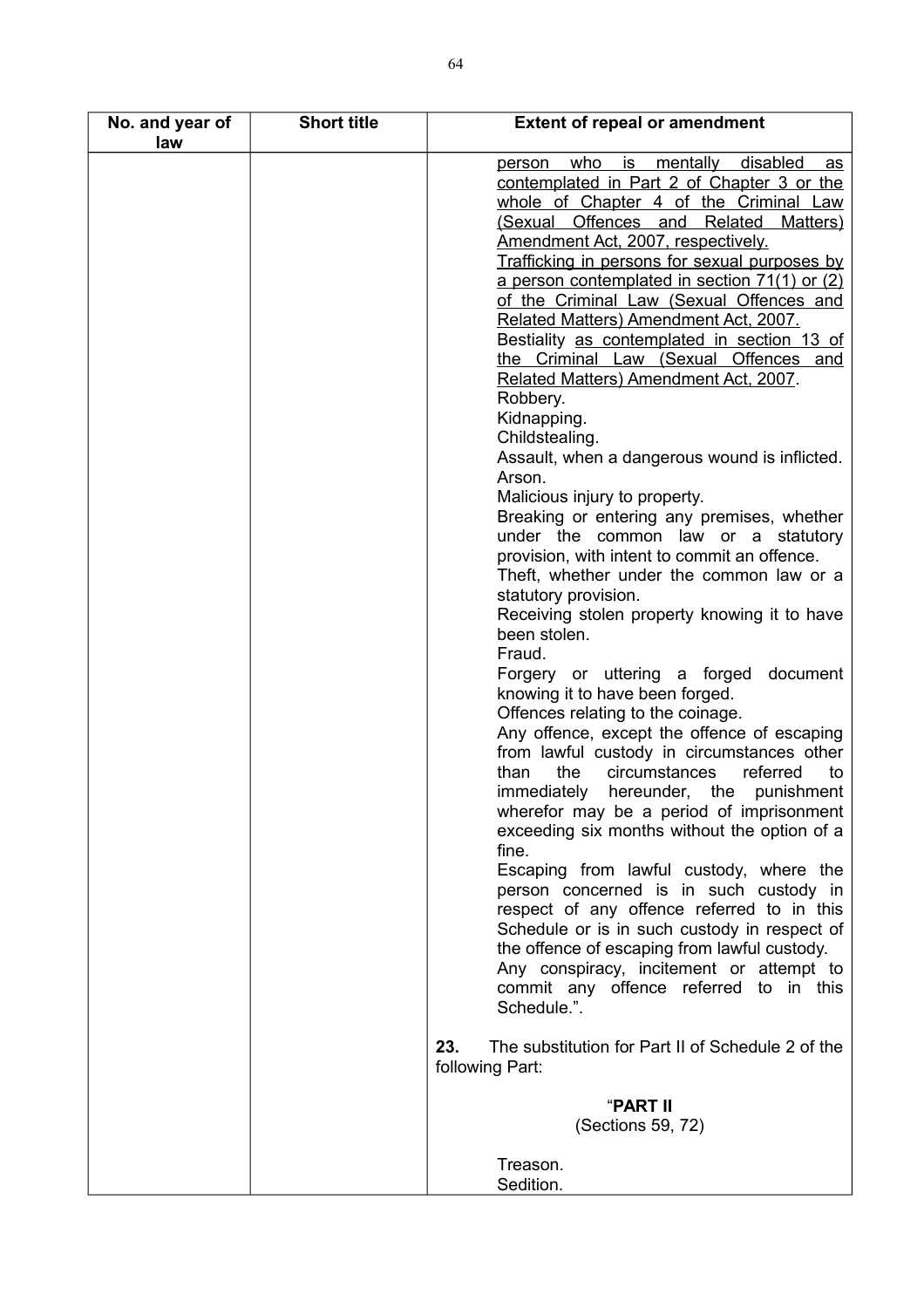| No. and year of | <b>Short title</b> | <b>Extent of repeal or amendment</b>                                           |
|-----------------|--------------------|--------------------------------------------------------------------------------|
| law             |                    |                                                                                |
|                 |                    | Murder.                                                                        |
|                 |                    | Rape or compelled rape as contemplated in                                      |
|                 |                    | sections 3 or 4 of the Criminal Law (Sexual                                    |
|                 |                    | Offences and Related Matters) Amendment                                        |
|                 |                    | Act, 2007, respectively.                                                       |
|                 |                    | Any sexual offence against a child or a                                        |
|                 |                    | person who is mentally disabled<br><u>as</u>                                   |
|                 |                    | contemplated in Part 2 of Chapter 3 or the                                     |
|                 |                    | whole of Chapter 4 of the Criminal Law                                         |
|                 |                    | (Sexual Offences and Related<br>Matters)<br>Amendment Act, 2007, respectively. |
|                 |                    | Trafficking in persons for sexual purposes by                                  |
|                 |                    | a person contemplated in section 71(1) or (2)                                  |
|                 |                    | of the Criminal Law (Sexual Offences and                                       |
|                 |                    | Related Matters) Amendment Act, 2007.                                          |
|                 |                    | Robbery.                                                                       |
|                 |                    | Assault, when a dangerous wound is inflicted.                                  |
|                 |                    | Arson.                                                                         |
|                 |                    | Breaking or entering any premises, whether                                     |
|                 |                    | under the common law or a statutory                                            |
|                 |                    | provision, with intent to commit an offence.                                   |
|                 |                    | Theft, whether under the common law or a                                       |
|                 |                    | statutory provision, receiving stolen property                                 |
|                 |                    | knowing it to have been stolen, fraud, forgery                                 |
|                 |                    | or uttering a forged document knowing it to                                    |
|                 |                    | have been forged, in each case if the amount                                   |
|                 |                    | or value involved in the offence exceeds R2                                    |
|                 |                    | 500.                                                                           |
|                 |                    | Any offence under any law relating to the illicit                              |
|                 |                    | dealing in or possession of precious metals                                    |
|                 |                    | or precious stones.                                                            |
|                 |                    | Any offence under any law relating to the illicit                              |
|                 |                    |                                                                                |
|                 |                    | $(a)$ possession of-                                                           |
|                 |                    | 115<br>(i)<br>dagga exceeding                                                  |
|                 |                    | grams; or                                                                      |
|                 |                    | any other dependence-<br>(ii)<br>producing drugs; or                           |
|                 |                    | conveyance<br>(b)<br>or<br>supply<br>of                                        |
|                 |                    | dependence-producing drugs.                                                    |
|                 |                    | Any offence relating to the coinage.                                           |
|                 |                    | Any conspiracy, incitement or attempt to                                       |
|                 |                    | commit any offence referred to in this Part.".                                 |
|                 |                    |                                                                                |
|                 |                    | 24.<br>The substitution for Schedule 5 of the following                        |
|                 |                    | Schedule:                                                                      |
|                 |                    | "Schedule 5                                                                    |
|                 |                    | (Sections 58 and 60 (11) and (11A) and                                         |
|                 |                    | Schedule 6)                                                                    |
|                 |                    | Treason.                                                                       |
|                 |                    | Murder.                                                                        |
|                 |                    | Attempted murder involving the infliction of                                   |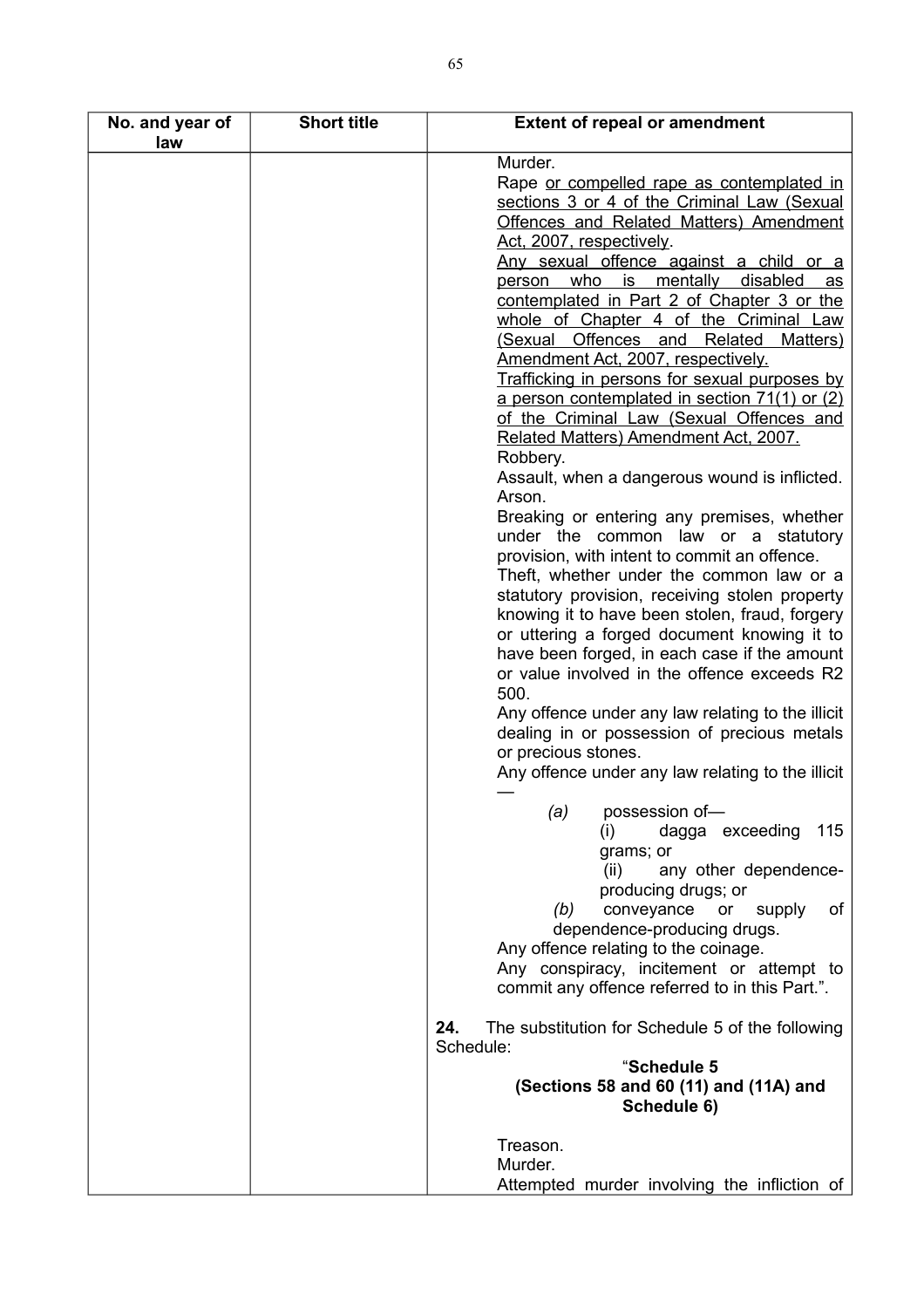| No. and year of<br>law | <b>Short title</b> | <b>Extent of repeal or amendment</b>                               |
|------------------------|--------------------|--------------------------------------------------------------------|
|                        |                    | grievous bodily harm.                                              |
|                        |                    | Rape or compelled rape as contemplated in                          |
|                        |                    | sections 3 or 4 of the Criminal Law (Sexual                        |
|                        |                    | <b>Offences and Related Matters) Amendment</b>                     |
|                        |                    | Act, 2007, respectively, in circumstances                          |
|                        |                    | other than those referred to in Schedule 6.                        |
|                        |                    | trafficking<br>related<br>offence<br><u>Any</u><br>by<br><u>a</u>  |
|                        |                    | commercial carrier as<br>contemplated<br>in.                       |
|                        |                    | section 71(6) of the Criminal Law (Sexual                          |
|                        |                    | Offences and Related Matters) Amendment                            |
|                        |                    | Act, 2007.                                                         |
|                        |                    | Any offence referred to in section $13(f)$ of the                  |
|                        |                    | Drugs and Drug Trafficking Act, 1992 (Act No.                      |
|                        |                    | 140 of 1992), if it is alleged that-                               |
|                        |                    | value of the dependence-<br>(a)<br>the                             |
|                        |                    | producing substance in question is                                 |
|                        |                    | more than R50 000,00; or                                           |
|                        |                    | of the dependence-<br>(b)<br>the<br>value                          |
|                        |                    | producing substance in question is                                 |
|                        |                    | more than R10 000,00 and that the                                  |
|                        |                    | offence was committed by a person,                                 |
|                        |                    | group of persons, syndicate or any                                 |
|                        |                    | enterprise acting in the execution or                              |
|                        |                    | furtherance of a common purpose or                                 |
|                        |                    | conspiracy; or                                                     |
|                        |                    | the offence was committed by any law<br>(c)                        |
|                        |                    | enforcement officer.                                               |
|                        |                    | Any offence relating to the dealing in or                          |
|                        |                    | smuggling<br>ammunition,<br>of<br>firearms,                        |
|                        |                    | explosives or armament, or the possession of                       |
|                        |                    | an automatic or semi-automatic firearm,<br>explosives or armament. |
|                        |                    | Any offence in contravention of section 36 of                      |
|                        |                    | the Arms and Ammunition Act, 1969 (Act No.                         |
|                        |                    | of 1969), on account of being in<br>75                             |
|                        |                    | possession of more than 1 000 rounds of                            |
|                        |                    | ammunition intended for firing in an arm                           |
|                        |                    | contemplated in section $39(2)(a)(i)$ of that Act.                 |
|                        |                    | Any offence relating to exchange control,                          |
|                        |                    | extortion, fraud, forgery, uttering, theft, or any                 |
|                        |                    | offence referred to in Part 1 to 4, or section                     |
|                        |                    | 17, 20 or 21 (in so far as it relates to the                       |
|                        |                    | aforementioned offences) of Chapter 2 of the                       |
|                        |                    | and Combating<br>Prevention<br>of Corrupt                          |
|                        |                    | Activities Act, 2004-                                              |
|                        |                    | involving amounts of more than R500<br>(a)<br>000,00; or           |
|                        |                    | involving amounts of more than R100<br>(b)                         |
|                        |                    | 000,00, if it is alleged that the offence                          |
|                        |                    | was committed by a person, group of                                |
|                        |                    | persons, syndicate or any enterprise                               |
|                        |                    | acting in the execution or furtherance                             |
|                        |                    | of a common purpose or conspiracy;                                 |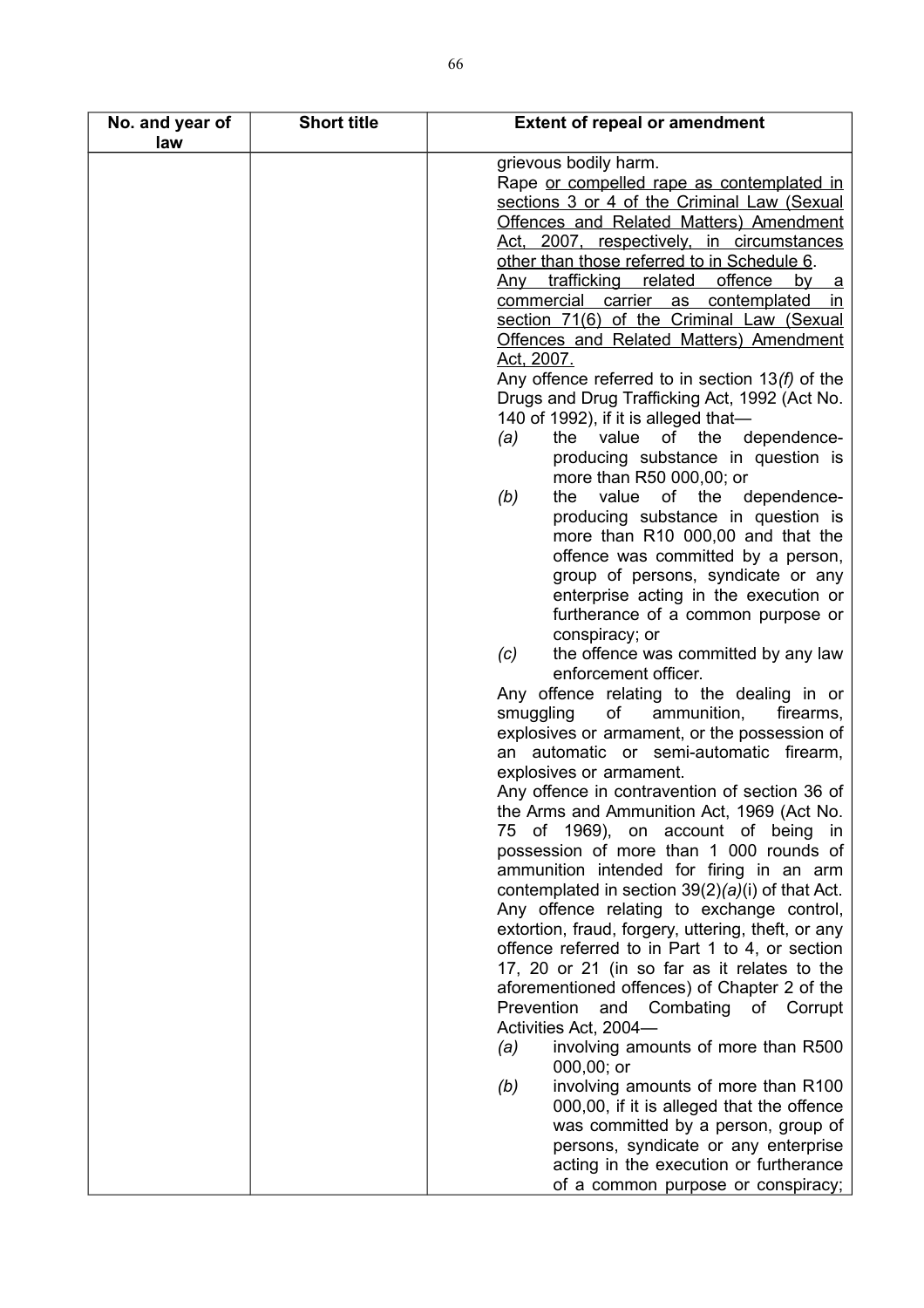| No. and year of<br>law | <b>Short title</b> | <b>Extent of repeal or amendment</b>                                                                                                                                                                                                                                                                                                                                                                                                                                                                                                                                                                                                                                                                                                                                         |
|------------------------|--------------------|------------------------------------------------------------------------------------------------------------------------------------------------------------------------------------------------------------------------------------------------------------------------------------------------------------------------------------------------------------------------------------------------------------------------------------------------------------------------------------------------------------------------------------------------------------------------------------------------------------------------------------------------------------------------------------------------------------------------------------------------------------------------------|
|                        |                    | or<br>(c)<br>if it is alleged that the offence was<br>committed by any law enforcement<br>officer-<br>involving amounts of more than<br>(i)<br>R10 000,00; or<br>as a member of a group of<br>(ii)<br>persons, syndicate or any enterprise<br>acting in the execution or furtherance<br>of a common purpose or conspiracy.<br>[Indecent<br>assault]<br>Sexual<br><u>assault.</u><br>compelled sexual assault or compelled self-<br>sexual assault as contemplated in section 5,<br>6 or 7 of the Criminal Law (Sexual Offences<br><u>and Related Matters) Amendment Act, 2007,</u><br>respectively on a child under the age of 16<br>years.<br>An offence referred to in Schedule 1-<br>and the accused has previously been<br>(a)<br>convicted of an offence referred to in |
|                        |                    | Schedule 1; or<br>which was allegedly committed whilst<br>(b)<br>he or she was released on bail in<br>respect of an offence referred to in<br>Schedule 1.<br>The offences referred to in section 4 $(2)$ or<br>$(3)$ , 13 or 14 (in so far as it relates to the<br>aforementioned sections) of the Protection of<br>Constitutional Democracy against Terrorist<br>and Related Activities Act, 2004.".                                                                                                                                                                                                                                                                                                                                                                        |
|                        |                    | 25.<br>The substitution for Schedule 6 of the following<br>Schedule:                                                                                                                                                                                                                                                                                                                                                                                                                                                                                                                                                                                                                                                                                                         |
|                        |                    | "Schedule 6<br>(Sections 50 (6), 58 and 60 (11) and (11A))                                                                                                                                                                                                                                                                                                                                                                                                                                                                                                                                                                                                                                                                                                                   |
|                        |                    | Murder, when-<br>(a)<br>it was planned or premeditated;<br>the victim was-<br>(b)<br>(i) a law enforcement officer performing<br>his or her functions as such, whether on<br>duty or not, or a law enforcement officer<br>who was killed by virtue of his or her<br>holding such a position; or<br>(ii)<br>a person who has given or was<br>likely to give material evidence with<br>reference to any offence referred to in<br>Schedule 1;<br>the death of the victim was caused by<br>(c)<br>accused<br>committing<br>the<br>in<br>or<br>attempting to commit or after having<br>committed or having attempted<br>to                                                                                                                                                       |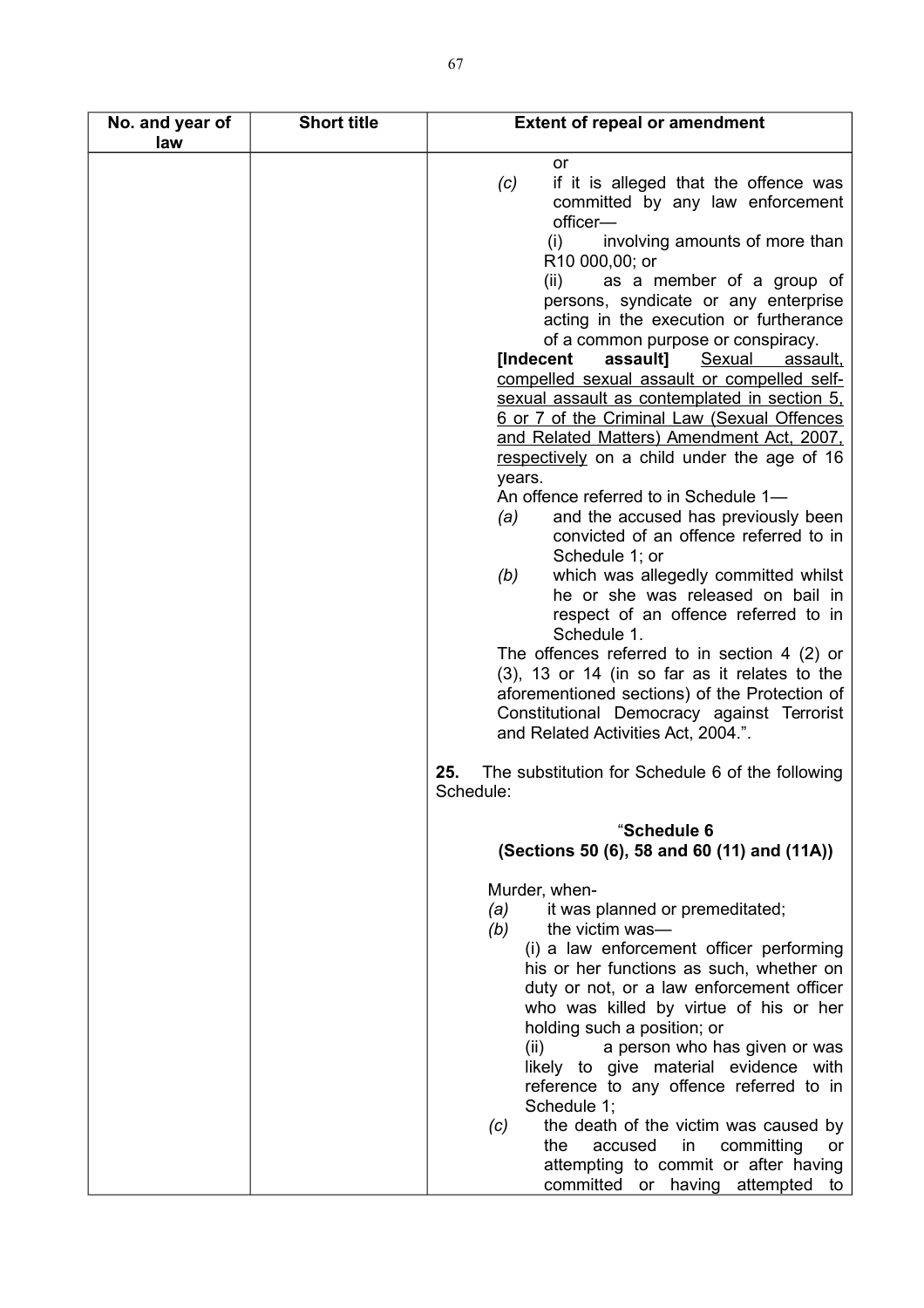| No. and year of<br>law | <b>Short title</b> | <b>Extent of repeal or amendment</b>                                                                                                                                                                                                                                                                                                                                   |
|------------------------|--------------------|------------------------------------------------------------------------------------------------------------------------------------------------------------------------------------------------------------------------------------------------------------------------------------------------------------------------------------------------------------------------|
|                        |                    | commit one of the following offences:<br>or compelled rape as<br>(i) Rape<br>contemplated in sections 3 or 4 of the<br>Criminal Law (Sexual Offences and<br>Related Matters) Amendment Act, 2007,<br>respectively; or<br>(ii)robbery<br>aggravating<br>with<br>circumstances; or                                                                                       |
|                        |                    | the offence was committed by a<br>(d)<br>person, group of persons or syndicate<br>acting in the execution or furtherance<br>of a common purpose or conspiracy.<br>Rape or compelled rape as contemplated in<br>sections 3 or 4 of the Criminal Law (Sexual                                                                                                             |
|                        |                    | Offences and Related Matters) Amendment<br>Act, 2007, respectively-<br>when committed-<br>(a)<br>(i) in circumstances where the victim was<br>raped more than once, whether by the<br>accused or by any co-perpetrator or<br>accomplice;<br>(ii)<br>by more than one<br>person,                                                                                        |
|                        |                    | persons acted<br>the<br>where such<br>in.<br>execution or furtherance of a common<br>purpose or conspiracy;<br>by a person who is charged<br>(iii)<br>with having committed two or more<br>offences of rape; or<br>(iv)<br>by a person, knowing that he                                                                                                                |
|                        |                    | has the acquired<br>immune<br>deficiency<br>the<br>syndrome<br>human<br>or<br>immunodeficiency virus;<br>where the victim-<br>(b)<br>(i) is a [girl] person under the age of 16<br>years;                                                                                                                                                                              |
|                        |                    | (ii) is a physically disabled [woman]<br>person who, due to his or her physical<br>disability,<br>is<br>rendered<br>particularly<br>vulnerable; or<br>(iii) is a [mentally ill woman] person who<br>is mentally disabled as contemplated in<br>section 1 of the [Mental Health Act, 1973<br>(Act 18 of 1973)] Criminal Law (Sexual<br>Offences and Related<br>Matters) |
|                        |                    | Amendment Act, 2007;<br>involving the infliction of grievous bodily<br>(c)<br>harm.<br>Trafficking in persons for sexual purposes by a                                                                                                                                                                                                                                 |
|                        |                    | person as contemplated in section 71(1) or (2)<br>of the Criminal Law (Sexual Offences and<br>Related Matters) Amendment Act, 2007.<br>Robbery, involving-<br>the use by the accused or any co-<br>(a)                                                                                                                                                                 |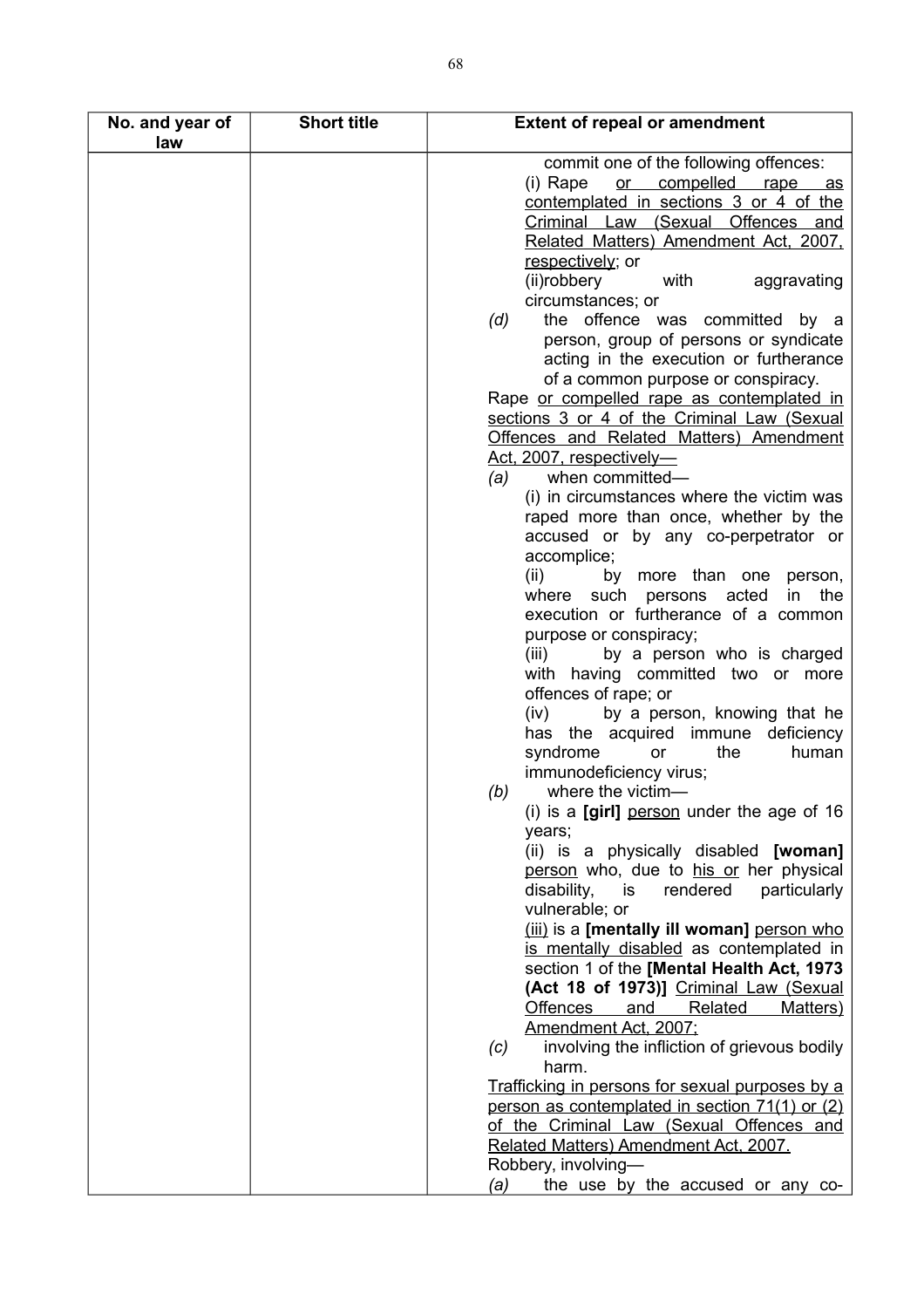| No. and year of<br>law | <b>Short title</b> | <b>Extent of repeal or amendment</b>                                                                                                                                                                                                                                                                                                                                                                                                                                                                                                                                                                                                                                                                                                                                                                                                                                                                                                                                                                                                                                                                                                                                                                                                                          |
|------------------------|--------------------|---------------------------------------------------------------------------------------------------------------------------------------------------------------------------------------------------------------------------------------------------------------------------------------------------------------------------------------------------------------------------------------------------------------------------------------------------------------------------------------------------------------------------------------------------------------------------------------------------------------------------------------------------------------------------------------------------------------------------------------------------------------------------------------------------------------------------------------------------------------------------------------------------------------------------------------------------------------------------------------------------------------------------------------------------------------------------------------------------------------------------------------------------------------------------------------------------------------------------------------------------------------|
|                        |                    | of<br>participants<br>perpetrators<br>or<br>a a<br>firearm;<br>the infliction of grievous bodily harm by<br>(b)<br>accused or any of the<br>the<br>CO-<br>perpetrators or participants; or<br>the taking of a motor vehicle.<br>(c)<br>[Indecent assault on a child under the age<br>of 16 years, involving the infliction of<br>grievous bodily harm.]<br>An offence referred to in Schedule 5-<br>and the accused has previously been<br>(a)<br>convicted of an offence referred to in<br>Schedule 5 or this Schedule; or<br>which was allegedly committed whilst<br>(b)<br>he or she was released on bail in<br>respect of an offence referred to in<br>Schedule 5 or this Schedule.<br>The offences referred to in section 2, $3(2)(a)$ , 4<br>(1), 5, 6, 7, 8, 9, 10 or 14 (in so far as it relates<br>aforementioned sections) of the<br>the<br>to<br>Protection of Constitutional Democracy against<br>Terrorist and Related Activities Act, 2004,<br>section 2 (1) and (2) of the Civil Aviation<br>Offences Act, 1972 (Act No. 10 of 1972),<br>section $26(1)(j)$ of the Non-Proliferation of<br>Weapons of Mass Destruction Act, 1993 (Act<br>No. 87 of 1993) and section $56(1)$ (h) of the<br>Nuclear Energy Act, 1999 (Act No. 46 of<br>1999).". |
|                        |                    | 26.<br>The substitution for Schedule 7 of the following<br>Schedule:                                                                                                                                                                                                                                                                                                                                                                                                                                                                                                                                                                                                                                                                                                                                                                                                                                                                                                                                                                                                                                                                                                                                                                                          |
|                        |                    | "Schedule 7<br>(Section 59A)                                                                                                                                                                                                                                                                                                                                                                                                                                                                                                                                                                                                                                                                                                                                                                                                                                                                                                                                                                                                                                                                                                                                                                                                                                  |
|                        |                    | Public violence.<br>Culpable homicide.<br>Bestiality as contemplated in section 13 of the<br>Criminal Law (Sexual Offences and Related<br>Matters) Amendment Act, 2007.<br>Assault, involving the infliction of grievous<br>bodily harm.<br>Arson.<br>Housebreaking, whether under the common<br>law or a statutory provision, with intent to<br>commit an offence.<br>Malicious injury to property.<br>other<br>Robbery,<br>than a<br>robbery<br>with<br>aggravating circumstances, if the amount<br>involved in the offence does not exceed R20<br>000,00.<br>Theft and any offence referred to in section                                                                                                                                                                                                                                                                                                                                                                                                                                                                                                                                                                                                                                                  |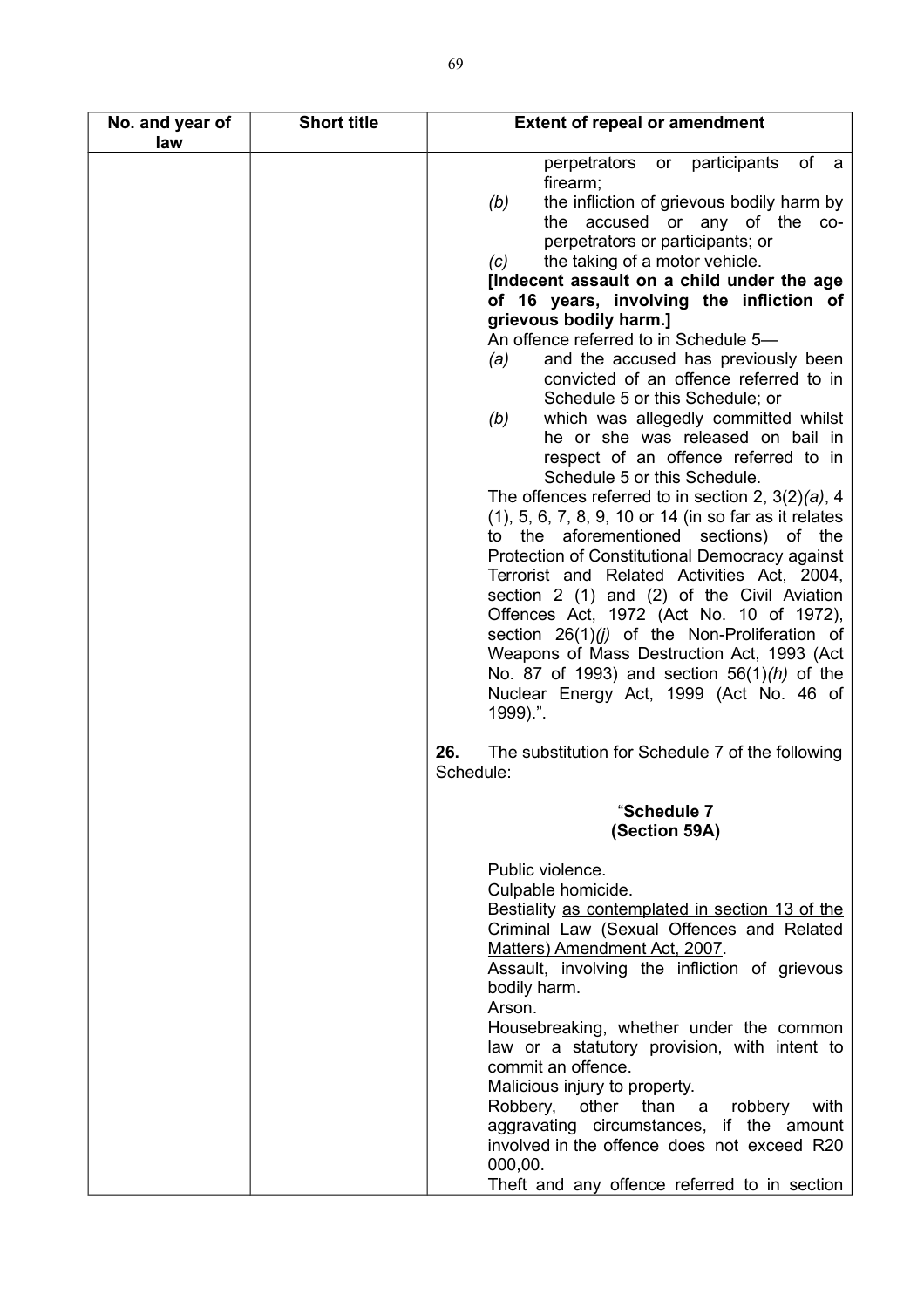| No. and year of | <b>Short title</b>                                  | <b>Extent of repeal or amendment</b>                                                                                                                                                                                                                                                                                                                                                                                                                                                                                                                                      |
|-----------------|-----------------------------------------------------|---------------------------------------------------------------------------------------------------------------------------------------------------------------------------------------------------------------------------------------------------------------------------------------------------------------------------------------------------------------------------------------------------------------------------------------------------------------------------------------------------------------------------------------------------------------------------|
| law             |                                                     |                                                                                                                                                                                                                                                                                                                                                                                                                                                                                                                                                                           |
|                 |                                                     | $264(1)(a)$ , (b) and (c), if the amount involved in<br>the offence does not exceed R20 000,00.<br>Any offence in terms of any law relating to the<br>illicit possession of dependence-producing<br>drugs.                                                                                                                                                                                                                                                                                                                                                                |
|                 |                                                     | Any offence relating to extortion, fraud, forgery<br>or uttering if the amount of value involved in<br>the offence does not exceed R20 000,00.<br>Any conspiracy, incitement or attempt to<br>commit any offence referred<br>in this<br>to<br>Schedule.".                                                                                                                                                                                                                                                                                                                 |
| Act 74 of 1983  | Child Care Act                                      | The amendment of section 1 by the substitution<br>1.<br>for the definition of "commercial sexual exploitation"<br>of the following definition:                                                                                                                                                                                                                                                                                                                                                                                                                            |
|                 |                                                     | "commercial sexual exploitation' means [the<br>procurement of a child] engaging the<br>services of a child to perform a sexual act or to<br>produce child pornography as contemplated in<br>section 17 or 19 of the Criminal Law (Sexual<br>Offences and Related Matters) Amendment<br>Act, 2007, respectively, for a financial or other<br>reward payable to the child, the parents or<br>guardian of the child[, the procurer] or any<br>other person;".                                                                                                                |
| Act 133 of 1993 | Prevention of Family<br><b>Violence Act</b>         | The repeal of section 5.<br>1.                                                                                                                                                                                                                                                                                                                                                                                                                                                                                                                                            |
| Act 92 of 1996  | Choice on<br>Termination of<br><b>Pregnancy Act</b> | The amendment of section 1 by the substitution<br>1.<br>for the definitions of "incest" and "rape" of the<br>following definitions:                                                                                                                                                                                                                                                                                                                                                                                                                                       |
|                 |                                                     | "incest' means sexual intercourse between<br>two persons who are related to each other in a<br>degree which precludes a lawful marriage<br>between them as contemplated in section 12<br>of the Criminal Law (Sexual Offences and<br>Related Matters) Amendment Act, 2007;<br>'rape' [also includes statutory rape as<br>referred to in sections 14 and 15 of the<br>Sexual Offences Act, 1957 (Act 23 of 1957)]<br>refers to the offences contemplated in sections<br>3, 4 and 15 of the Criminal Law (Sexual<br>Offences and Related Matters) Amendment<br>Act, 2007;". |
| Act 105 of 1997 | <b>Criminal Law</b><br>Amendment Act                | The amendment of Schedule 2 by-<br>1.                                                                                                                                                                                                                                                                                                                                                                                                                                                                                                                                     |
|                 |                                                     | the substitution for Part I of the following part:<br>(a)<br>"PART I                                                                                                                                                                                                                                                                                                                                                                                                                                                                                                      |
|                 |                                                     | Murder, when-<br>it was planned or premeditated;<br>(a)                                                                                                                                                                                                                                                                                                                                                                                                                                                                                                                   |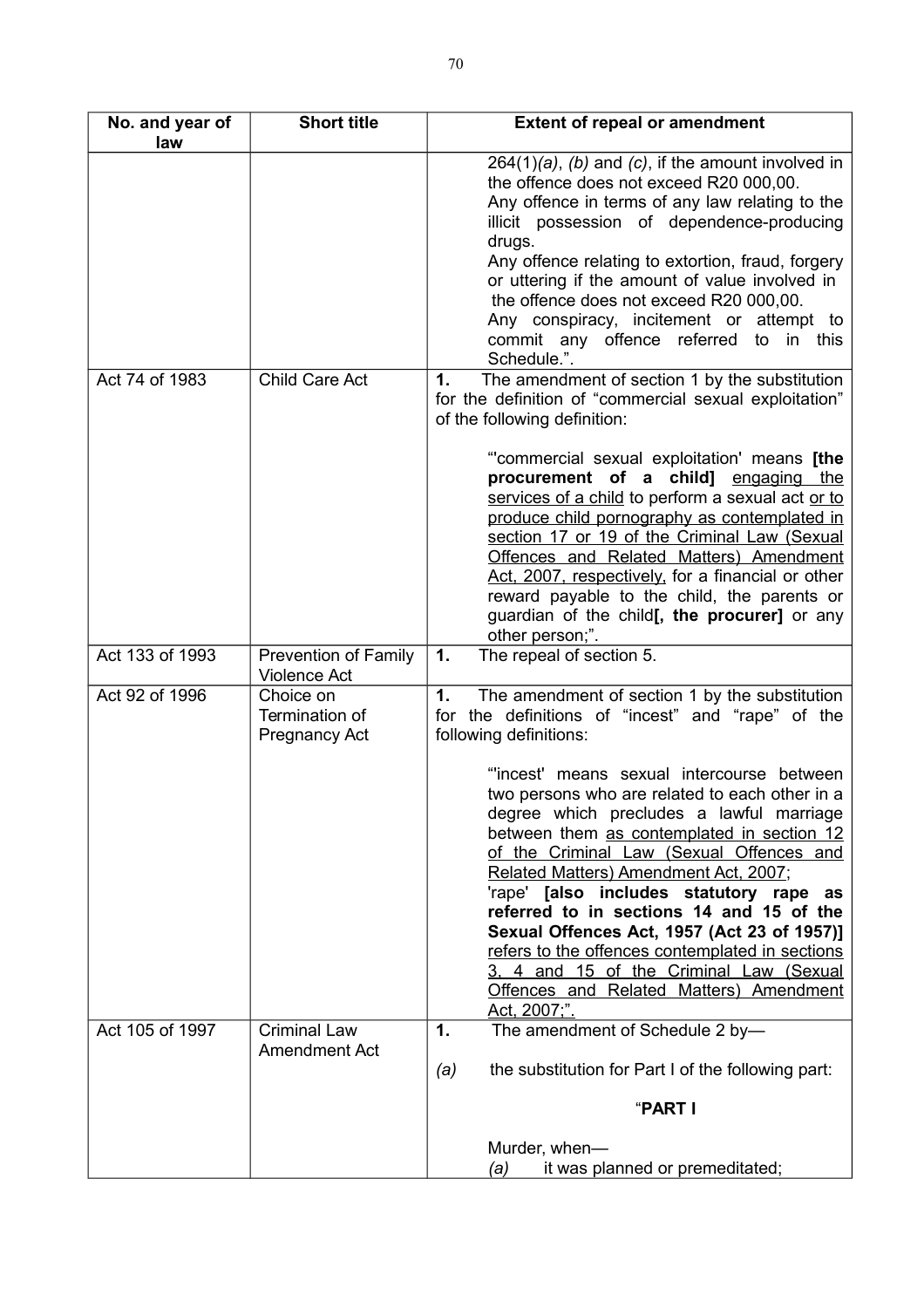| No. and year of<br>law | <b>Short title</b> | <b>Extent of repeal or amendment</b>                                                                                                                                     |
|------------------------|--------------------|--------------------------------------------------------------------------------------------------------------------------------------------------------------------------|
|                        |                    | the victim was-<br>(b)<br>law<br>enforcement<br>officer<br>(i)<br>a<br>performing his or her functions as such,                                                          |
|                        |                    | whether on duty or not; or<br>a person who has given or was<br>(ii)<br>likely to give material evidence with                                                             |
|                        |                    | reference to any offence referred to in<br>Schedule 1 to the Criminal Procedure<br>Act, 1977 (Act No. 51 of 1977), at                                                    |
|                        |                    | criminal proceedings in any court;<br>the death of the victim was caused by<br>(c)<br>the<br>committing<br>accused<br>in<br>or                                           |
|                        |                    | attempting to commit or after having<br>committed or attempted to commit one<br>of the following offences:                                                               |
|                        |                    | Rape or compelled rape as<br>(i)<br>contemplated in section 3 or 4 of the<br>Criminal Law (Sexual Offences and<br>Related Matters) Amendment Act, 2007,                  |
|                        |                    | respectively; or<br>(ii)<br>with<br>aggravating<br>robbery<br>circumstances as defined in section 1 of<br>the Criminal Procedure Act, 1977 (Act                          |
|                        |                    | No. 51 of 1977); or<br>the offence was committed<br>(d)<br>by a<br>person, group of persons or syndicate<br>acting in the execution or furtherance                       |
|                        |                    | of a common purpose or conspiracy.<br>Rape or compelled rape as contemplated in<br>section 3 or 4 of the Criminal Law (Sexual<br>Offences and Related Matters) Amendment |
|                        |                    | Act, 2007, respectively-<br>when committed-<br>(a)<br>(i)<br>in circumstances where the                                                                                  |
|                        |                    | victim was raped more than once<br>whether by the accused or by any co-                                                                                                  |
|                        |                    | perpetrator or accomplice;<br>by more than one person,<br>(ii)<br>where such persons acted<br>in the                                                                     |
|                        |                    | execution or furtherance of a common<br>purpose or conspiracy;<br>by a person who has been<br>(iii)                                                                      |
|                        |                    | convicted of two or more offences of<br>rape, but has not yet been sentenced in<br>respect of such convictions; or                                                       |
|                        |                    | (iv) by a person, knowing that he<br>has the acquired immune deficiency<br>syndrome<br>the<br>human<br>or<br>immunodeficiency virus;                                     |
|                        |                    | where the victim-<br>(b)<br>is a [girl] person under the age<br>(i)                                                                                                      |
|                        |                    | of 16 years;<br>physically<br>disabled<br>(ii)<br><b>is</b><br>a                                                                                                         |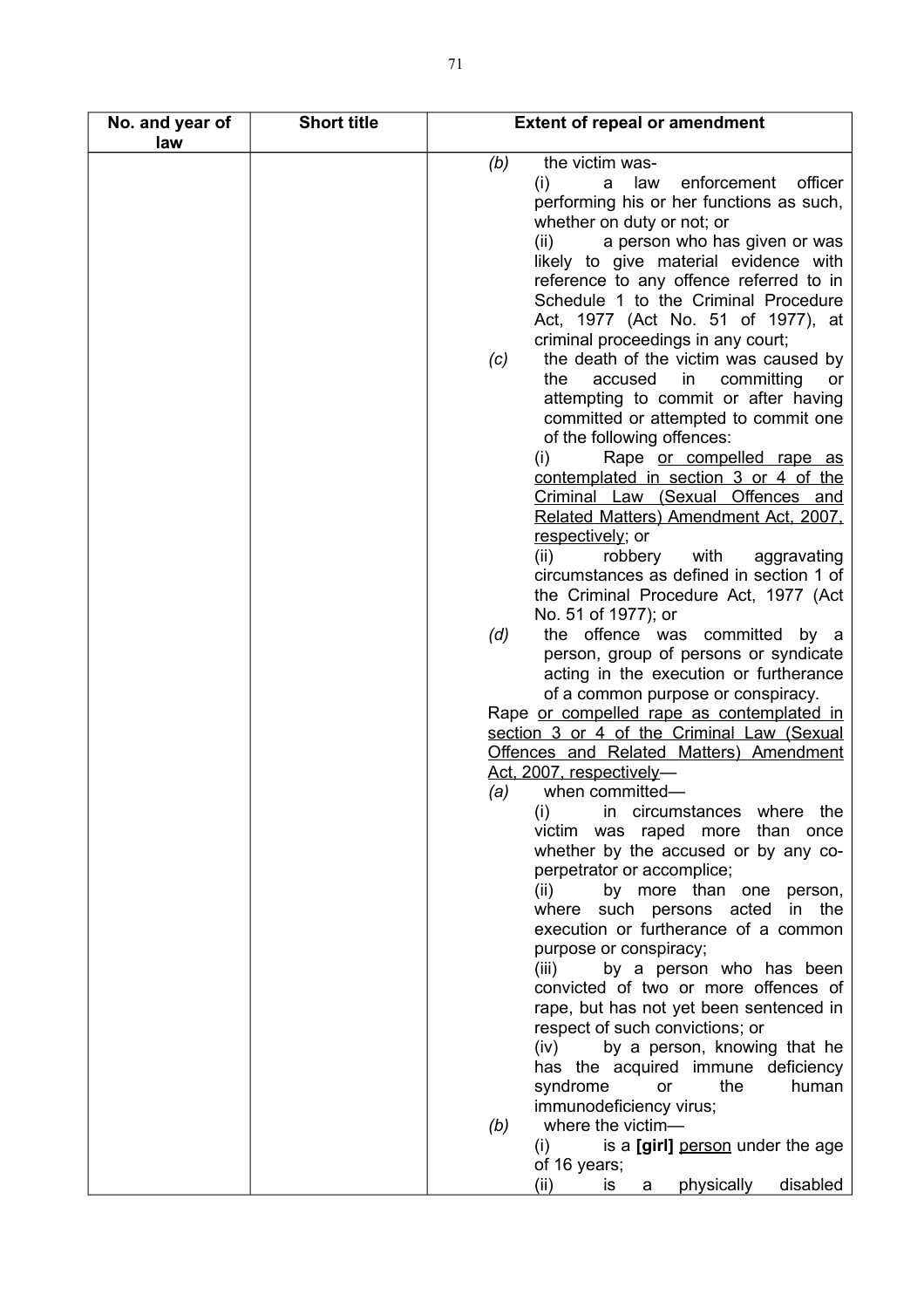| No. and year of<br>law | <b>Short title</b> | <b>Extent of repeal or amendment</b>                                                                                                                                                                                                                                                                                                                                                                                                                                                                                                                                                                                                                                                                                                                                                                                                                                                                                                                                                                                                                                                                                                                                                                                         |
|------------------------|--------------------|------------------------------------------------------------------------------------------------------------------------------------------------------------------------------------------------------------------------------------------------------------------------------------------------------------------------------------------------------------------------------------------------------------------------------------------------------------------------------------------------------------------------------------------------------------------------------------------------------------------------------------------------------------------------------------------------------------------------------------------------------------------------------------------------------------------------------------------------------------------------------------------------------------------------------------------------------------------------------------------------------------------------------------------------------------------------------------------------------------------------------------------------------------------------------------------------------------------------------|
|                        |                    | <b>[woman]</b> person who, due to his or her<br>physical<br>disability,<br>is<br>rendered<br>particularly vulnerable; or<br>is a [mentally ill woman]<br>(iii)<br>person who is mentally disabled as<br>contemplated in section 1 of the [Mental]<br>Health Act, 1973 (Act 18 of 1973)]<br>Criminal Law (Sexual Offences and<br>Related Matters) Amendment Act, 2007;<br><b>or</b><br>involving the infliction of grievous bodily<br>(c)<br>harm.<br>Any offence referred to in section 2, 5, 6, 7, 8,<br>9, 10 or 14 (in so far as it relates to the<br>aforementioned sections) of the Protection of<br>Constitutional Democracy against Terrorist and<br>Related Activities Act, 2004, when it is proved<br>that the offence has-<br>endangered the life or caused serious<br>(a)<br>bodily injury to or the death of, any<br>person, or any number or group of<br>persons;<br>(b)<br>caused serious risk to the health or<br>safety of the public or any segment of<br>the public; or<br>created a serious public emergency<br>(c)<br>situation or a general insurrection.<br>Trafficking in persons for sexual purposes by a<br>person contemplated in section 71(1) or (2) of<br>the Criminal Law (Sexual Offences and |
|                        |                    | Related Matters) Amendment Act, 2007."; and                                                                                                                                                                                                                                                                                                                                                                                                                                                                                                                                                                                                                                                                                                                                                                                                                                                                                                                                                                                                                                                                                                                                                                                  |
|                        |                    | the substitution for Part III of the following Part:<br>(b)<br>"PART III                                                                                                                                                                                                                                                                                                                                                                                                                                                                                                                                                                                                                                                                                                                                                                                                                                                                                                                                                                                                                                                                                                                                                     |
|                        |                    | Rape or compelled rape as contemplated in<br>section 3 or 4 of the Criminal Law (Sexual<br>Offences and Related Matters) Amendment<br>Act, 2007, respectively in circumstances<br>other than those referred to in Part I.                                                                                                                                                                                                                                                                                                                                                                                                                                                                                                                                                                                                                                                                                                                                                                                                                                                                                                                                                                                                    |
|                        |                    | [Indecent assault on a child under the age<br>of 16 years, involving the infliction of<br>bodily harm.]                                                                                                                                                                                                                                                                                                                                                                                                                                                                                                                                                                                                                                                                                                                                                                                                                                                                                                                                                                                                                                                                                                                      |
|                        |                    | Sexual exploitation of a child or sexual<br>exploitation of a person who is mentally<br>disabled as contemplated in section 17 or 23<br>or using a child for child pornography or<br>using a person who is mentally disabled for<br>pornographic purposes, as contemplated in<br>section 20(1) or 26(1) of the Criminal Law                                                                                                                                                                                                                                                                                                                                                                                                                                                                                                                                                                                                                                                                                                                                                                                                                                                                                                  |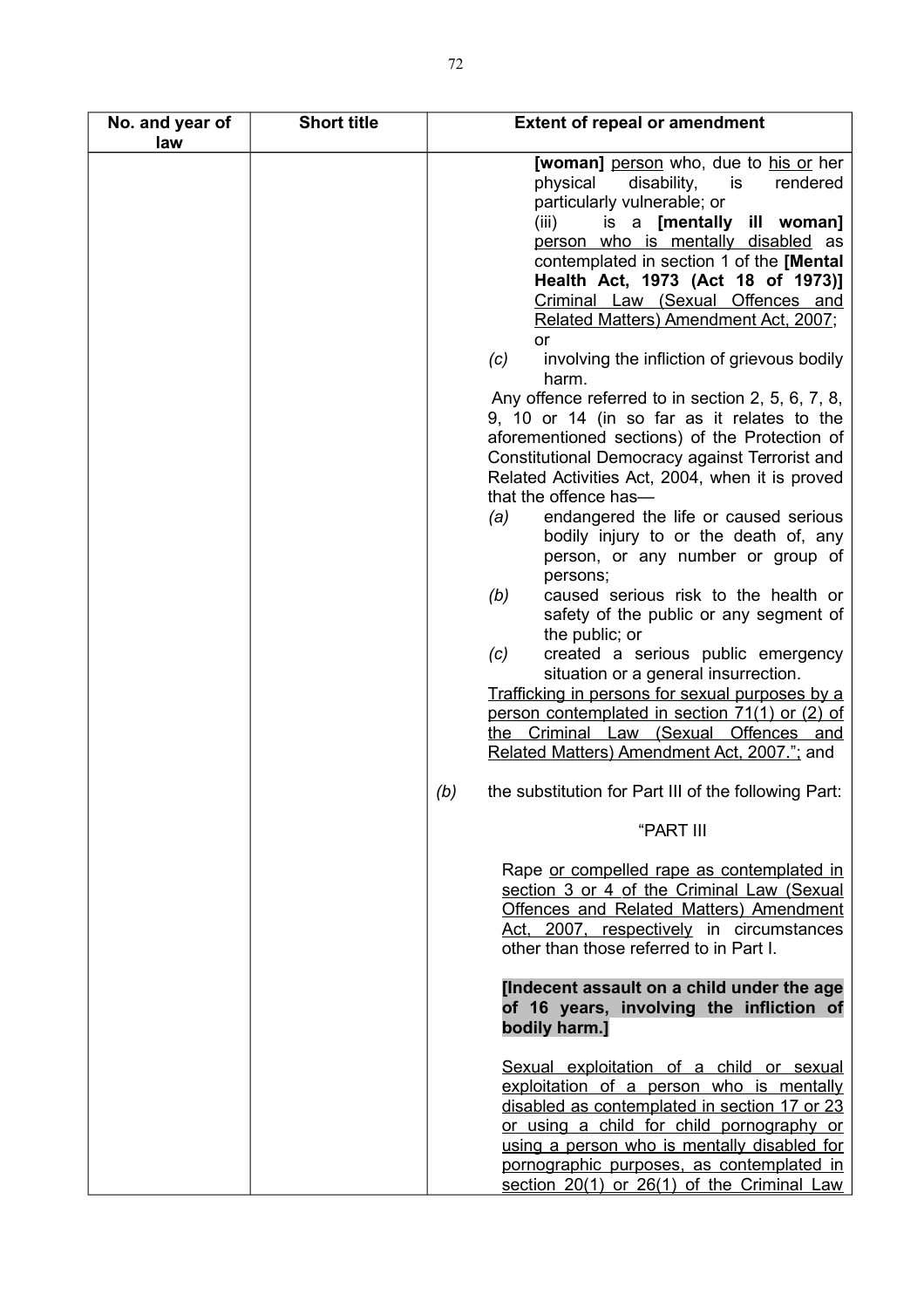| No. and year of<br>law | <b>Short title</b>               | <b>Extent of repeal or amendment</b>                                                                                                                                                                                                                                                                                                                                                                                                                                                                                                                                                                                                                                                                                                                                                                                                                                                  |
|------------------------|----------------------------------|---------------------------------------------------------------------------------------------------------------------------------------------------------------------------------------------------------------------------------------------------------------------------------------------------------------------------------------------------------------------------------------------------------------------------------------------------------------------------------------------------------------------------------------------------------------------------------------------------------------------------------------------------------------------------------------------------------------------------------------------------------------------------------------------------------------------------------------------------------------------------------------|
|                        |                                  | (Sexual Offences and Related<br>Matters)<br>Amendment Act, 2007, respectively.                                                                                                                                                                                                                                                                                                                                                                                                                                                                                                                                                                                                                                                                                                                                                                                                        |
|                        |                                  | Assault with intent to do grievous bodily<br>harm on a child under the age of 16 years.                                                                                                                                                                                                                                                                                                                                                                                                                                                                                                                                                                                                                                                                                                                                                                                               |
|                        |                                  | Any offence in contravention of section 36 of<br>the Arms and Ammunitions Act, 1969 (Act<br>No. 75 of 1969), on account of being in<br>possession of more than 1000 rounds of<br>ammunition intended for firing in an arm<br>contemplated in section $39(2)(a)(i)$ of that<br>Act.                                                                                                                                                                                                                                                                                                                                                                                                                                                                                                                                                                                                    |
|                        |                                  | Any trafficking related offence<br><u>by</u><br><u>_ a</u><br>commercial carrier as contemplated<br><u>in</u><br>section 71(6) of the Criminal Law (Sexual<br>Offences and Related Matters) Amendment<br>Act, 2007.".                                                                                                                                                                                                                                                                                                                                                                                                                                                                                                                                                                                                                                                                 |
| Act 112 of 1998        | <b>Witness Protection</b><br>Act | The substitution for the Schedule of the following<br>1.<br>Schedule:                                                                                                                                                                                                                                                                                                                                                                                                                                                                                                                                                                                                                                                                                                                                                                                                                 |
|                        |                                  | <b>Schedule</b><br>OFFENCES IN RESPECT OF WHICH A<br><b>WITNESS OR RELATED PERSON MAY BE</b><br>PLACED UNDER PROTECTION                                                                                                                                                                                                                                                                                                                                                                                                                                                                                                                                                                                                                                                                                                                                                               |
|                        |                                  | Treason.<br>1.<br>2.<br>Sedition.<br>3.<br>Murder.<br>4.<br>Rape<br>compelled<br>rape<br>or<br>as<br>contemplated in sections 3 or 4 of the<br>Criminal Law (Sexual Offences and<br>Related Matters) Amendment Act.<br>2007, respectively.<br>5.<br>Public violence.<br>6.<br>Robbery-<br>(a)<br>when there are aggravating<br>circumstances; or<br>involving the taking of a motor<br>(b)<br>vehicle.<br>7.<br>Kidnapping.<br>8.<br>Defeating the ends of justice.<br>9.<br>Perjury.<br>[10.<br>Indecent assault on a child under<br>the age of 16 years, involving the<br>infliction of grievous bodily harm.]<br><u>10.</u><br>Any sexual offence against a child or a<br>person who is mentally disabled as<br>contemplated in Part 2 of Chapter 3 or<br>the whole of Chapter 4 of the Criminal<br>Law (Sexual Offences and Related<br>Matters) Amendment<br><u>2007.</u><br>Act, |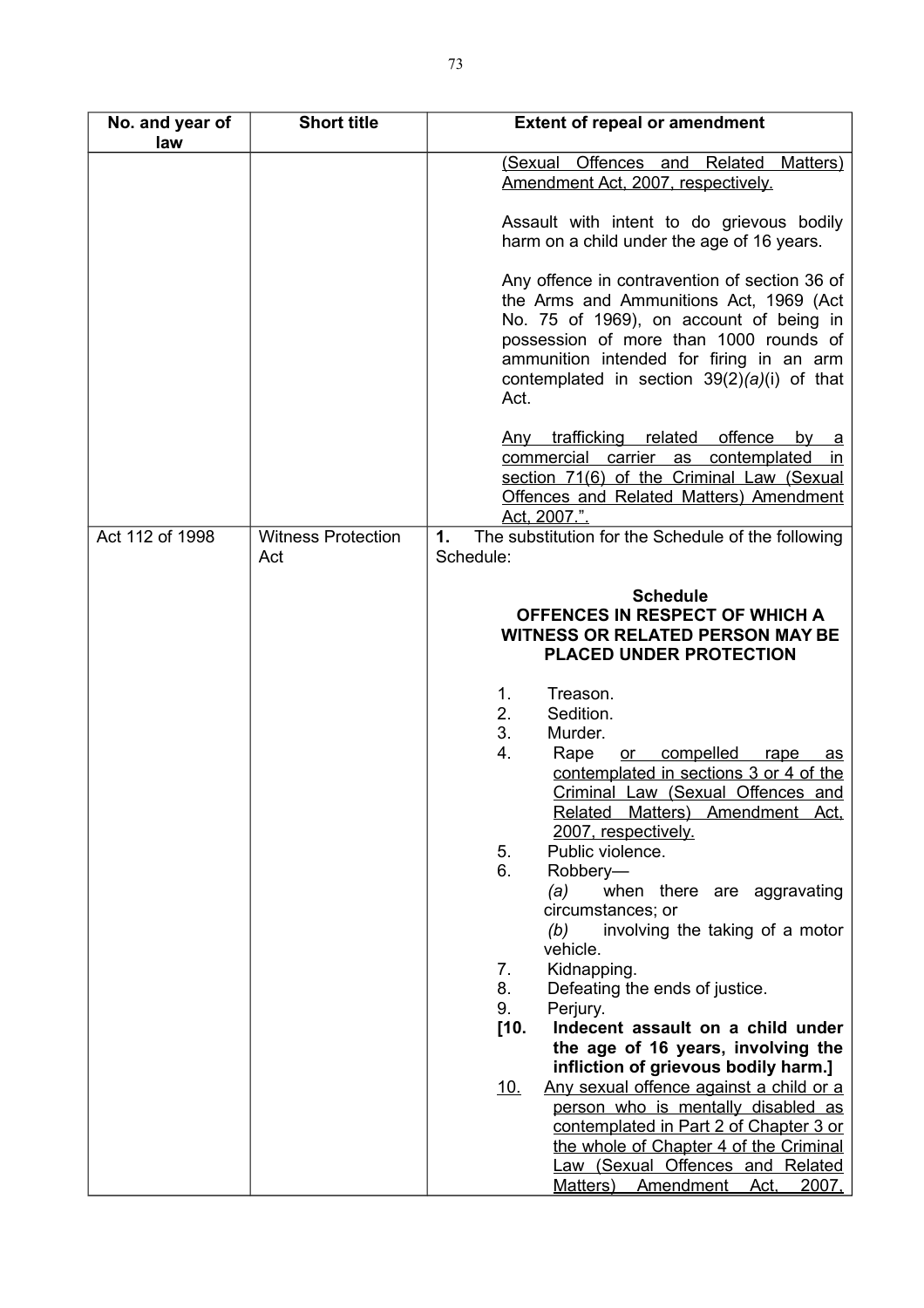| No. and year of<br>law | <b>Short title</b> | <b>Extent of repeal or amendment</b>                                                                                                                                                      |          |
|------------------------|--------------------|-------------------------------------------------------------------------------------------------------------------------------------------------------------------------------------------|----------|
|                        |                    | respectively.                                                                                                                                                                             |          |
|                        |                    | <u>10A.</u><br>Trafficking in persons for sexual                                                                                                                                          |          |
|                        |                    | purposes by a person or commercial<br>carrier as contemplated in section 71                                                                                                               |          |
|                        |                    | of the Criminal Law (Sexual Offences                                                                                                                                                      |          |
|                        |                    | and Related Matters) Amendment Act.                                                                                                                                                       |          |
|                        |                    | 2007.                                                                                                                                                                                     |          |
|                        |                    | 11.<br>Any offence referred to in section<br>13(f) of the Drugs and Drug Trafficking<br>Act, 1992 (Act No. 140 of 1992), if it is<br>alleged that-<br>the value of the dependence-<br>(a) |          |
|                        |                    | producing substance in question is<br>more than R10 000,00; or                                                                                                                            |          |
|                        |                    | the value of the dependence-<br>(b)                                                                                                                                                       |          |
|                        |                    | producing substance in question is                                                                                                                                                        |          |
|                        |                    | more than R5 000,00 and that the                                                                                                                                                          |          |
|                        |                    | offence was committed by a person,                                                                                                                                                        |          |
|                        |                    | group of persons, syndicate or any                                                                                                                                                        |          |
|                        |                    | enterprise acting in the execution or                                                                                                                                                     |          |
|                        |                    | furtherance of a common purpose or                                                                                                                                                        |          |
|                        |                    | conspiracy; or                                                                                                                                                                            |          |
|                        |                    | the offence was committed by<br>(c)                                                                                                                                                       |          |
|                        |                    | any law enforcement officer.<br>12.<br>Any offence referred to in section 1 or                                                                                                            |          |
|                        |                    | 1A of the Intimidation Act, 1982 (Act                                                                                                                                                     |          |
|                        |                    | No. 72 of 1982).                                                                                                                                                                          |          |
|                        |                    | Any offence relating to-<br>13.                                                                                                                                                           |          |
|                        |                    | the dealing in or<br>(a)<br>smuggling                                                                                                                                                     | of       |
|                        |                    | ammunition,<br>firearms,<br>explosives                                                                                                                                                    | or       |
|                        |                    | armament; or                                                                                                                                                                              |          |
|                        |                    | (b)<br>the possession of an automatic<br>semi-automatic<br>firearm,<br>explosives                                                                                                         | or<br>or |
|                        |                    | armament.                                                                                                                                                                                 |          |
|                        |                    | 14.<br>Any offence relating to exchange                                                                                                                                                   |          |
|                        |                    | extortion, fraud,<br>control,<br>forgery,                                                                                                                                                 |          |
|                        |                    | uttering, theft, or an offence referred                                                                                                                                                   |          |
|                        |                    | to in Part 1 to 4, or section 17, 20 or                                                                                                                                                   |          |
|                        |                    | 21 (in so far as it relates to the                                                                                                                                                        |          |
|                        |                    | aforementioned offences) of Chapter<br>2 of the Prevention and Combating of                                                                                                               |          |
|                        |                    | Corrupt Activities Act, 2004.                                                                                                                                                             |          |
|                        |                    | involving amounts of more than<br>(a)                                                                                                                                                     |          |
|                        |                    | R50 000,00; or                                                                                                                                                                            |          |
|                        |                    | involving amounts of more than<br>(b)                                                                                                                                                     |          |
|                        |                    | R10 000,00, if it is alleged that the                                                                                                                                                     |          |
|                        |                    | offence was committed by a person,                                                                                                                                                        |          |
|                        |                    | group of persons, syndicate or any                                                                                                                                                        |          |
|                        |                    | enterprise acting in the execution or                                                                                                                                                     |          |
|                        |                    | furtherance of a common purpose or                                                                                                                                                        |          |
|                        |                    | conspiracy; or<br>if it is alleged that the offence<br>(c)                                                                                                                                |          |
|                        |                    | committed<br>was<br>by<br>any                                                                                                                                                             | law      |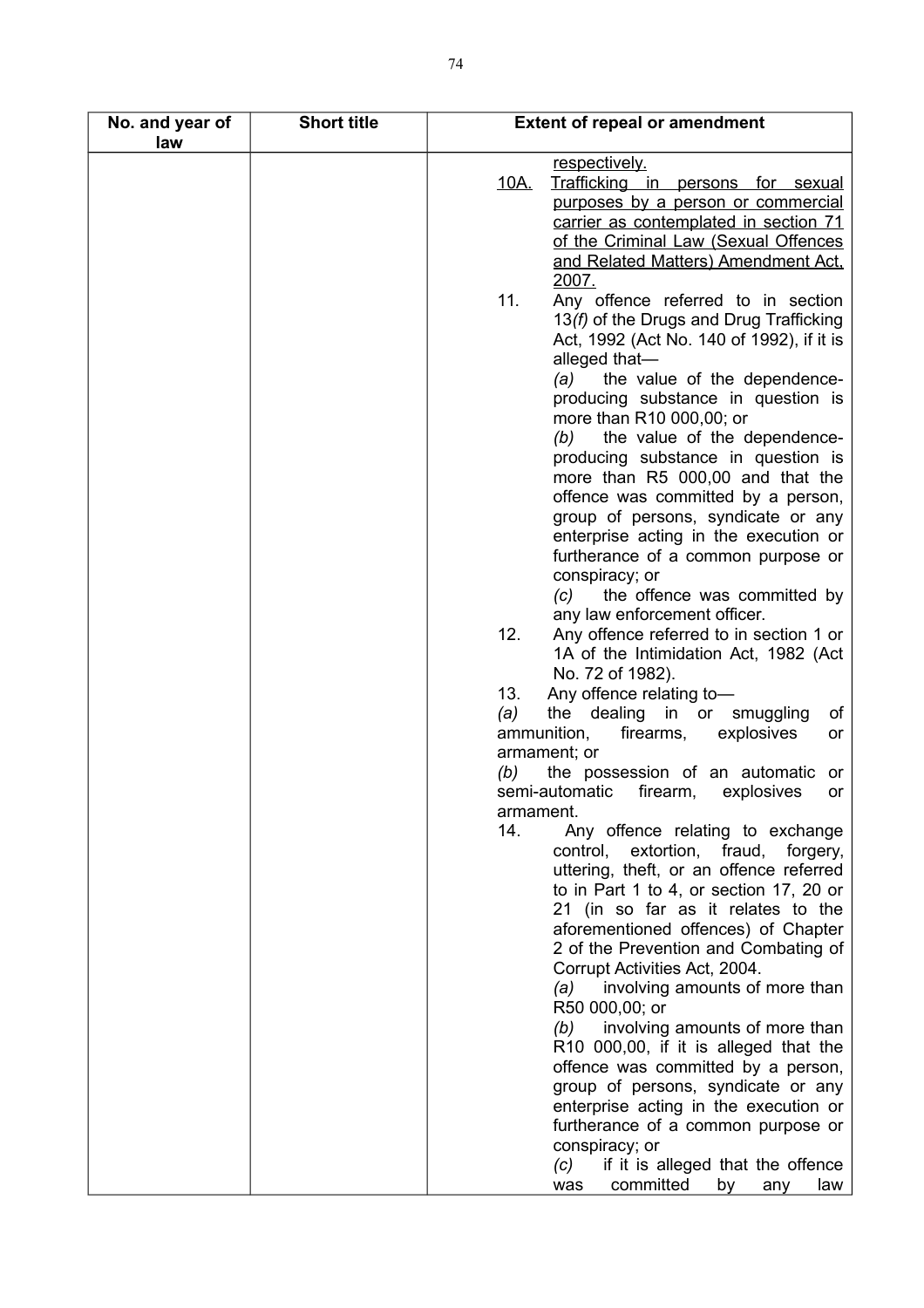| No. and year of<br>law | <b>Short title</b>                          | <b>Extent of repeal or amendment</b>                                                                                                                                                                                                                                                                                                                                                                                                                                                                                                                                                                                                                                                                                                                                                                                                                                                                                                                                                                                |
|------------------------|---------------------------------------------|---------------------------------------------------------------------------------------------------------------------------------------------------------------------------------------------------------------------------------------------------------------------------------------------------------------------------------------------------------------------------------------------------------------------------------------------------------------------------------------------------------------------------------------------------------------------------------------------------------------------------------------------------------------------------------------------------------------------------------------------------------------------------------------------------------------------------------------------------------------------------------------------------------------------------------------------------------------------------------------------------------------------|
|                        |                                             | enforcement officer-<br>(i)<br>involving amounts<br>of<br>more than R10 000,00; or<br>as a member of a group<br>(ii)<br>of persons, syndicate or any<br>enterprise<br>the<br>acting<br>in<br>execution or furtherance of a<br>common purpose or conspiracy.                                                                                                                                                                                                                                                                                                                                                                                                                                                                                                                                                                                                                                                                                                                                                         |
|                        |                                             | 15.<br>offence referred to<br>the<br>Any<br>in<br>Prevention of Organised Crime Act,<br>1998.                                                                                                                                                                                                                                                                                                                                                                                                                                                                                                                                                                                                                                                                                                                                                                                                                                                                                                                       |
|                        |                                             | 16.<br>Any conspiracy, incitement or attempt<br>to commit any offence referred to in<br>this Schedule.                                                                                                                                                                                                                                                                                                                                                                                                                                                                                                                                                                                                                                                                                                                                                                                                                                                                                                              |
|                        |                                             | 17.<br>Any other offence which the Minister<br>has determined by regulation.                                                                                                                                                                                                                                                                                                                                                                                                                                                                                                                                                                                                                                                                                                                                                                                                                                                                                                                                        |
|                        |                                             | 18.<br>Any other offence in respect of which<br>it is alleged that the offence was<br>committed by-<br>(a)<br>a person, group of persons,<br>syndicate or any enterprise acting in<br>the execution or furtherance of a<br>common purpose or conspiracy; or<br>a law enforcement officer,<br>(b)<br>and in respect of which the Director is<br>of the opinion that the safety of a<br>witness who is or may be required to<br>give evidence, or who has given<br>evidence in respect of such an offence<br>in any proceedings or any related<br>person, warrants protection.<br>Any other offence in respect of which<br>19.<br>the Director, after having considered<br>the factors mentioned in section $10(1)$<br>and any information gained in terms of<br>section $10(2)$ , is of the opinion that the<br>safety of a witness who is or may be<br>required to give evidence, or who has<br>given evidence in respect of such an<br>offence in any proceedings or any<br>related person, warrants protection.". |
| Act 121 of 1998        | Prevention of<br><b>Organised Crime Act</b> | 1. The substitution for Schedule 1 of the following<br>Schedule-                                                                                                                                                                                                                                                                                                                                                                                                                                                                                                                                                                                                                                                                                                                                                                                                                                                                                                                                                    |
|                        |                                             | "Schedule 1<br>(Sections 1, 38, 50, 51, 52, 54, 58 and 73)<br>$\mathbf{1}$ .<br>murder;<br>2.<br>compelled<br>rape<br><u>or</u><br><u>rape</u><br><u>as</u><br>contemplated in section 3 or 4 of the Criminal<br><b>Law (Sexual Offences and Related Matters)</b><br>Amendment Act, 2007, respectively;<br>3.<br>kidnapping;                                                                                                                                                                                                                                                                                                                                                                                                                                                                                                                                                                                                                                                                                        |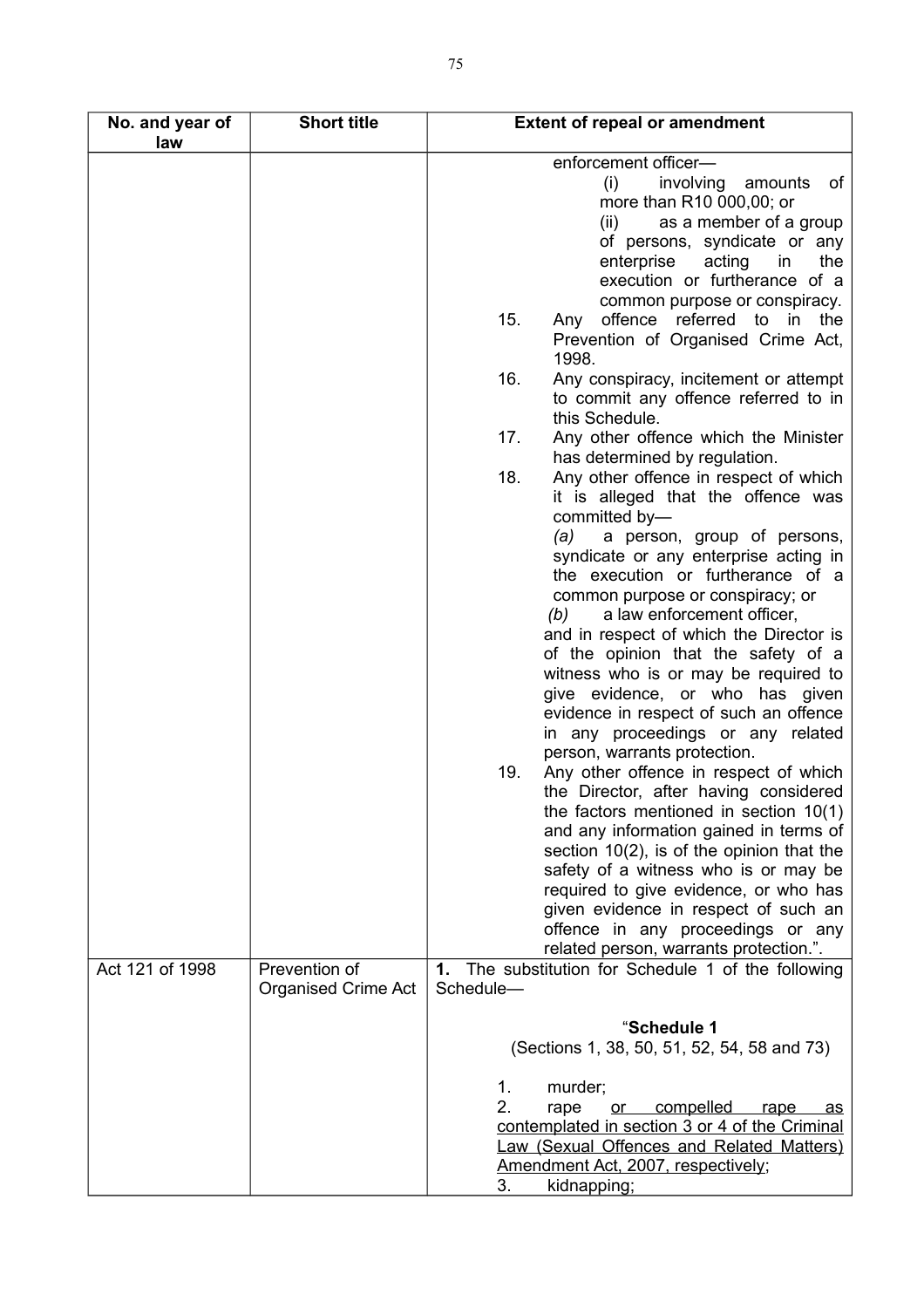| No. and year of<br>law | <b>Short title</b> | <b>Extent of repeal or amendment</b>                                                                                                     |
|------------------------|--------------------|------------------------------------------------------------------------------------------------------------------------------------------|
|                        |                    | 4.<br>arson;<br>5.<br>public violence;<br>6.<br>robbery;                                                                                 |
|                        |                    | 7.<br>assault with intent to do grievous<br>bodily harm;                                                                                 |
|                        |                    | 8.<br>[indecent assault] sexual assault,<br>compelled sexual assault or compelled self-                                                  |
|                        |                    | sexual assault as contemplated in section 5.<br>6 or 7 of the Criminal Law (Sexual Offences<br>and Related Matters) Amendment Act, 2007, |
|                        |                    | respectively;                                                                                                                            |
|                        |                    | 9.<br>[the statutory offence of-<br>unlawful carnal intercourse with a<br>(a)                                                            |
|                        |                    | girl under a specified age;                                                                                                              |
|                        |                    | committing an immoral or indecent<br>(b)                                                                                                 |
|                        |                    | act with a girl or a boy under a<br>specified age;                                                                                       |
|                        |                    | soliciting or enticing such girl or<br>(c)                                                                                               |
|                        |                    | boy to the commission<br>of an                                                                                                           |
|                        |                    | immoral<br>indecent act]<br>or<br>any<br>offence contemplated in Part 2 of                                                               |
|                        |                    | Chapter 3 or the whole of Chapter 4                                                                                                      |
|                        |                    | of the Criminal Law (Sexual Offences                                                                                                     |
|                        |                    | and Related Matters) Amendment Act.<br>2007;                                                                                             |
|                        |                    | 10.<br>any offence under any legislation                                                                                                 |
|                        |                    | dealing with gambling, gaming or lotteries;                                                                                              |
|                        |                    | contravention of section 20 (1) of the<br>11.<br>Sexual Offences Act, 1957 (Act No. 23 of                                                |
|                        |                    | 1957);                                                                                                                                   |
|                        |                    | 12.<br>any offence contemplated in Part 1 to                                                                                             |
|                        |                    | 4, or section 17, 18, 20 or 21 (in so far as it<br>relates to the aforementioned offences) of                                            |
|                        |                    | Chapter 2 of the Prevention and Combating                                                                                                |
|                        |                    | of Corrupt Activities Act, 2004;                                                                                                         |
|                        |                    | 13.<br>extortion;<br>14.<br>childstealing;                                                                                               |
|                        |                    | 15.<br>breaking or entering any premises                                                                                                 |
|                        |                    | whether under the common law or a statutory                                                                                              |
|                        |                    | provision, with intent to commit an offence;<br>16.<br>malicious injury to property;                                                     |
|                        |                    | 17.<br>theft, whether under the common law                                                                                               |
|                        |                    | or a statutory provision;                                                                                                                |
|                        |                    | any offence under section 36 or 37 of<br>18.<br>the General Law Amendment Act, 1955 (Act                                                 |
|                        |                    | No. 62 of 1955);                                                                                                                         |
|                        |                    | 19.<br>fraud;                                                                                                                            |
|                        |                    | 20.<br>forgery or uttering a forged document<br>knowing it to have been forged;                                                          |
|                        |                    | 21.<br>offences relating to the coinage;                                                                                                 |
|                        |                    | 22.<br>any offence referred to in section 13 of                                                                                          |
|                        |                    | the Drugs and Drug Trafficking Act, 1992 (Act<br>No. 140 of 1992);                                                                       |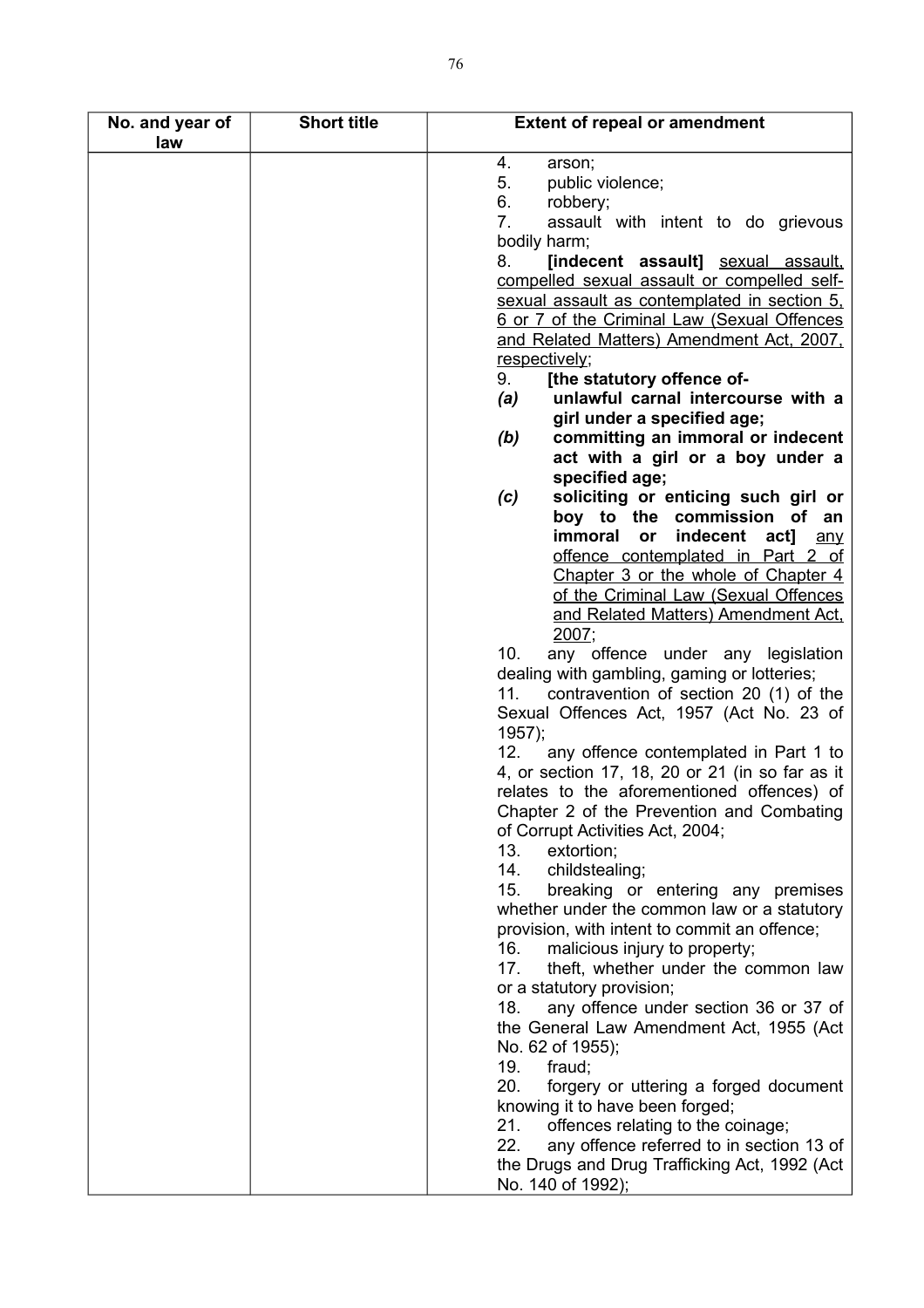| No. and year of | <b>Short title</b>                                                 | <b>Extent of repeal or amendment</b>                                                                                                                                                                                                                                                                                                                                                                                                                                                                                                                                                                                                                                                                                                                                                                                                                                                                                                                                                                                                                                                                                                                                                                                                                  |
|-----------------|--------------------------------------------------------------------|-------------------------------------------------------------------------------------------------------------------------------------------------------------------------------------------------------------------------------------------------------------------------------------------------------------------------------------------------------------------------------------------------------------------------------------------------------------------------------------------------------------------------------------------------------------------------------------------------------------------------------------------------------------------------------------------------------------------------------------------------------------------------------------------------------------------------------------------------------------------------------------------------------------------------------------------------------------------------------------------------------------------------------------------------------------------------------------------------------------------------------------------------------------------------------------------------------------------------------------------------------|
| law             |                                                                    | 23.<br>any offence relating to the dealing in or<br>of<br>smuggling<br>ammunition,<br>firearms,<br>explosives or armament and the unlawful<br>possession of such firearms, explosives or<br>armament;<br>24.<br>any offence in contravention of section<br>36 of the Arms and Ammunition Act, 1969<br>(Act No. 75 of 1969);<br>dealing in, being in possession of or<br>25.<br>conveying endangered, scarce and protected<br>game or plants or parts or remains thereof in<br>contravention of a statute or provincial<br>ordinance;<br>26.<br>any offence relating to exchange<br>control;<br>27.<br>any offence under any law relating to<br>the illicit dealing in or possession of precious<br>metals or precious stones;<br>any offence contemplated in sections 1<br>28.<br>(1) and 1A (1) of the Intimidation Act, 1982<br>(Act No. 72 of 1982);<br>defeating or obstructing the course of<br>29.<br>justice;<br>30.<br>perjury;<br>31.<br>subornation of perjury;<br>32.<br>any offence referred to in Chapter 3 or<br>4 of this Act;<br>32A. any specified offence as defined in the<br>of Constitutional<br>Protection<br>Democracy<br>against Terrorist and Related Activities Act,<br>2004;<br>33.<br>any offence the punishment wherefor |
|                 |                                                                    | may be a period of imprisonment exceeding<br>one year without the option of a fine;<br>any conspiracy, incitement or attempt<br>34.<br>to commit any offence referred to in this<br>Schedule.".                                                                                                                                                                                                                                                                                                                                                                                                                                                                                                                                                                                                                                                                                                                                                                                                                                                                                                                                                                                                                                                       |
| Act 16 of 1999  | <b>Military Discipline</b><br>Supplementary<br><b>Measures Act</b> | The amendment of section 3 by the substitution<br>1.<br>for subsection (3) of the following subsection:                                                                                                                                                                                                                                                                                                                                                                                                                                                                                                                                                                                                                                                                                                                                                                                                                                                                                                                                                                                                                                                                                                                                               |
|                 |                                                                    | "(3) When a person who is subject to the<br>Code is suspected of having committed<br>murder, treason, rape or compelled rape as<br>contemplated in sections 3 or 4 of the<br>Criminal Law (Sexual Offences and Related<br>Matters) Amendment Act, 2007, respectively,<br>or culpable homicide in the Republic, the<br>matter will be dealt with in accordance with<br>section 27 of the National Prosecuting<br>Authority Act, 1998 (Act No. 32 of 1998), and<br>any ensuing trial shall take place in a civilian<br>court.".                                                                                                                                                                                                                                                                                                                                                                                                                                                                                                                                                                                                                                                                                                                         |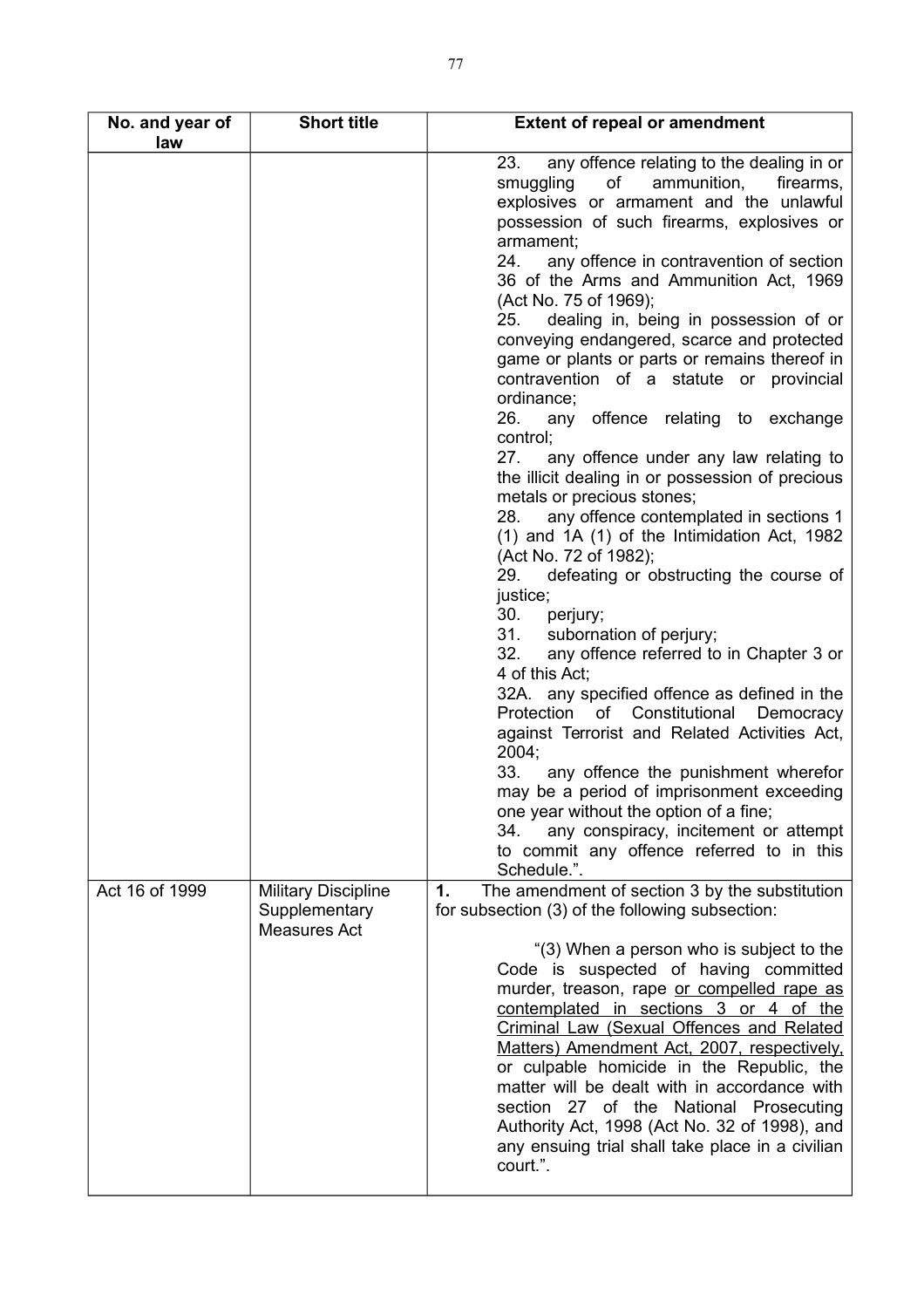| No. and year of<br>law | <b>Short title</b> | <b>Extent of repeal or amendment</b>                                                                                                                                                                                                                                                                                                                                                                                                                                                                                                                                                                                                                                                                                                                                                                                                                                                                                                                                                                                                                                                                  |
|------------------------|--------------------|-------------------------------------------------------------------------------------------------------------------------------------------------------------------------------------------------------------------------------------------------------------------------------------------------------------------------------------------------------------------------------------------------------------------------------------------------------------------------------------------------------------------------------------------------------------------------------------------------------------------------------------------------------------------------------------------------------------------------------------------------------------------------------------------------------------------------------------------------------------------------------------------------------------------------------------------------------------------------------------------------------------------------------------------------------------------------------------------------------|
|                        |                    | 2.<br>The amendment of section 7 by the substitution<br>for paragraph (a) of subsection (1) of the following<br>paragraph:                                                                                                                                                                                                                                                                                                                                                                                                                                                                                                                                                                                                                                                                                                                                                                                                                                                                                                                                                                            |
|                        |                    | in matters where treason, murder, rape<br>"(a)<br>or compelled rape as contemplated in<br>sections 3 or 4 of the Criminal Law (Sexual<br><b>Offences and Related Matters) Amendment</b><br>Act, 2007, respectively, or culpable homicide<br>committed outside the Republic, or where<br>contraventions of section 4 or 5 of the Code<br>are involved, composed of five members,<br>being-".                                                                                                                                                                                                                                                                                                                                                                                                                                                                                                                                                                                                                                                                                                           |
|                        |                    | The amendment of section 9 by the substitution<br>3.<br>subsections (2) and (3) of the following<br>for<br>subsections:                                                                                                                                                                                                                                                                                                                                                                                                                                                                                                                                                                                                                                                                                                                                                                                                                                                                                                                                                                               |
|                        |                    | "(2) A Court of a Senior Military Judge<br>may, subject to subsection (3), try any person<br>subject to the Code for any offence, other<br>than murder, treason, rape or compelled rape<br>as contemplated in sections 3 or 4 of the<br>Criminal Law (Sexual Offences and Related<br>Matters) Amendment Act, 2007, respectively,<br>or culpable homicide committed within the<br>Republic, and may on conviction sentence<br>the offender to any punishment referred to in<br>section 12.<br>(3) In any case where the charge or<br>one of the charges brought or to be brought<br>against an accused is murder, treason, rape<br>or compelled rape as contemplated in<br>sections 3 or 4 of the Criminal Law (Sexual<br>Offences and Related Matters) Amendment<br>Act, 2007, respectively, or culpable homicide<br>committed beyond the borders of the<br>Republic, or is a contravention of section 4 or<br>5 of the Code, the powers conferred by this<br>section shall be exercised by three senior<br>military judges sitting together under the<br>presidency of the senior of those judges.". |
|                        |                    | The amendment of section 30 by the substitution<br>4.<br>for subsection (8) of the following subsection:                                                                                                                                                                                                                                                                                                                                                                                                                                                                                                                                                                                                                                                                                                                                                                                                                                                                                                                                                                                              |
|                        |                    | "(8) When a preliminary investigation is held<br>in respect of treason, murder, rape or<br>compelled rape as contemplated in sections<br>3 or 4 of the Criminal Law (Sexual Offences<br>and Related Matters) Amendment Act, 2007,<br>respectively, or culpable homicide, committed<br>outside the Republic, or a contravention of                                                                                                                                                                                                                                                                                                                                                                                                                                                                                                                                                                                                                                                                                                                                                                     |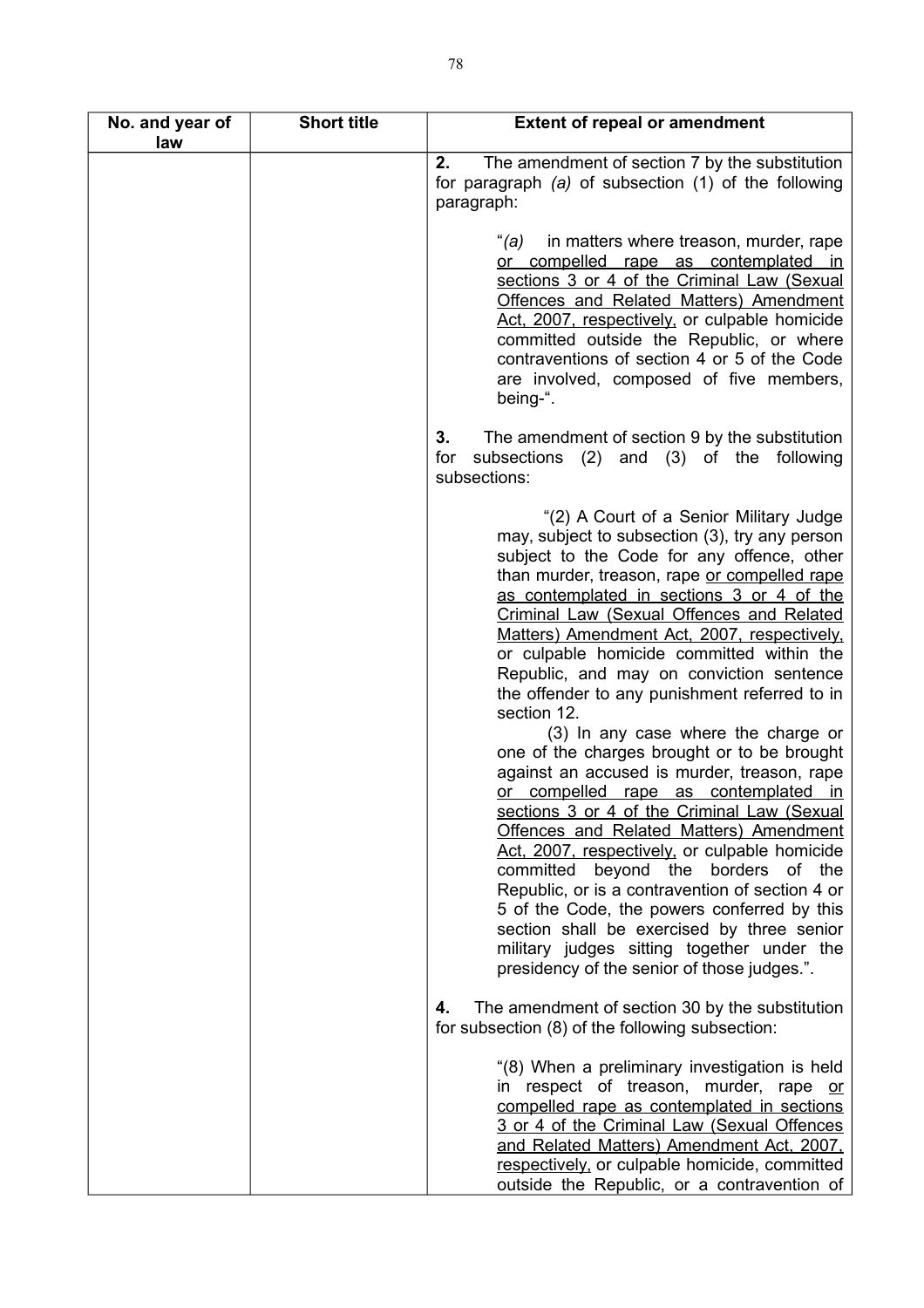| No. and year of<br>law | <b>Short title</b>                                           | <b>Extent of repeal or amendment</b>                                                                                                                                                                                                                                                                                                                                                                                                                                                                                                                                                                                                                                                                                                                                                                                                                                                                                                                                                                                                                                           |
|------------------------|--------------------------------------------------------------|--------------------------------------------------------------------------------------------------------------------------------------------------------------------------------------------------------------------------------------------------------------------------------------------------------------------------------------------------------------------------------------------------------------------------------------------------------------------------------------------------------------------------------------------------------------------------------------------------------------------------------------------------------------------------------------------------------------------------------------------------------------------------------------------------------------------------------------------------------------------------------------------------------------------------------------------------------------------------------------------------------------------------------------------------------------------------------|
|                        |                                                              | section 4 or 5 of the Code or any offence<br>punishable by imprisonment exceeding a<br>period of 10 years, the prosecution counsel<br>shall, subject to subsection (10), lead the<br>evidence of every witness called by him or<br>her and any witness may be cross-examined<br>by the accused and may thereafter be re-<br>examined by the prosecution counsel in<br>relation to any evidence given by that witness<br>under cross-examination and may at any<br>stage of the proceedings be recalled by the<br>presiding judge, commanding officer or<br>recording officer for the purpose of being<br>further examined or cross-examined, as the<br>case may be.".                                                                                                                                                                                                                                                                                                                                                                                                          |
| Act 56 of 2001         | <b>Private Security</b><br><b>Industry Regulation</b><br>Act | The substitution for the Schedule of the following<br>1.<br>Schedule:                                                                                                                                                                                                                                                                                                                                                                                                                                                                                                                                                                                                                                                                                                                                                                                                                                                                                                                                                                                                          |
|                        |                                                              | "Schedule<br><b>TABLE OF OFFENCES</b>                                                                                                                                                                                                                                                                                                                                                                                                                                                                                                                                                                                                                                                                                                                                                                                                                                                                                                                                                                                                                                          |
|                        |                                                              | High treason.<br>Sedition.<br>Sabotage.<br>Terrorism.<br>Public violence.<br>Arson.<br>Malicious damage to property.<br>Intimidation.<br>Rape or compelled rape as contemplated in<br>sections 3 or 4 of the Criminal Law (Sexual<br>Offences and Related Matters) Amendment<br>Act, 2007, respectively.<br>Murder.<br>Robbery.<br>Culpable homicide involving the use of a<br>firearm or any form of intentional violence.<br>Kidnapping.<br>Assault with the intention to cause serious<br>bodily harm.<br>[Indecent<br>Sexual assault,<br>assault]<br>compelled sexual assault or compelled self-<br>sexual assault as contemplated in sections 5.<br>6 or 7 of the Criminal Law (Sexual Offences<br>and Related Matters) Amendment Act, 2007,<br>respectively.<br>Any sexual offence against a child or a<br>person who is mentally disabled as<br>contemplated in Part 2 of Chapter 3 or the<br>whole of Chapter 4 of the Criminal Law<br>(Sexual Offences and Related<br>Matters)<br>Amendment Act, 2007, respectively.<br>Trafficking in persons for sexual purposes by |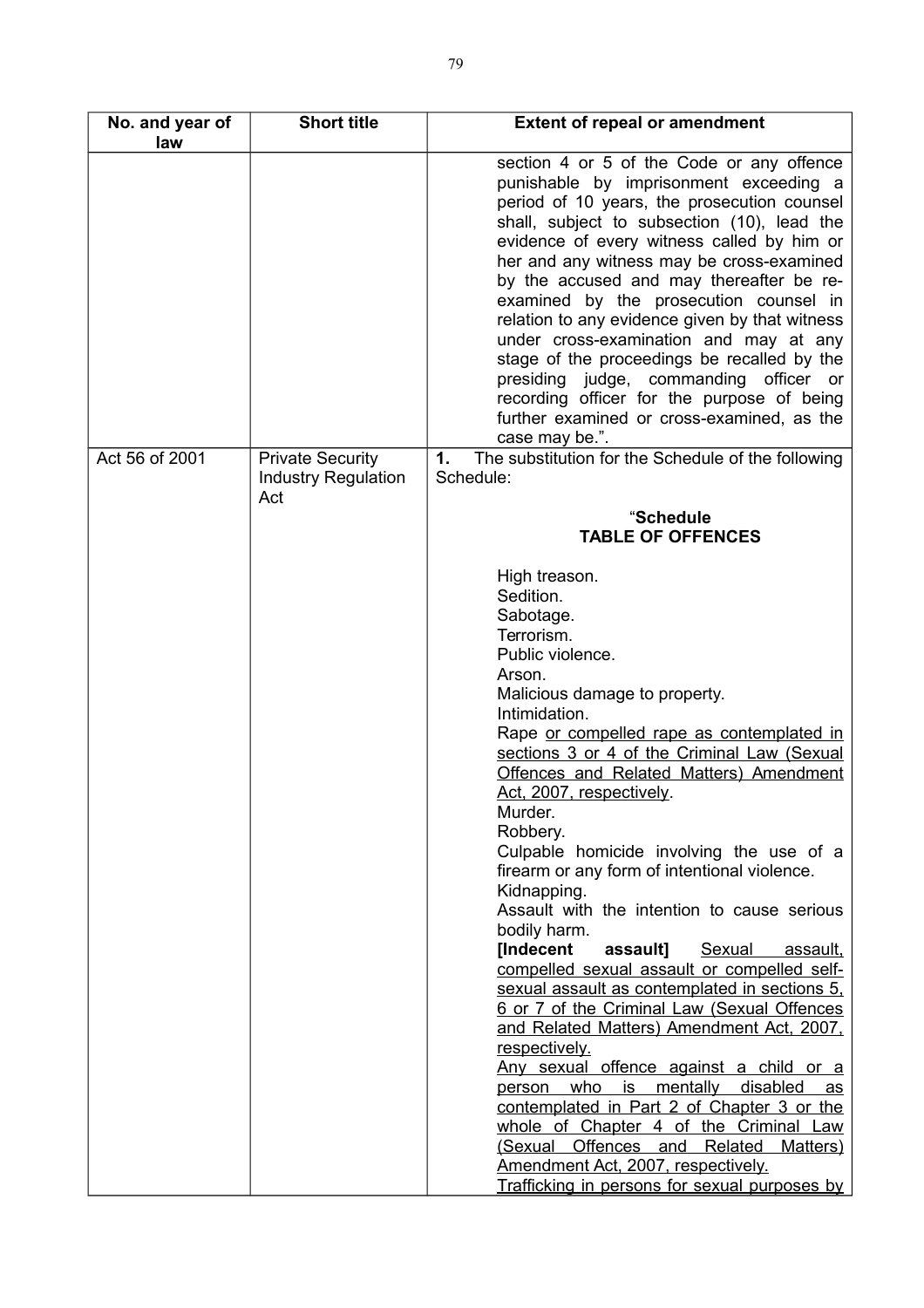| No. and year of<br>law | <b>Short title</b> | <b>Extent of repeal or amendment</b>                                                                                                                                       |
|------------------------|--------------------|----------------------------------------------------------------------------------------------------------------------------------------------------------------------------|
|                        |                    | a person contemplated in section 71(1) or (2)<br>of the Criminal Law (Sexual Offences and<br>Related Matters) Amendment Act, 2007.<br>Child stealing.                      |
|                        |                    | Fraud.<br>Forgery or uttering of a forged document<br>knowing it to have been forged.                                                                                      |
|                        |                    | Breaking or entering any premises, whether<br>in terms of common or statutory law, with the<br>intention to commit an offence.<br>Theft, whether in terms of common law or |
|                        |                    | statutory law.<br>Receiving stolen property knowing it to have<br>been stolen.<br>Extortion.                                                                               |
|                        |                    | Defeating the ends of justice.                                                                                                                                             |
|                        |                    | Perjury, whether in terms of common law or                                                                                                                                 |
|                        |                    | statutory law.                                                                                                                                                             |
|                        |                    | An offence referred to in Part 1 to 4, or                                                                                                                                  |
|                        |                    | section 17, 20 or 21 (in so far as it relates to                                                                                                                           |
|                        |                    | the aforementioned offences) of Chapter 2 of<br>the Prevention and Combating of Corrupt                                                                                    |
|                        |                    | Activities Act, 2004.                                                                                                                                                      |
|                        |                    | An offence involving the illicit dealing in                                                                                                                                |
|                        |                    | dependence-producing substances.<br>Any offence in terms of statutory law involving                                                                                        |
|                        |                    | an element of dishonesty.<br>Any offence in terms of the Domestic                                                                                                          |
|                        |                    | Violence Act, 1998 (Act No. 116 of 1998).                                                                                                                                  |
|                        |                    | Any offence in terms of the Explosives Act,<br>1956 (Act No. 26 of 1956).                                                                                                  |
|                        |                    | Any offence in terms of the Regulation of<br>Foreign Military Assistance Act, 1998 (Act No.<br>15 of 1998).                                                                |
|                        |                    | Any offence in terms of legislation pertaining                                                                                                                             |
|                        |                    | to the control over the possession and<br>use                                                                                                                              |
|                        |                    | of firearms and ammunition.                                                                                                                                                |
|                        |                    | Any offence in terms of the Interception and<br>Monitoring Prohibition Act, 1992 (Act No. 127<br>of 1992).                                                                 |
|                        |                    | Any offence in terms of the Intelligence                                                                                                                                   |
|                        |                    | Services Act, 1994 (Act No. 38 of 1994).                                                                                                                                   |
|                        |                    | Any offence in terms of the Protection of                                                                                                                                  |
|                        |                    | Information Act, 1982 (Act No. 84 of 1982).                                                                                                                                |
|                        |                    | Crimen injuria.                                                                                                                                                            |
|                        |                    | Any offence in terms of statutory law involving                                                                                                                            |
|                        |                    | cruelty to an animal.                                                                                                                                                      |
|                        |                    | Any offence in terms of any law relating to                                                                                                                                |
|                        |                    | illicit dealing in or possession of precious<br>medals or precious stones.                                                                                                 |
|                        |                    | Any offence in terms of statutory law                                                                                                                                      |
|                        |                    | punishable by a period of imprisonment                                                                                                                                     |
|                        |                    | exceeding two years without the option of a                                                                                                                                |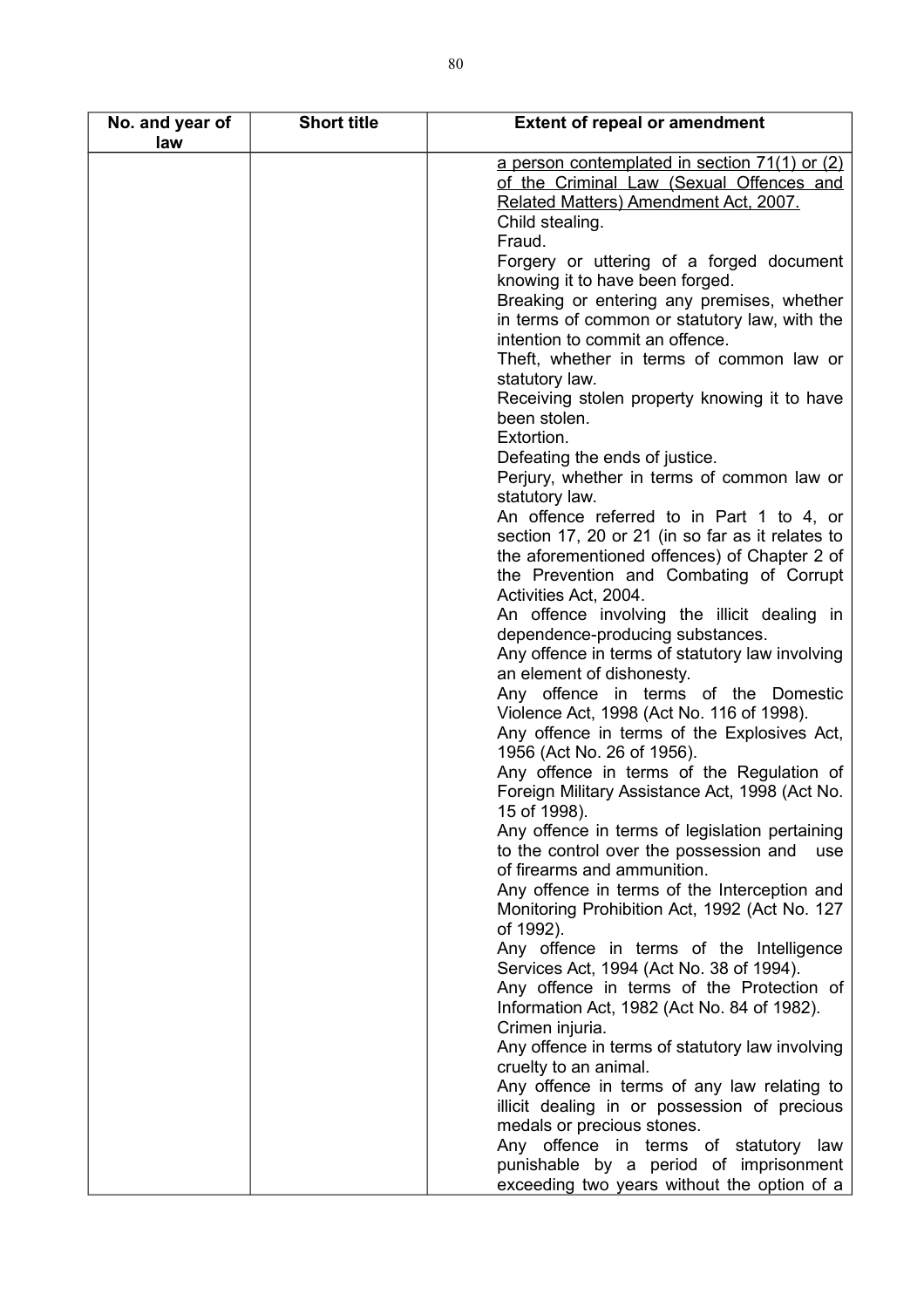| No. and year of<br>law | <b>Short title</b>    | <b>Extent of repeal or amendment</b>                                                                                                                                                                                                          |
|------------------------|-----------------------|-----------------------------------------------------------------------------------------------------------------------------------------------------------------------------------------------------------------------------------------------|
|                        |                       | fine.<br>Any conspiracy, incitement or attempt to<br>commit any of the above offences.".                                                                                                                                                      |
|                        |                       |                                                                                                                                                                                                                                               |
| Act 13 of 2002         | Immigration Act       | The substitution for Schedule 1 of the following<br>1.<br>Schedule:                                                                                                                                                                           |
|                        |                       | "Schedule 1<br>OFFENCES REFERRED TO IN SECTION<br>$28(a)$ AND (b) OF THIS ACT                                                                                                                                                                 |
|                        |                       | Treason against the Republic<br>Murder                                                                                                                                                                                                        |
|                        |                       | Rape or compelled rape as contemplated in<br>sections 3 or 4 of the Criminal Law (Sexual<br><b>Offences and Related Matters) Amendment</b><br>Act, 2007, respectively [other than statutory<br>rape]                                          |
|                        |                       | <b>[Indecent</b><br>assault]<br><b>Sexual</b><br>assault,<br>compelled sexual assault or compelled self-<br>sexual assault as contemplated in sections 5.<br>6 or 7 of the Criminal Law (Sexual Offences                                      |
|                        |                       | and Related Matters) Amendment Act, 2007,<br>respectively<br>Any sexual offence against a child or a<br>mentally<br>disabled<br>who<br>is<br>person<br>as                                                                                     |
|                        |                       | contemplated in Part 2 of Chapter 3 or the<br>whole of Chapter 4 of the Criminal Law<br>(Sexual Offences and Related<br>Matters)                                                                                                              |
|                        |                       | Amendment Act, 2007, respectively<br>Trafficking in persons for sexual purposes by<br>a person as contemplated in section 71(1),<br>(2) or (6) of the Criminal Law (Sexual<br>Offences and Related Matters) Amendment<br>Act, 2007<br>Robbery |
|                        |                       | Kidnapping<br>Assault when a dangerous wound is inflicted<br>Arson<br>Any conspiracy, incitement or attempt to                                                                                                                                |
|                        |                       | commit an offence referred to in this<br>Schedule".                                                                                                                                                                                           |
| Act 15 of 2003         | <b>Explosives Act</b> | The amendment of section 30 by the substitution<br>1.<br>for paragraph (n) of subsection (1) of the following<br>paragraph:                                                                                                                   |
|                        |                       | "(n)<br>offence<br>involving<br>sabotage,<br>any<br>terrorism, public violence, arson, intimidation,<br>rape or compelled rape as contemplated in                                                                                             |